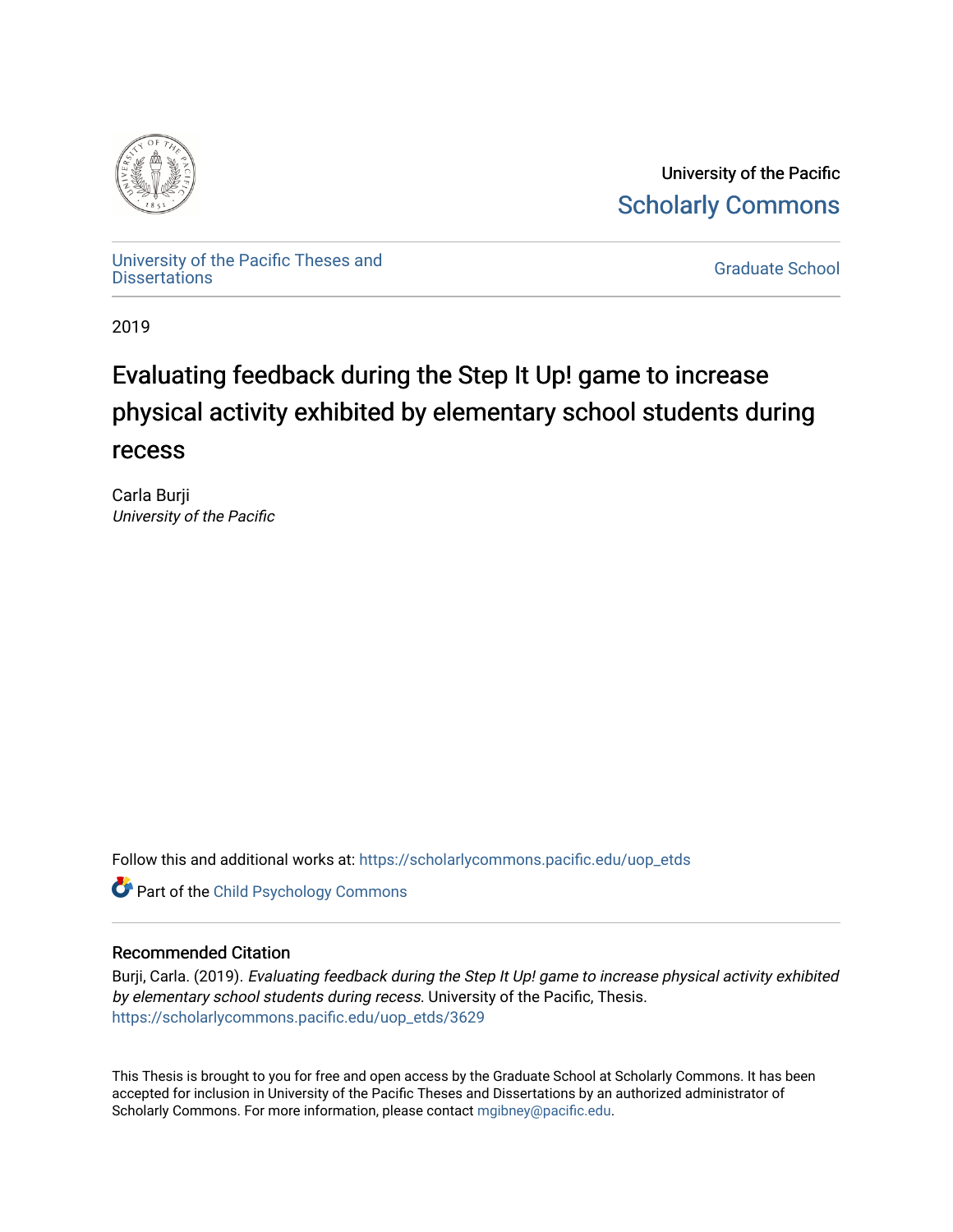# EVALUATING FEEDBACK DURING THE STEP IT UP! GAME TO INCREASE PHYSICAL ACTIVITY EXHIBITED BY ELEMENTARY SCHOOL STUDENTS DURING RECESS

by

Carla Burji

A Thesis Submitted to the

Graduate School

In Partial Fulfillment of the

Requirements for the Degree of

Master of Arts

College of the Pacific Behavioral Psychology

University of the Pacific Stockton, California

2019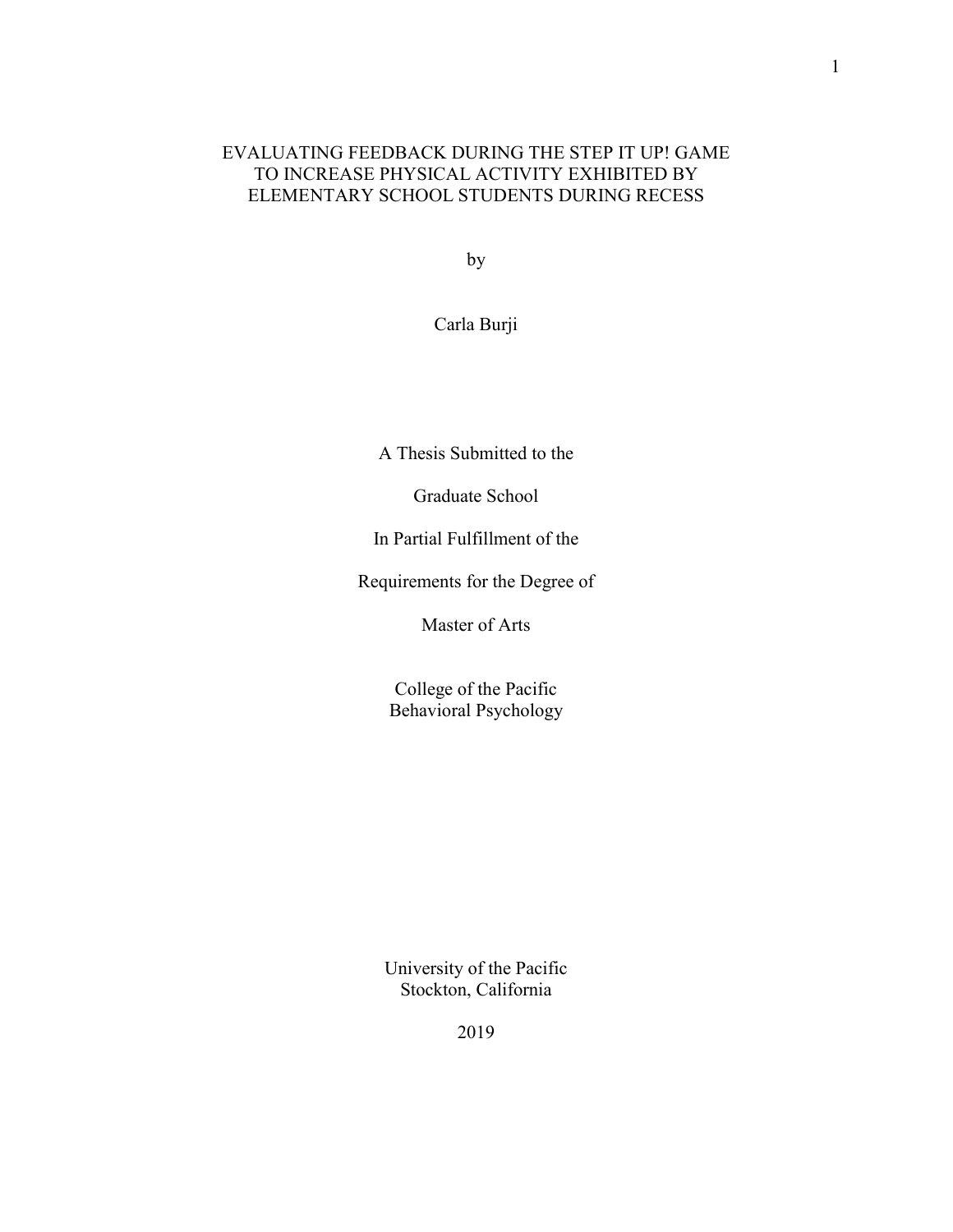# EVALUATING FEEDBACK DURING THE STEP IT UP! GAME TO INCREASE PHYSICAL ACTIVITY EXHIBITED BY ELEMENTARY SCHOOL STUDENTS DURING RECESS

by

Carla Burji

# APPROVED BY:

Thesis Advisor: Matthew Normand, Ph.D. Committee Member: Corey Stocco, Ph.D. Committee Member: Katie Wiskow, Ph.D. Department Chair: Scott Jensen, Ph.D. Dean of Graduate School: Thomas Naehr, Ph.D.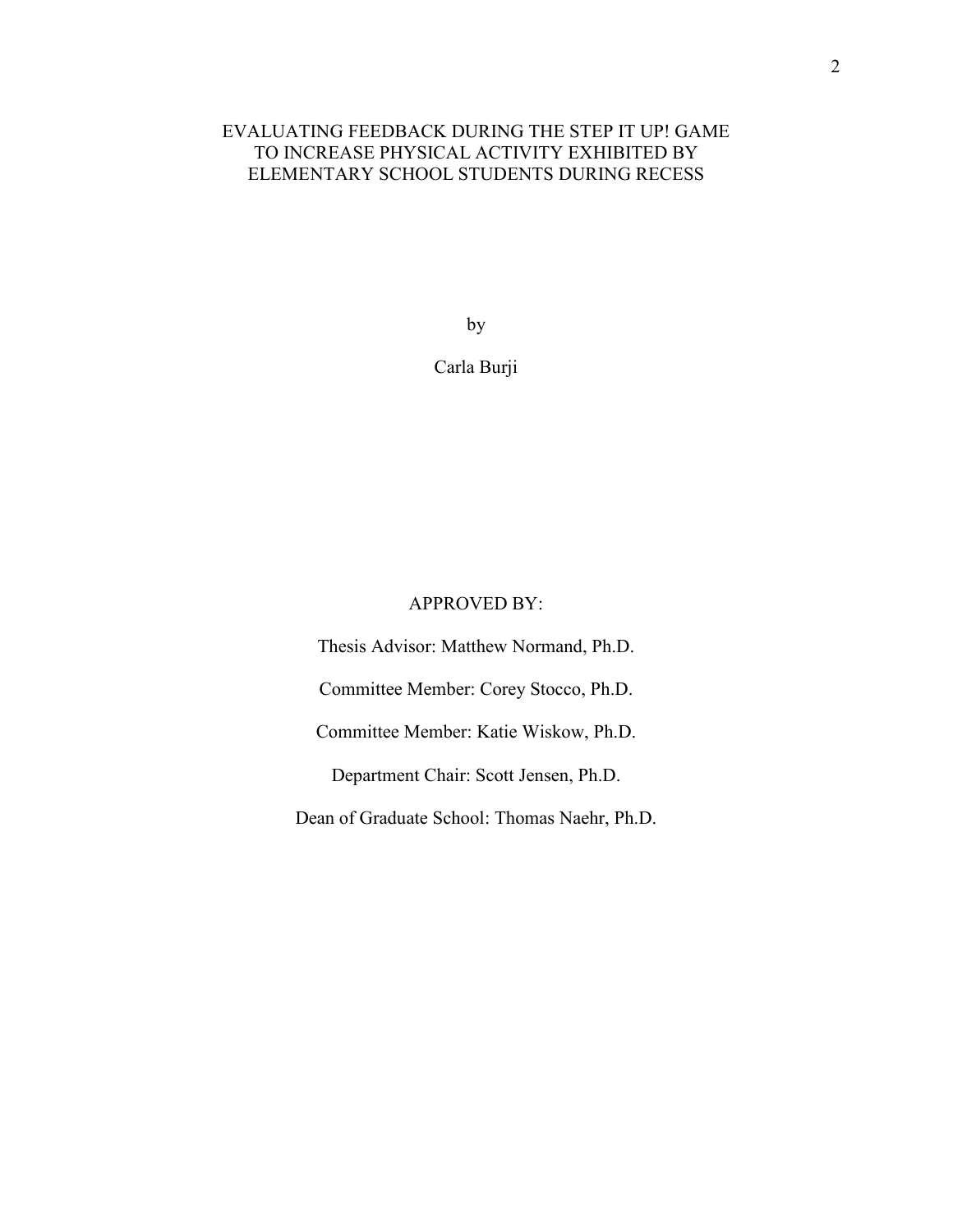# EVALUATING FEEDBACK DURING THE STEP IT UP! GAME TO INCREASE PHYSICAL ACTIVITY EXHIBITED BY ELEMENTARY SCHOOL STUDENTS DURING RECESS

Copyright 2019

by

Carla Burji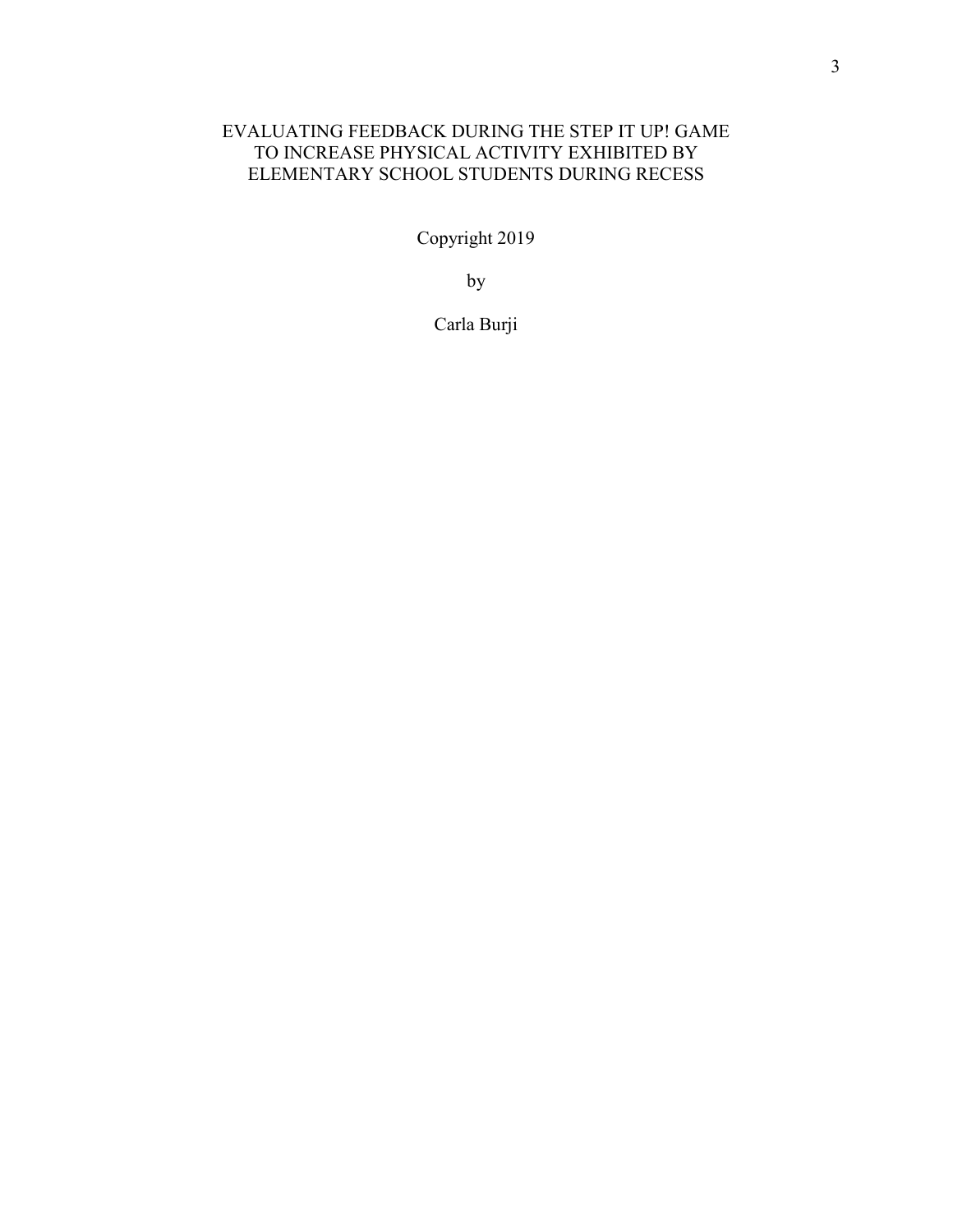# DEDICATION

This thesis is dedicated to my parents, Nasser and Anabelle Burji, for all their love and support throughout my journey. Thank you for teaching me the value of education and supporting all my decisions.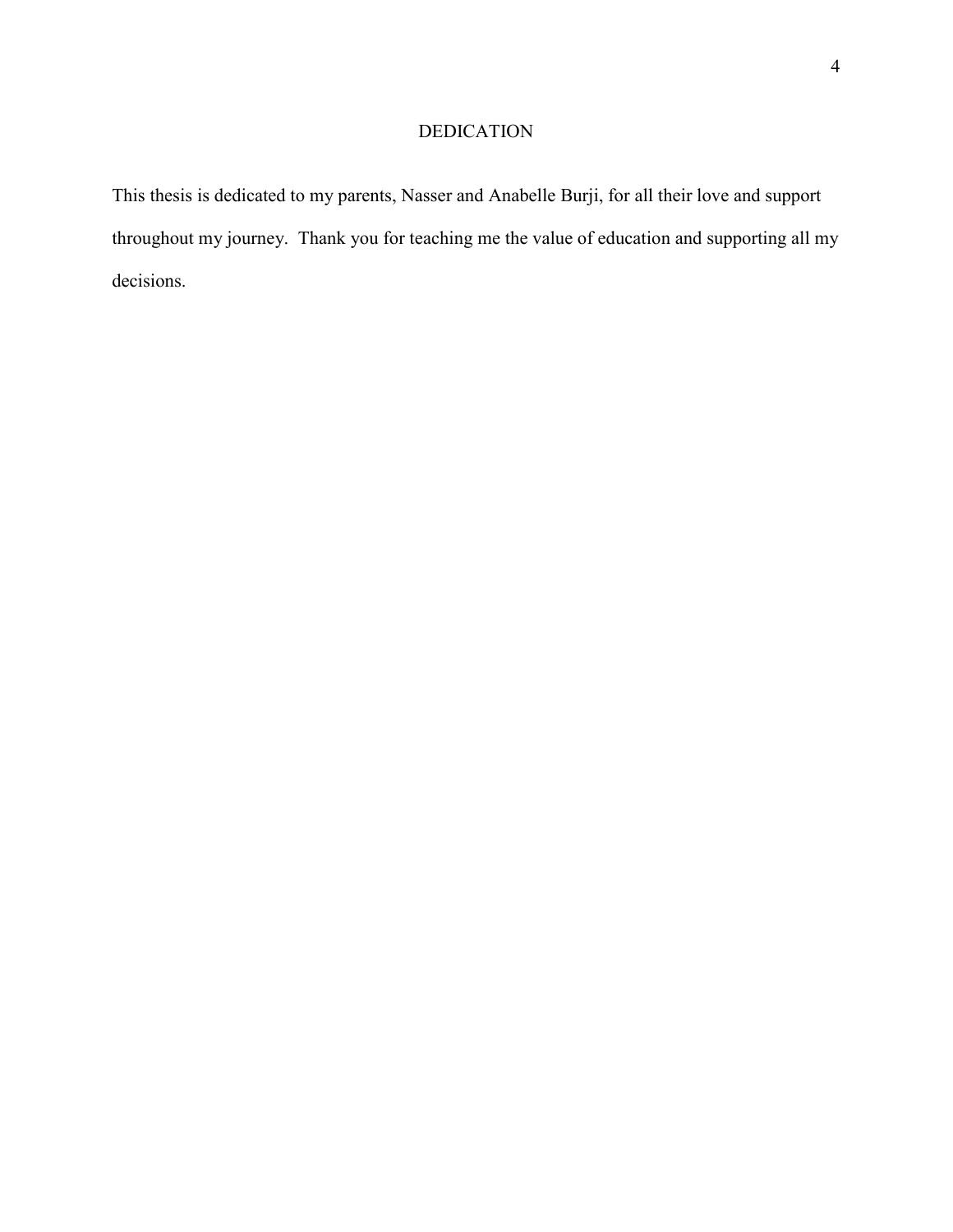#### ACKNOWLEDGEMENTS

I would like to thank Dr. Matthew Normand for his patience, guidance, and valuable feedback throughout this program. I would also like to thank my committee members, Dr. Corey Stocco and Dr. Katie Wiskow, for providing me with the feedback needed to successfully complete my thesis. Most importantly, I would like to thank Alex McCurdy for being exceptionally supportive throughout this process. Lastly, I would like to thank my lab mates, Kelly Roughgarden and Jesse Bober for helping me throughout this process! I could not have done this without the lot of you. Thank you, greatly.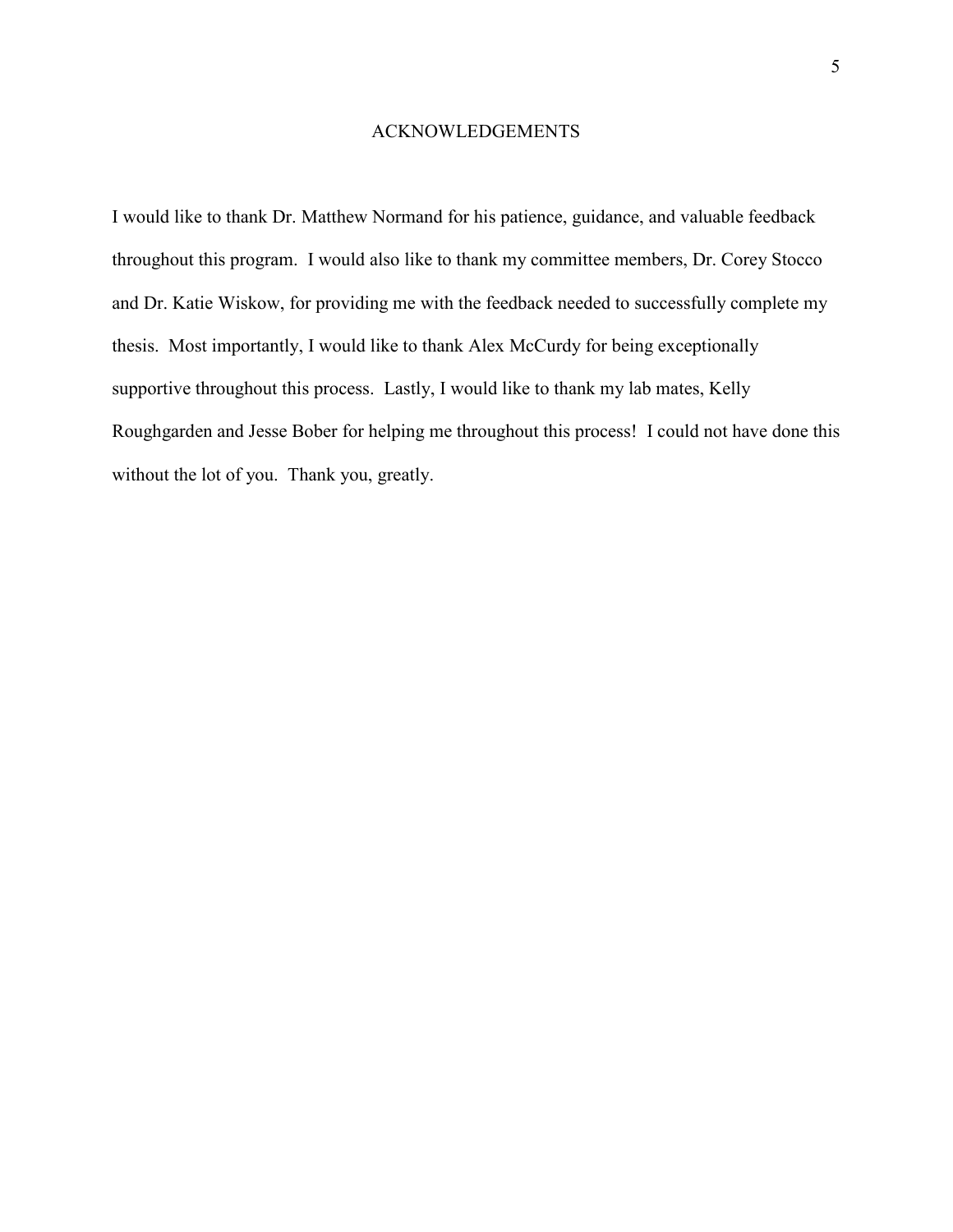# Evaluating Feedback During the Step it UP! Game to Increase Physical Activity Exhibited by Elementary School Students During Recess

Abstract

by Carla Burji

University of the Pacific 2019

Children who are physically inactive are more likely to suffer numerous health complications such as obesity, cardiovascular disease, and diabetes. The Good Behavior Game (GBG) has been identified as an effective method for decreasing inappropriate behaviors and increasing appropriate behaviors in a variety of settings; however, few studies have used the GBG to increase physical activity. Furthermore, no previous research has evaluated the effects of feedback while playing the GBG to increase physical activity. Some research suggests certain characteristics of feedback tend to produce consistent changes in behaviors such as providing feedback immediately and privately. The purpose of the current study was to extend previous research and evaluate whether the addition of feedback to the Step it UP! Game, a modified version of the GBG has an impact on children's step counts. A reversal (ABCAB) design was used to examine the number of steps students took during baseline (A), the Step it UP! Game (B), and the Step it UP! Game with feedback (C). Sealed pedometers were distributed to 21 students from a fifth-grade general education classroom. The results of this study suggest that the Step it UP! Game with feedback did not enhance the number of steps taken during recess. Additionally, the Step it UP! Game (with and without feedback) did result in a slight increase in mean steps per min during recess initially but, these steps did not maintain overtime.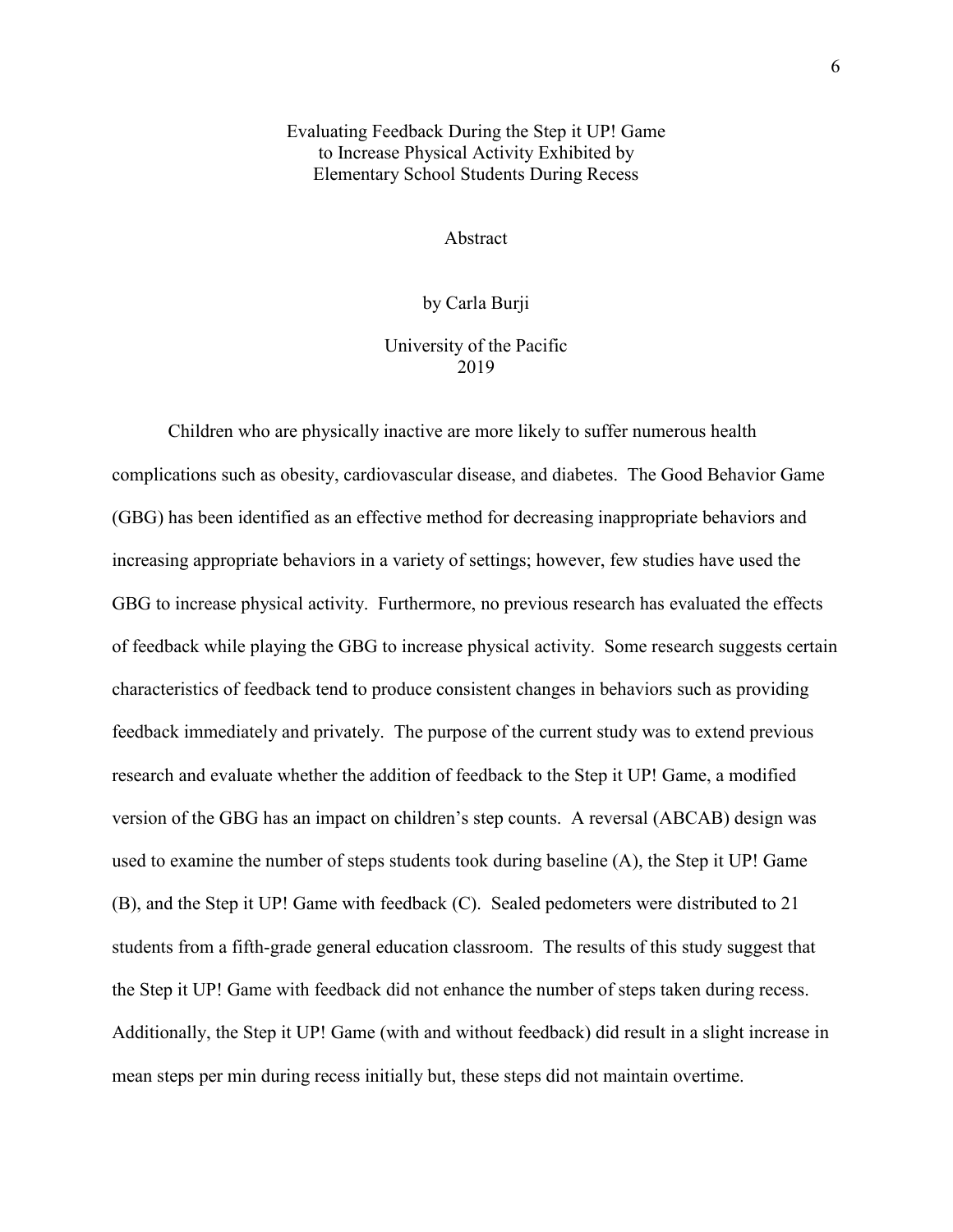| <b>CHAPTER</b>    |  |
|-------------------|--|
|                   |  |
|                   |  |
|                   |  |
|                   |  |
|                   |  |
|                   |  |
|                   |  |
|                   |  |
|                   |  |
|                   |  |
|                   |  |
|                   |  |
|                   |  |
| <b>APPENDICES</b> |  |
|                   |  |
|                   |  |
|                   |  |
|                   |  |
|                   |  |

# TABLE OF CONTENTS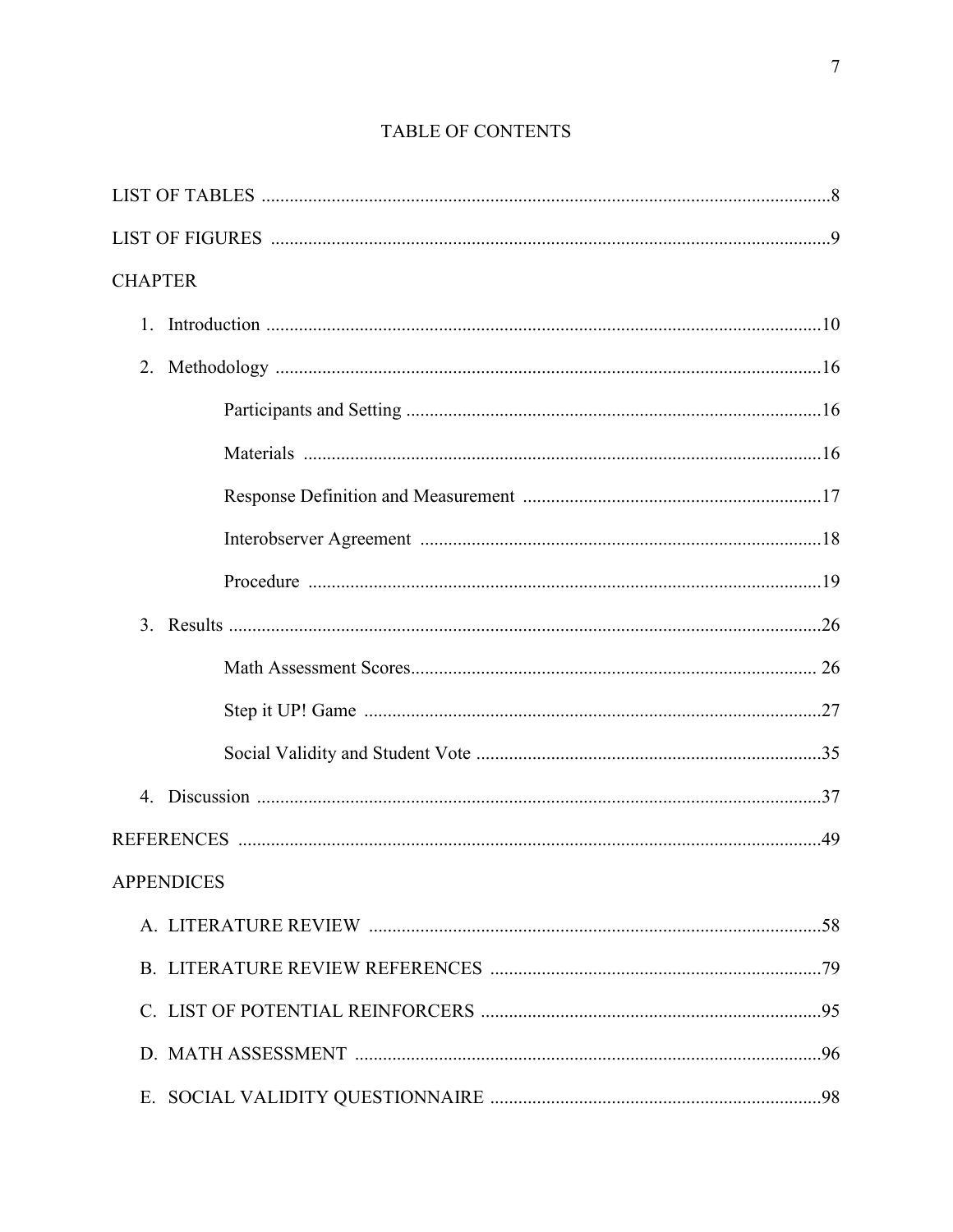# LIST OF TABLES

| Table |  |
|-------|--|
|       |  |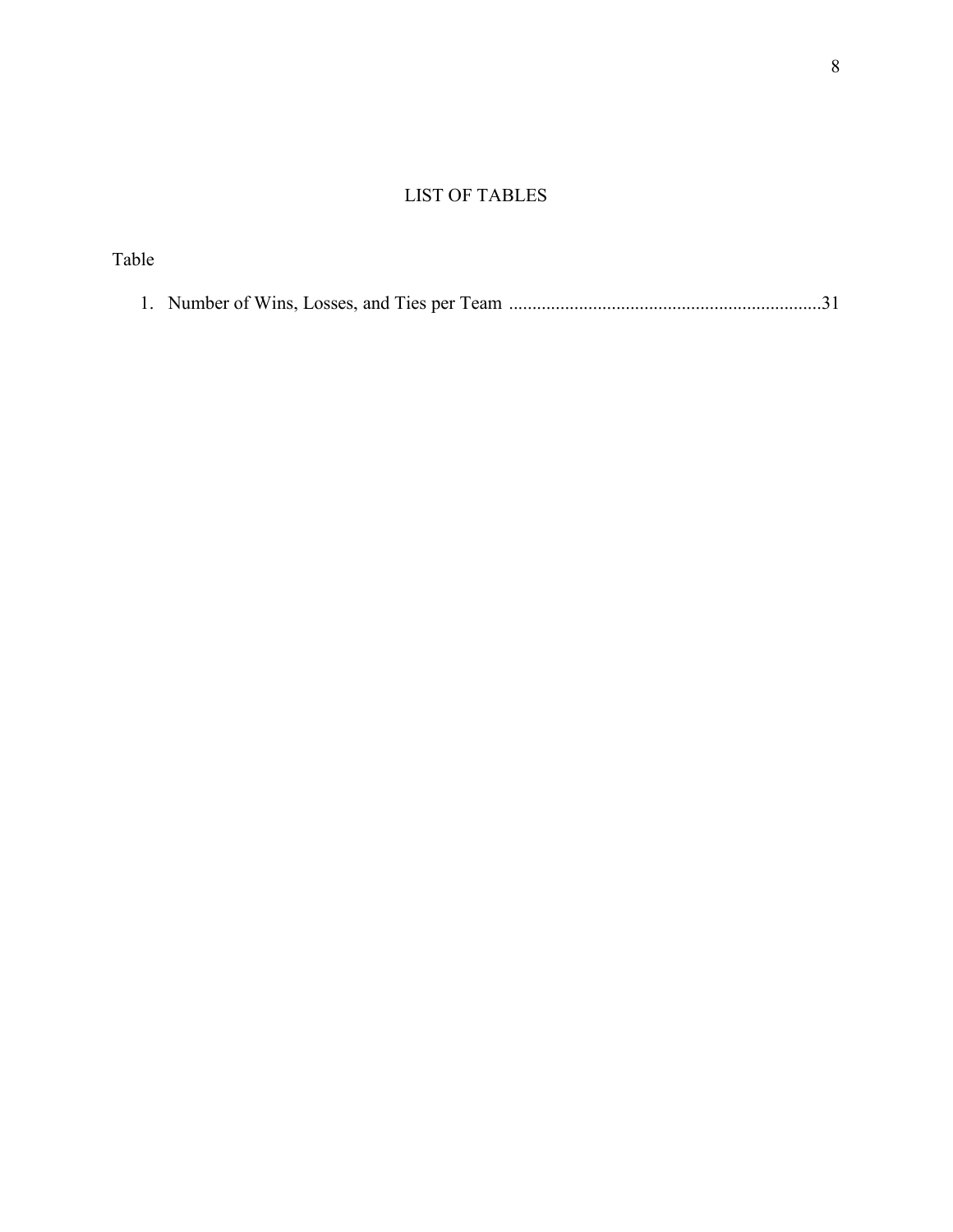# LIST OF FIGURES

# Figure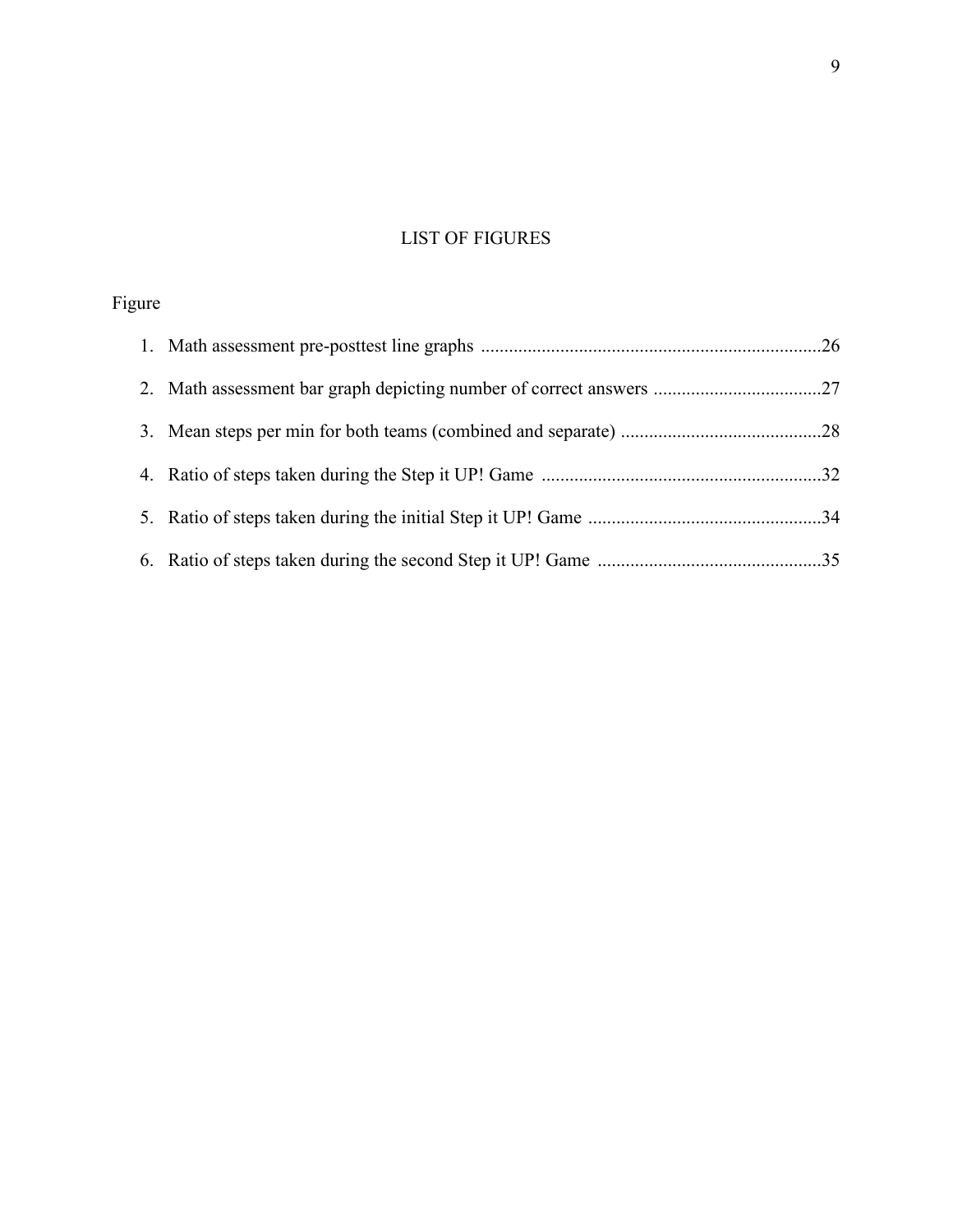#### **Chapter 1: Introduction**

Physical inactivity is one of the leading risk factors for global mortality (World Health Organization [WHO], 2018) and can result in various health complications overtime such as obesity, cardiovascular disease, cancer, and diabetes (Blair & Brodney, 1999; Myers et al., 2015). Physical activity (PA) plays an important role in children's lives because it helps increase cardiometabolic health as well as musculoskeletal health and fitness (Janssen & LeBlanc, 2010; Väistö et al., 2017). Introducing physical activity to children can lead to many long-term health benefits including weight control, decreased risk of some diseases (e.g., cancer, cardiovascular disease, and type 2 diabetes), as well as increased muscle density, cardiorespiratory health, bone strength, improved mental health, and life expectancy (Center for Disease Control and Prevention [CDC], 2017; Reiner, Niermann, Jekauc, & Woll, 2013; Warburton & Bredin, 2017). To achieve these health benefits, one recommendation is for children and adolescents to engage in at least 60 min or more of moderate-to-vigorous physical activity (MVPA) daily such as running, jumping, and climbing (Brown et al., 2008; CDC, 2018; WHO, 2018). Unfortunately, few children and adolescents engage in the recommended MVPA levels (National Association for Sport and Physical Education, 2016).

Children spend a large portion of their day at school (National Center for Education Statistics [NCES], 2015). Early intervention in elementary school is one strategy to increase children's PA levels (Arundell et al., 2013). Recess periods provide an opportunity for children to engage in PA and unstructured free play (CDC, 2018; NCES, 2005); however, research suggests that children's PA levels are highest during the first 3 min of recess and tend to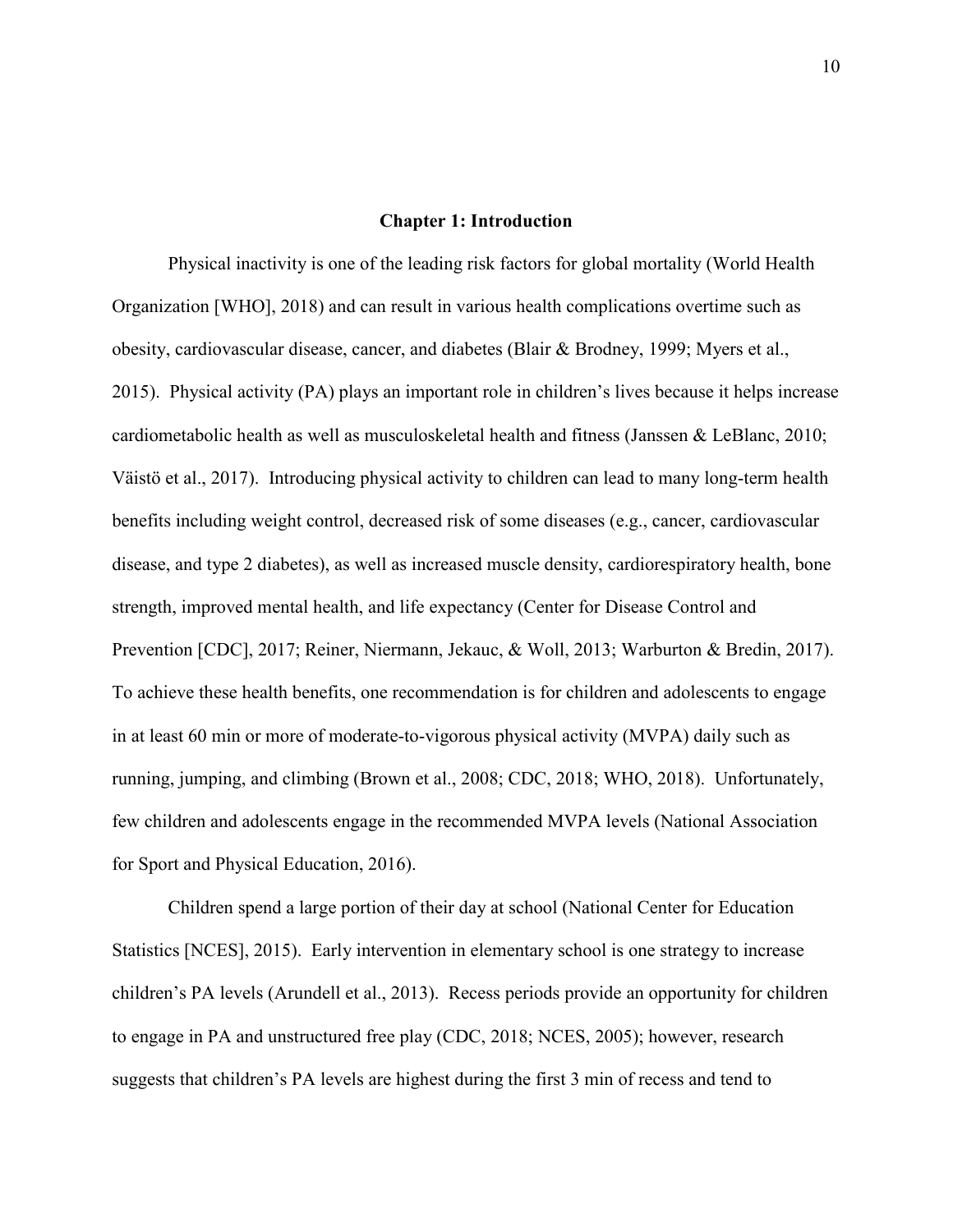decrease as recess progresses (McKenzie et al., 1997; Sallis, Patterson, McKenzie, & Nader, 1988). Therefore, increasing the amount of time spent engaged in PA during recess seems a viable intervention target.

Most school-based interventions during recess periods use antecedent-based strategies such as manipulating the environment (e.g., adding playground markings and/or equipment, Escalante et al., 2014; Hannon & Brown, 2008), providing physical education advice (e.g., Planet Health, Gortmaker et al., 1999), or introducing structured recess (Howe, Freedson, Alhassan, Feldman, & Osganian, 2012). These interventions have been shown to produce moderate or brief changes in behavior, whereas some research, albeit outside of the realm of PA, suggests that persistent change is more likely to occur when consequence-based interventions are implemented (e.g., Roane, Ringdahl, & Falcomata, 2015). Therefore, incorporating a consequence-based intervention that is shown to reliably produce increases in PA during recess would be more useful than most typical school-based interventions, overall.

One way of incorporating consequence-based interventions is through the use of group contingencies. Group contingencies are a common intervention strategy used in school settings to decrease inappropriate behaviors such as elopement and disruption in the classroom (Thorne & Kamps, 2008), and risk-taking behavior on the playground (Heck, Collins, & Peterson, 2001). Furthermore, group contingencies have been used to increase appropriate behaviors such as academic performance (e.g., Greenwood, Hops, Delquadri, & Guild, 1974), prosocial behaviors (e.g., Cashwell, Skinner, & Smith, 2001), and physical activity levels (e.g., Kuhl, Rudrud, Witts, & Schulze, 2015). Group contingencies can either be dependent, independent, or interdependent (Cooper, Heron, & Heward, 2007). Dependent group contingencies occur when a consequence is given to a whole group based on the target behavior(s) of specific individuals of the group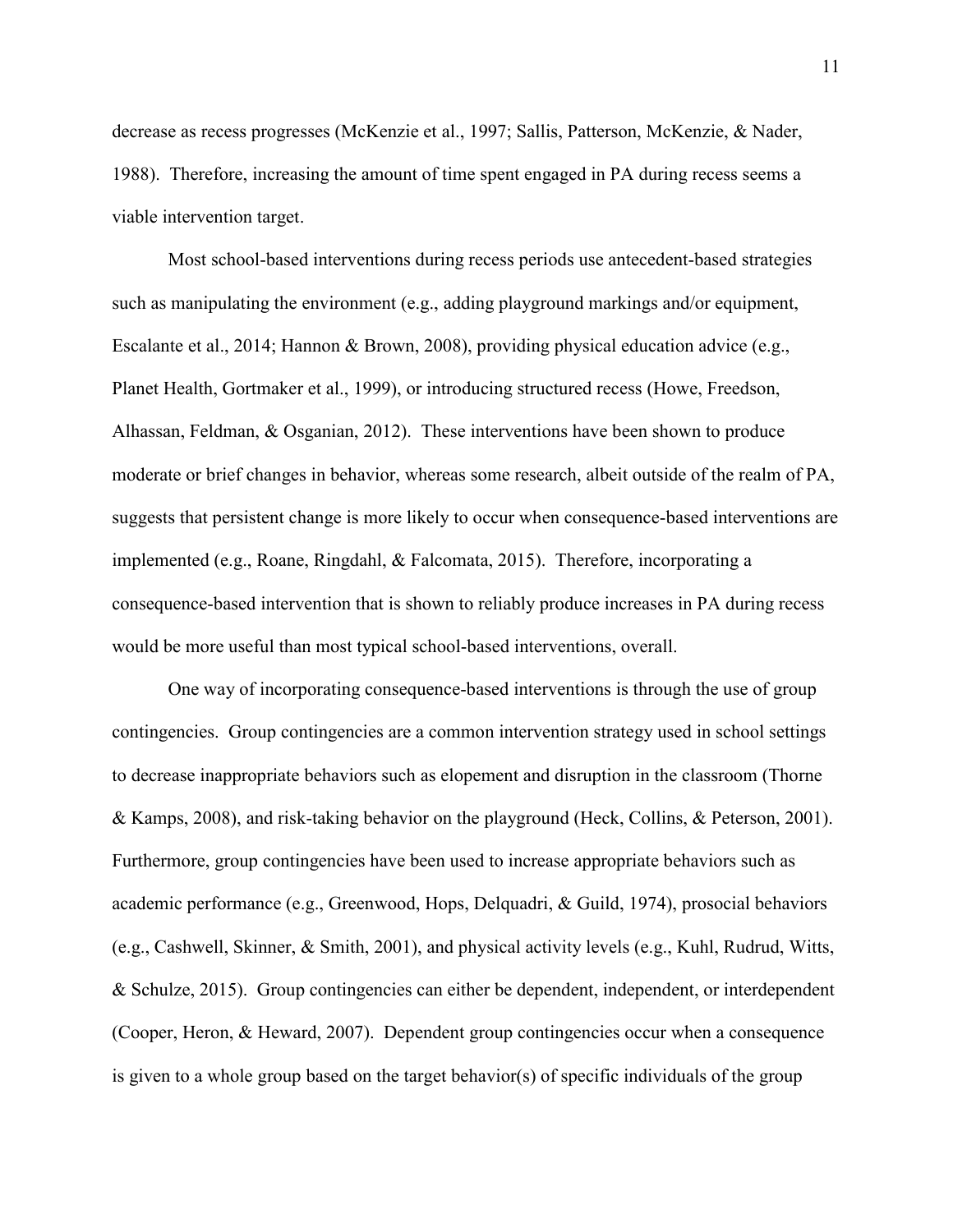(Cooper et al., 2007; Litow & Pumroy, 1975). Independent group contingencies occur when a consequence is provided only to the individuals in the group who have exhibited the target behavior (Cooper et al., 2007). In classroom settings, interdependent group contingencies are usually applied so that the entire class has the opportunity to contact reinforcement when everyone exhibits the target behavior (Cooper et al., 2007).

The Good Behavior Game (GBG; Barrish, Saunders, & Wolf, 1969) is an interdependent group contingency typically applied in classroom settings that has been shown to be particularly effective at decreasing inappropriate behaviors (e.g., out-of-seat, talking-out). The intervention contains four core components: instruction, reinforcement, teams, and feedback. During the typical GBG, the teacher evenly distributes the students across two teams (team component). The teacher then explains the rules of the game (e.g., instruction component; no talking out of turn, sitting down appropriately) and points are given for breaking any of the rules (e.g., feedback component; out-of-seat, talking-out), which the teacher records on a board that is visible to all students (feedback component). Both teams have the opportunity to win if the points are below a specific criterion, regardless of which team has fewer points (reinforcement component). For example, if one team has three points and the other has four points, both teams win because they are below five points. However, if both teams exceed the criterion (e.g., five points), the team with the fewest points wins the game and everyone on the winning team receives a prize (e.g., reinforcement component; line up first for lunch, stickers).

Since the publication of Barrish et al. (1969), many studies have replicated and extended the GBG across various populations including individuals diagnosed with fetal alcohol syndrome (e.g., Donaldson, Matter, & Wiskow, 2018), high school children (e.g., Flower, McKenna, Muething, Bryant, & Bryant, 2014), and preschool children (e.g., Lynne et al., 2017).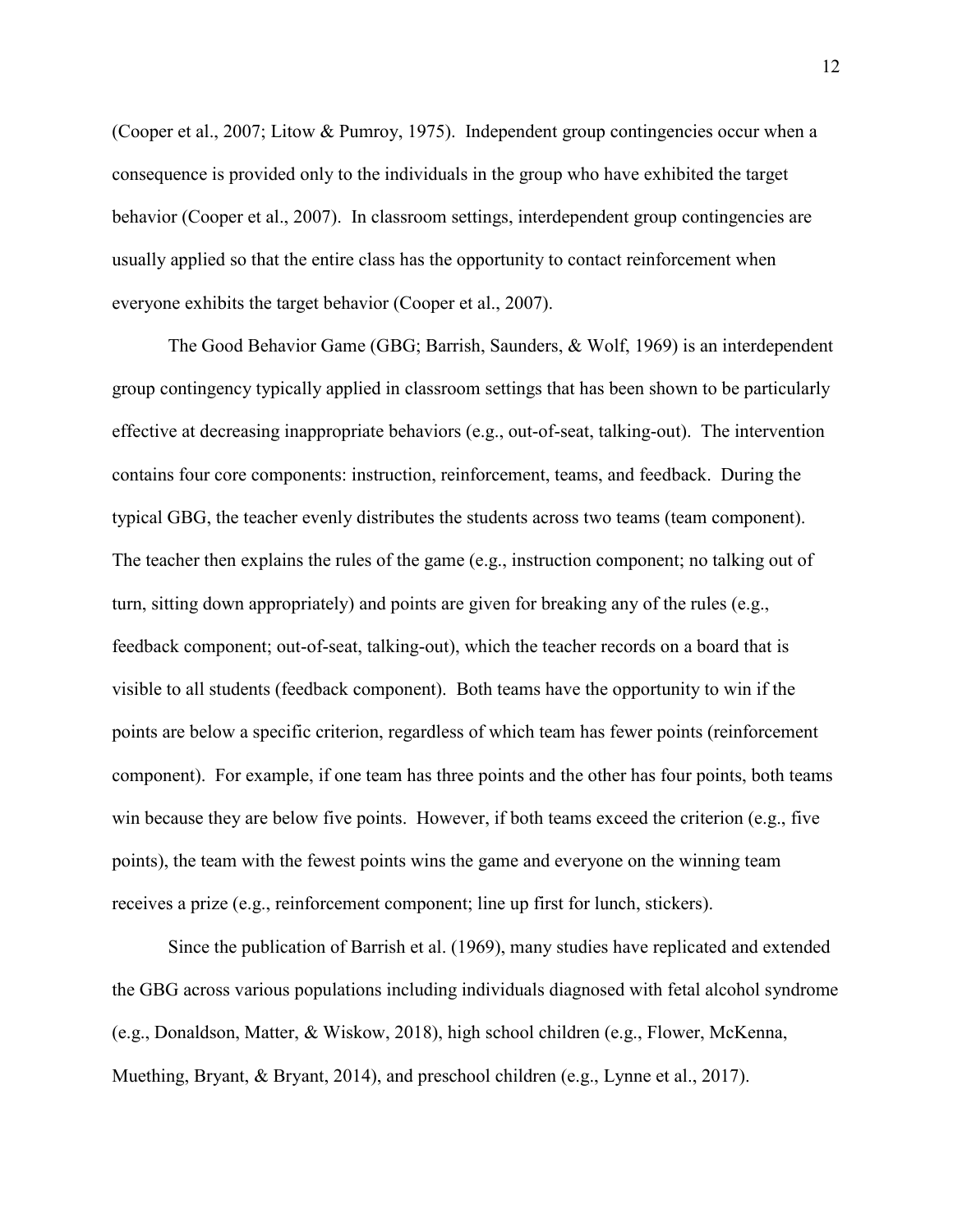Additionally, the GBG has been applied in different settings such as the school playground (Galbraith & Normand, 2017), physical education class (Jung, Suroto, Fukugasako, & Takahashi, 2005), and the school cafeteria (McCurdy, Lannie, & Barnabas, 2009). Even so, the acceptability of the GBG has shown that it is a useful and easy intervention to implement (Donaldson, Vollmer, Krous, Downs, & Berard, 2011; Flower, McKenna, Bunuan, Muething, & Vega, 2014; Kleinman & Saigh, 2011).

More recently, the GBG has been used to target PA (Galbraith & Normand, 2017; Jung et al., 2005; Normand & Burji, in press). Jung et al. (2005) used a multiple-baseline design across student target behaviors (i.e., waiting time, off-task, motor activity) to examine the effects of a modified version of the GBG during physical education class. One group experienced the GBG, while a control group was provided verbal reminders to follow directions in a timely manner, remain on-task, and engage in motor activity. Jung et al. found that using the GBG reduced student waiting time (i.e., directions were followed in a timely manner), reduced off-task behaviors, and increased motor activity, while the behaviors exhibited by the control group students changed minimally compared to baseline. The results from Jung et al. suggest that the GBG can be used to increase PA. However, these conclusions must be tempered. Jung et al. did not clearly define motor activity and the data collected might not provide an accurate measure for the target behaviors. Motor activity was defined as student engagement with the following activities during physical education class: skill practice, drills, scrimmages, games, fitness activities, warm-up, and cool-down. Additionally, the study used a 10-second discontinuous partial interval recording (5 second observe, 5 second record) method where each student rather than the group was observed for 2 min. This could have resulted in missed occurrences of the target behaviors.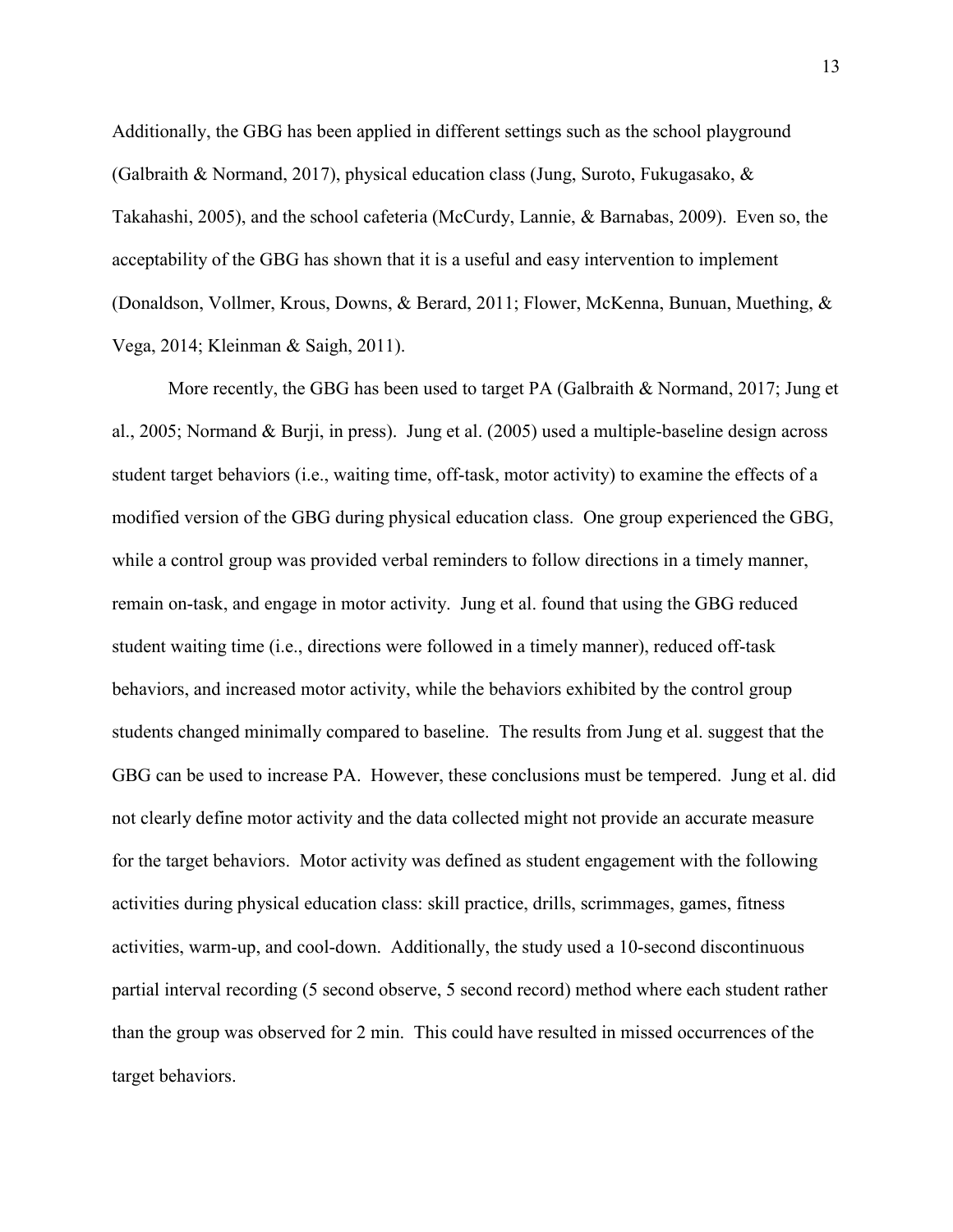Galbraith and Normand (2017) addressed the limitations of Jung et al. (2005) and evaluated the effects of the Step it UP! Game, a modified version of the GBG on PA exhibited by elementary school children during recess. Students were given sealed pedometers to record the number of steps that they took during recess. Pedometers were used due to a variety of reasons: 1) the steps taken can be directly observed, 2) the steps taken are highly correlated across different devices, and 3) pedometers are widely understood by researchers and the general public (Barreira & Schuna Jr., 2018). Moreover, pedometers provide an observable measure of physical activity that is closely related to the activity data reported by heart rate monitors and accelerometers (McNamara, Hudson, & Taylor, 2010). Galbraith and Normand (2017) used an alternating-treatments design to compare traditional recess periods to recess periods during which the Step it UP! Game was played. Galbraith and Normand found that the Step it UP! Game produced higher mean step counts for both teams compared to baseline. Furthermore, an analysis of each student's step counts showed that 14 out of the 20 students took more steps during the Step it UP! Game than in baseline. One limitation of the Galbraith and Normand (2017) study was that, unlike most GBG studies (Barrish et al., 1969; Donaldson et al., 2011; Lynne et al., 2017) that provide feedback in the form of points on a board and statements for rule violations, Galbraith and Normand (2017) did not provide performance feedback. Additionally, some students did not consistently take more steps during the game compared to baseline.

Throughout the GBG, instruction and reinforcement have been shown to be effective, in and of themselves, whereas feedback is not clearly defined (Embry, 2002; Foley, Dozier, & Lessor, 2018; Harris & Sherman, 1973; Medland & Stachnik, 1972). Therefore, feedback during the GBG may not be as effective as it could be in terms of producing behavior change. Feedback during the GBG is typically provided immediately after the teacher observes a team member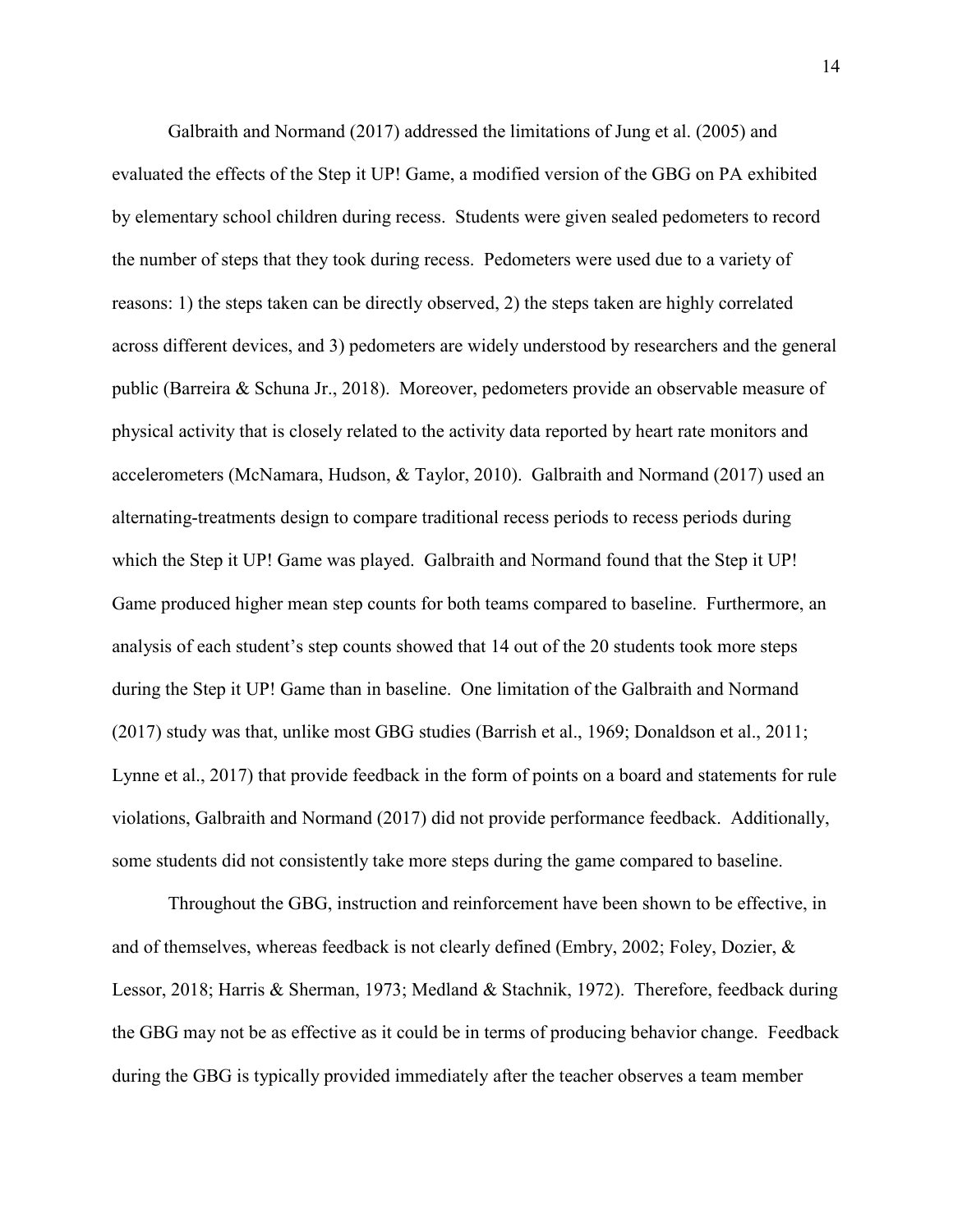break one of the rules specified at the start of the game (Barrish et al., 1969; Donaldson et al., 2011; Pennington & McComas, 2017; Wiskow, Matter, & Donaldson., 2019). In most cases, the teacher places a mark on the board (visual feedback) and states which team violated the rule (verbal feedback). The board is located where all students can see it throughout the game (Barrish et al., 1969; Groves & Austin, 2017; Salend, Reynolds, & Coyle, 1989). Because feedback is present during the GBG, it is important to evaluate the role it has within the GBG, especially because some research suggests that specific forms of feedback are required to produce changes in behavior (e.g., goal setting, private and public feedback, daily feedback; Alvero, Bucklin, & Austin, 2001; Balcazar, Hopkins, Suarez, 1985).

Although the contingency-specifying parts of the rules for the GBG are largely the same whether targeting problem behavior or PA, the type of feedback and setting differs for studies that use the GBG to target PA (Galbraith & Normand, 2017; Jung et al., 2005). Jung et al. (2005) delivered feedback by publicly posting the accumulated points for each team at the end of the session. Conversely, Galbraith and Normand (2017) delivered verbal prompts throughout recess (on a 3-min variable-time schedule) to remind teams to engage in PA, which could act as feedback. However, the prompt was not considered to be feedback as it did not specify anything about the team's performance, nor did it follow the target behavior of PA. Although both studies used some form of performance feedback, it is unclear whether this component had a notable effect on student's behaviors during the GBG. The current study evaluated whether the provision of group feedback (public posting of team performance) and individual feedback (private posting of individual performance) enhanced the effects of the GBG when used to increase the steps taken by elementary students playing on a school playground during recess.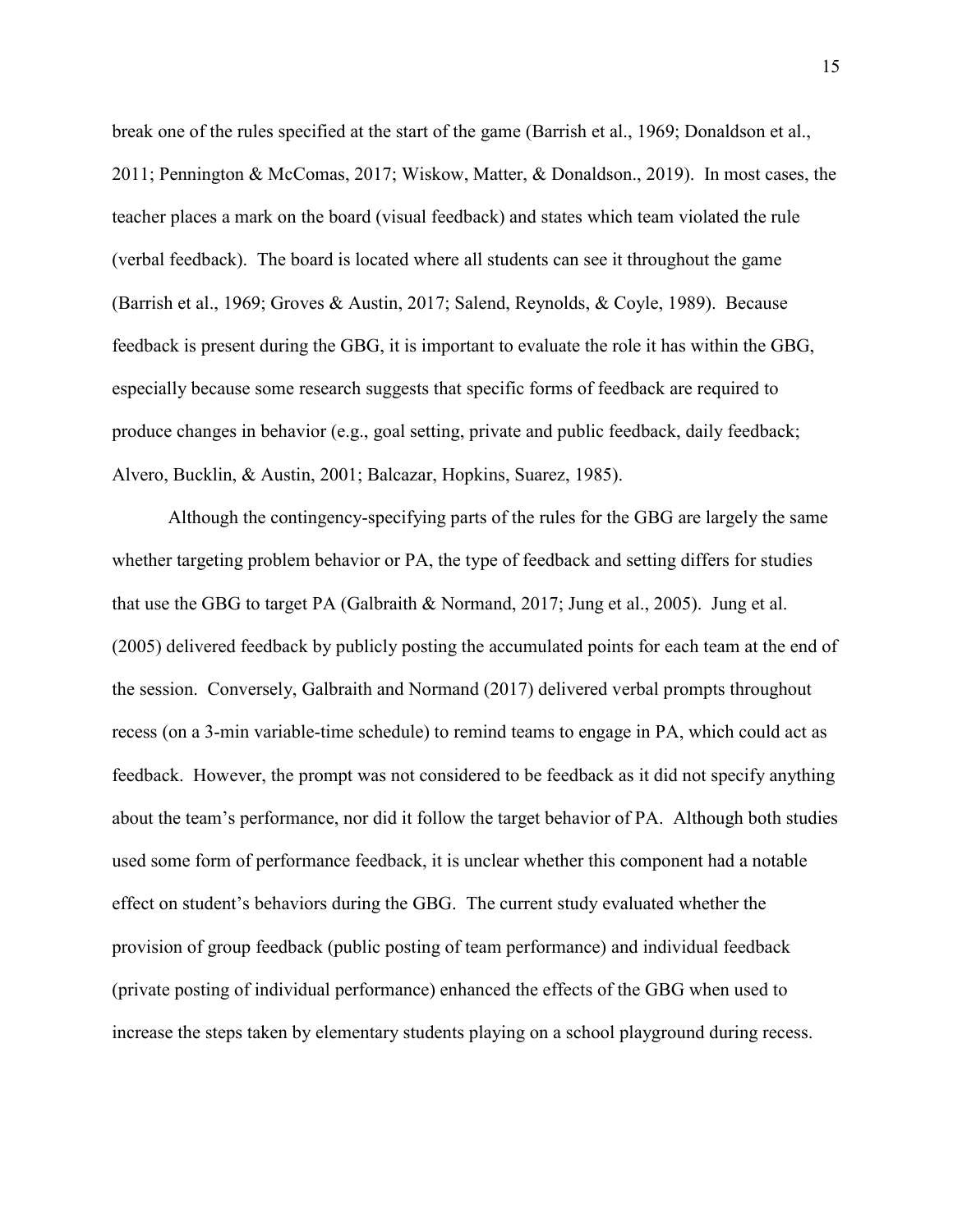#### **Chapter 2: Methodology**

### **Participants and Setting**

Twenty-one participants (12 girls, 9 boys) from one fifth-grade regular education classroom from a public school located in Stockton, CA participated in the study. Participant's ages ranged from 10 to 11 years old. Additionally, the teacher from the classroom participated in the study by completing a social validity questionnaire at the conclusion of the study. All students in the class participated in recess daily; however, only the students who returned signed consent forms were allowed to participate in the study. No additional demographic information was available for the participants. No compensation was provided for participation. The University of the Pacific institutional review board approved all aspects of the study before it began.

The study took place during regularly-scheduled recess periods on the school playground. The school playground consisted of a fixed play structure, paved play area, and grassy play area. However, per school protocol, students were not allowed to access the grassy play area during recess. Students were allowed to bring out playground equipment such as basketballs and dodgeballs to play in the pavement play area.

#### **Materials**

The experimenter provided Yamax SW200 Digi-Walker pedometers to the students to record the number of steps taken during recess. These pedometers have been determined to accurately measure steps taken by young children and, hence, to be acceptable for research purposes (Kilanowski, Consalvi, & Epstein, 1999; Mckee, Boreham, Murphy, & Nevill, 2005).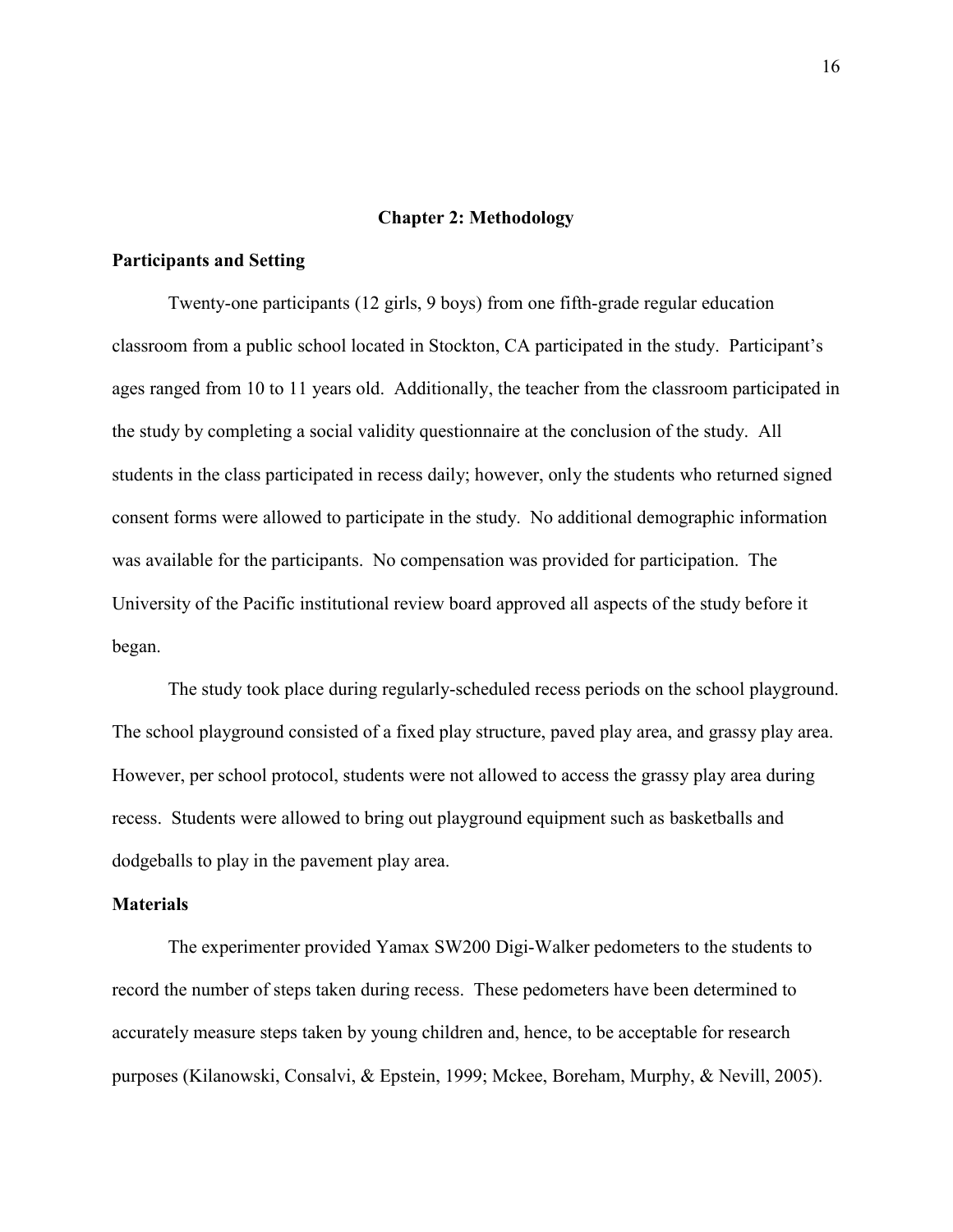The pedometers were masked, meaning that participants were not allowed to view their steps throughout recess. The main reason the pedometers were masked was to prevent students from accidentally resetting their pedometers during recess. During the experimental sessions, the researchers planned to have students wear colored flag belts (i.e., green or yellow) to identify which team they were playing on however, due to teacher preference, students were not required to wear the flag belts. As an alternative way to indicate on which team each student was playing, a team list was posted near the classroom door. The experimenter used a MotivAider® (Behavioral Dynamics, Inc.) which vibrated on a specified time schedule and served as a prompt to the experimenter to remind students to continue taking more steps throughout recess (see below). The experimenter also used a smartphone device to access a stopwatch application to time the session and a camera application to take pictures of the pedometers at the end of session. Moreover, plastic containers were used to store pedometers and a large white board and Post-it notes were used to depict the number of steps taken.

#### **Response Definition and Measurement**

 The dependent variable was the mean number of steps per min recorded for each team during recess and was calculated by taking the mean number of steps and dividing by the duration of the session. The mean number of steps was calculated by adding the total number of steps for each student (recorded by the pedometers) on a team and dividing this sum by the total number of students who participated on that team on that specific day. The mean number of steps was used to announce the winning team because the number of students participating each day varied due to a variety of reasons (e.g., absences). Mean steps per minute was calculated because the duration of the recess periods varied from day to day (range, 9 min, 2 sec to 11 min, 44 sec), mainly due to the amount of time it took students to line up in front of the classroom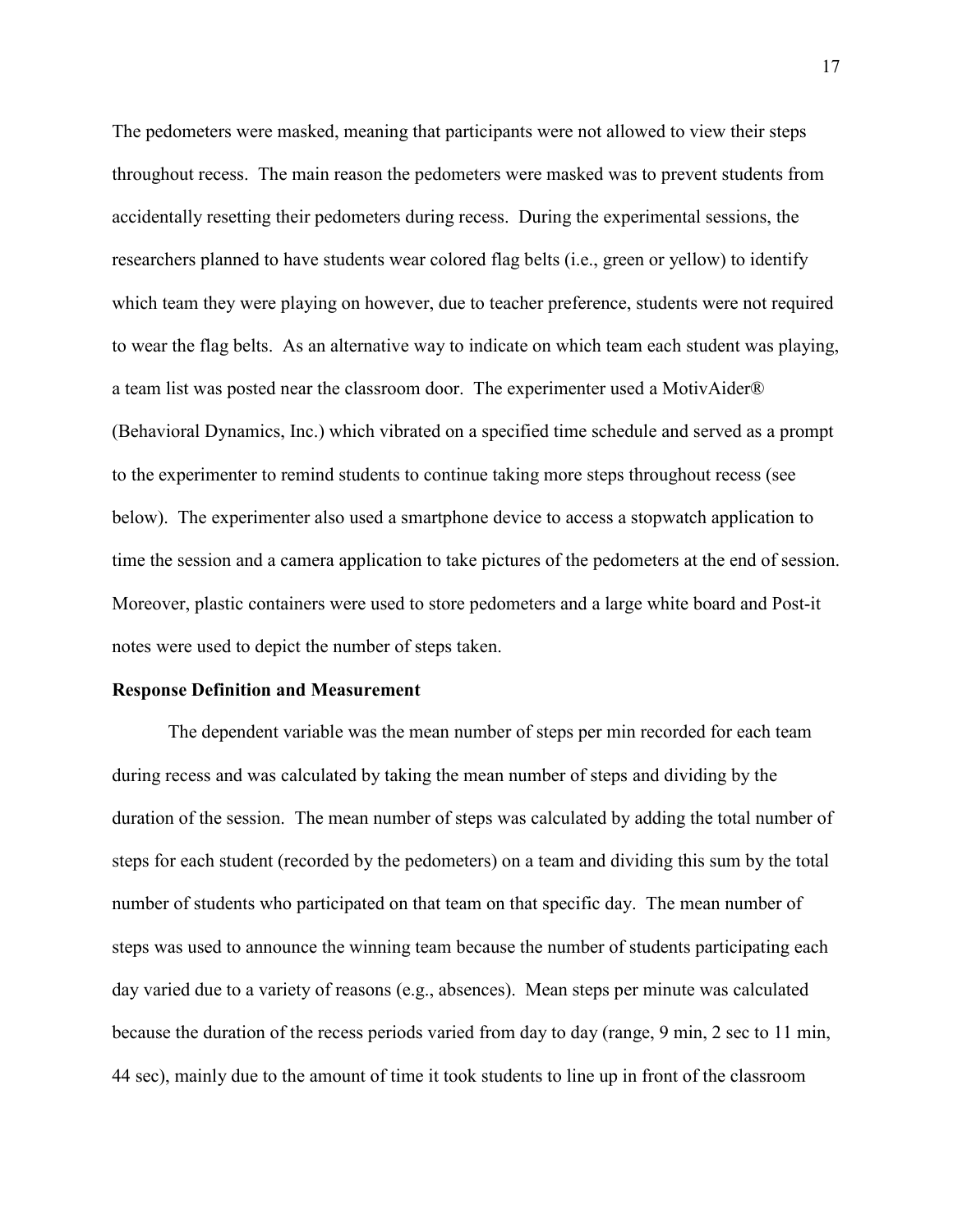once recess was over. Throughout the entire study, no students opted out from participating across all sessions. However, students missed sessions on average 1.95 times (range, 0 to 5) across the study for various reasons: they were absent, they were sent to the office for misbehaving, they forgot to wear their pedometer, or they had not yet returned a signed consent form.

#### **Interobserver Agreement**

 We calculated interobserver agreement (IOA) for 100% of sessions for baseline and the Step it UP! Game with feedback conditions, as well as for 92% of sessions for the Step it UP! Game without feedback. A picture of the pedometers was not taken during session 26 of the Step it UP! Game without feedback condition due to experimenter error. A second observer reviewed pictures of the pedometers and recorded students' step counts using an Excel spreadsheet. The experimenter calculated IOA by dividing the smaller number of steps for all students by the larger number of steps for all students and multiplying the total by 100 to produce a percentage. During all sessions, the experimenter's IOA on average step counts was 100%.

In addition, the experimenter tested all pedometers at the end of every week to ensure they were calibrated. To do this, the experimenter viewed the Yamax SW200 Digi-Walker instructions on how to ensure pedometer functionality. The experimenter first placed the pedometer vertically in her hand and shook it up and down. If a clicking sound was emitted (pendulum located in pedometer), this indicated that the pedometer was functioning properly. To further ensure for correct calibration, the experimenter measured and marked the distance of a room (0.8 meters), counted the number of steps it took to cover the distance (about 28 to 30 steps), and tested each pedometer by placing them on her waist. Pedometers were replaced if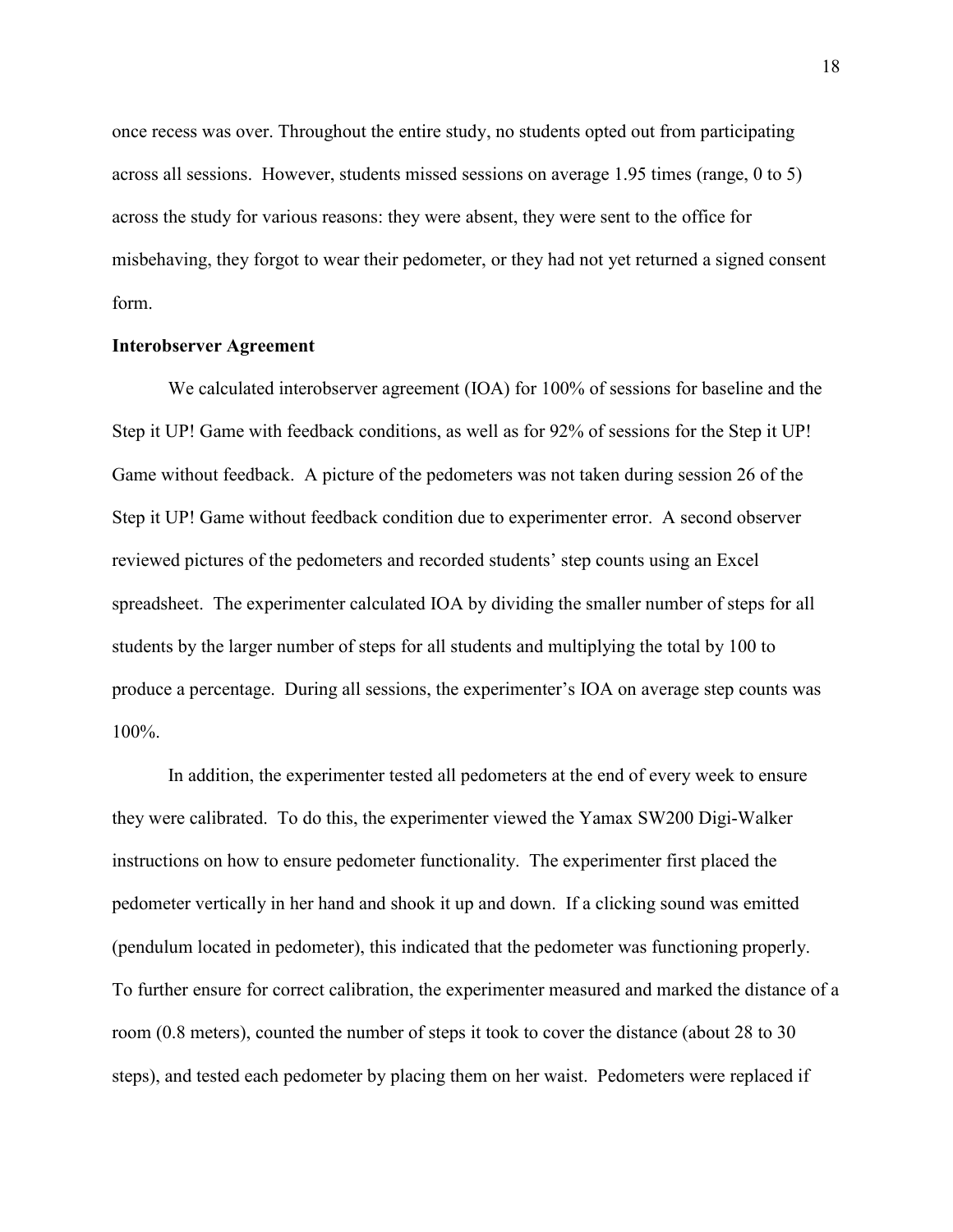they were not emitting a clicking sound or if they were plus or minus 3 steps from the minimum or the maximum number of steps covered. During the entirety of the study, only one pedometer had to be replaced due to poor calibration.

### **Procedure**

 At the beginning of the study, the experimenter obtained permission from the school principal to conduct the study at the school. Then, the experimenter met with the fifth-grade teacher to explain the purpose of the study, gain her consent, and provide the informed consents for her to distribute to the legal guardians of her students. The study lasted 29 days, with sessions typically conducted five times per week. About halfway through the study, there were 11 days with no sessions conducted due to poor weather conditions (e.g., air quality, rainy days) and because of Thanksgiving break.

A reversal (ABCBC) design was initially proposed, with the A phase representing the baseline condition, B phase representing the Step it UP! Game condition, and C phase representing the Step it UP! Game with feedback condition. Due to the minimal changes in step totals observed during the Step it UP! Game with feedback condition (C), the design was changed to an ABCAB arrangement (see Results below).

Before each session, the experimenter distributed the assigned (masked) pedometers to each student while they were seated. Each student wore a pedometer throughout recess, unless they chose not to participate. After distributing the pedometers, the students sat at their desks and waited for their teacher to signal that they were ready to go outside for recess. Recess began at approximately 9:15 a.m. each day and lasted 11 mins, on average (range, 9 to 12 mins). The experimenter started the stopwatch immediately after the first student exited the classroom. If a student requested to leave the playground or no longer wanted to participate in the study, the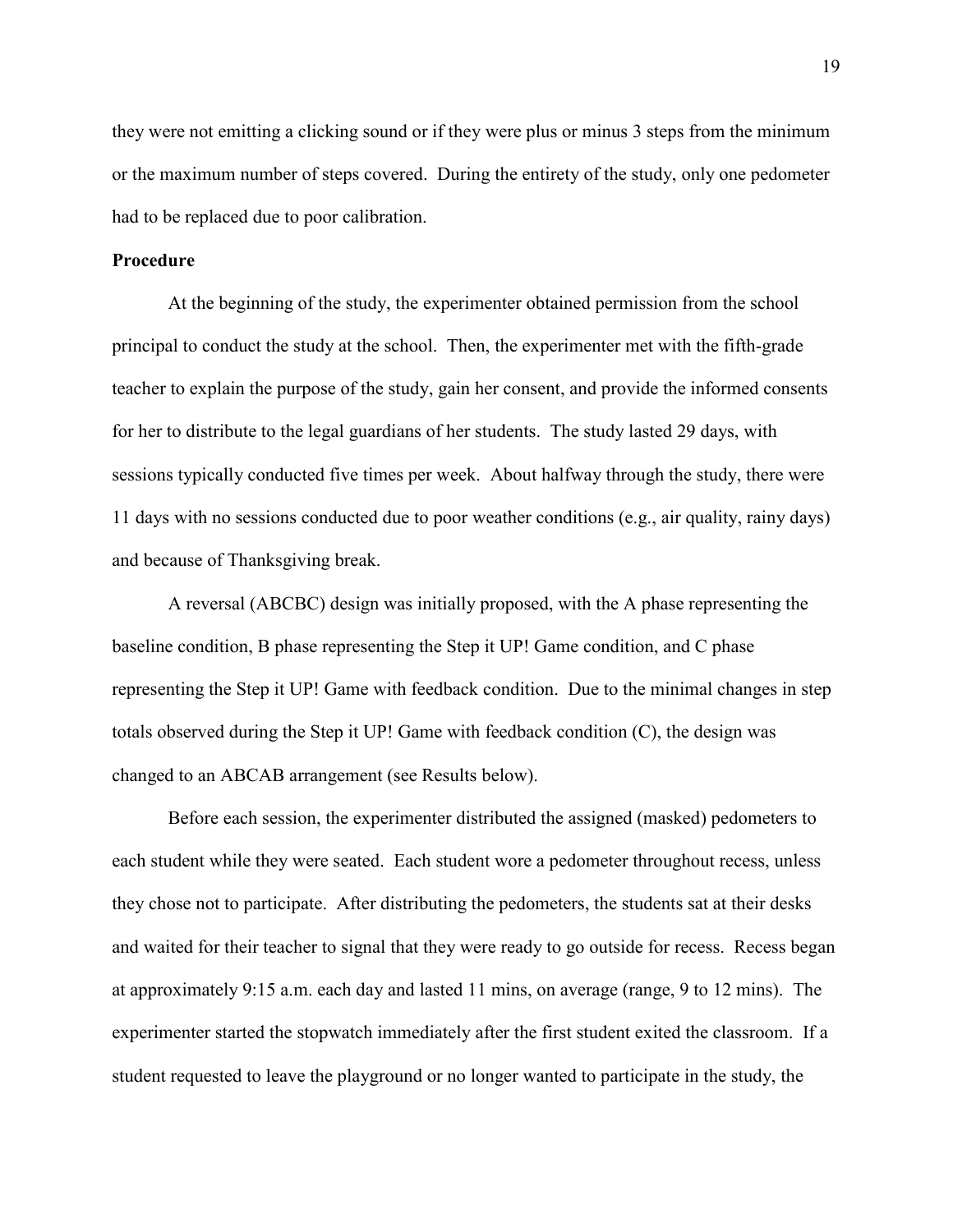experimenter removed the pedometer from the student for the remainder of the session and the students step count was not recorded for that day. Once recess was over, the students formed a line in front of their classroom. When the last student was in line, the experimenter stopped the stopwatch, collected the pedometers, and placed them in a plastic container. The experimenter then inputted the step data into an Excel spreadsheet and took pictures of the pedometers.

**Potential reinforcer survey.** Prior to the start of the study, the experimenter met with the teacher to identify potentially reinforcing activities and items in their classroom that could be used during the experimental sessions (see Appendix C). The teacher selected three activities for her students to choose from: 5 extra minutes of recess, lunch in the classroom with the teacher, and a homework pass. The three activities were presented to the whole class and students were asked to vote by raising their hands. Students voted on an extra 5 mins of recess (zero votes), lunch in the classroom with the teacher (10 votes), and a homework pass (12 votes). The activity with the most votes (homework pass) was selected as the prize to be used throughout the experimental sessions. However, prior to starting the intervention, the teacher expressed concern that it was not feasible for students to receive a homework pass every day. Because of this concern, the reward was modified so as to alternate between homework passes and lunch in the classroom with the teacher (e.g., on Monday, the team with the most steps received a homework pass; on Tuesday, the team with the most steps received lunch with the teacher). In addition to homework passes and lunch in the classroom with the teacher, the winning team would earn Step it UP! Champ badges which they would later trade for the larger reward (i.e., lunch with the teacher or a homework pass).

**Team distribution.** Prior to the start of the study, the experimenter and the teacher discussed whether to use a matched-pairs strategy or random assignment (on a daily basis) to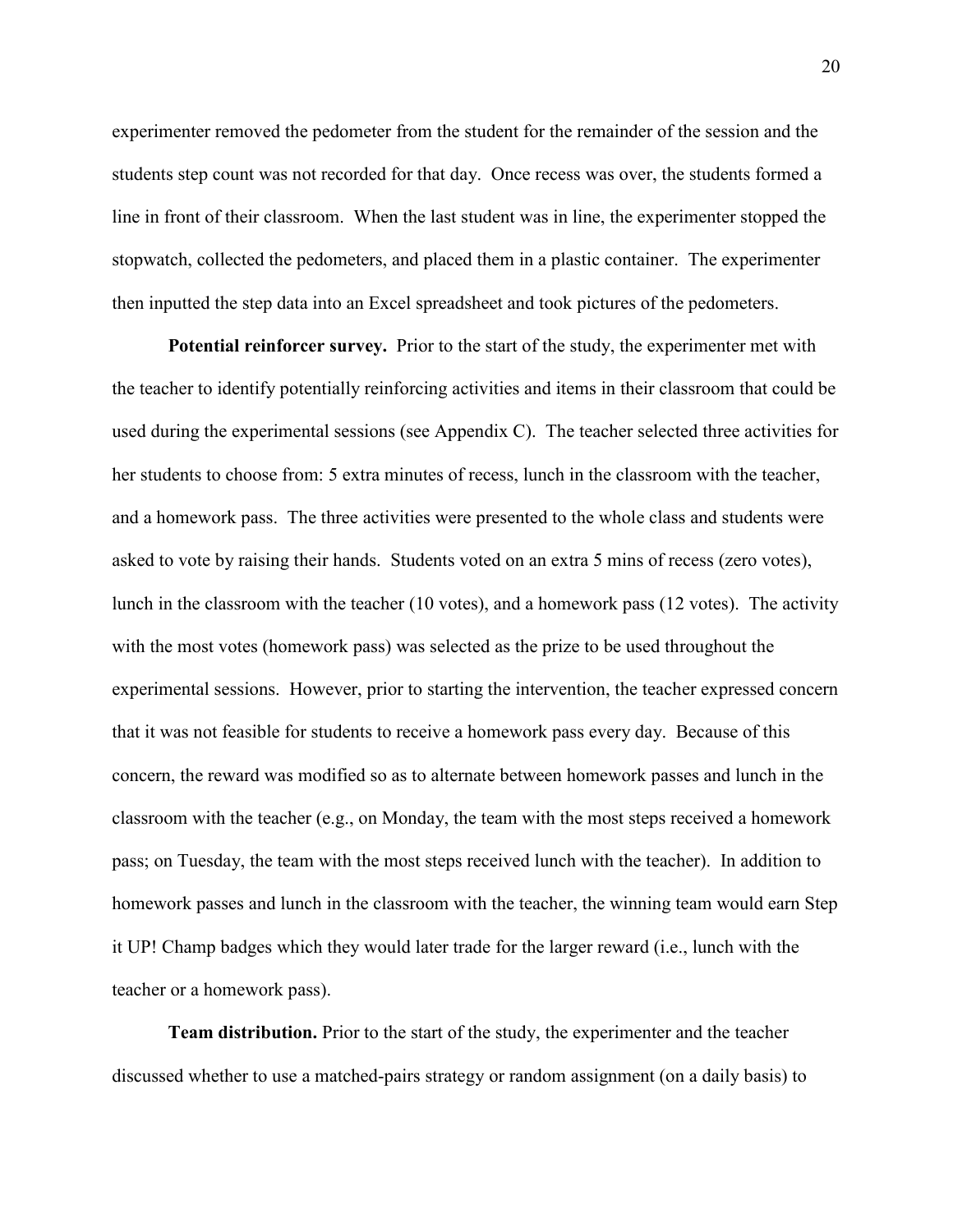create the teams. The matched-pairs strategy is meant to equally distribute the students across two teams based on their performance and gender. However, there are times that one team might earn rewards more often than another team, which might make it discouraging for those on the losing team. In other words, failure to contact reinforcement might extinguish physical activity during the game, or it might serve as an abolishing operation that reduces the reinforcing value of winning, or, conversely, as an establishing operation that increases the value of winning, depending on individual learning histories. An alternative is to randomize teams each day to ensure that each student has the opportunity to earn a reward.

After reviewing these options with the teacher, the teacher selected to use a matchedpairs strategy to distribute the teams. Although the teacher selected a matched-pairs strategy, this option is less likely to be adopted in a classroom because of the amount of time it would take for a teacher to calculate step data, determine who to pair, and distribute team members equally. Future studies might want to consider the randomization of teams as this option addresses the issue of social validity.

**Math assessment.** Prior to the start of the study, the experimenter asked the teacher to distribute a short questionnaire (see Appendix D) that assessed the students' understanding of mathematical averages (means). The purpose of this was to determine whether the students understood basic averages, because the average number of steps for each team was displayed and information about the student's overall performance compared to the winning teams average during the Step it UP! Game with feedback condition were provided. Thus, some understanding of averages was vital for students to respond to the independent variable. It is important to note that the teacher indicated to the experimenter that the school curriculum changed and that students are no longer taught averages in fifth grade but, instead, are taught averages in the sixth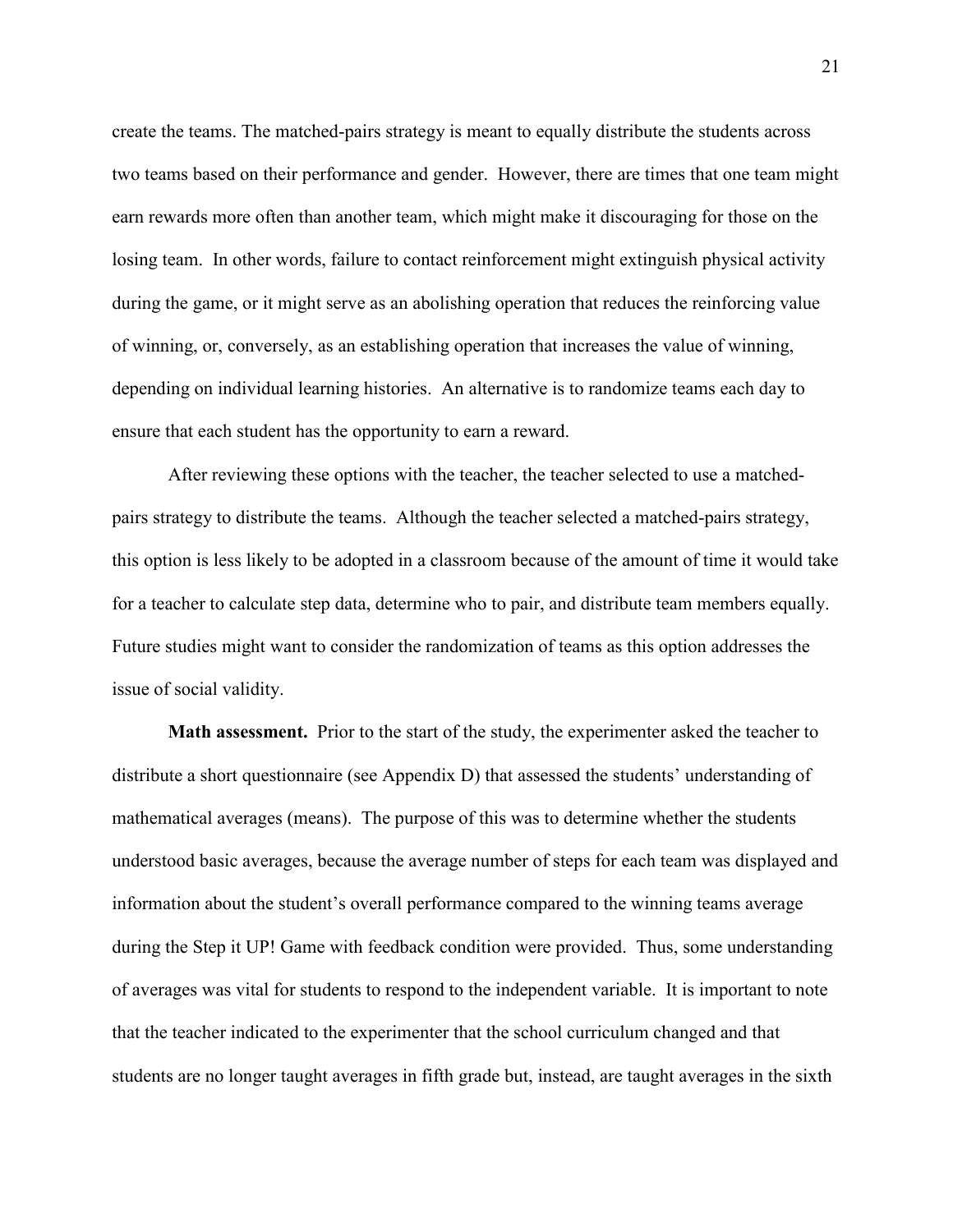grade. The experimenter provided the initial math assessment (pre-test), then provided a short refresher training on averages, then provided the math assessment again (post-test). During the refresher training, the experimenter defined the term "average," showed the students how to calculate averages, and reviewed relative averages (e.g., performing below, above, or at average levels) with them. If the students had a failing score (less than 80%), the experimenter still continued with the intervention and noted (on the data sheet) which students failed. Fifteen students failed the math assessment (see Results below). The math assessment took approximately 45 mins of class time, in total.

**Baseline**. Prior to the initial baseline session, the experimenter read the following script to the classroom:

We want to see how much everyone plays during recess. This is called a pedometer <points to pedometer> and it tells us how many steps you take. You wear it on your waist like this <demonstrates how to clip the pedometer>. We want you to wear one during recess. We will give them to you at the start of recess every day and take them back at the end of recess to see how much you played. It will take about 10 minutes, but you can stop whenever you want. If you want to rest or stop playing, please let us know. You will not get into any trouble. If you decide that you do not want to play anymore, you can give us your pedometer. If you have any trouble, please talk to one of us. Does anyone have any questions?

Following the initial set of instructions, students went out for recess and played as they normally would. The experimenter did not interact with the students and no programmed consequences for PA occurred. There was a total of 10 baseline sessions.

**Step It UP! Game.** Students were divided into two teams according to a matched-pairs strategy using their baseline data. That is, high performers were matched with low performers with an equal distribution of boys and girls on each team. Before the initial Step it UP! Game session, the experimenter explained the rules of the game and stated the following to the classroom: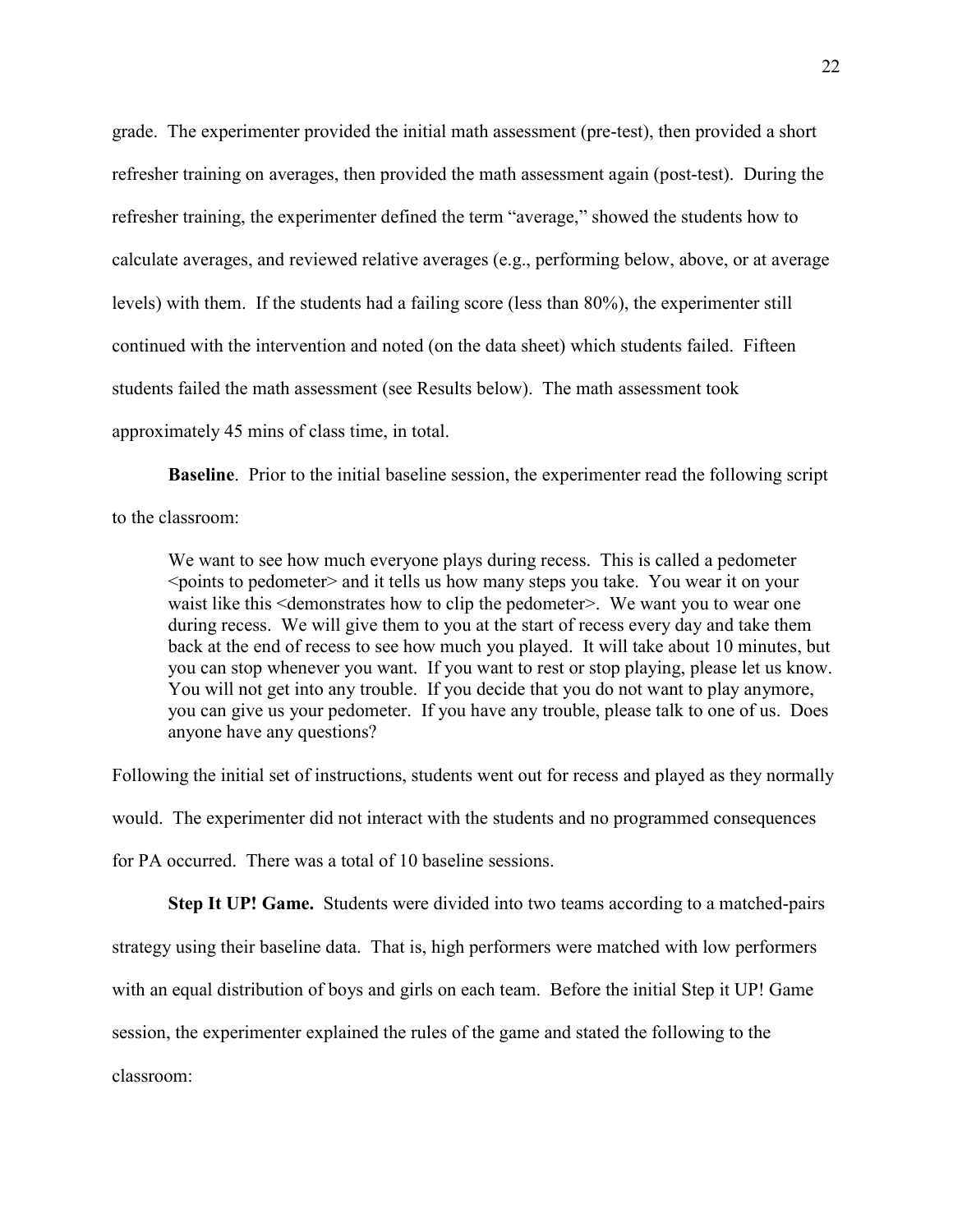Today, we are going to play the Step It UP! Game and each team will have to be as active as they can while playing outside. You will need to wear your pedometer. Once in a while, we will remind everyone to keep on moving. The more you move, the better. At the end of recess, the team that takes the most steps will win the game and get a prize. It will take about 10 minutes, but you can stop whenever you want. At the end of recess, we will collect your pedometers. If you want to rest, or stop playing, please let us know. You will not get into any trouble. If you decide that you do not want to play anymore, you can give us your pedometer. If you have any trouble, please talk to one of us. Does anyone have any questions?

During recess, the experimenter wore a MotivAider® on their waistband. The MotivAider® vibrated on a 3-min variable-time schedule to remind the experimenter to deliver a verbal prompt (within 3 s of the vibration) to the students during recess. The verbal prompt reminded the students to continue engaging in PA (e.g., "Keep on moving if you want your team to win!").

At the end of recess, the experimenter calculated the average number of steps for each team, announced the winning team (e.g., "the yellow team took the most steps today!"), and immediately delivered the Step it UP! Game badges to the team members. The badge was later traded for either a homework pass or access to lunch with the teacher. Both teams had the opportunity to receive a prize if the average step count difference between both teams were 100 steps or fewer. There was a total of 13 Step it UP! Game sessions.

**Step it UP! Game with feedback**. This condition was similar to the Step it UP! Game condition; however, the experimenter provided performance feedback at the beginning of each session the day following each game (e.g., students received feedback Tuesday morning based on Monday's results). More specifically, the experimenter wrote the average number of steps for each team on a whiteboard and provided individual step counts for each student on Post-it notes. The Post-it note contained a traffic light (i.e., red light, green light, yellow light). The student's number of steps were written beside one of the colors to indicate whether they performed below average (red light), at average (yellow light), or above average (green light) levels in comparison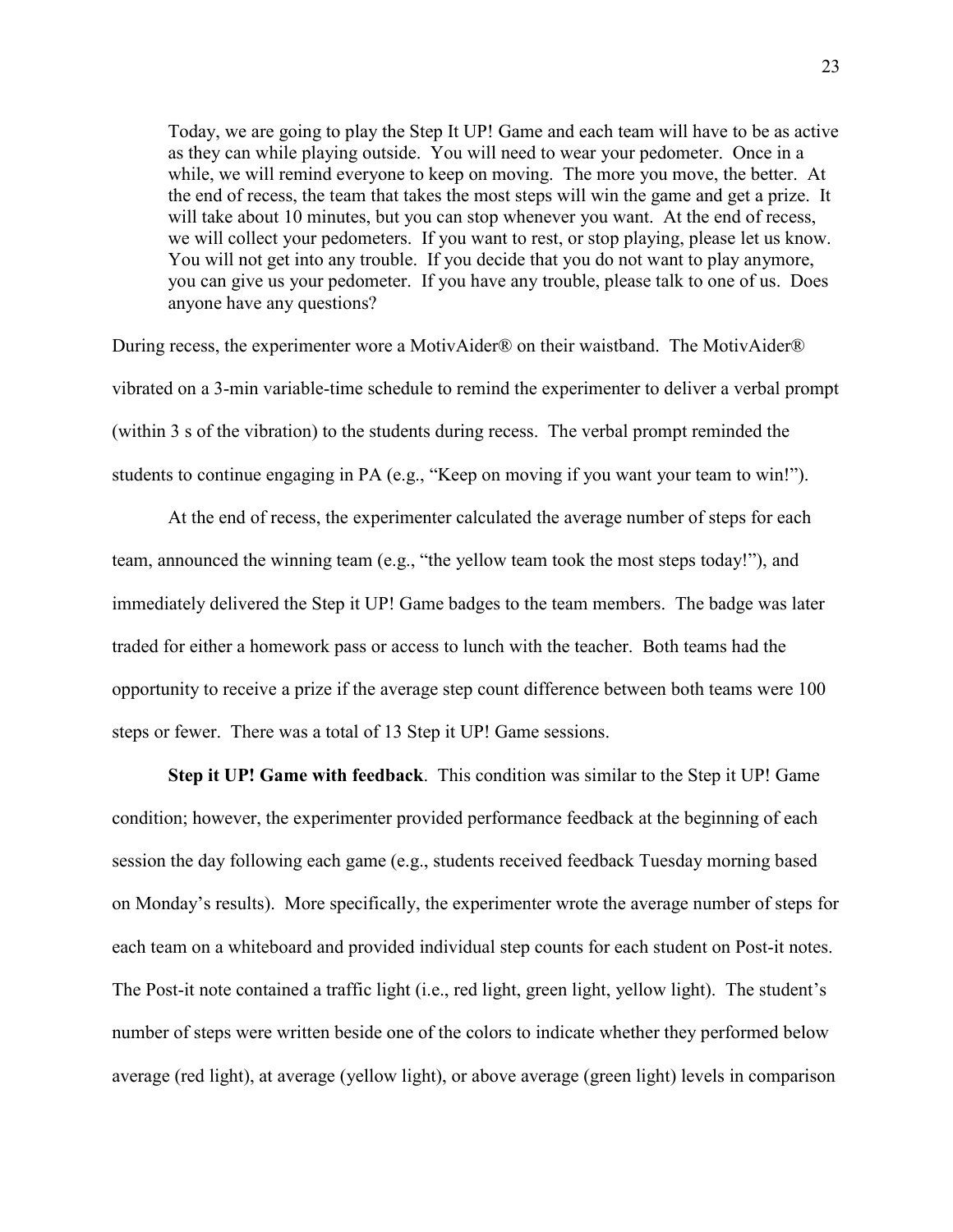to the team with the highest average number of steps. Before the initial session, the experimenter read the following script to the classroom:

Today, we are going to play the Step It UP! Game, but we will also give you information on how much you moved during recess each morning. The average for each team will be posted on this whiteboard <point to whiteboard> and your score will be given to you with these Post-it notes <point to Post-it notes>. The Post-it note will show you whether you performed above, below, or at average levels in comparison to the winning team's average. You will need to wear your pedometer. At the end of recess, the team that takes the most steps will win the game and get a prize. If you decide that you do not want to play anymore, you can give us your pedometer. If you have any trouble, please talk to one of us. Does anyone have any questions?

The announcement of the winning team and distribution of Step it UP! Game badges remained the same as the Step it UP! Game condition (i.e., provided shortly after recess). There was a total of five Step it UP! Game with feedback sessions.

**Social validity and student vote**. Upon completion of the study, the experimenter returned to the classroom after two days and asked the teacher to complete a questionnaire that included a 5-point Likert-type scale and a written component (see Appendix E). The teacher was asked to indicate how much they agreed with the following statements: 1) The Step it UP! Game by itself increased physical activity, 2) The combination of feedback and the Step it UP! Game increased physical activity, 3) The intervention seemed simple to implement, 4) The study took too long, and 5) I enjoyed the overall experience. A rating of 1 indicated strongly disagree, 2 indicated disagree, 3 indicated neither agree nor disagree, 4 indicated agree, and 5 indicated strongly agree (see Results below).

The written component of the social validity questionnaire asked the teacher the following questions: 1) "Which part of the intervention did you like the most (e.g., Step it UP! Game, Step it UP! Game and feedback)?" 2) "Was there any portion of the experience you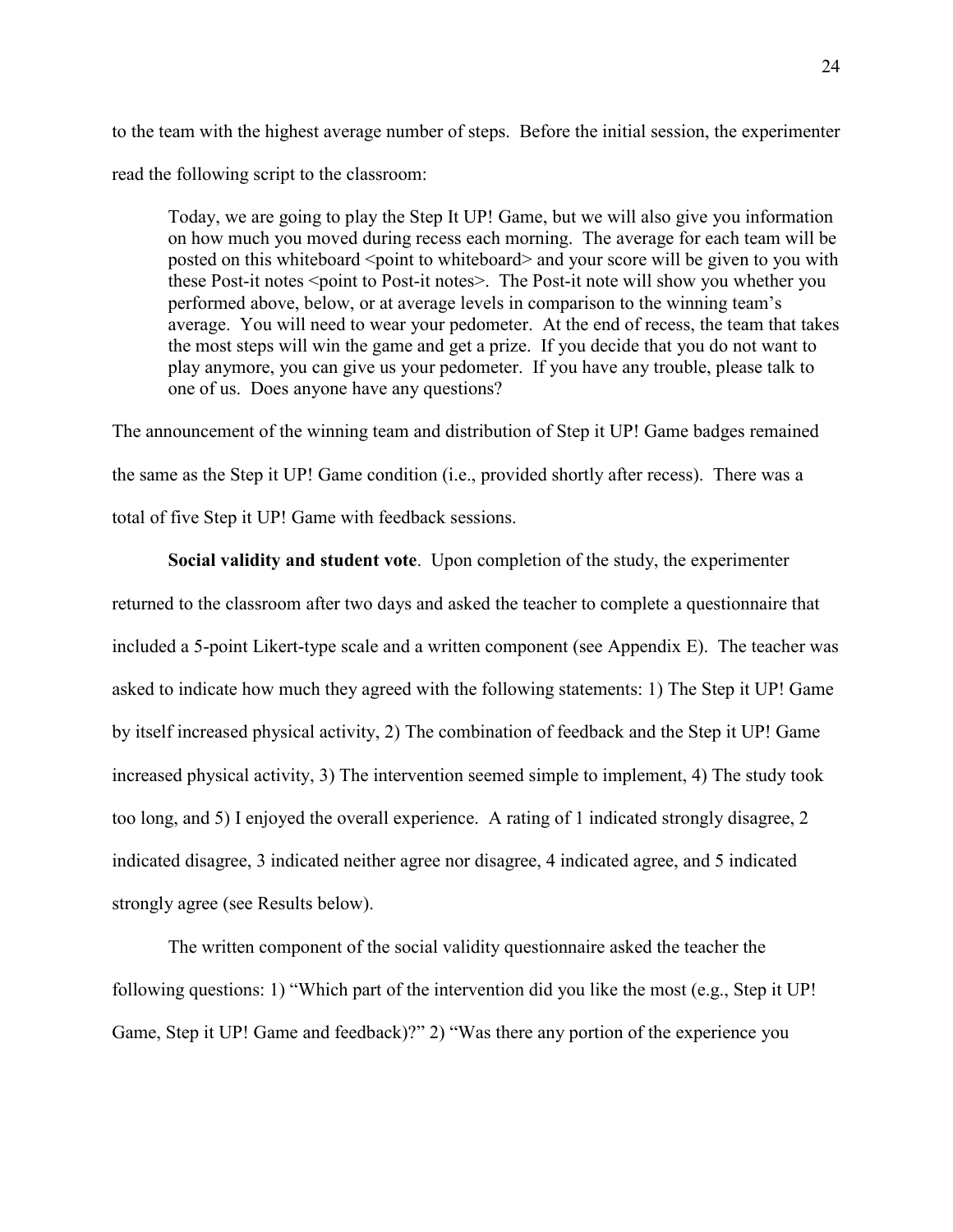would like to change? If yes, what change(s) do you recommend?" and 3) "We welcome any additional comments/suggestions. Thank you."

On this same day, the experimenter asked students to vote by raising their hands to indicate whether they preferred to have regular recess or play the Step it UP! Game (without feedback). All 21 students were available to vote (see Results below).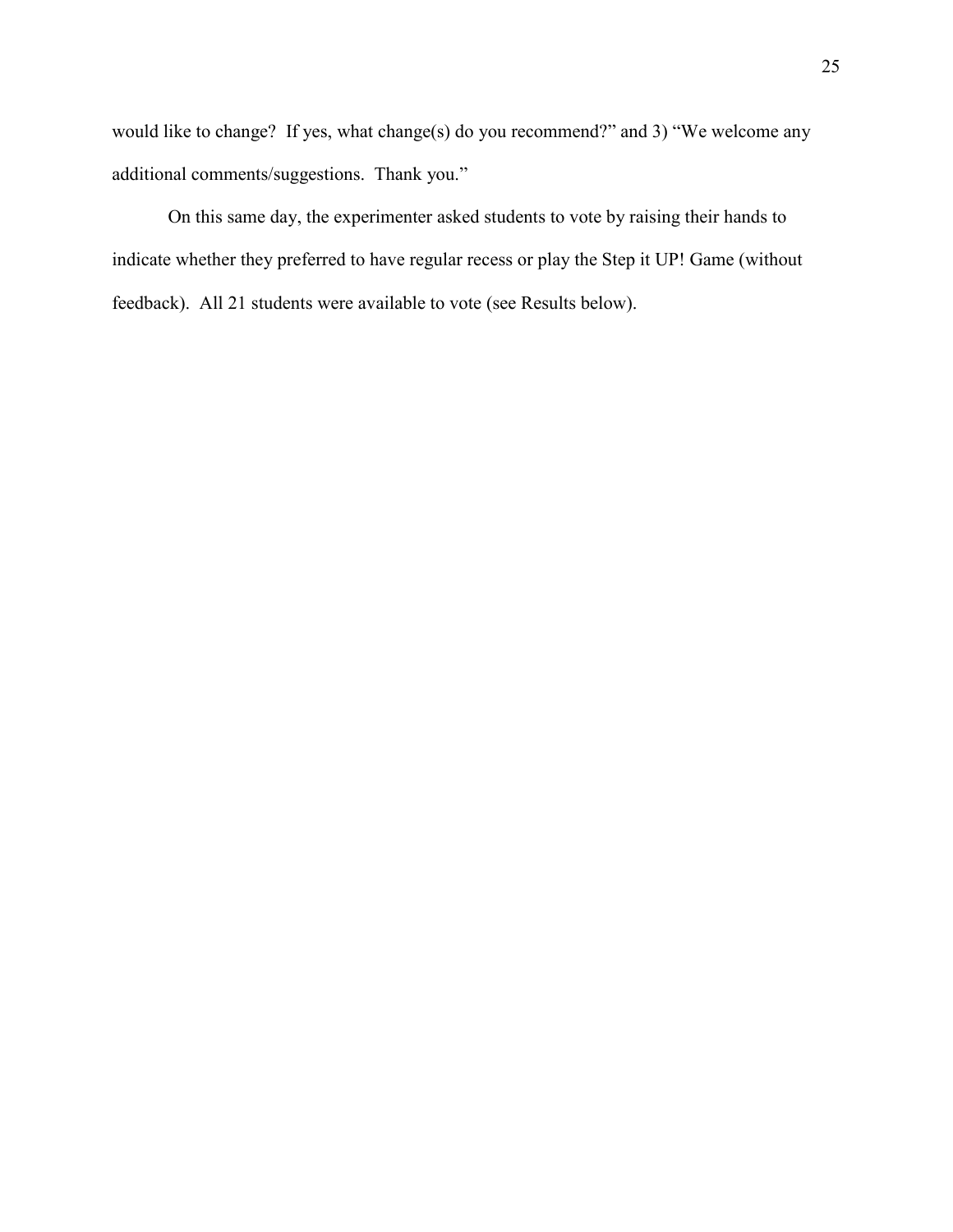#### **Chapter 3: Results**

#### **Math Assessment Scores**

 Only 19 of the 21 participants were present to take a seven-question math assessment. Not all participants were available to take the math assessment as they were absent on the scheduled day. Mean pretest and posttest scores, as well as each student score from pretest to posttest are depicted in Figure 1. The posttest scores were higher (*M =* 4.84) in comparison to pretest scores ( $M = 3.89$ ). Visual inspection of Figure 1 suggests that the changes in scores from pretest to posttest varied across participants. Most students improved after the lesson (12 students), some scored the same (four students), and some did worse (four students).



Figure 1: Pre-posttest scatter graph displaying each students score with mean bar graphs.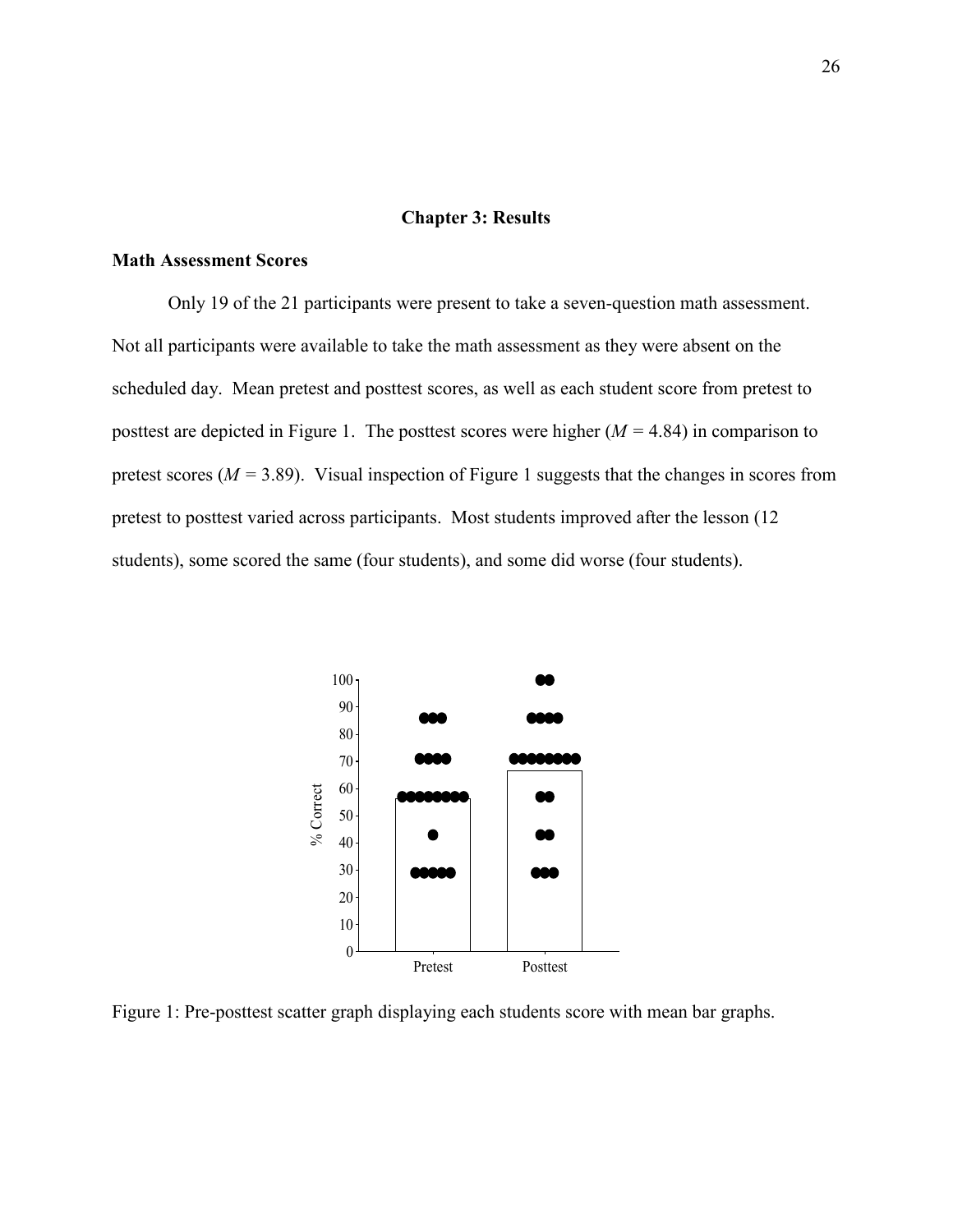The number of correct answers by question from pretest to posttest scores also were analyzed. The number of correct answers by question are depicted in Figure 2.



Figure 2: Bar graph depicting number of correct answers from pretest to posttest for each question.

The number of correct answers improved from pretest to posttest for 5 of the 7 questions. Overall, students had the most difficulty calculating the average (questions 1–3). However, students performed better on questions 4–7, which addressed the relative average (e.g., performing above, below, or at average levels). This is important because the relative average was the critical information provided during the Step it UP! Game with feedback.

# **Step it UP! Game**

 The top panel of Figure 3 depicts the mean number of steps recorded per min for each condition (i.e., baseline, step it UP! Game, step it UP! Game with feedback) of each team, combined. Mean steps per minute was calculated because the duration of the recess periods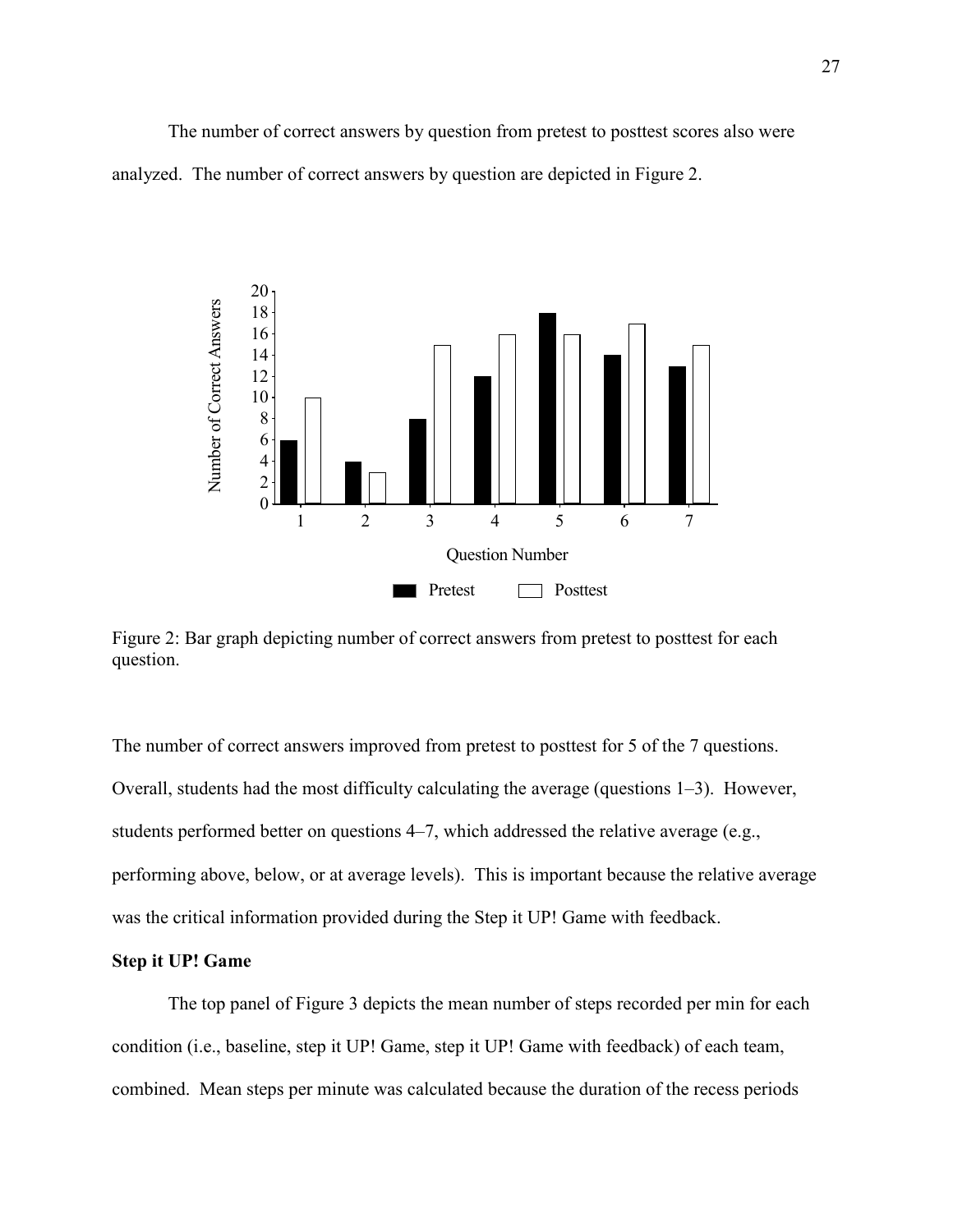varied from day to day (9 min, 2 sec to 11 min, 44 sec), mainly due to the amount of time it took students to line up in front of the classroom once recess was over. The mean steps per min was calculated by taking the mean number of steps and dividing by the duration of the session.



Figure 3: Mean steps per min for both teams (combined), across baseline, Step it UP! Game, and Step it UP! Game with Feedback conditions (top panel). Mean step counts per min for both teams (Green Team and Yellow Team) during each condition (bottom panel).

During the initial baseline, mean number of steps was 68.7 per min (range, 56.9 to 87.1). Visual analysis of the initial baseline reveals a decreasing trend with minimal variability across the five-day period. Higher mean steps per min initially might be due to reactivity to wearing the pedometer. During the initial step it UP! Game condition, the students took 81.3 steps per min,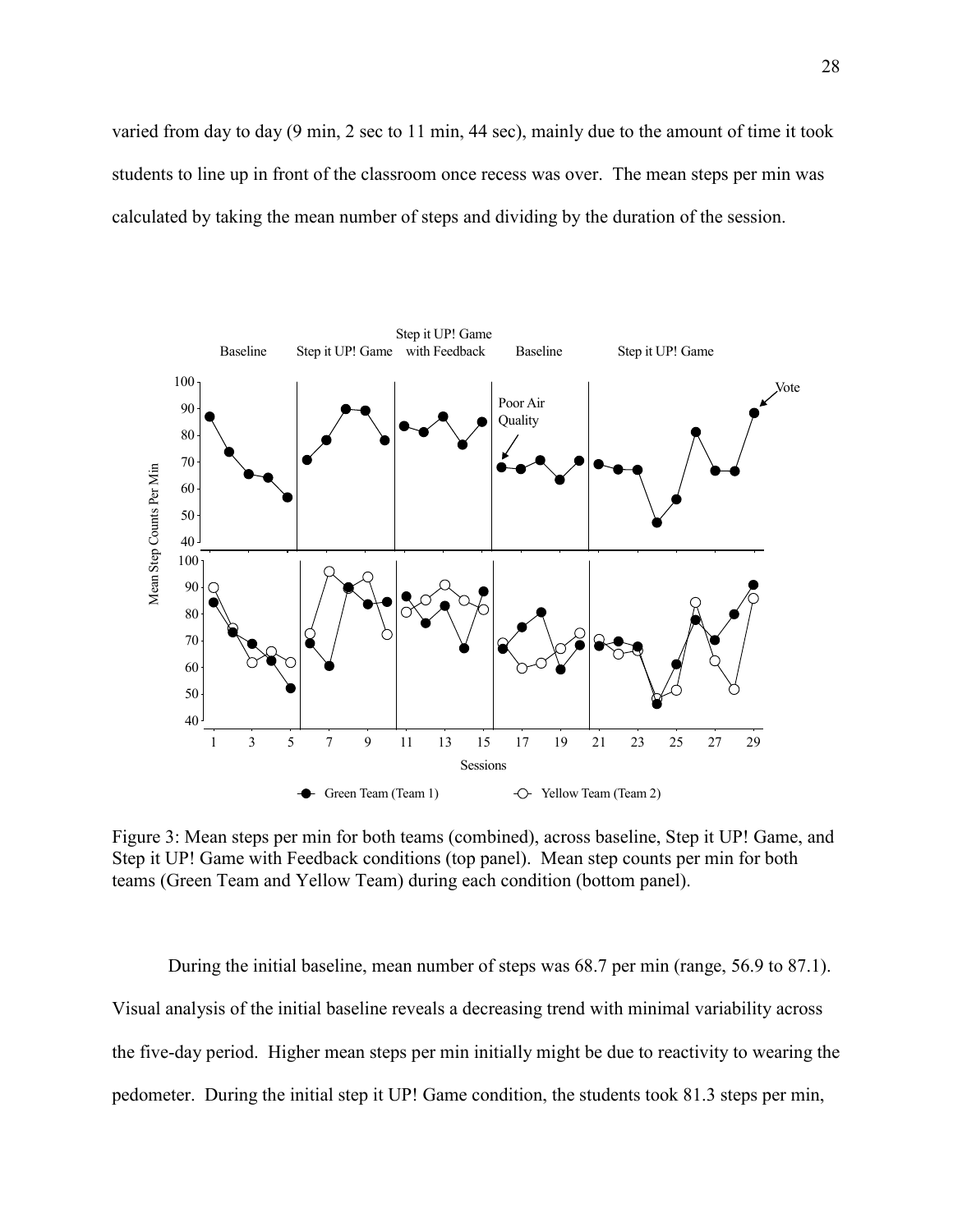on average (range, 70.9 to 89.9). The introduction of the Step it UP! Game produced a 12.6 step per min difference in comparison to baseline, suggesting that the game increased physical activity. Figure 3 depicts the mean steps per min during the Step it UP! Game, which gradually increase (more than baseline) and stabilize. Then, the mean steps per min decreased slightly however, continued to be above initial baseline levels. During the Step it UP! Game with feedback condition, the students were taking 82.7 mean steps per min during recess (range, 76.6 to 87.1). Visual analysis reveals that steps during the Step it UP! Game with feedback condition remained high, with levels similar to the Step it UP! Game without feedback. Moreover, the data show low variability with stable responding by the participants. When comparing the Step it UP! Game to the Step it UP! Game with feedback, these data suggest that the Step it UP! Game with feedback did not produce more steps than the Step it UP! Game without feedback. However, students continued to take more steps during the game in comparison to baseline.

During the return to baseline, mean step counts per min were 68.1 (range, 63.4 to 70.8), which was within the initial baseline range. Figure 3 depicts the mean steps per min of the return to baseline, which decrease and stabilize at levels similar to the initial baseline levels (range, 63.4 to 70.8 mean steps per min). Beginning at session 16, there was about a 2-week break due to poor weather conditions (e.g., air quality, rainy days) and because of Thanksgiving break. After the second baseline period, there was a return to the Step it UP! Game (without feedback). The mean step counts per min (65.3; range, 47.4 to 81.3) decreased in comparison to the initial Step it UP! Game condition. Visual analysis reveals two outlier data points (session 24 and 26). Despite the outliers, mean steps per min decreased over time and then, eventually increased before decreasing towards baseline levels. Given this, it might be that the feedback had an effect on performance after all rendering the game without feedback to not be effective (see Discussion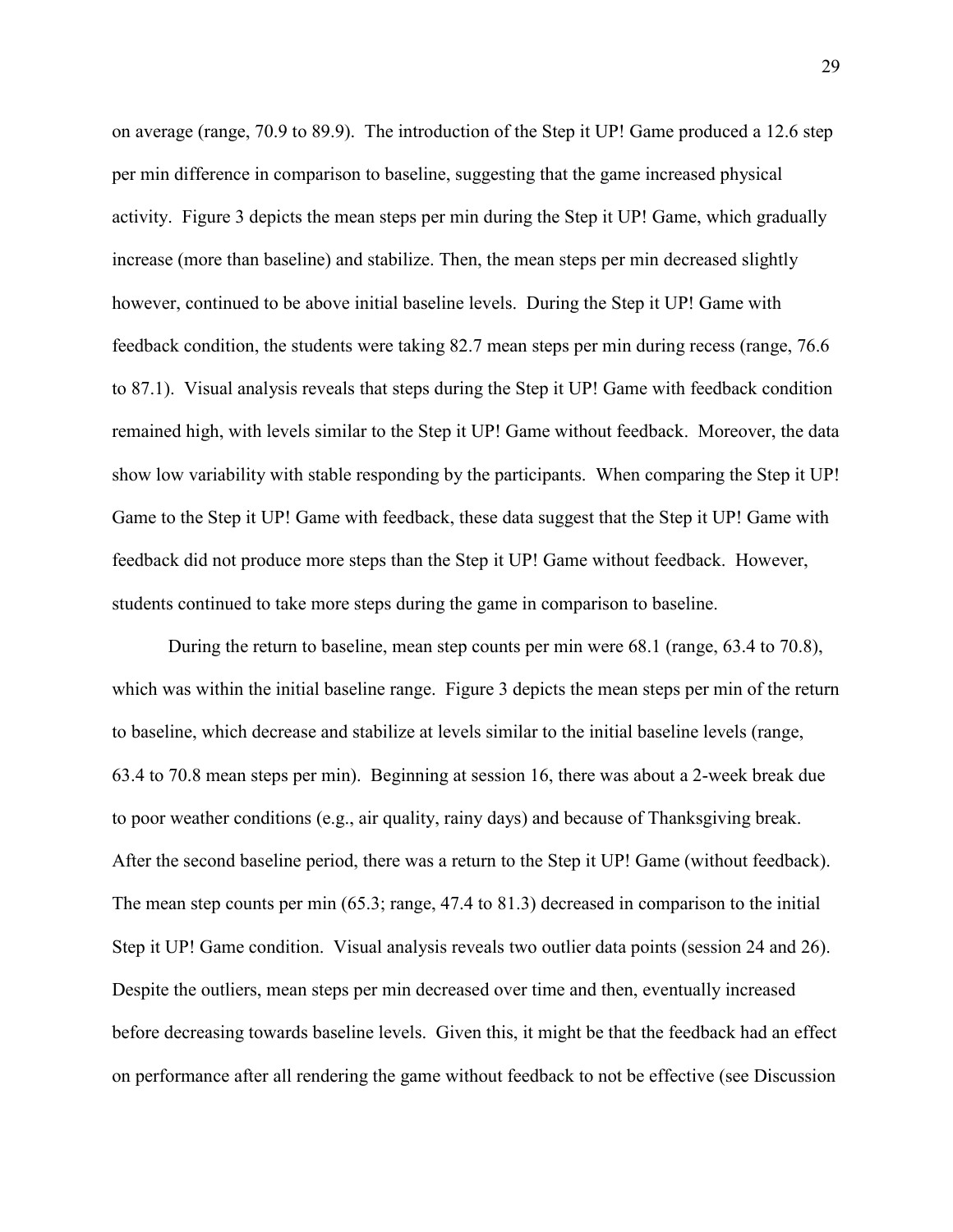below). A class vote was conducted 2 days later which resulted in students taking an average of 88.5 steps per min during recess—this was considerably more than during the preceding Step it UP! Game (without feedback) condition, and more similar to the initial Step it UP! Game conditions, with and without feedback.

The bottom panel of Figure 3 depicts the mean number of steps recorded per min for each condition (i.e., baseline, step it UP! Game, step it UP! Game with feedback, vote) of each team (green and yellow). For all baseline performances (initial and return to baseline), the green team's mean number of steps were slightly higher (69.2 steps per min; range, 52.3 to 84.4) than the yellow team's mean number of steps (68.5 steps per min; range, 59.8 to 90). Visual analysis of the initial baseline indicates a decreasing trend for both teams. Although there was no "team" composition during baseline, these data are depicted so to analyze the progress of each team throughout the study (e.g., performance levels, equal distribution of wins and losses). During the Step it UP! Game (without feedback), the green team and yellow team were taking about the same mean number of steps, 71.5 steps per min (range, 46.3 to 90.1) and 71.2 steps per min (range, 48.3 to 96), respectively. Visual analysis of the initial Step it UP! Game (without feedback) suggests moderate variability in steps for both teams, with an overall increase in the mean steps per min from the initial baseline. Furthermore, visual analysis of the reintroduction of the Step it UP! Game (without feedback) shows both teams mean steps per min decreasing overtime and then, eventually increasing for the green team, and decreasing for the yellow team. During the Step it UP! Game with feedback condition, the yellow team's mean number of steps were higher (84.8 steps per min; range, 80.7 to 91) than the green team's mean number of steps (80.4 steps per min; 67.2 to 88.6). Both teams continued to take more steps than baseline; however, the yellow team shows more stable responding than the green team (see Figure 3,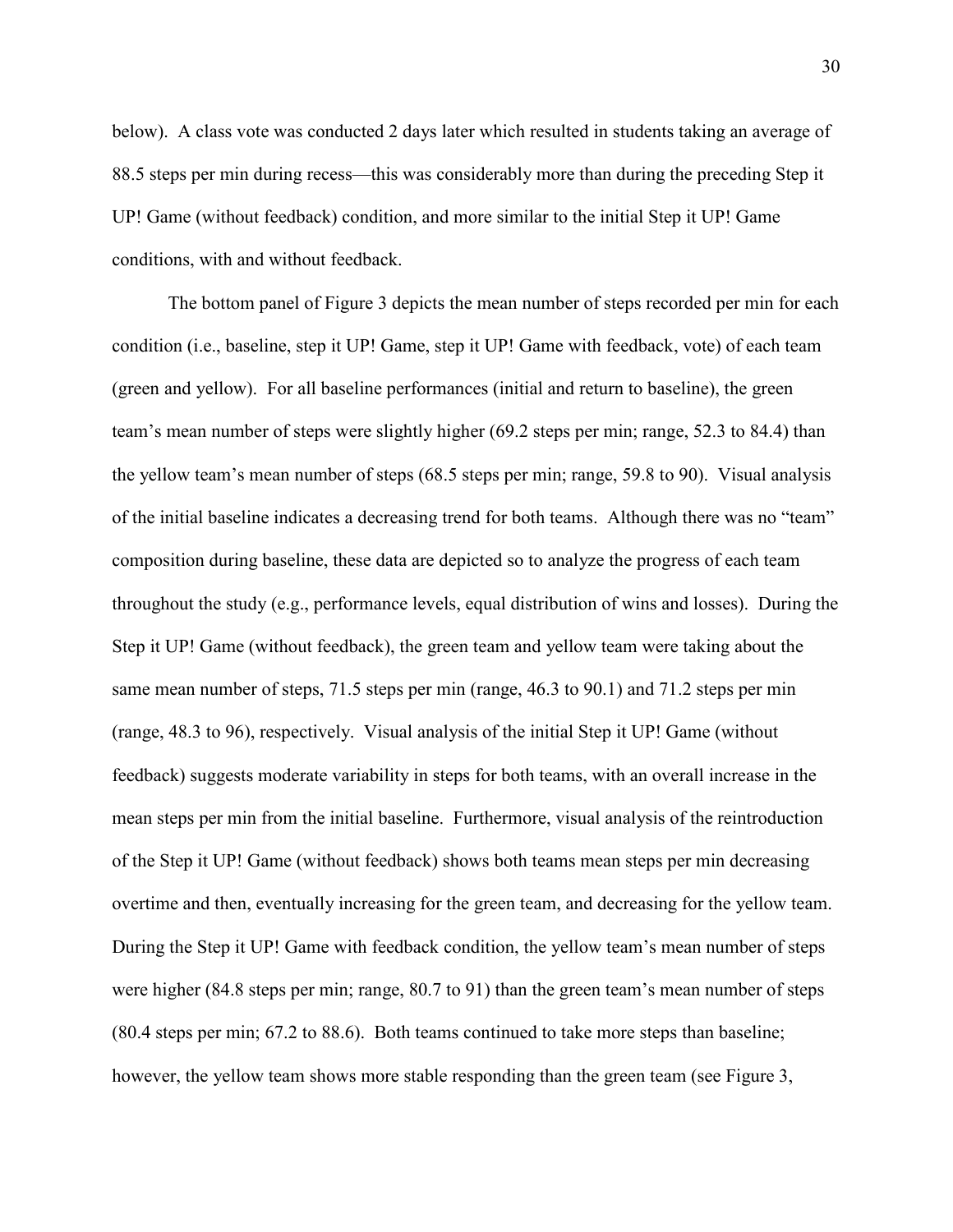bottom panel). During the classroom vote, the green team took more steps (91 steps per min) compared to the yellow team (85.9 steps per min). Taken together, these data suggest that both teams took about the same number of steps across baseline and Step it UP! game sessions. However, the yellow team took more steps during the Step it UP! Game with feedback condition whereas, the green team took more steps during the classroom vote. Overall, both teams took about the same number of steps throughout the study.

Furthermore, there were no obvious patterns associated with a team winning or losing (see Figure 3). That is, if one team won, it did not necessarily mean that the losing team took more or fewer steps that day, or that the winning team would take even more steps the following day. Table 1 presents the number of wins, losses, and ties between the teams, as well as the distribution of wins, losses, and ties by reward (homework pass or lunch with the teacher). There were more tie games (11 ties) with about an equal number of wins for a homework pass (five wins) or lunch with the teacher (six wins). Both teams won about the same number of games (green team won three games and yellow team won four games).

| Wins                   | Green Team | Yellow Team | <b>Both Teams</b><br>(Tie Game) |
|------------------------|------------|-------------|---------------------------------|
| Wins for homework pass |            |             |                                 |
| Wins for lunch         |            |             |                                 |
| Total number of wins   |            |             |                                 |

Table 1: Number of Wins, Losses, and Ties per Team

Individual step data by each team are depicted in Figure 4. The ratio of steps taken during the Step it UP! Game to steps taken during baseline for each participant was analyzed to compare the intervention effects to baseline. This was done by calculating the average number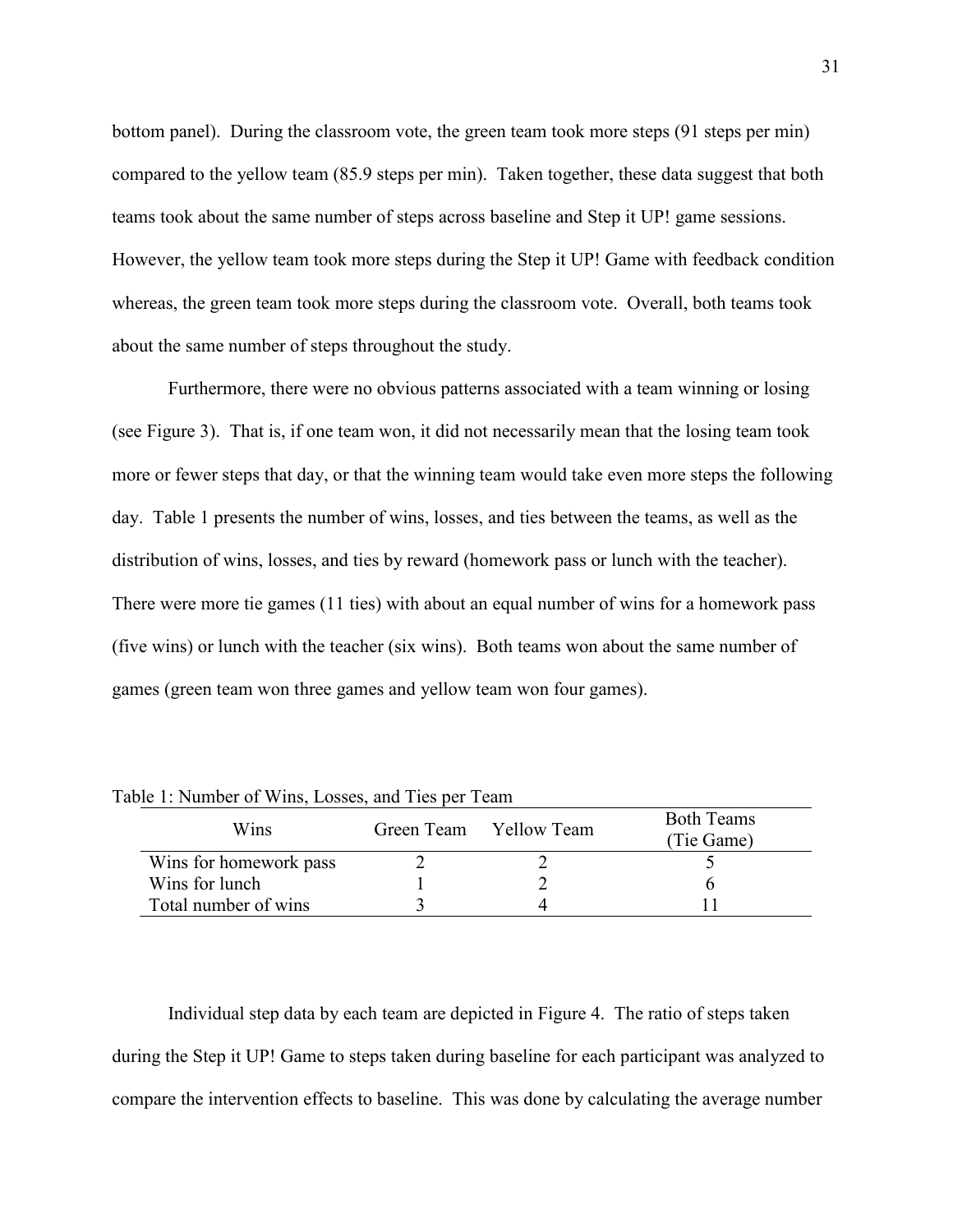of steps a participant took during baseline and dividing this by the average number of steps a participant took during the Step it UP! Game (with and without feedback), to produce a ratio. The higher the ratio, the more steps the participant took during the game compared to baseline. For example, if a participant's ratio was 1.5 and he took 100 steps in baseline, this meant that the participant took approximately 150 steps during the Step it UP! Game.



Figure 4: Ratio of steps taken during the Step it UP! Game (with and without feedback) to steps taken during baseline for each participant. Ratios above 1.0 indicate more steps taken during the game.

The individual analysis accounts for all baseline sessions (10 total) and all Step it UP! Game sessions with and without feedback (18 total). The classroom vote was not included in the individual analysis. Only 5 out of the 21 participants took more steps during the Step it UP! Game (with and without feedback) than when they were engaging in regular recess. This was an average increase of 7.5 steps per min (range, 1.2 to 12.9) for those participants, which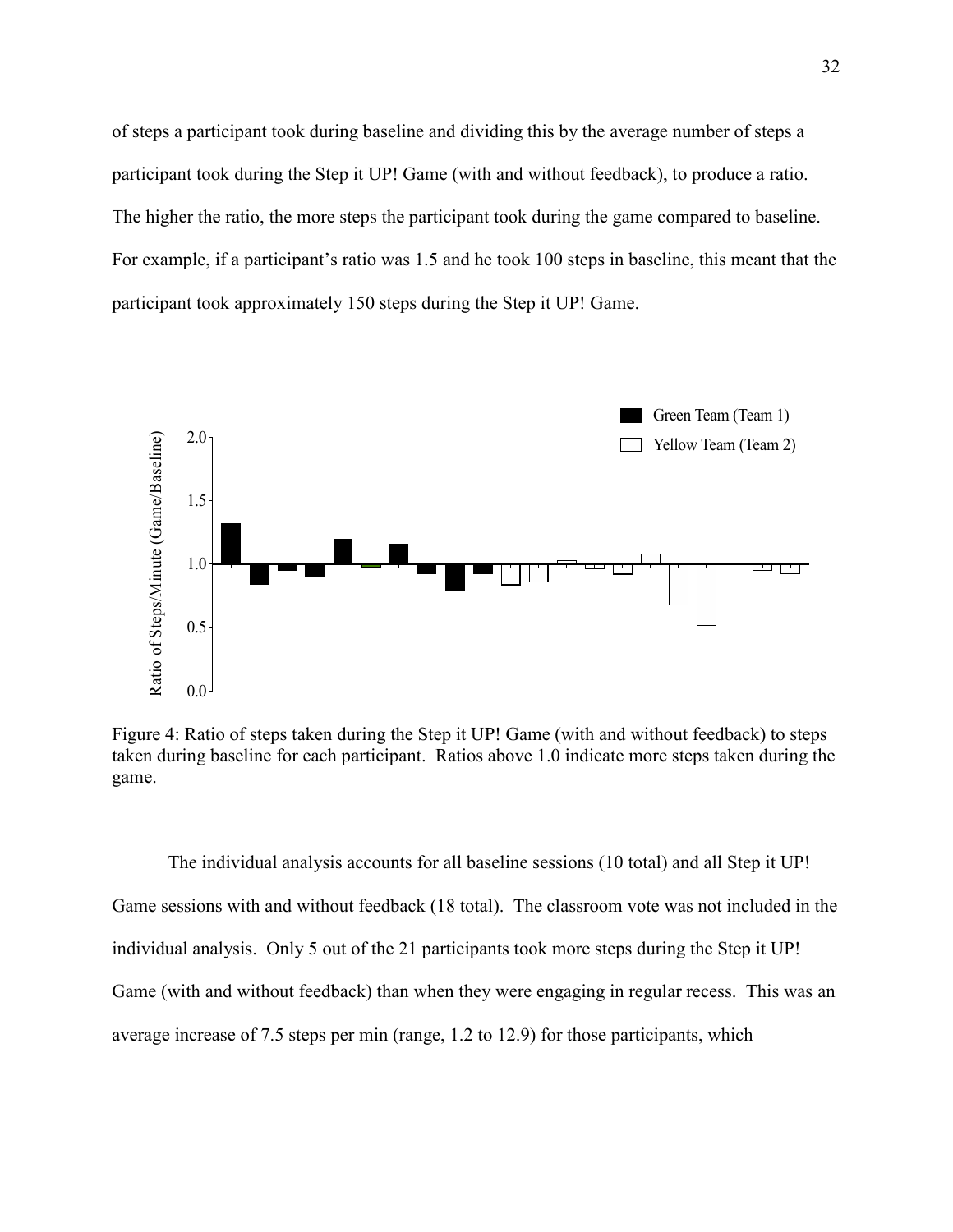corresponds to about 100 to 140 additional steps. This suggests that the Step it UP! Game was only effective at increasing steps more consistently with a small number of participants.

When further analyzing Figure 4, only three participants on the green team took more steps during the Step it UP! Game (with and without feedback) while the other seven participants on the green team seemed to have taken more steps during regular recess (baseline). Moreover, the yellow team only had two participants taking more steps during the Step it UP! Game (with and without feedback) while the remaining nine participants took more steps during recess. Overall, the participants on a given team were not more likely to take more or fewer steps after winning than they were after losing a game (see Figure 3). Furthermore, some students were not present for all sessions, which might have impacted the group's overall performance. That is, students missed on average 1.95 sessions (range, 0 to 5) across the study. More specifically, there were only six students present for all sessions. Four students missed one day (3% of sessions), four students missed two days (7% of sessions), one student missed three days (10% of sessions), four students missed four days (14% of sessions), and two students missed five days (17% of sessions).

Figure 5 depicts the ratio of steps taken during the initial Step it UP! Games (with and without feedback) to steps taken during the initial baseline for each participant. This analysis includes 5 baseline sessions and 10 Step it UP! Game sessions (with and without feedback). During this period, 15 out of the 21 participants took more steps during the Step it UP! Game than when they were engaging in regular recess.

33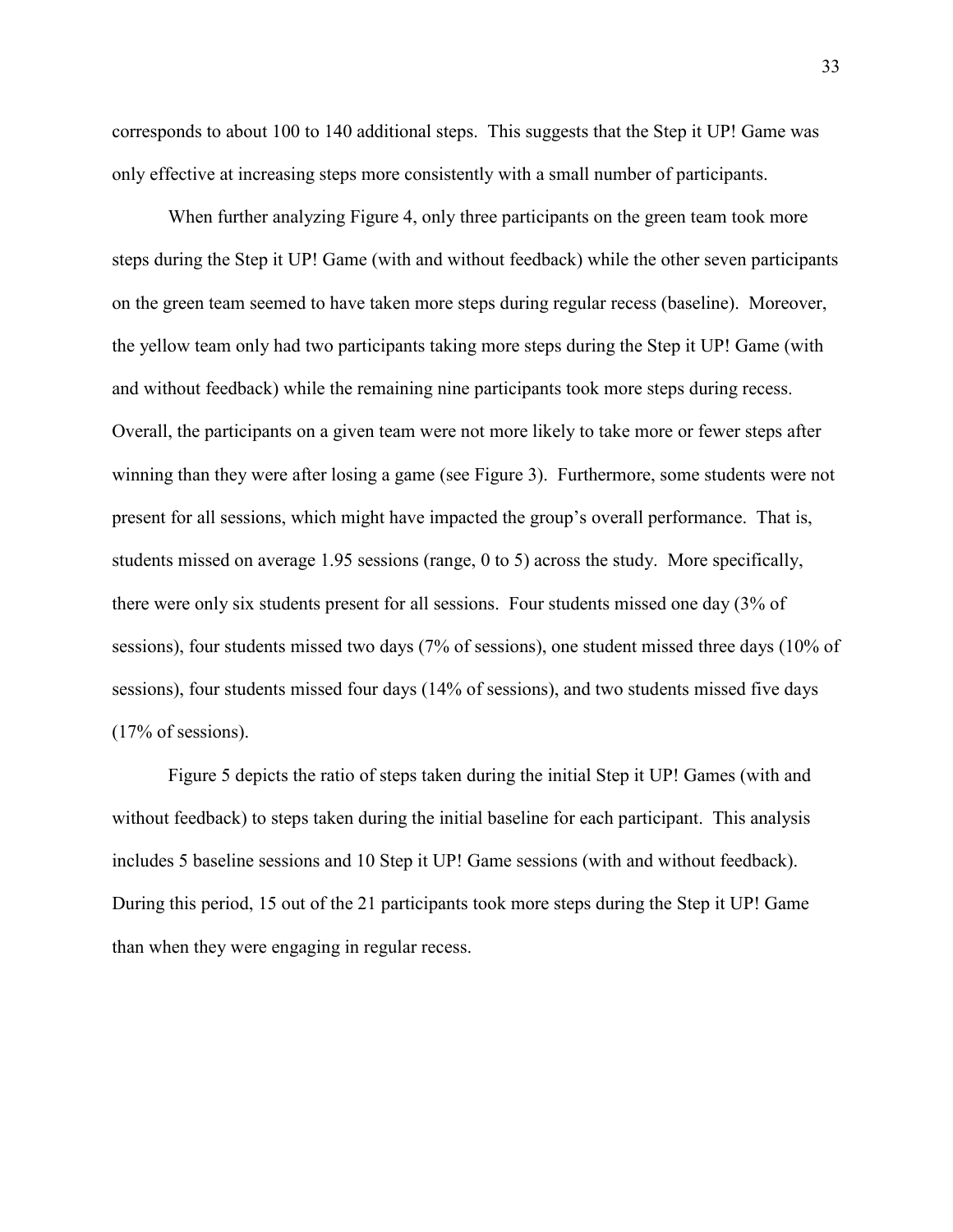

Figure 5: Ratio of steps taken during the initial Step it UP! Games (with and without feedback) to steps taken during the initial baseline for each participant. Ratios above 1.0 indicate more steps taken during the game.

 Figure 6 depicts the ratio of steps taken during the second Step it UP! Game (without feedback) to steps taken during the return to baseline for each participant. This analysis includes 5 baseline sessions and 8 Step it UP! Game sessions (without feedback).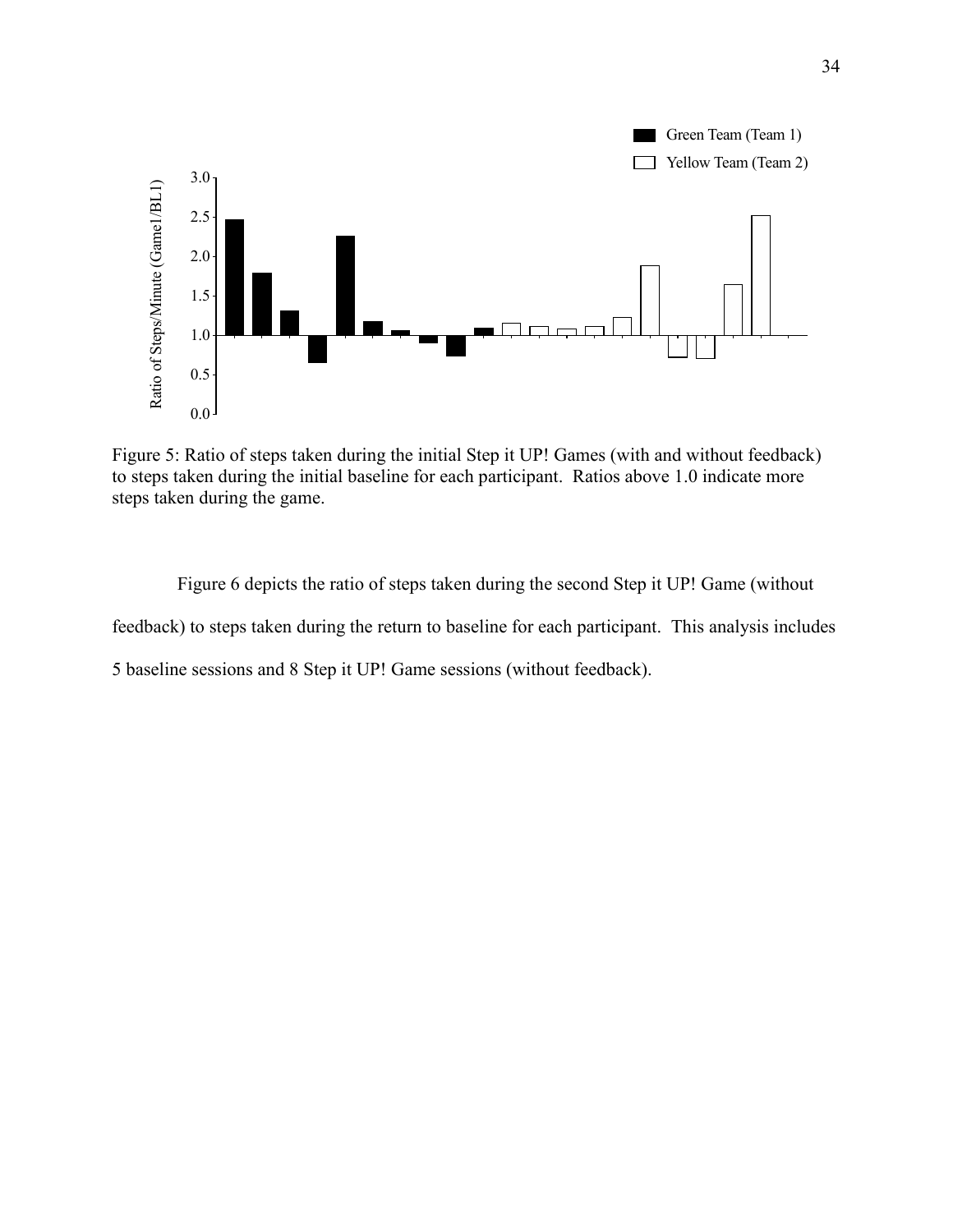

Figure 6: Ratio of steps taken during the second Step it UP! Games (without feedback) to steps taken during the return to baseline for each participant. Ratios above 1.0 indicate more steps taken during the game.

Figure 6 shows that only 9 out of the 21 participants took more steps during the reintroduction of the Step it UP! Game (without feedback) compared to regular recess. That is, 15 out of the 21 participants took more steps during the initial Step it UP! Game (with and without feedback); however, only 9 out of the 21 participants took more steps during the reintroduction of the Step it UP! Game (without feedback).

### **Social Validity and Student Vote**

For the 5-point Likert-type scale, the teacher responded to the first, second, and fifth statement with a "5," indicating the effectiveness and overall experience of the study (see Appendix E). The teacher responded to the third and fourth statement with a "4," indicating that the study took too long but seemed simple to implement. For question 4, the teacher stated she agreed that the study took too long.

During the written component, the teacher answered accordingly: for question one, the teacher responded with "Step it UP! Game with feedback" being the part of the intervention she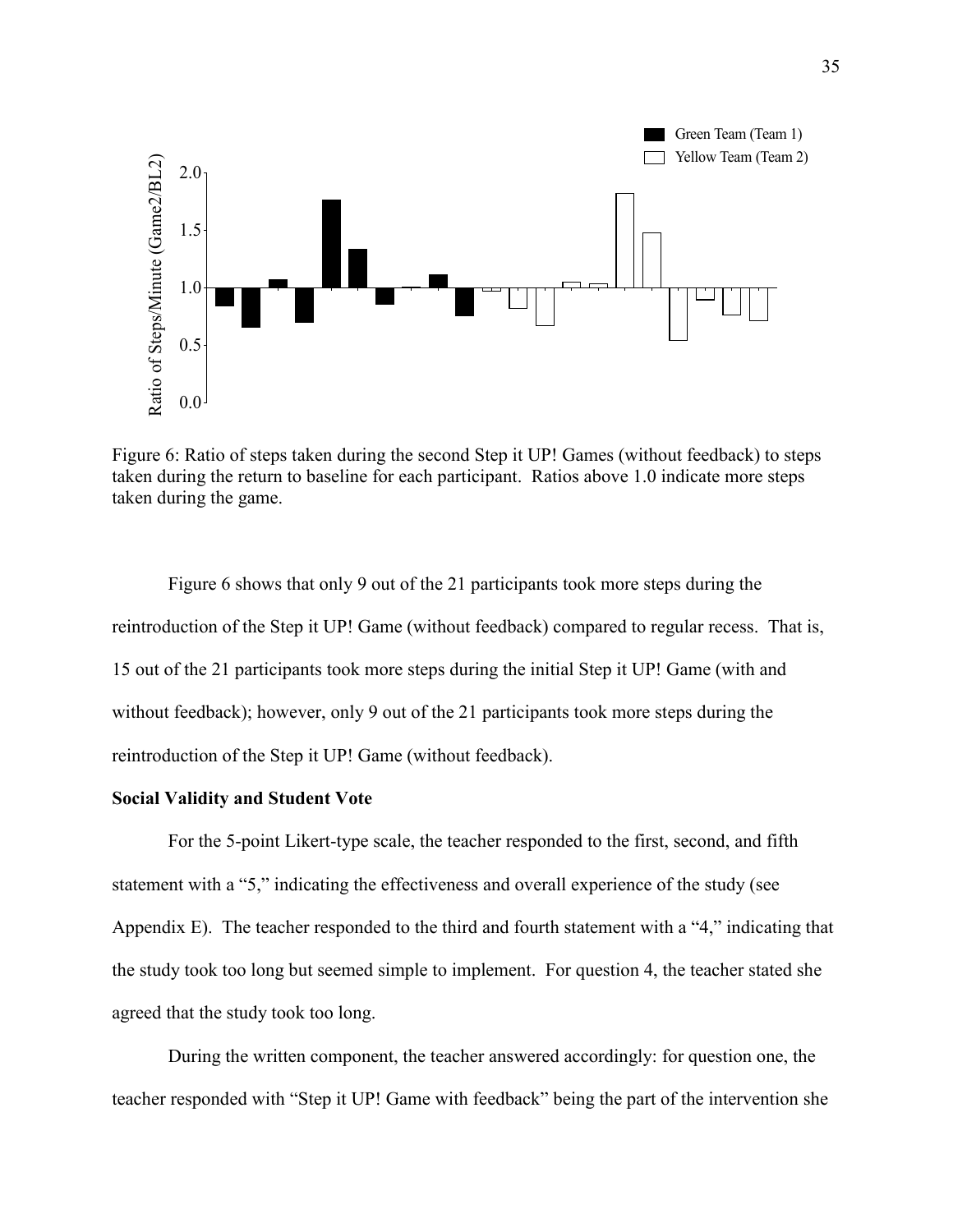liked the most. For question two, the teacher responded with "I would have liked to switch up the prizes half way through. It was a lot of homework passes!" For question three, the teacher stated, "Very cool study. It would be interesting to tie the results or study in an academic sense. I appreciate the organization and the little disruption times. The students very much enjoyed it and created a great relationship tool between the students and I for the lunch prize. Also, they loved the badges and telling staff about the study!" Altogether, the teacher indicated overall agreement to the study.

On the same day as the administration of the social validity questionnaire, the experimenter asked students to vote by raising their hands to indicate whether they preferred to have regular recess or play the Step it UP! Game (without feedback). All 21 students were available to vote, with 19 of the 21 students voting to play the Step it UP! Game. Shortly after voting, the students went outside for recess and played the game.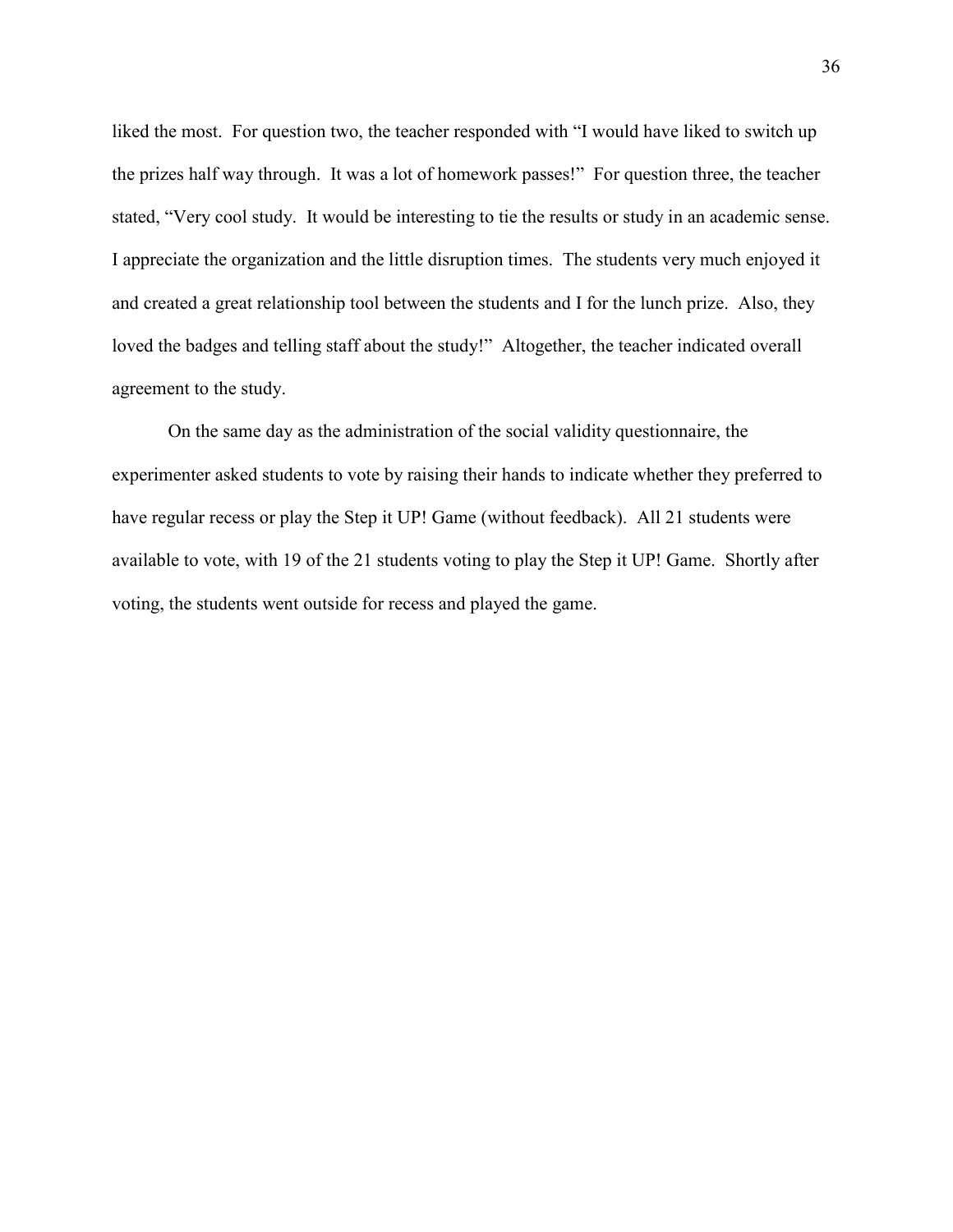### **Chapter 4: Discussion**

The current study evaluated whether providing group feedback (public posting of team performance) and individual feedback (private posting of individual performance) enhanced the effects of the GBG when used to increase the steps taken by elementary students playing on a school playground during recess. Previous researchers have used the Step it UP! Game to increase physical activity during recess and physical education (PE) classes (Galbraith & Normand, 2017; Normand & Burji, in press). Both studies have shown that the Step it UP! Game is effective at increasing the number of steps students have taken during recess and PE. The current study utilized the Step it UP! Game procedures and also included a more specific feedback component that most GBG studies use (e.g., Barrish et al., 1969; Wiskow et al., 2019).

Overall, the results of the study show mean step counts increased for both teams when the Step it UP! Game (with and without feedback) was first introduced. That is, there was an average 13.3 step per min increase from the initial baseline to the introduction of the Step it UP! Game (with and without feedback) which corresponds to a 146 step increase during an average 11 min recess period (range, 9 to 12). This would be about an 800 step increase per participant over a one-hour period which might be considered a meaningful change for physical activity (Barreria et al., 2015). However, these results did not maintain during the return to the Step it UP! Game condition (without feedback), which appeared more like the baseline conditions (i.e., 65.2 mean steps per min). Moreover, when the opportunity to participate in the Step it UP! Game (without feedback) versus recess was provided, more steps were observed for only 5 of the 21 participants suggesting that the game with and without feedback was only effective for very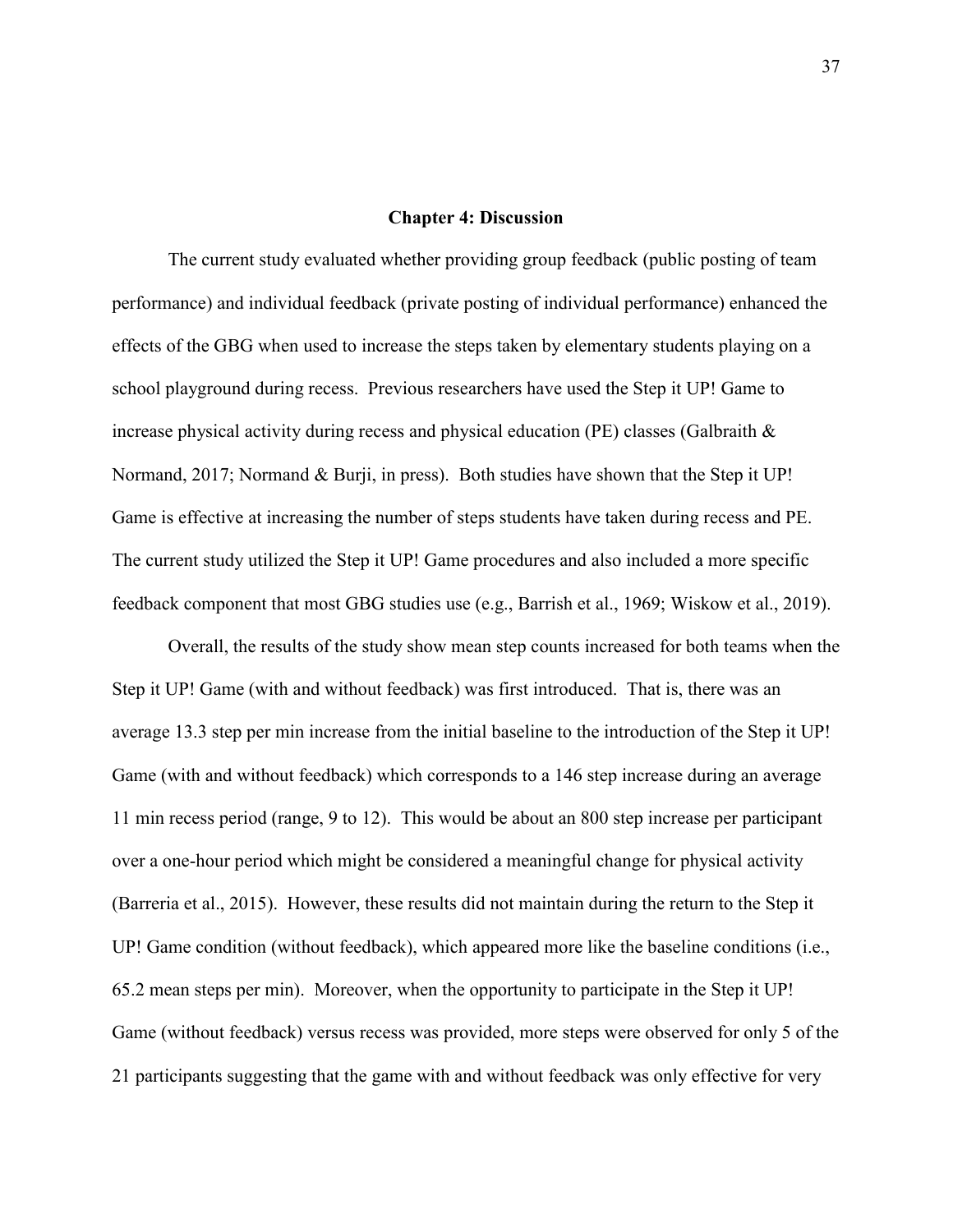few students (see Figure 4). Furthermore, the addition of feedback did not increase the average number of steps taken during recess (i.e., average of 82.7 steps per min with feedback compared to an average of 81.3 steps per min without feedback).

Given the number of steps taken per min during baseline, it is possible that there was a ceiling effect seen during the interventions; however, previous research has demonstrated that children ages, 9–11 years old typically take 116.5 steps per min when engaged in moderate physical activity and the number of steps tends to decrease as children age (Tudor-Locke et al., 2018). Furthermore, when children (ages, 9–11 years) engage in vigorous physical activity, the steps taken often increase to around 142.7 steps per min (Tudor-Locke et al., 2018). Given these data, it seems that participants in the current study could have taken more steps.

Because the steps-per-min increase did not persist during the return to the Step it UP! Game, it is possible that previously receiving feedback might be a motivating operation that altered the function of consequences for physical activity in the future (Laraway, Syncerski, Michael & Poling, 2003; Michael, 1982, 1993). In other words, the performance feedback that is provided every morning before recess might be an antecedent; specifically, it might be a motivating operation for later activity. The consequences received after playing the Step it UP! Game (with feedback) include the announcement of the winning team (e.g., yellow team wins today) and the provision of rewards (i.e., badges, lunch with the teacher, homework passes). The value of performance feedback for the participants might have been established as an effective reinforcer following the announcement of the winning team and the provision of rewards. The behavior-altering effect might have been that the participants who received rewards after the announcement of the winning team and Post-it notes the following day would be more likely to display behaviors that are associated with winning in the past, such as referring to their Post-it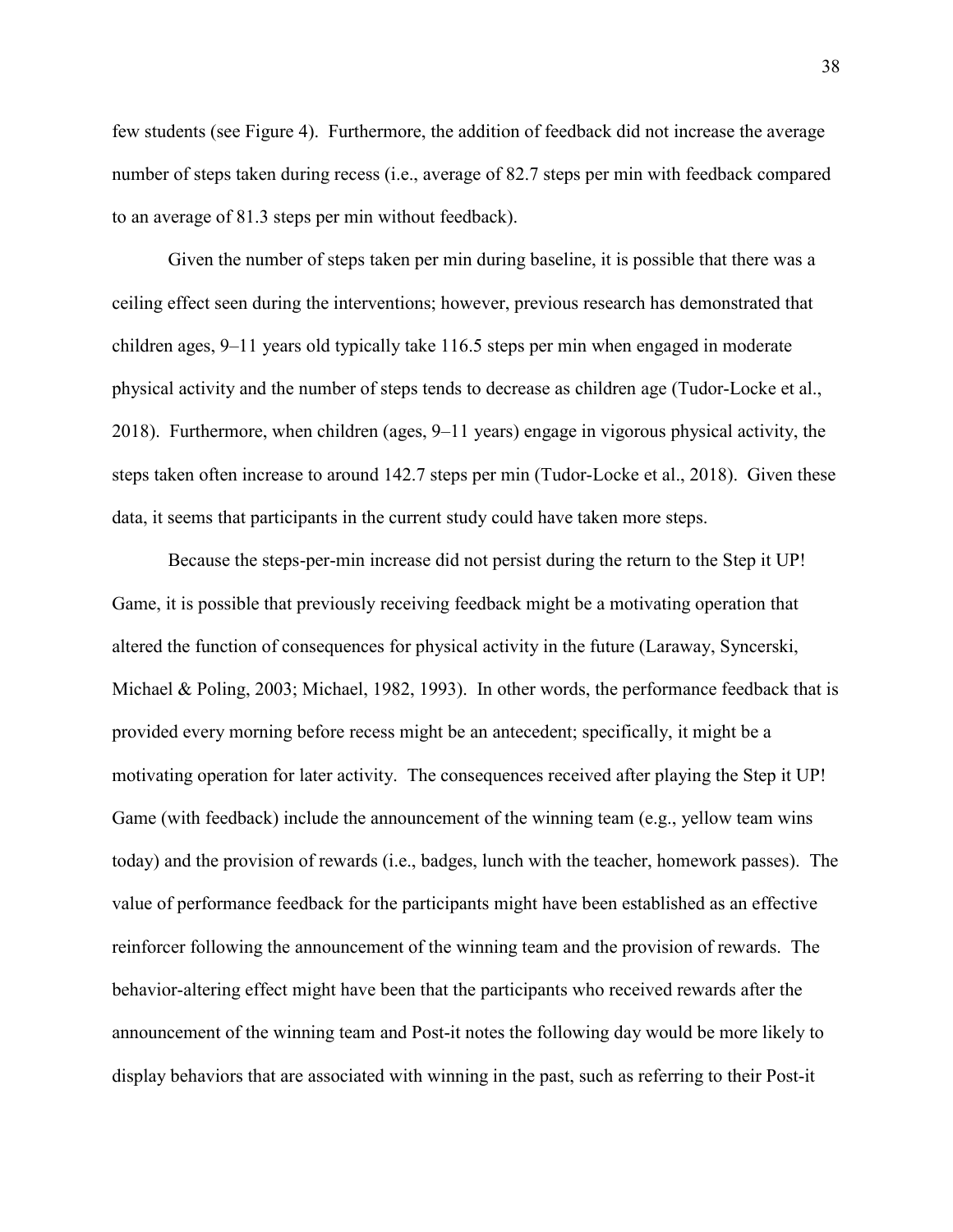note to determine whether they need to perform better, and increasing their physical activity levels during recess. Removing the feedback might have functioned as an abolishing operation, reducing the effectiveness of the reinforcers (e.g., badges, lunch with teacher, homework passes) and abating behavior relevant to those reinforcers (e.g., engaging in physical activity).

Despite the minimal change in steps throughout the study, the teacher expressed satisfaction in the effectiveness, feasibility, and experience of the study with the addition of feedback being her most preferred component. Although the teacher expressed feedback as a preferred component, the experimenter spent approximately 30 mins to prepare the feedback for the participants each session. In the long run, the preparation of feedback via post-it notes, and a whiteboard might not be feasible for a teacher to adopt (e.g., consider using technology). The teacher also expressed some concerns about the length of the study (29 days) and the number of homework passes that were used as rewards (10 days of homework passes for at least half the class). Although the length of the study was dependent on the data obtained, it might be important to determine how long a teacher would be willing to adopt and use this intervention on their own.

Additionally, it is unclear whether the teacher's concerns about the length of the study were about the study as a whole taking too long (29 days) or whether the Step it UP! Game portion was too long (18 days). If the teacher's primary concern for the length of the study was about the Step it UP! Game, it suggests that the intervention is not likely to be adopted. In future studies, it will be important to determine which aspects (e.g., length of game component, length of time in classroom) of the Step it UP! Game are acceptable, and to see if teachers actually adopt the Game in their classrooms. Future studies also should assess what type of rewards are most acceptable for the class and teacher. Still, 19 of the 21 participants voted that they wanted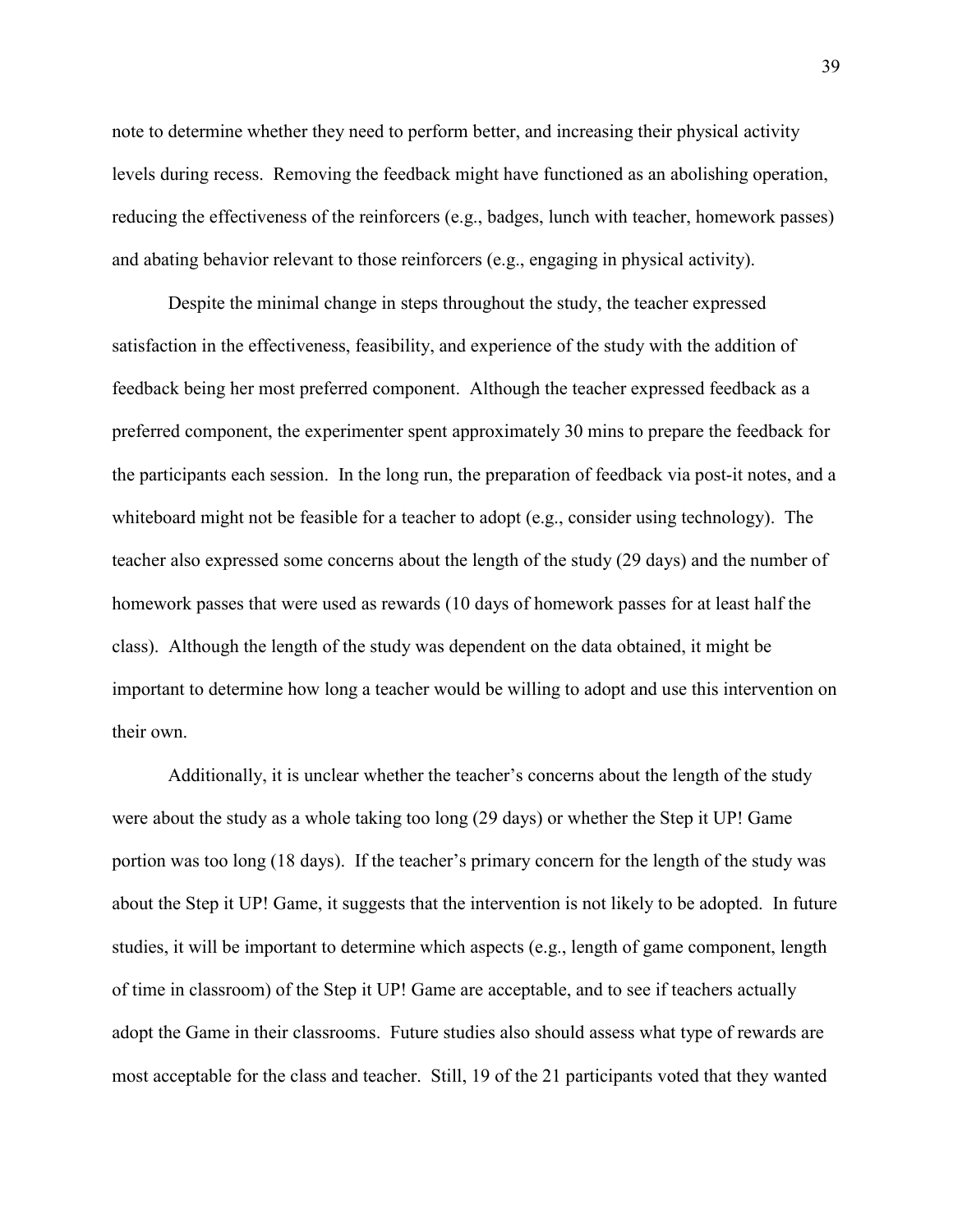to play the Step it UP! Game (without feedback) instead of regular recess, suggesting that they preferred the game over typical recess periods even without a more extensive preference or reinforcer assessment.

During the Step it UP! Game with feedback condition, participants took about the same mean steps per min as they did during the Step it UP! Game without feedback suggesting that feedback did not have an effect on the average number of steps students took throughout recess. As mentioned previously, feedback during the standard GBG is typically provided throughout the session immediately after the teacher observes a team member break one of the rules specified at the start of the game (Barrish et al., 1969; Donaldson et al., 2011; Pennington & McComas, 2017; Wiskow et al., 2019). During our Step it UP! Game with feedback condition, feedback from the previous day was provided every morning before recess period. The experimenter used feedback characteristics that research suggested were more likely to produce greater increases in performance (Alvero et al., 2001; Balcazar et al., 1995). These characteristics included the source of feedback (i.e., delivered by experimenter), frequency of feedback (i.e., provided daily), and privacy of feedback (i.e., private versus public). During the study, feedback was provided to each participant privately using post-it notes, which indicated the number of steps the participant took the previous day and whether they performed at, above, or below average in comparison to the winning team's average number of steps. Feedback was also provided to the group on a whiteboard indicating each team's average number of steps from the previous day. Although feedback was delivered daily, the feedback was delivered to participants the next day, contributing to a large delay. The delay in feedback might have decreased the effectiveness of the feedback provided (Alvero et al., 2001; Balcazar et al., 1995).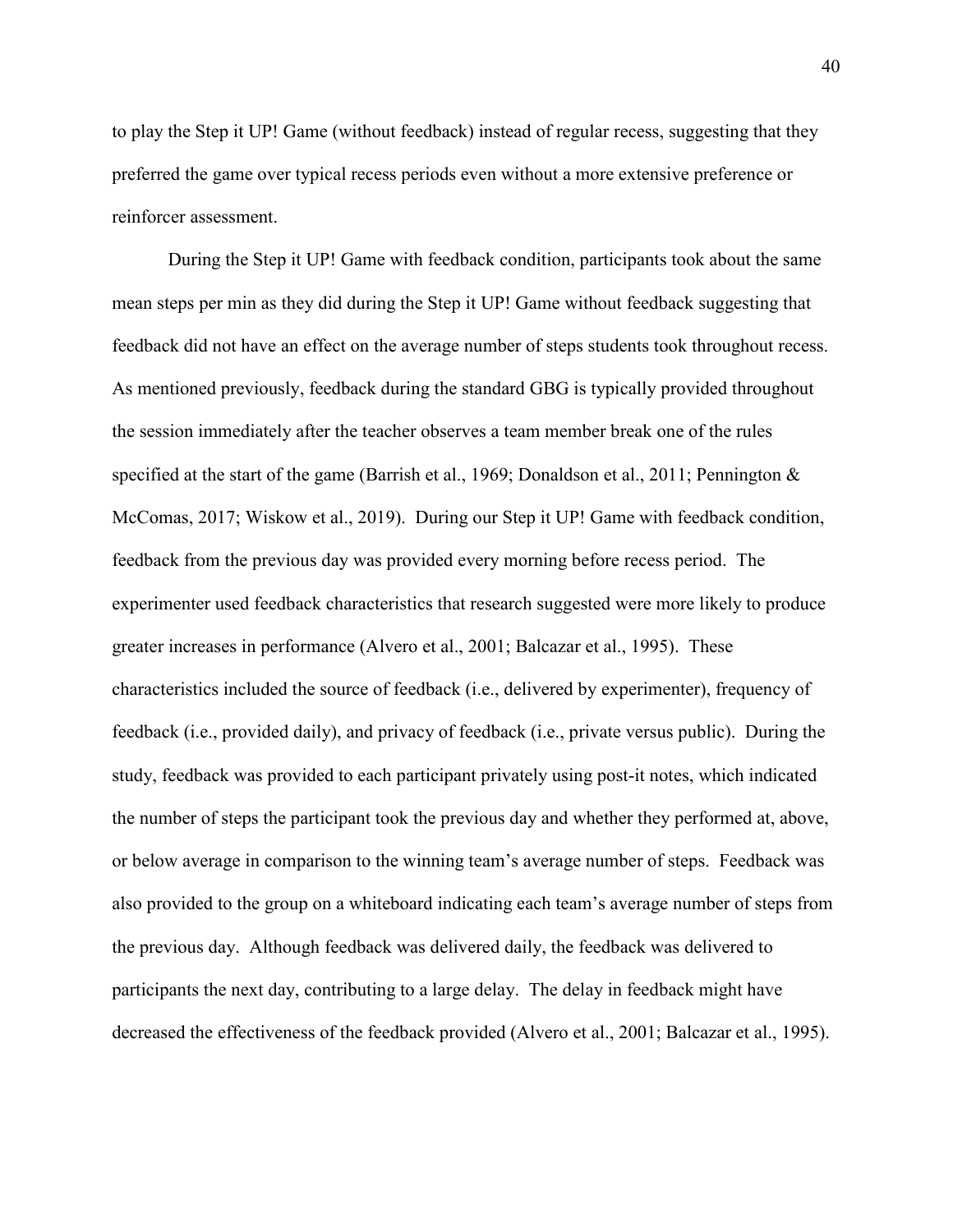Furthermore, the feedback provided during the Step it UP! Game was not occurring immediately or throughout the session like the standard GBG (Barrish et al., 1969). An analysis of how feedback might have functioned throughout the current study is warranted, and future research should analyze the behavioral principles involved with performance feedback (DiGennaro et al., 2016). Feedback presented prior to a session might act as a discriminative stimulus ( $S<sup>D</sup>$ ). Providing the feedback before the session might evoke the target behavior (e.g., steps) because in the past and under similar circumstances behaving a certain way produced a consequence when the  $S<sup>D</sup>$  (feedback statement) was present.

In the present study, the Post-it notes, provided to the participants during the Step it UP! Game might have functioned as an  $S<sup>D</sup>$  or S-delta. The  $S<sup>D</sup>$ , in this case, is the Post-it note, which indicated whether a participant performed below average (red), at average (yellow), or above average (green). The presence of the Post-it note might have signaled the availability of reinforcement (e.g., badges, homework passes) for increased physical activity and thereby evoked physical activity similar to the previous day. On the other hand, when the Post-it notes were no longer provided (S-delta), this might have given an unclear signal to participants whether reinforcement was available or not, and so participants might have engaged in other behaviors instead (e.g., more gossiping, increased sitting and eating, decreased physical activity). For example, after the Step it UP! Game and feedback condition concluded, baseline was reintroduced. When baseline was reintroduced, participants were no longer receiving feedback or receiving reinforcement (i.e., rewards). Thus, the absence of the Post-it notes coincided with the absence of reinforcement, potentially causing a reduction in physical activity and increase in other behaviors (e.g., gossip).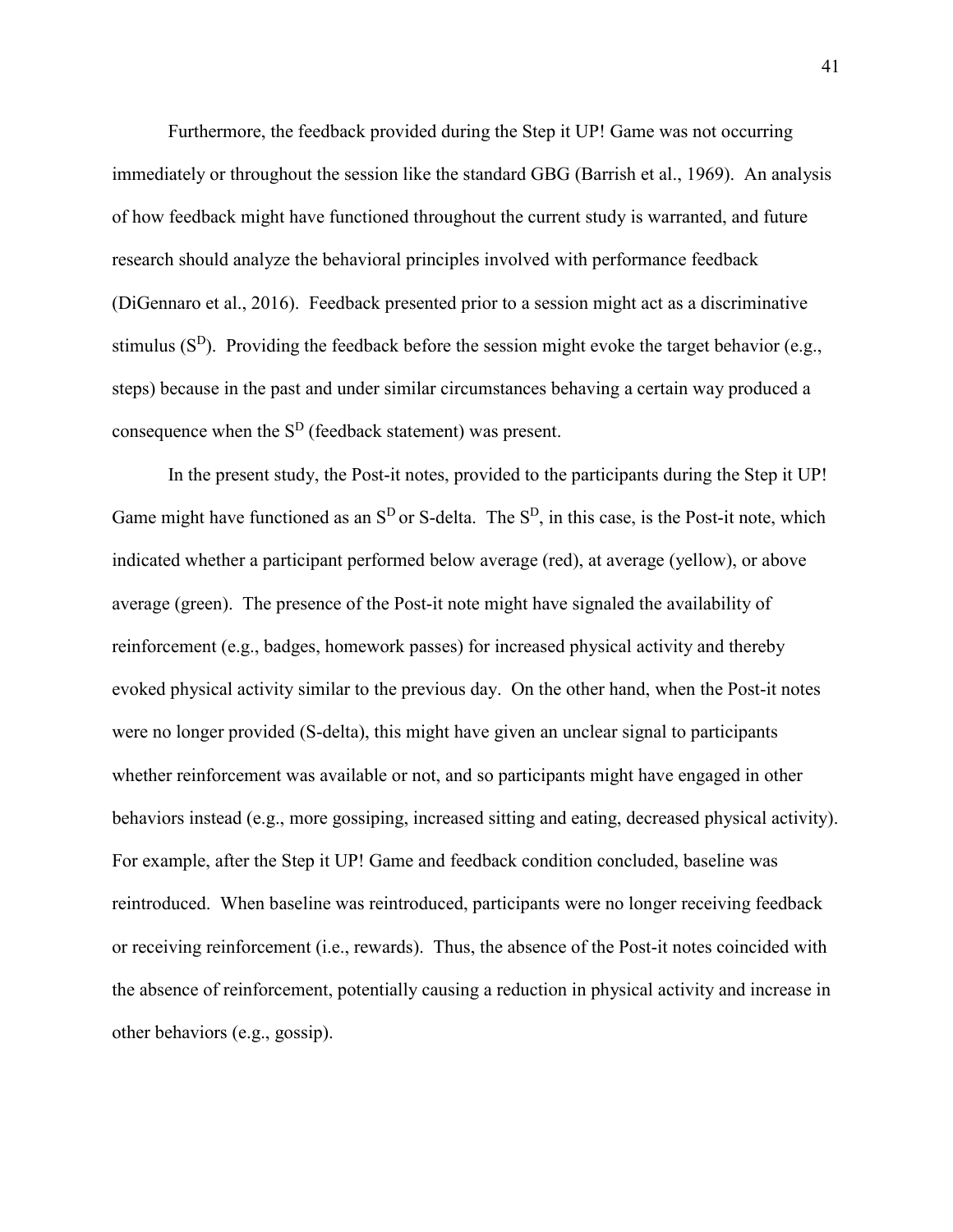While attempts were made to provide feedback in a similar manner as previous GBG research (e.g., Barrish et al., 1969; Wiskow et al., 2019), one limitation of the study was that feedback was still not provided immediately throughout the session. Future research might want to examine how to deliver feedback immediately or throughout the session (e.g., use of high-tech devices). One suggestion is to signal to participants throughout the study to regularly view their pedometers. For example, ringing a bell every 2 mins to signal to participants to open their pedometers and observe how many steps they have taken so far. Another suggestion is to consider modifying the verbal prompts provided throughout recess. The experimenter provided verbal prompts to the participants throughout recess. These verbal prompts were reminders to participants to continue engaging in physical activity (e.g., "Keep moving if you want your team to win!" "Get those steps in!"). Although these prompts were provided throughout recess, the prompts were not considered to be feedback as it did not specify anything about the team's performance, nor did it follow the target behavior of PA. Thus, future research might want to consider providing specific prompts contingent on PA (e.g., "Great job moving around!") which might also be a more feasible alternative to providing feedback via post-it notes and a whiteboard.

In addition to the feedback being provided, another limitation of the study is that the participant's might not have had a strong understanding of mathematical averages. Indeed, participants performed better on questions 4–7 of the math assessment, which addressed the relative average. However, there were at least three participants who did not get those answers correct and an additional two participants who did not take the math assessment due to absences. Given the minimal understanding for averages, participants might not have been able to clearly understand the group feedback provided to them, let alone, compare their individual feedback to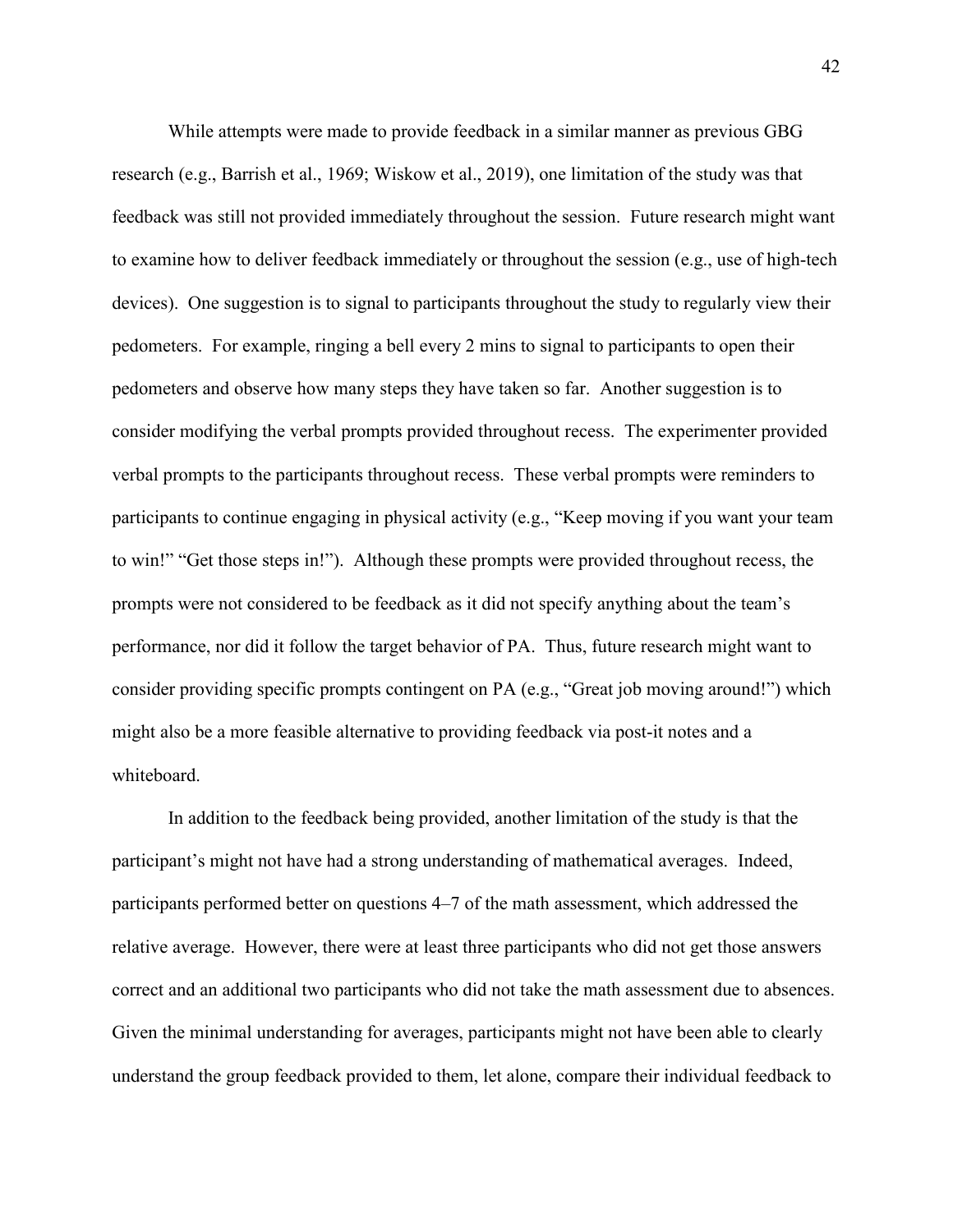the group feedback. As such, this lack of understanding of averages might have changed the participant's performance (e.g., increase, decrease). One way to adjust for this lack of understanding for averages is to provide a refresher training on averages after the first distribution of feedback. For example, the experimenter could create a lesson for the students by using the feedback the students received. Future research might also consider working with a group of participants' who have a better understanding of averages (e.g., older age group).

Another limitation to the study might be the potential reinforcers used throughout the study. While a student vote was conducted to determine the reward to be used throughout the study, the final decision was ultimately made by the teacher to alternate between homework passes (12 votes) and lunch in the classroom with the teacher (10 votes). The participants of the winning team were provided Step it UP! Champ badges that were traded in for homework passes or lunch in the classroom with the teacher. Because of the alternation of rewards, one reward might not have functioned as a reinforcer for some participants compared to the other reward.

For example, 12 students preferred winning homework passes over spending lunch in the classroom with the teacher, while the other 10 students preferred spending lunch with the teacher rather than winning homework passes. This might have influenced behavior in the sense that students who did not want homework passes or lunch with the teacher did not take as many steps during recess, while those students who wanted a specific reinforcer (i.e., homework pass or lunch with teacher) took more steps. Future research should gather data on each individual's vote and conduct an individual analysis on the steps taken throughout recess based on the reinforcers provided. Additionally, it is unclear whether students wanted other rewards. More specifically, most students voted for one item even though they were told they could vote for multiple items. Some students might have voted only for their most-preferred reward rather than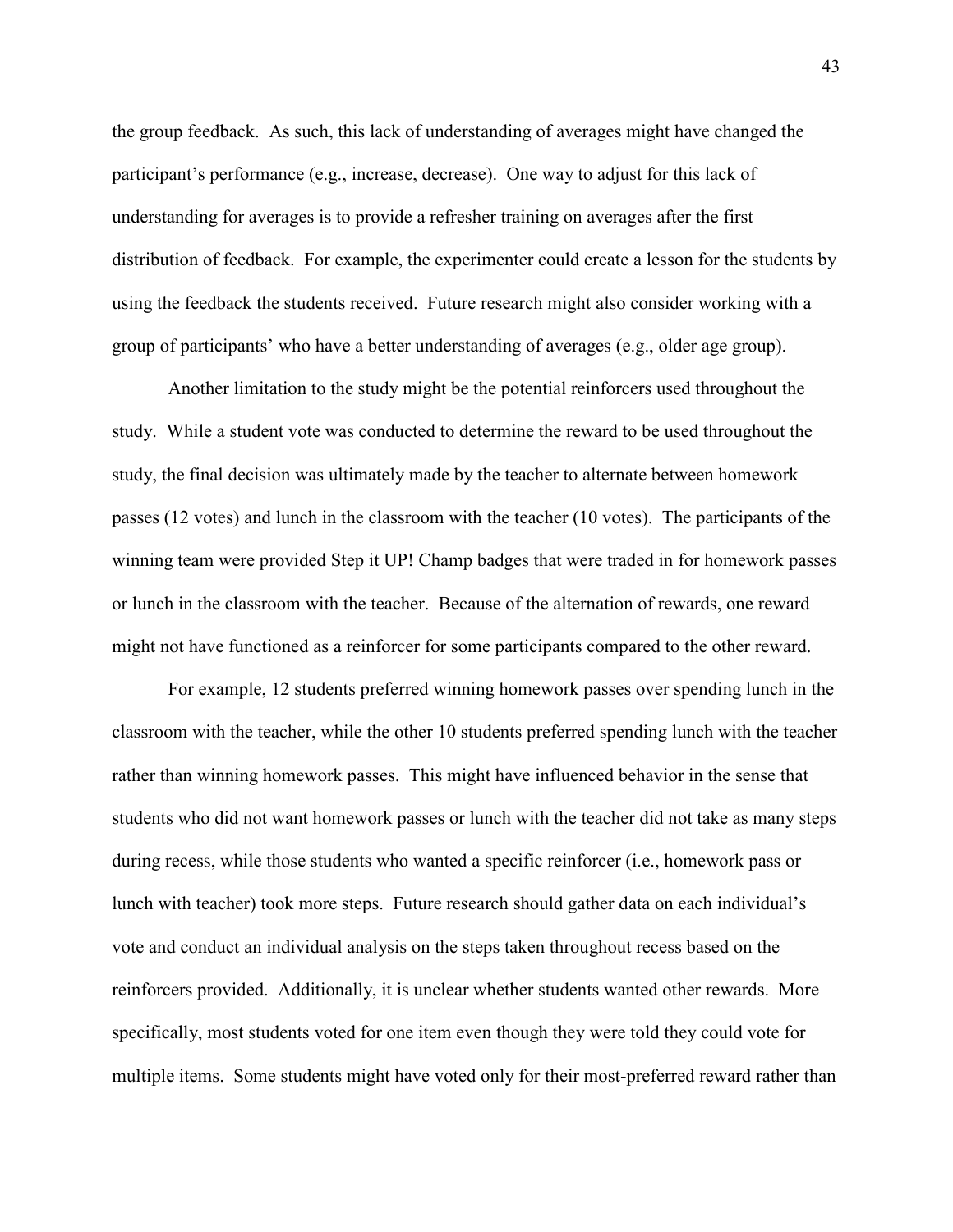voting for all rewards that they would like. For example, some students might have wanted extra recess if it was available but preferred homework passes and, instead, voted only for the homework passes.

Furthermore, preference or value of a reward might have changed over time so that students who initially preferred a homework pass might find lunch with the teacher more reinforcing over time. Additionally, rewards were alternated daily (e.g., homework passes, lunch with teacher, homework passes, lunch with teacher) with the reward for the day being divulged only after announcing the winning team (e.g., "yellow team won today! You'll be getting homework passes"). However, it became predictable to students what reward they could earn each day. Randomizing when the rewards would be provided so not to be predictable might be an important future step. Additionally, conducting potential reinforcer surveys or using a rotating reinforcer throughout the study might also be an important future step to ensure that participants are getting access to a variety of potentially reinforcing rewards and to prevent satiation of any particular reinforcing item or activity from occurring. It might be beneficial to conduct a vote on a daily basis, or in the case that more than one reward is available, have the students on the winning team select their preferred reward.

During the game, a tie contingency was implemented so that if one team was within 100 mean steps of the other team, both teams could receive a reward. Of the 18 Step it UP! games, participants tied 11 times (61% of sessions). Previous Step it UP! Game studies (Galbraith & Normand, 2017; Normand & Burji, in press) rarely had ties occur. This might be due to having a lower tie criterion (i.e., 50 mean steps) in previous studies. It is possible that the tie criterion might have reduced the effectiveness of the game due to the lack of "competition" involved. Kohn (1992) describes competition as one in which there are winners and losers. The number of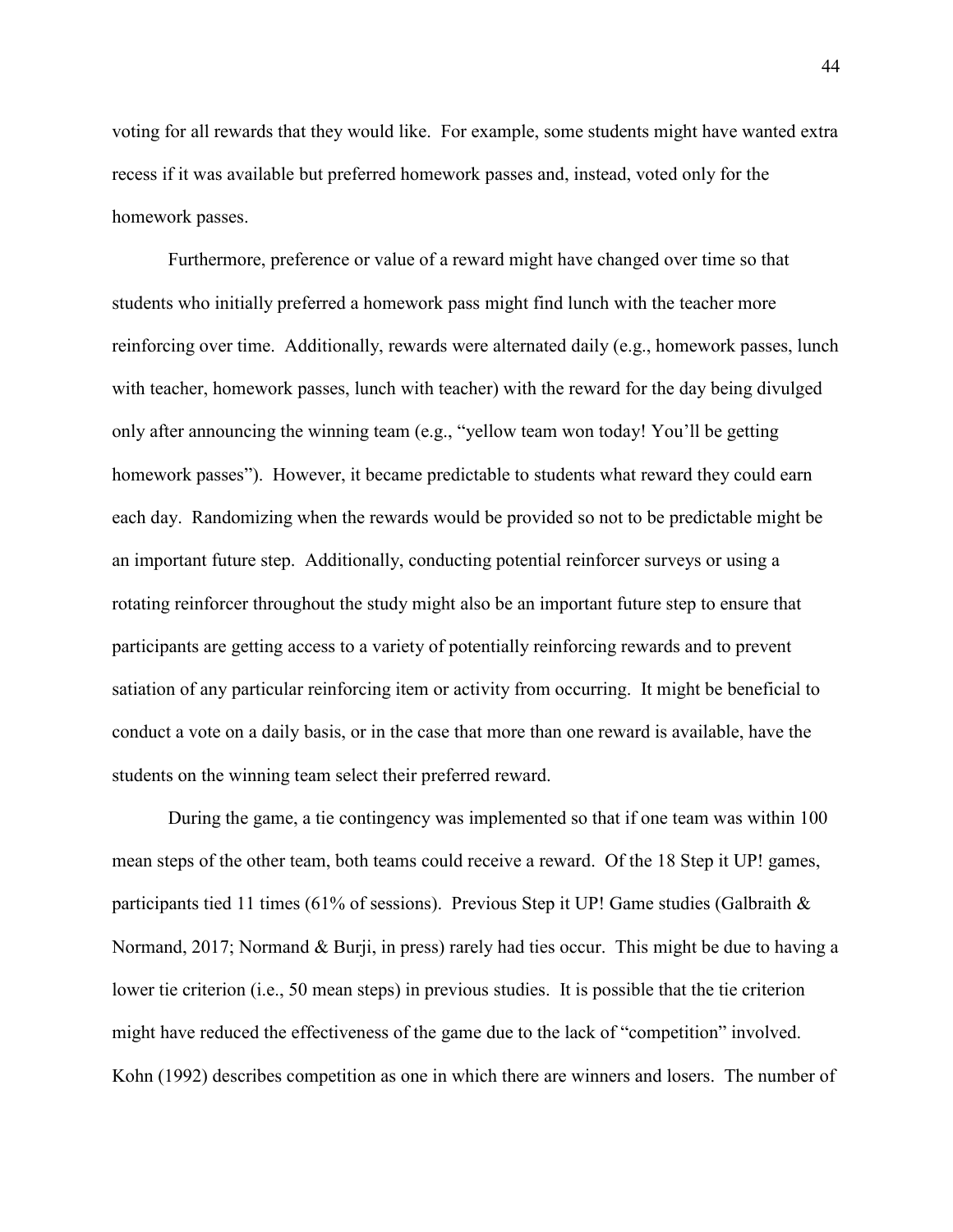ties were especially prevalent during the reintroduction of the Step it UP! Game (without feedback) condition with ties occurring 75% of the time. Because both teams were contacting reinforcement often, the motivation for participants to take more steps throughout recess might have declined over time.

In addition to the tie criterion, future research should focus on setting a minimum step criterion based on baseline data. For example, each team might have to take at least 900 steps, on average, with the team taking the most steps winning a reward. Another reason why ties occurred so often might have been due to a peer-modeling component occurring during recess. That is, participants' behaviors might not have been entirely independent. Participants might have been paying attention to the environmental events occurring around them, which in turn, could have influenced their behavior. For example, if one group of individuals was especially active, another group nearby might also engage in more physical activity to increase the likelihood of receiving a reward.

 When returning back to baseline, a number of sessions were cancelled due to poor weather conditions (e.g., air quality, rainy days) and because of Thanksgiving break. The break between sessions might have resulted in performance changes. More specifically, there were 10 days of no sessions conducted between session 16 and 17, and one day of no session conducted between session 17 and 18 (See Figure 3). Upon returning back to sessions, outdoor conditions were wet and cold due to the rain. Temperatures before returning back to baseline averaged 58 degrees Fahrenheit (range, 48 to 64 degrees) whereas, temperatures upon returning back to baseline averaged 49 degrees Fahrenheit (range, 40 to 56 degrees). Poor weather conditions might have prevented participants from playing in certain areas of the playground (e.g., fixed play structure), possibly leading to lower mean steps recorded. However, a weather analysis was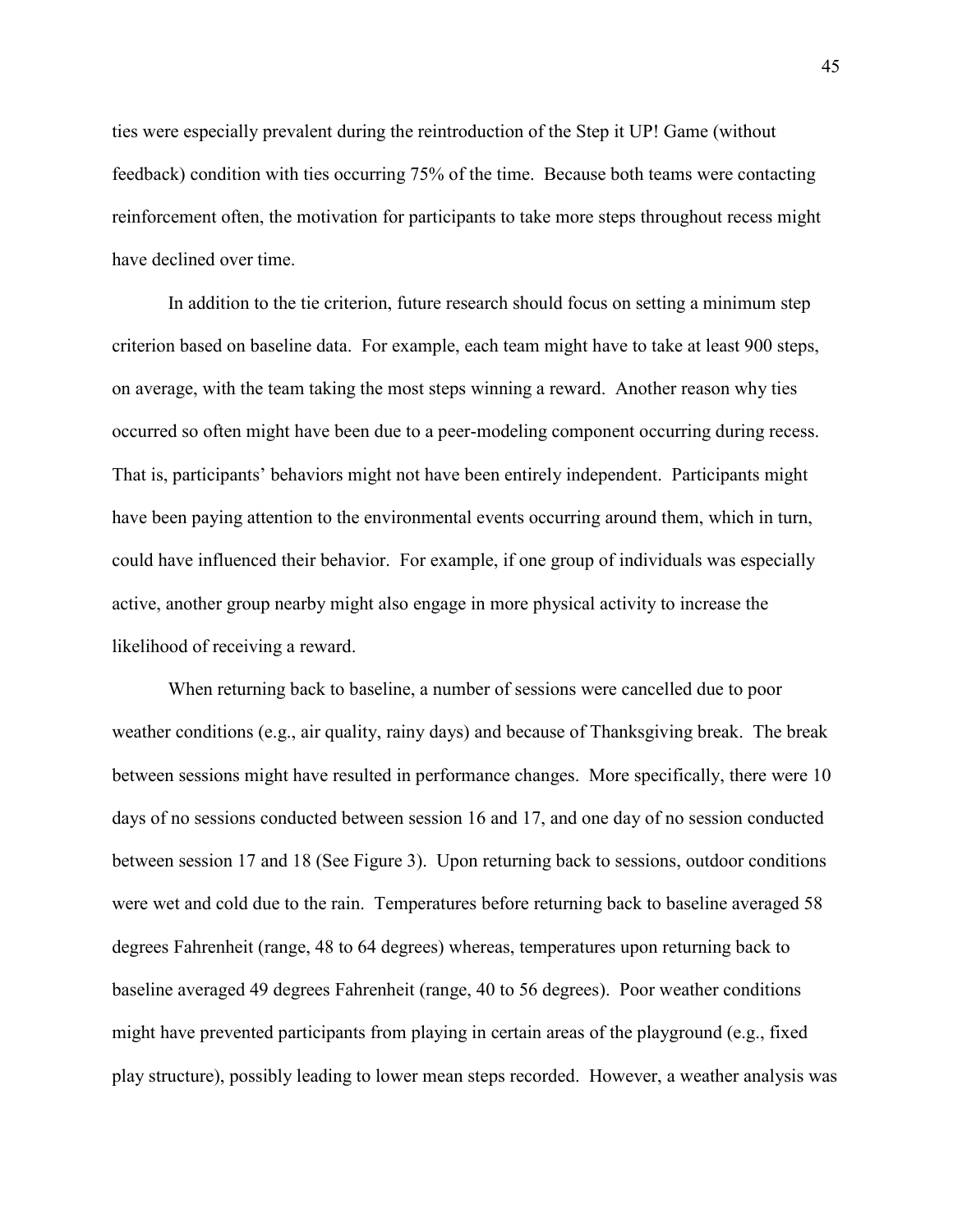conducted, and no patterns that might have impacted participants performance during recess were detected. Because weather can be unpredictable at times, future studies might look into alternatives for increasing physical activity that does not include being outdoors (e.g., indoor recess). That is, if indoor recess is provided, examining in what ways physical activity could be introduced indoors (e.g., creating the cafeteria into an open space, using gymnasium space).

In addition to the above limitations, there were some challenges that occurred throughout the study. First, participants stated that some team members were opening their pedometers to view the number of steps taken or removing their pedometers and shaking them. To adjust for this challenge, the experimenter addressed the class that pedometers must be kept closed at all times and that the pedometer would be removed from them and their steps not counted for that day if they were caught cheating. Future research might want to allow participants to look at their pedometers (i.e., unmasked) throughout recess as this might be a more socially valid and significant step. Additionally, future research should set clear expectations on pedometer usage (e.g., steps do not count if you are caught shaking the pedometer). Second, participants did not have access to the grassy play area which might limit the space provided for them to engage in physical activity. This was even more challenging after a rainy day, when play structures were wet, minimizing the play area even more. This could have resulted in a further reduction of the steps taken throughout recess. As mentioned above, future research might want to consider alternatives for increasing physical activity when students do not have access to go outside. Third, the experimenter observed many participants moving their pedometers or placing them in different areas (e.g., pockets, socks, shirt) because of various reasons including, they felt uncomfortable, they kept falling off, or they were wearing dresses. To keep from this happening,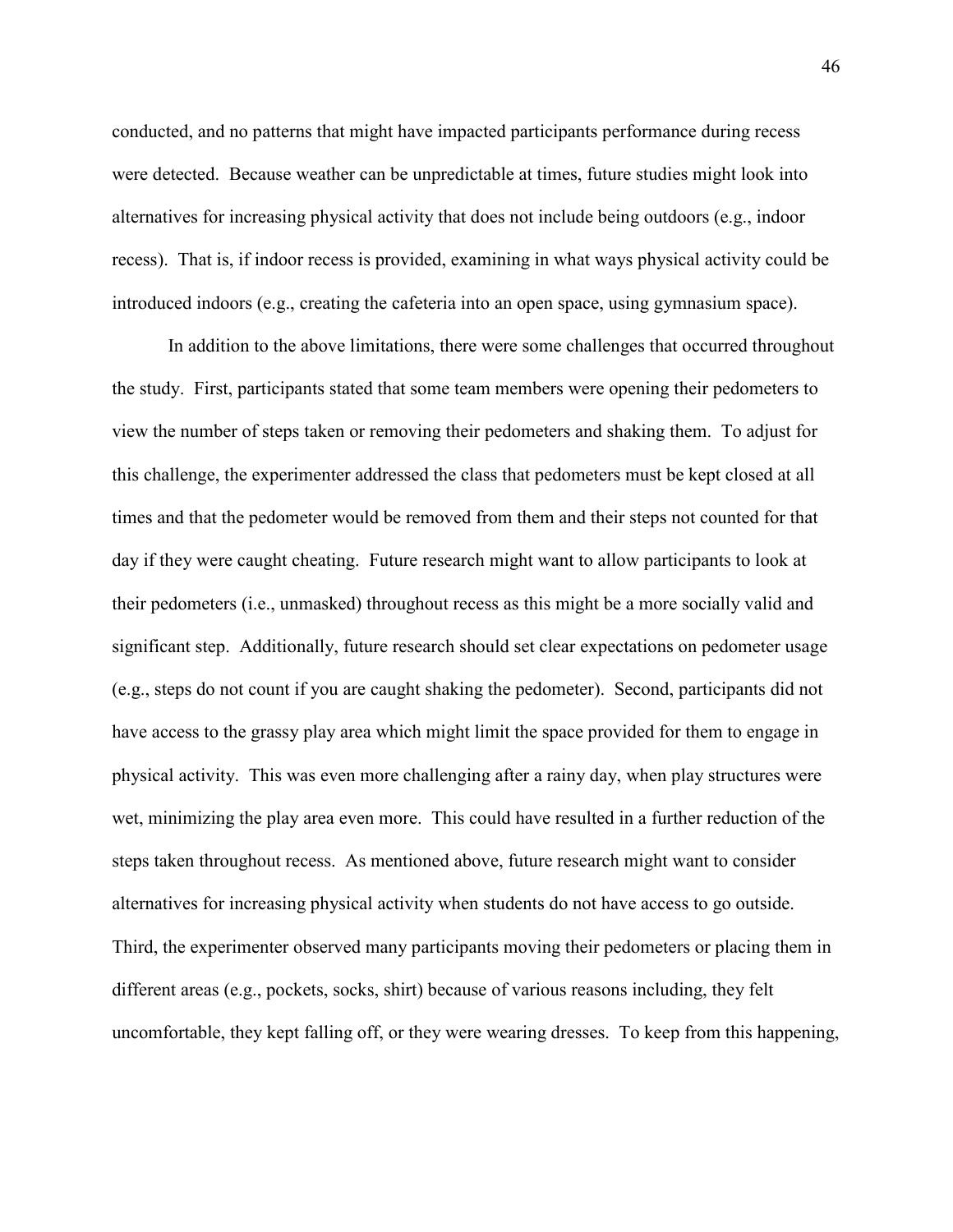each day the experimenter reminded students to and modeled how to wear their pedometers on their waist (and emphasized the accuracy in steps taken when the pedometer is placed correctly).

A variety of limitations and challenges were mentioned above. However, the reason for the overall reduction occurring after the return to the Step it UP! Game (without feedback) condition is unknown. The current intervention (with and without feedback) did not have an effect on many of the participants. One reason might be a lack of participant interest in the game. Moreover, this is the first Step it UP! Game study to target an older age group (i.e., fifth grade classroom instead of third grade classroom). Some research suggests that elementary school children engage in less physical activity than younger children (e.g., preschool) and that prompts by teachers to engage in physical activity decrease with older age groups (McKenzie et al., 1997). Furthermore, this is one of the first Step it UP! Game studies where the participants were not required to wear flag belts. While this is a cost-effective step, students did not have immediate access to determine who was on each team. The removal of the flag belts could have reduced the "competitive" component of the game despite a team list being posted by the classroom door.

In summary, this study examined whether adding feedback to the Step it UP! Game would increase the number of steps fifth-grade students took during a school recess period beyond what was observed during the Game without feedback. However, the form of feedback provided during this study had no apparent effect on the number of steps participants took throughout recess and so, future research might evaluate alternative ways to provide more effective feedback (e.g., in vivo), if needed. Furthermore, although there was an initial increase in the number of steps taken during the Step it UP! Game, future research should assess ways to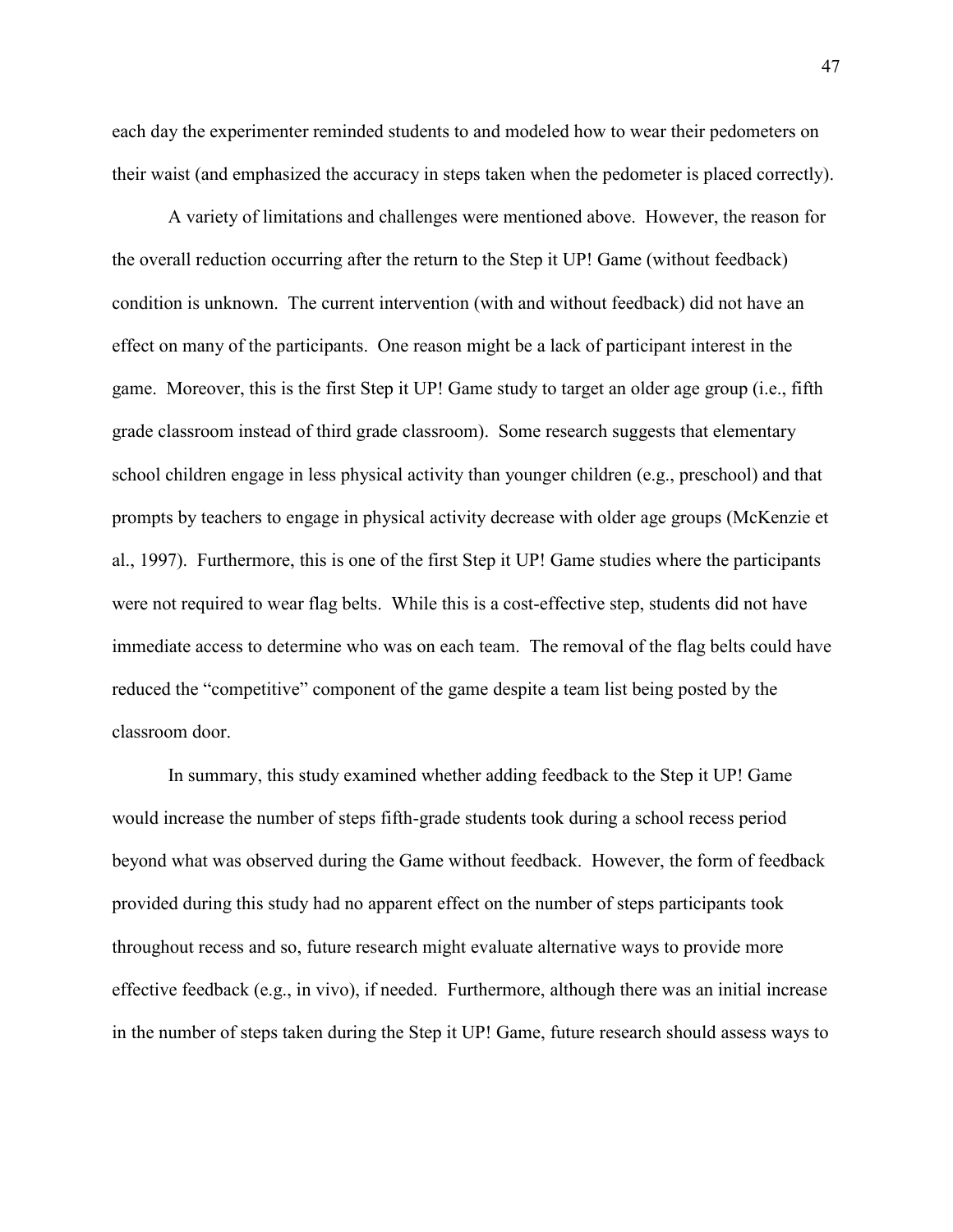maintain these step increases over time (e.g., feedback provided in vivo, modifying reinforcers, using high-tech devices).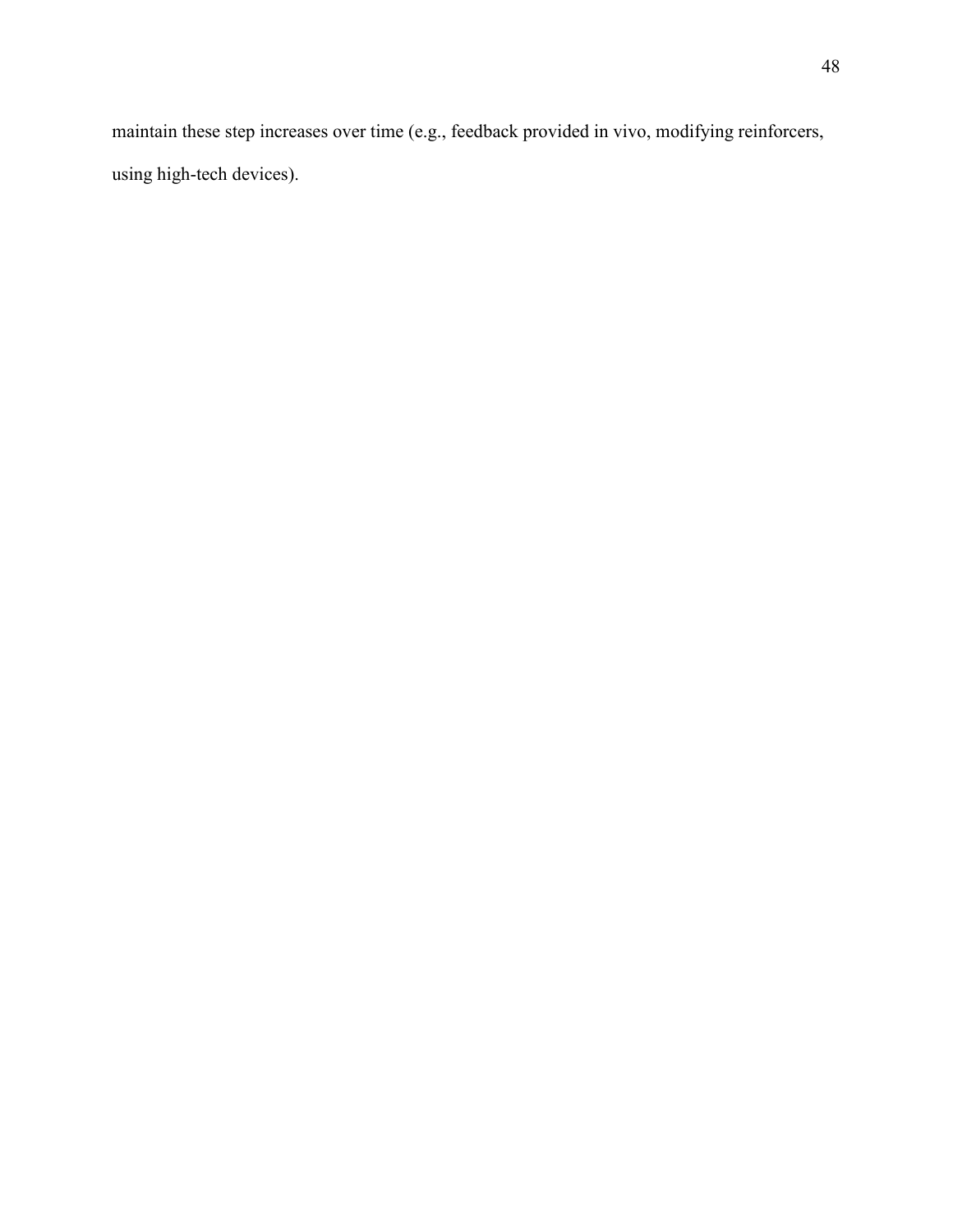#### REFERENCES

- Alvero, A. M., Bucklin, B. R., & Austin, J. (2001). An objective review of the effectiveness and essential characteristics of performance feedback in organizational settings (1985- 1998). *Journal of Organizational Behavior Management, 21*(1), 3–29.
- Arundell, L., Ridgers, N.D., Veitch, J., Salmon, J., Hinkley, T., & Timperio, A. (2013). 5-year changes in afterschool physical activity and sedentary behavior. *American Journal of Preventive Medicine, 44,* 605–611. doi:10.1016/j.amepre.2013.01.029
- Balcazar, F., Hopkins, B. L., & Suarez, Y. (1985). A critical, objective review of performance feedback. *Journal of Organizational Behavior Management, 7*(3–4), 65-89. doi:10.1300/J075v07n03\_05
- Barreira, T. V., Schuna Jr, J. M., Mire, E. F., Broyles, S. T., Katzmarzyk, P. T., Johnson, W. D., & Tudor-Locke, C. (2015). Normative steps/day and peak cadence values for united states children and adolescents: National Health and Nutrition Examination Survey 2005- 2006. *The Journal of Pediatrics, 166*(1), 139–143. e133. doi:10.1016/j.jpeds.2014.09.014
- Barreira, T. V., & Schuna, J. M. (2018). Steps per day and its relationship to energy expenditures. *Medicine & Science in Sports & Exercise, 50*(4), 876. doi:10.1249/MSS.0000000000001509
- Barrish, H. H., Saunders, M., & Wolf, M. M. (1969). Good behavior game: Effects of individual contingencies for group consequences on disruptive behavior in a classroom. *Journal of Applied Behavior Analysis, 2*(2), 119–124. doi:10.1901/jaba.1969.2-119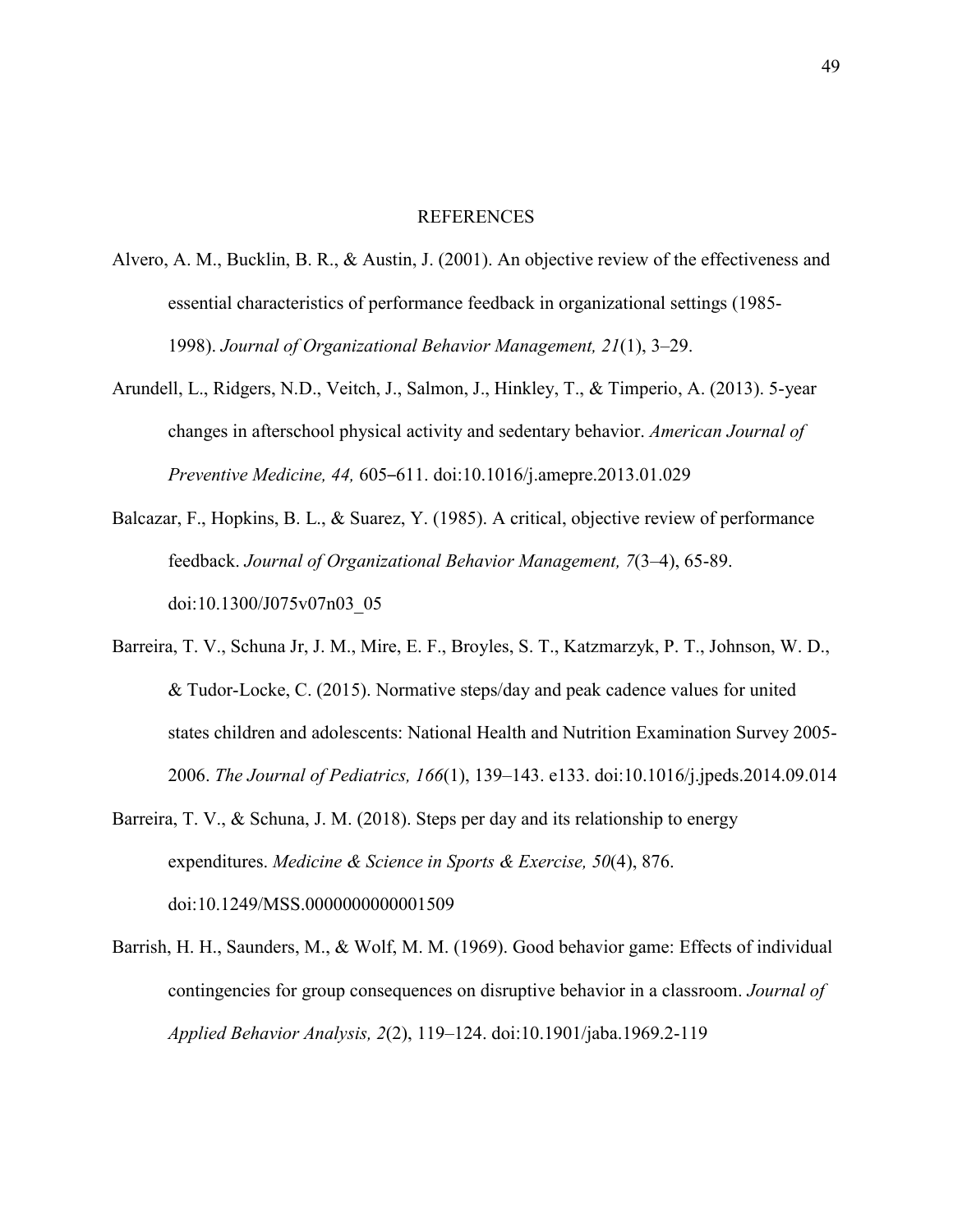- Blair, S. N., & Brodney, S. (1999). Effects of physical inactivity and obesity on morbidity and mortality: current evidence and research issues. *Medicine and Science in Sports and Exercise, 31*, S646-S662.
- Brown, W. H., Pfeiffer, K. A., McIver, K. L., Dowda, M., Addy, C. L., & Pate, R. R. (2009). Social and environmental factors associated with preschoolers' nonsedentary physical activity. *Child development, 80*(1), 45–58. doi:10.1111/j.1467-8624.2008.01245.x
- Cashwell, T., Skinner, C., & Smith, E. (2001). Increasing second-grade students' reports of peers' prosocial behaviors via direct instruction, group reinforcement, and progress feedback: A replication and extension. *Education and Treatment of Children, 24*(2), 161-175. doi:10.1002/j.2164-4683.1998.tb00405.x
- Centers for Disease Control and Prevention [CDC] (2017). Physical inactivity. https://www.cdc.gov/healthcommunication/toolstemplates/entertainmented/tips/PhysicalI nactivity.html (accessed on December 26, 2018).
- Centers for Disease Control and Prevention [CDC] (2018). Youth physical activity guidelines. https://www.cdc.gov/healthyschools/physicalactivity/guidelines.htm (accessed on December 21, 2018).
- Centers for Disease Control and Prevention [CDC] (2018). Recess. https://www.cdc.gov/healthyschools/physicalactivity/recess.htm (accessed on December 26, 2018)
- Cooper, J. O., Heron, T. E., & Heward, W. L. (2007). *Applied behavior analysis* (2nd ed.). Upper Saddle River, NJ: Pearson Education.
- DiGennaro Reed, F. D., Henley, A. J., Rueb, S., Crabbs, B., & Giacalone, L. (2016). Discussion of behavioral principles in journal of organizational behavior management: an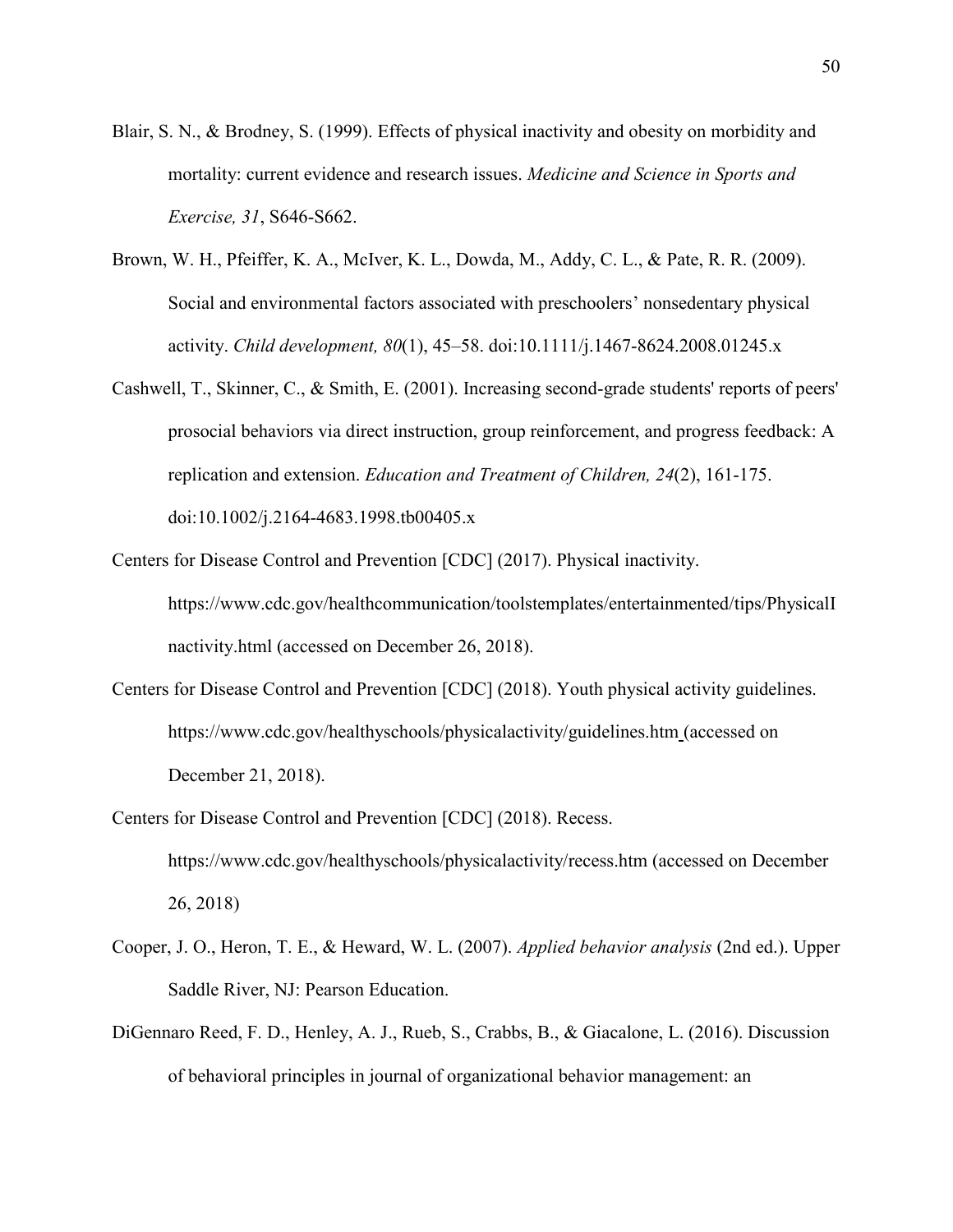update. *Journal of Organizational Behavior Management, 36*(2–3), 202-209. doi:10.1080/01608061.2016.1200938

- Donaldson, J. M., Vollmer, T. R., Krous, T., Downs, S., & Berard, K. P. (2011). An evaluation of the good behavior game in kindergarten classrooms. *Journal of Applied Behavior Analysis, 44*(3), 605–609. doi:10.1901/jaba.2011.44-605
- Donaldson, J. M., Matter, A. L., & Wiskow, K. M. (2018). Feasibility of and teacher preference for student-led implementation of the good behavior game in early elementary classrooms. *Journal of Applied Behavior Analysis, 51*(1), 118–129. doi:10.1002/jaba.432
- Embry, D. D. (2002). The Good Behavior Game: A best practice candidate as a universal behavioral vaccine. *Clinical Child and Family Psychology Review, 5*(4), 273–297.
- Escalante, Y., García-Hermoso, A., Backx, K., & Saavedra, J. M. (2014). Playground designs to increase physical activity levels during school recess: a systematic review. *Health Education & Behavior, 41*(2), 138–144. doi:10.1177/1090198113490725
- Flower, A., McKenna, J.W., Bunuan, R.L., Muething, C.S., & Vega, R.V. (2014). Effects of the good behavior game on challenging behaviors in school settings. *Review of Educational Research, 84*(4)*,* 546–571. doi:10.3102/0034654314536781
- Flower, A., McKenna, J., Muething, C. S., Bryant, D. P., & Bryant, B. R. (2014). Effects of the Good Behavior Game on classwide off-task behavior in a high school basic algebra resource classroom. *Behavior Modification, 38*(1), 45–68. doi:10.1177/0145445513507574
- Foley, E., Dozier, C., & Lessor, A. (2019). Comparison of components of the Good Behavior Game in a preschool classroom. *Journal of Applied Behavior Analysis, 52*(1), 84–104. doi:10.1002/jaba.506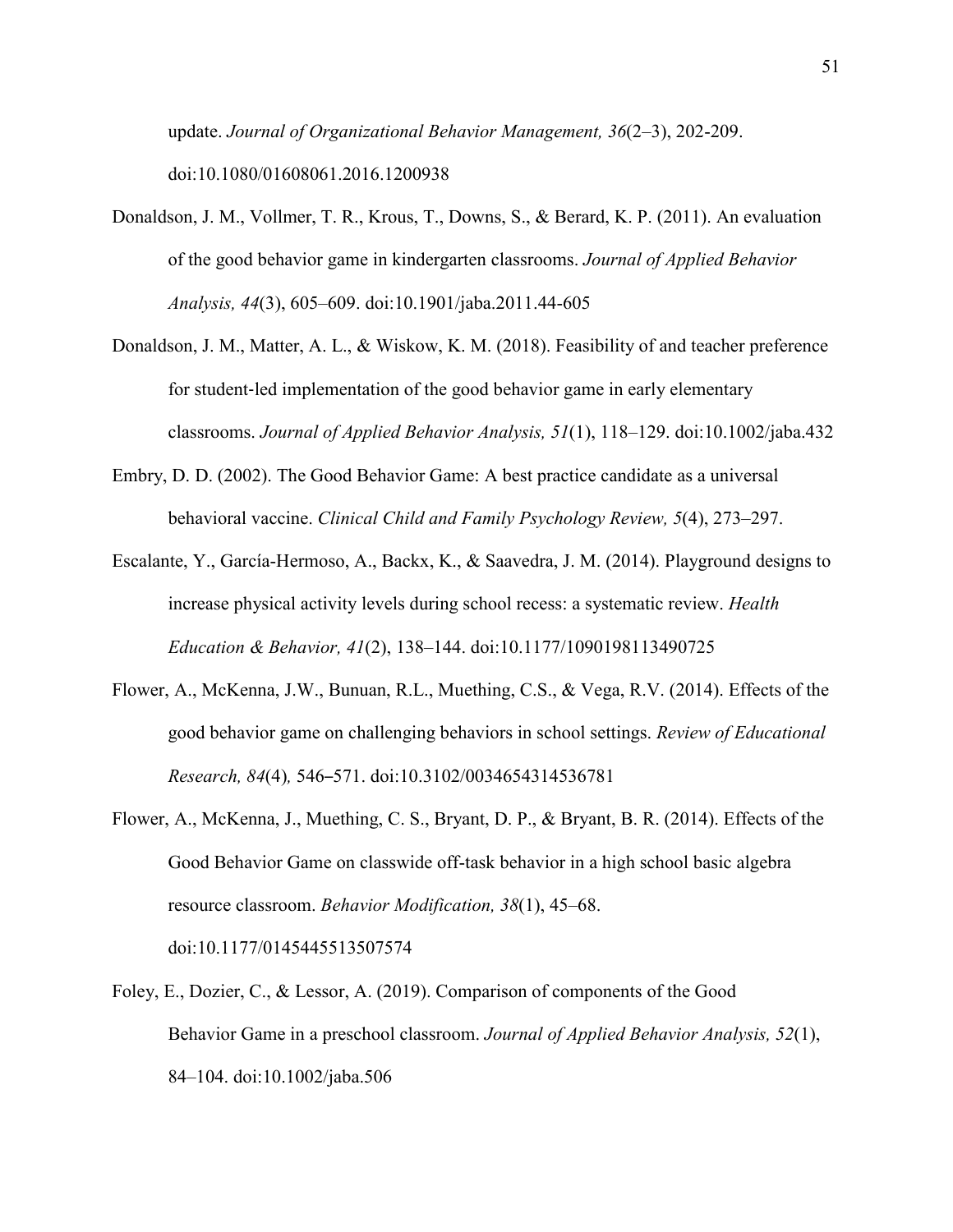- Galbraith, L. A., & Normand, M. P. (2017). Step it up! using the good behavior game to increase physical activity with elementary school students at recess. *Journal of Applied Behavior Analysis, 50*(4), 856–860. doi:10.1002/jaba.402
- Greenwood, C. R., Hops, H., Delquadri, J., & Guild, J. (1974). Group contingencies for group consequences in classroom management: A further analysis. *Journal of Applied Behavior Analysis, 7*(3), 413–425. doi:10.1901/jaba.1974.7-413
- Gortmaker, S. L., Peterson, K., Wiecha, J., Sobol, A. M., Dixit, S., Fox, M. K., & Laird, N. (1999). Reducing obesity via a school-based interdisciplinary intervention among youth: Planet Health. *Archives of Pediatrics & Adolescent Medicine, 153*(4), 409–418. doi:10.1001/archpedi.153.4.409
- Groves, E. A., & Austin, J. L. (2017). An evaluation of interdependent and independent group contingencies during the good behavior game. *Journal of Applied Behavior Analysis, 50*(3), 552–566. doi:10.1002/jaba.393
- Hannon, J., & Brown, B. (2008). Increasing preschoolers' physical activity intensities: An activity-friendly preschool playground intervention. *Preventive Medicine, 46*(6)*,* 532– 536. doi:10.1016/j.ypmed.2008.01.006
- Harris, V. W., & Sherman, J. A. (1973). Use and analysis of the "good behavior game" to reduce disruptive classroom behavior. *Journal of Applied Behavior Analysis, 6*(3), 405–417. doi:10.1901/jaba.1973.6-405
- Heck, A., Collins, J., & Peterson, L. (2001). Decreasing children's risk taking on the playground. *Journal of Applied Behavior Analysis, 34*(3), 349–352. doi:10.1901/jaba.2001.34-349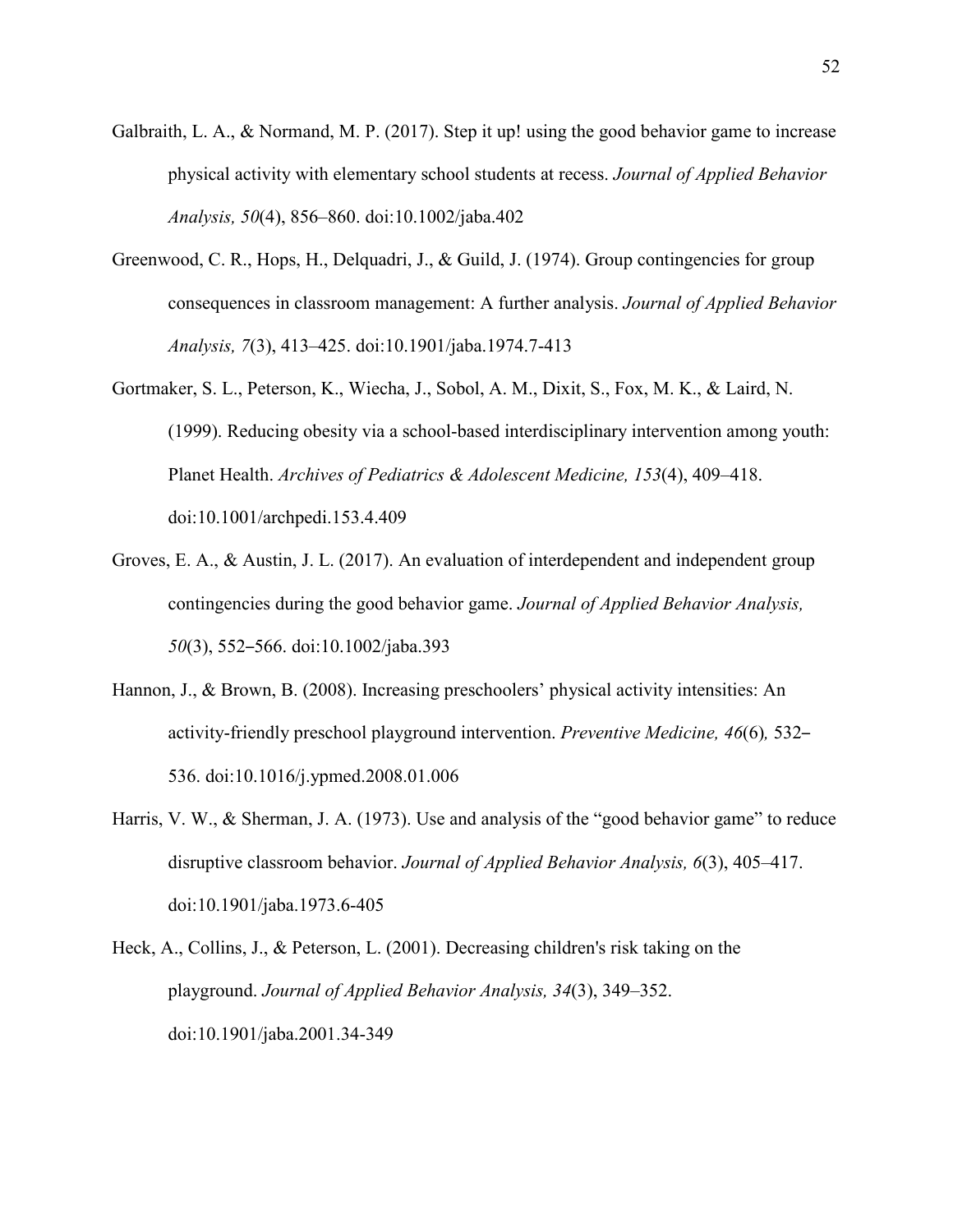- Howe, C. A., Freedson, P. S., Alhassan, S., Feldman, H. A., & Osganian, S. K. (2012). A recess intervention to promote moderate‐to‐vigorous physical activity. *Pediatric Obesity, 7*(1), 82–88. doi:10.1111/j.2047-6310.2011.00007.x
- Janssen, I., & LeBlanc, A. G. (2010). Systematic review of the health benefits of physical activity and fitness in school-aged children and youth. *International Journal of Behavioral Nutrition and Physical Activity, 7*(1), 40.
- Jung, J., Suroto, Fukugasako, Y., & Takahashi, T. (2005). The effects of group contingency strategy on students' behaviors in physical education classes in Korea using multiple baseline design. *International Journal of Sport and Health Science,* 3, 46–56. doi: 10.5432/ijshs.3.46
- Kilanowski, C. K., Consalvi, A. R., & Epstein, L. H. (1999). Validation of an electronic pedometer for measurement of physical activity in children. *Pediatric Exercise Science, 11*(1), 63–68. doi:10.1123/pes.11.1.63
- Kleinman, K. E., & Saigh, P. A. (2011). The effects of the Good Behavior Game on the conduct of regular education New York City high school students. *Behavior Modification, 35*(1), 95–105. doi:10.1177/0145445510392213
- Kuhl, S., Rudrud, E. H., Witts, B. N., & Schulze, K. A. (2015). Classroom-based interdependent group contingencies increase children's physical activity. *Journal of Applied Behavior Analysis, 48*(3), 602–612. doi:10.1002/jaba.219
- Laraway, S., Snycerski, S., Michael, J., & Poling, A. (2003). Motivating operations and terms to describe them: Some further refinements. *Journal of Applied Behavior Analysis, 36*(3), 407–414. doi:10.1901/jaba.2003.36-407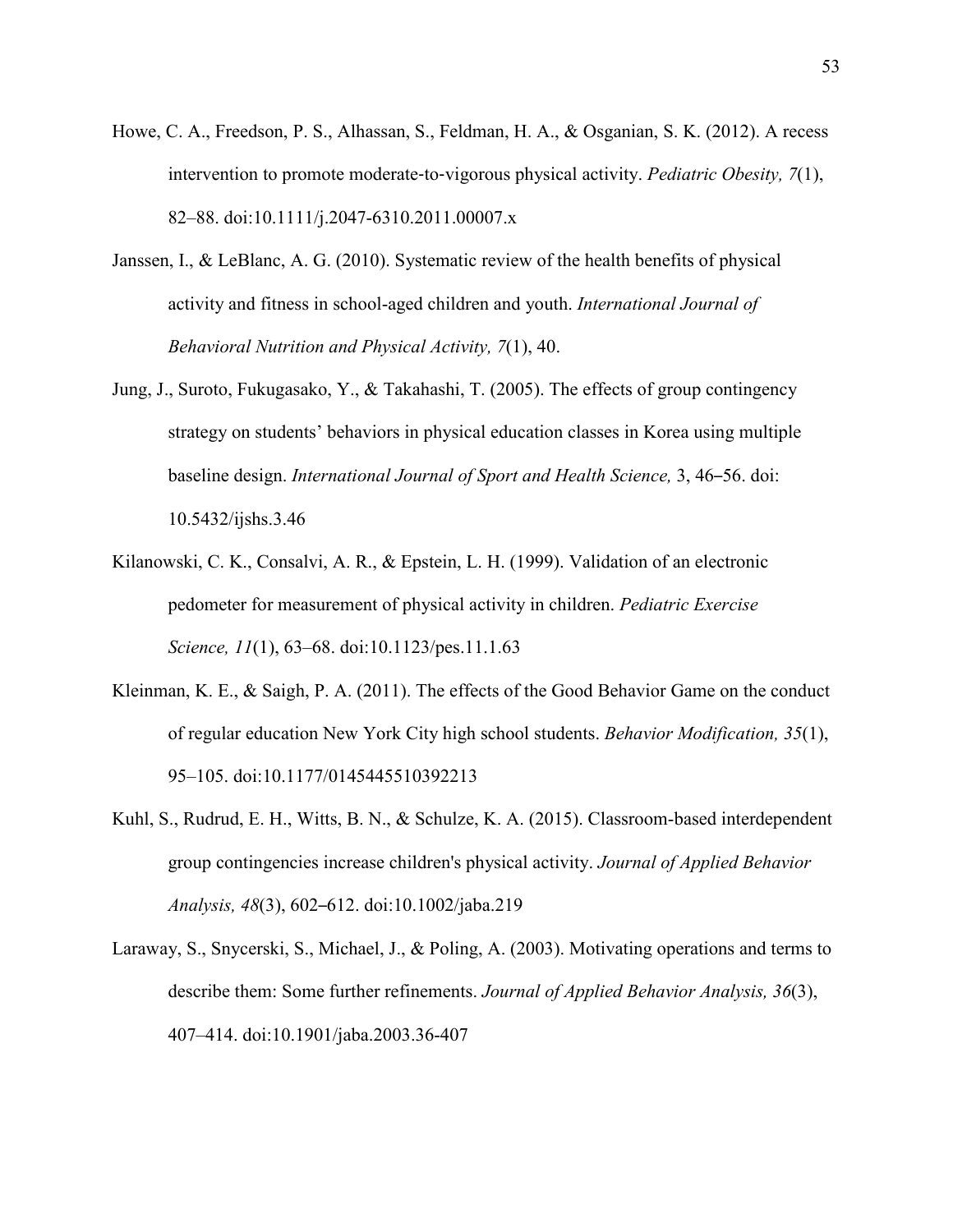- Litow, L., & Pumroy, D.K. (1975). A brief review of classroom group-oriented contingencies. *Journal of Applied Behavior Analysis, 8*(3), 341–347. doi:10.1901/jaba.1975.8-341
- Lynne, S., Radley, K. C., Dart, E. H., Tingstrom, D. H., Barry, C. T., & Lum, J. D. (2017). Use of a technology‐enhanced version of the good behavior game in an elementary school setting. *Psychology in the Schools, 54*(9), 1049–1063. doi:10.1002/pits.22043
- McCurdy, B. L., Lannie, A. L., & Barnabas, E. (2009). Reducing disruptive behavior in an urban school cafeteria: An extension of the good behavior game. *Journal of School Psychology, 47*(1), 39–54. doi:10.1016/j.jsp.2008.09.003
- Mckee, D. P., Boreham, C. A., Murphy, M. H., & Nevill, A. M. (2005). Validation of the Digiwalker™ Pedometer for Measuring Physical Activity in Young Children. *Pediatric Exercise Science, 17*(4), 345–352. doi:10.1123/pes.17.4.345
- McKenzie, T. L., Sallis, J. F., Elder, J. P., Berry, C. C., Hoy, P. L., Nader, P. R., ... & Broyles, S. L. (1997). Physical activity levels and prompts in young children at recess: a two-year study of a bi-ethnic sample. *Research Quarterly for Exercise and Sport, 68*(3), 195–202. doi:10.1080/02701367.1997.10607998
- McNamara, E., Hudson, Z., & Taylor, S. J. (2010). Measuring activity levels of young people: the validity of pedometers. *British Medical Bulletin, 95*(1), 121–137. doi:10.1093/bmb/ldq016
- Medland, M. B., & Stachnik, T. J. (1972). Good-behavior game: A replication and systematic analysis. *Journal of Applied Behavior Analysis, 5*(1), 45–51. doi:10.1901/jaba.1972.5-45.
- Michael, J. (1982). Distinguishing between discriminative and motivational functions of stimuli. *Journal of the Experimental Analysis of Behavior, 37*(1), 149–155. doi:10.1901/jeab.1982.37-149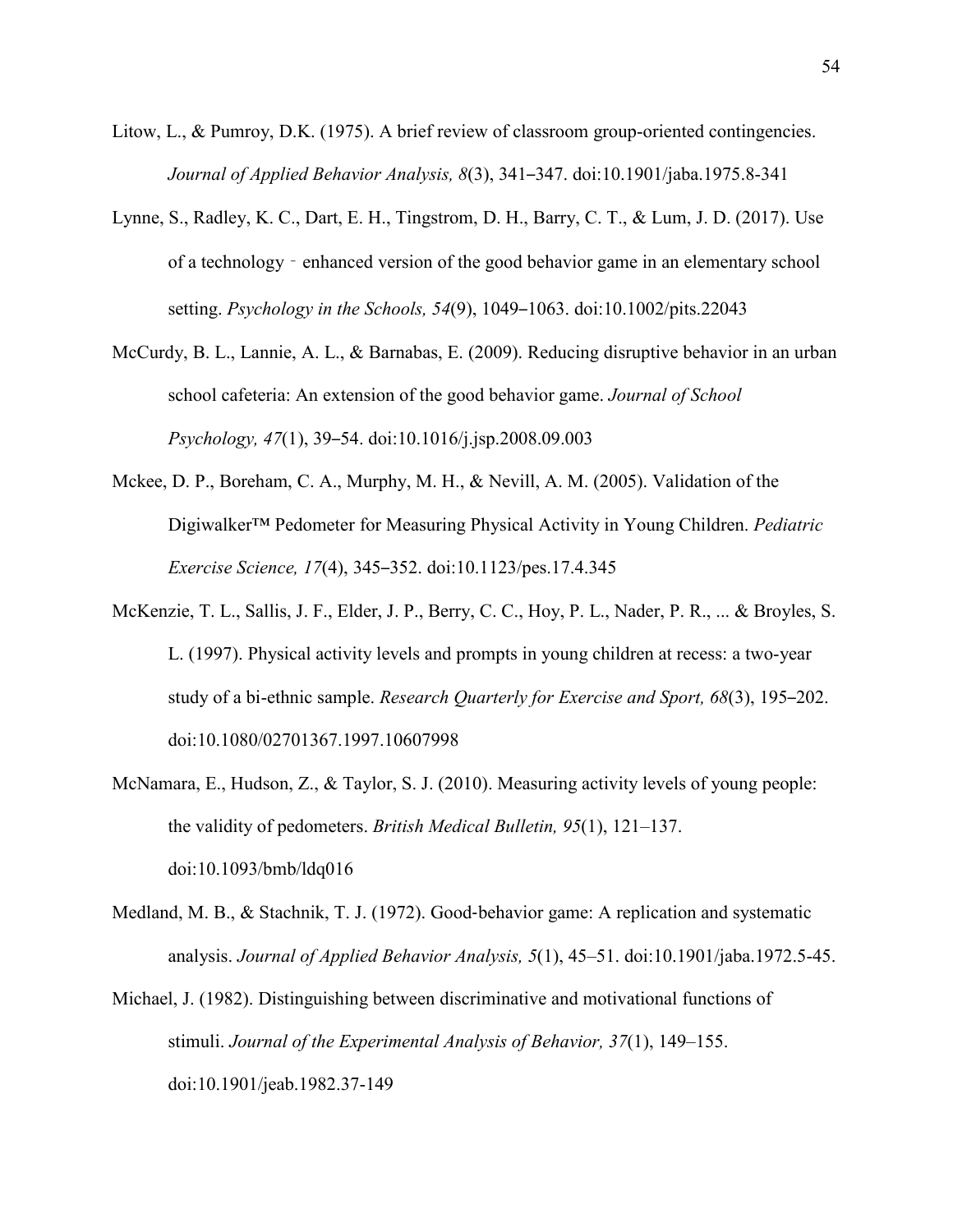- Michael, J. (1993). Establishing operations. *The Behavior Analyst*, *16*(2), 191–206. doi:10.1007/BF03392623
- Myers, J., McAuley, P., Lavie, C. J., Despres, J. P., Arena, R., & Kokkinos, P. (2015). Physical activity and cardiorespiratory fitness as major markers of cardiovascular risk: their independent and interwoven importance to health status. *Progress in Cardiovascular Diseases, 57*(4), 306–314. doi:10.1016/j.pcad.2014.09.011
- National Association for Sport and Physical Education. (2016). Shape of the Nation report: Status of physical education in the USA. Retrieved from Reston, VA: https://www.shapeamerica.org//advocacy/son/2016/upload/Shape-of-the-Nation-2016 web.pdf (accessed December 21, 2018).
- National Center for Education Statistics (2005). State Education Reforms. https://nces.ed.gov/Pubs2006/nutrition/02E.asp (accessed on December 26, 2018).
- Normand, M. P., & Burji, C. (in press). Using the Step it UP! Game to increase physical activity during physical-education classes. *Journal of Applied Behavior Analysis*.
- Pennington, B., & McComas, J. J. (2017). Effects of the good behavior game across classroom contexts. *Journal of Applied Behavior Analysis, 50*(1), 176–180. doi:10.1002/jaba.357
- Reiner, M., Niermann, C., Jekauc, D., & Woll, A. (2013). Long-term health benefits of physical activity–a systematic review of longitudinal studies. *BMC Public Health*, *13*(1), 813. doi:10.1186/1471-2458-13-813
- Roane, H. S., Ringdahl, J. E., & Falcomata, T. S. (Eds.). (2015). *Clinical and organizational applications of applied behavior analysis*. Academic Press.
- Salend, S., Reynolds, C., & Coyle, E. (1989). Individualizing the good behavior game across type and frequency of behavior with emotionally disturbed adolescents.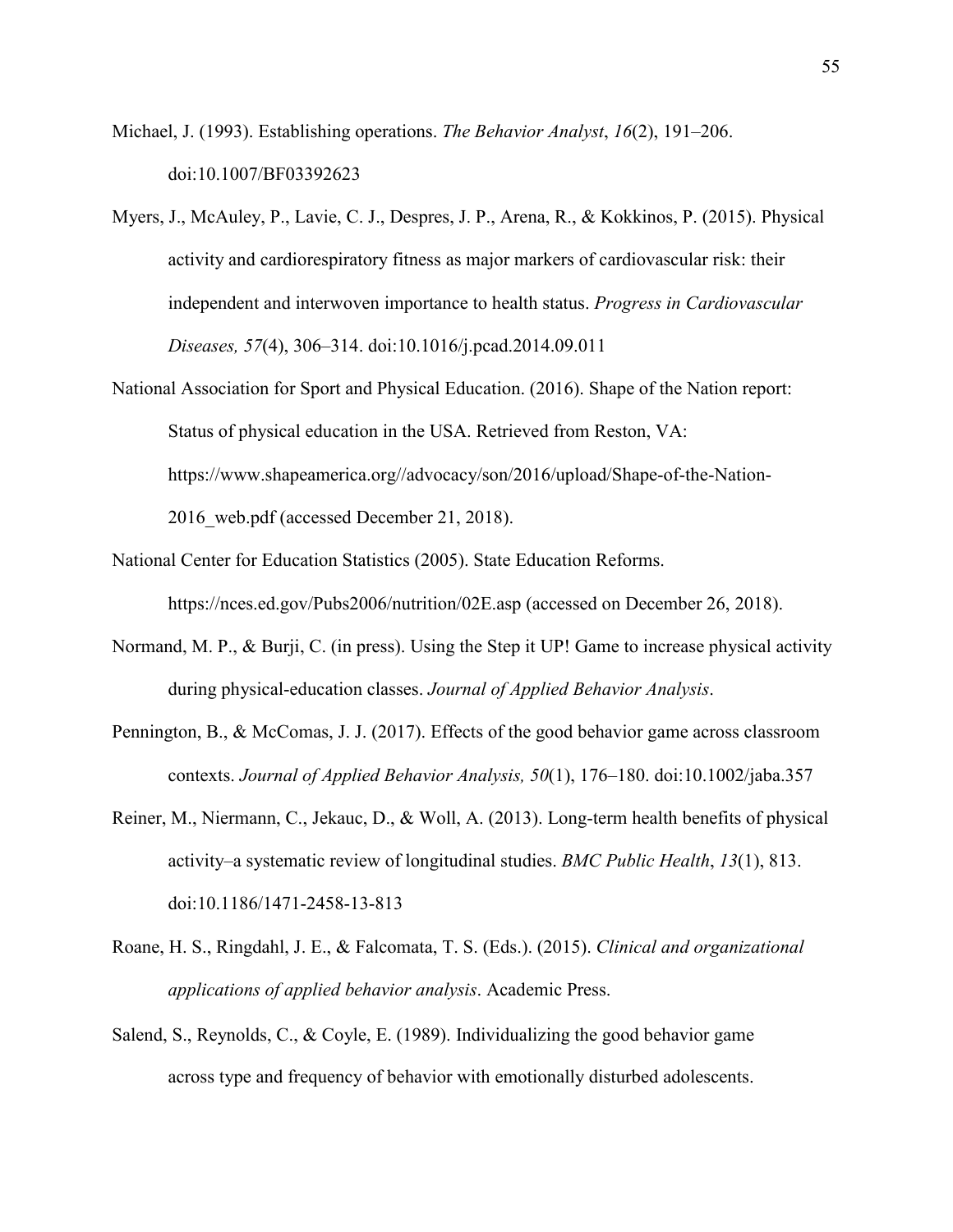*Behavior Modification, 13*(1), 108–126. doi:10.1177/01454455890131007

- Sallis, J. F., Patterson, T. L., McKenzie, T. L., & Nader, P. R. (1988). Family variables and physical activity in preschool children. *Journal of Developmental & Behavioral Pediatrics, 9*(2), 57–61. doi:10.1097/00004703-198804000-00001
- Thorne, S., & Kamps, D. (2008) The effects of a group contingency intervention on academic engagement and problem behavior of at-risk students. *Behavior Analysis in Practice, 1*(2), 12–18. doi:10.1007/BF03391723
- Tudor-Locke, C., Schuna, J. M., Han, H., Aguiar, E. J., Larrivee, S., Hsia, D. S., ... & Johnson, W. D. (2018). Cadence (steps/min) and intensity during ambulation in 6–20 year olds: the CADENCE-kids study. *International Journal of Behavioral Nutrition and Physical Activity, 15*(1), 20. doi:10.1186/s12966-018-0651-y
- Väistö, J., Eloranta, A.-M., Viitasalo, A., Tompuri, T., Lintu, N., Karjalainen, P., . . . Lakka, H.- M. (2014). Physical activity and sedentary behaviour in relation to cardiometabolic risk in children: Cross-sectional findings from the Physical Activity and Nutrition in Children (PANIC) Study. *International Journal of Behavioral Nutrition and Physical Activity, 11*(1), 55. doi:10.1186/1479-5868-11-55
- Warburton, D. E., & Bredin, S. S. (2017). Health benefits of physical activity: a systematic review of current systematic reviews. *Current Opinion in Cardiology*, *32*(5), 541–556. doi:10.1097/HCO.0000000000000437
- Wiskow, K., M., Matter, A., & Donaldson, J. M. (2019). The Good Behavior Game in preschool classrooms: An evaluation of feedback. *Journal of Applied Behavior Analysis, 52*(1), 105–115. doi:10.1002/jaba.500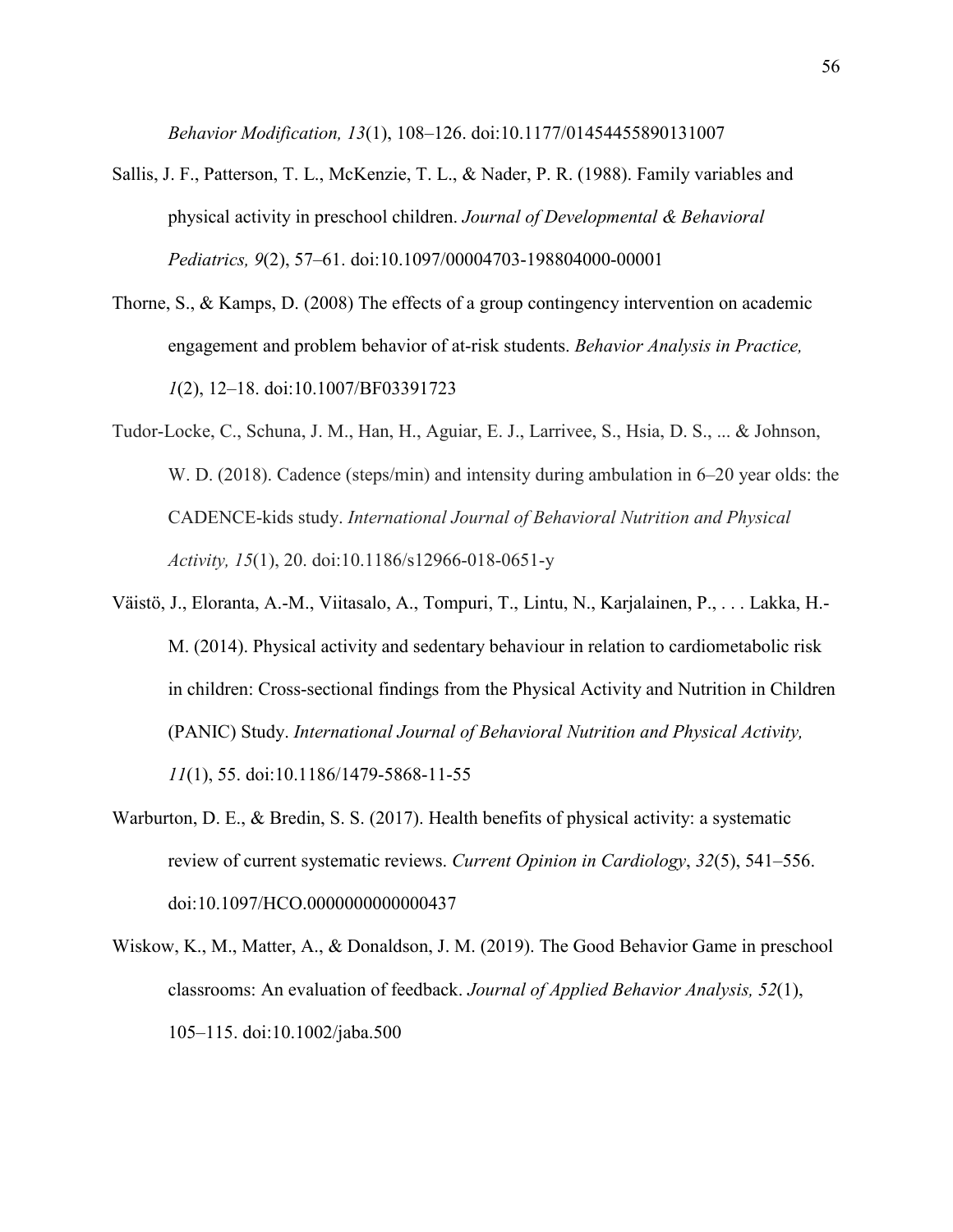World Health Organization [WHO] (2018). Physical Activity.

http://www.who.int/mediacentre/factsheets/fs385/en/ (accessed on December 21, 2018)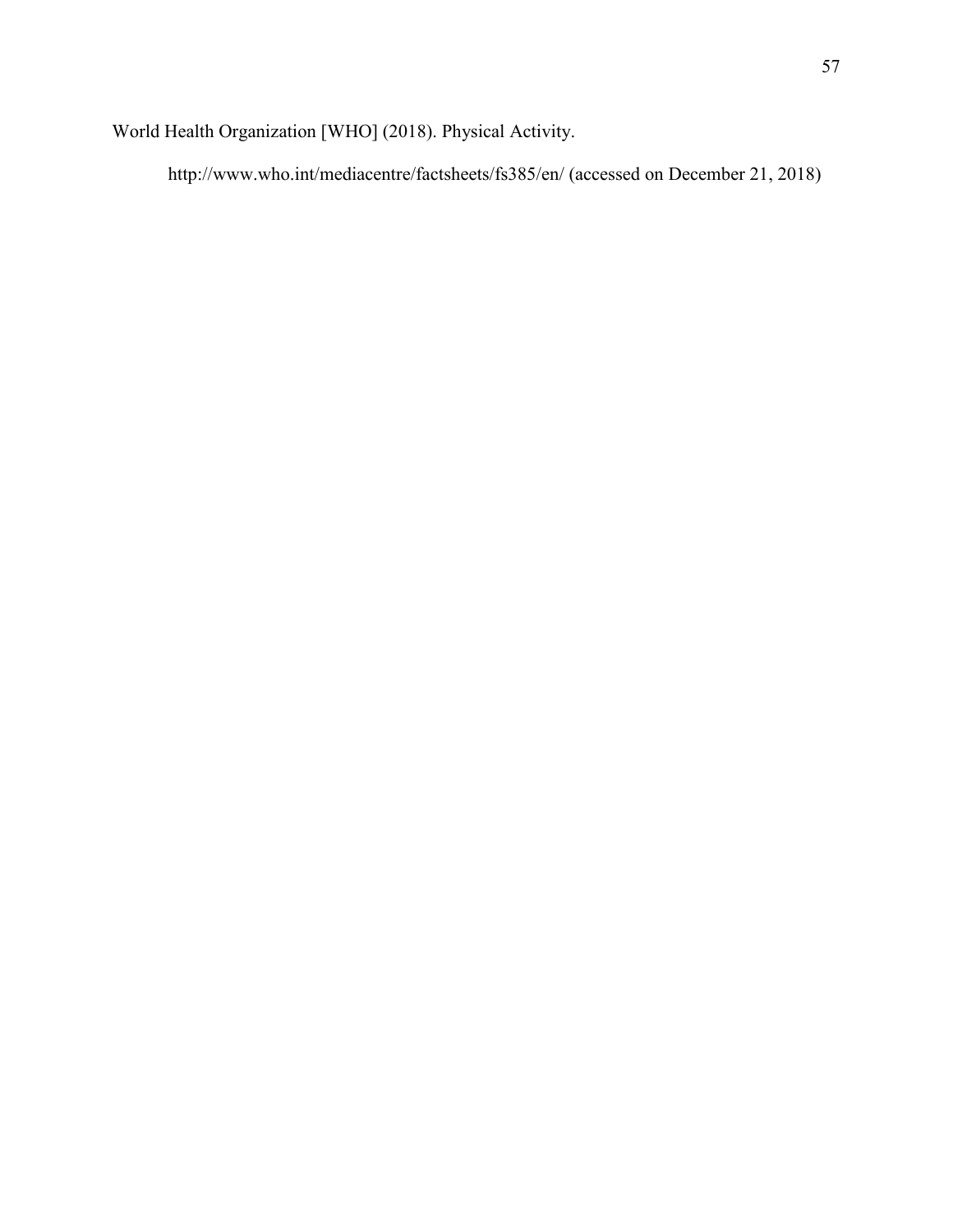# APPENDIX A: LITERATURE REVIEW

Physical inactivity is the fourth leading risk factor for global mortality (World Health Organization [WHO], 2017) and can result in various health complications such as obesity, cardiovascular disease, and diabetes (Reilly & Kelly, 2011). The WHO (2017) defines physical activity (PA) as, "any bodily movement produced by skeletal muscles that requires energy expenditure." PA plays an important role in children's lives because it is associated with multiple health benefits including: weight control, decreased risk of some diseases such as cancer (i.e., colon, breast), cardiovascular disease, and type 2 diabetes. Other benefits include increased muscle density, cardiorespiratory health, bone strength, improved mental health, life expectancy, balance, and coordination skills (Janssen & LeBlanc, 2010; Reiner, Niermann, Jekauc, & Woll, 2013; Warburton & Bredin, 2017).

In order to achieve the stated health benefits, the WHO (2017) and Center for Disease Control and Prevention (CDC; 2016) recommend that children and adolescents engage in at least 60 min or more of moderate-to-vigorous physical activity (MVPA) daily such as brisk walking, running, jumping, and climbing. However, the National Physical Activity Plan Alliance (2016) released a report on PA for children and adolescents indicating that only 21.6% of individuals engage in the recommended MVPA levels, which reduces their ability to achieve health benefits. In other words, many children and adolescents are not meeting the recommended PA guidelines and instead are engaging in sedentary behaviors (Arundell et al., 2013; Fairclough & Stratton, 2006; Pate, Long, & Heath, 1994; Sallis, Prochaska & Taylor, 2000; Stone, McKenzie, Welk, & Booth, 1998). Therefore, it is important to increase PA levels to counteract the health risks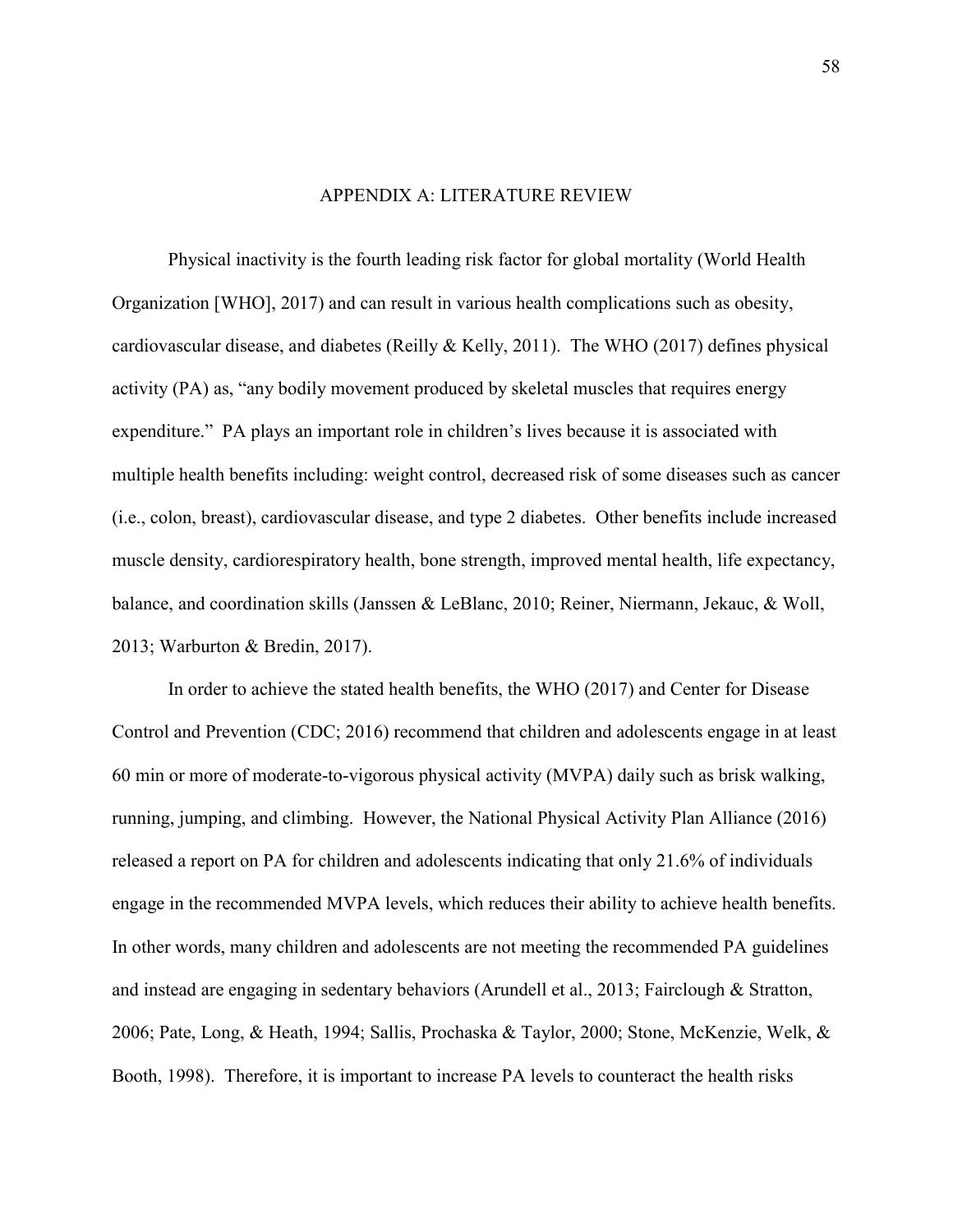associated with physical inactivity. Intervening as early as elementary school might be a first step towards increasing PA (Arundell et al., 2013).

School can be an important environment for promoting PA because children spend between 6 and 7 hours at school for approximately 180 days of the year (National Center for Education Statistics [NCES], 2015). Moreover, recess periods during school provide an opportunity for children to engage in PA and unstructured free play (NCES, 2005). For instance, Mota et al. (2005) found that children engaged in about 5% to 40% of the recommended PA levels for the entire day during recess periods. Recess occurs one to three times per day for 15 to 30 min each time in approximately 92% of elementary schools in the United States of America (NCES, 2005). According to the CDC (2017), recess provides the following benefits and changes in behavior: increased PA, continued on-task behavior in the classroom, and reduced disruptive behaviors. Additionally, some research suggests that recess might play a role in improving memory, attention, and concentration as well as, promoting social and emotional development (CDC, 2017; Pellegrini, 1995).

Other research, however, has reported that children's PA levels are highest during the first 3 min of recess and tend to decrease as recess progresses (McKenzie et al., 1997; Sallis, Patterson, McKenzie, & Nader, 1988). This suggests that an intervention that aims to increase PA during the entire recess period might help children meet the CDC's recommended PA guidelines. Due to multiple health benefits associated with recess and the amount of time children spend at school, school-based interventions targeting PA could be an effective and convenient way towards increasing PA, which might also decrease the likelihood of future health complications (Erwin, Ickes, Ahn, & Fedewa, 2014; Hills, Dengel, & Lubans, 2015; Ramstetter, Murray, & Garner, 2010).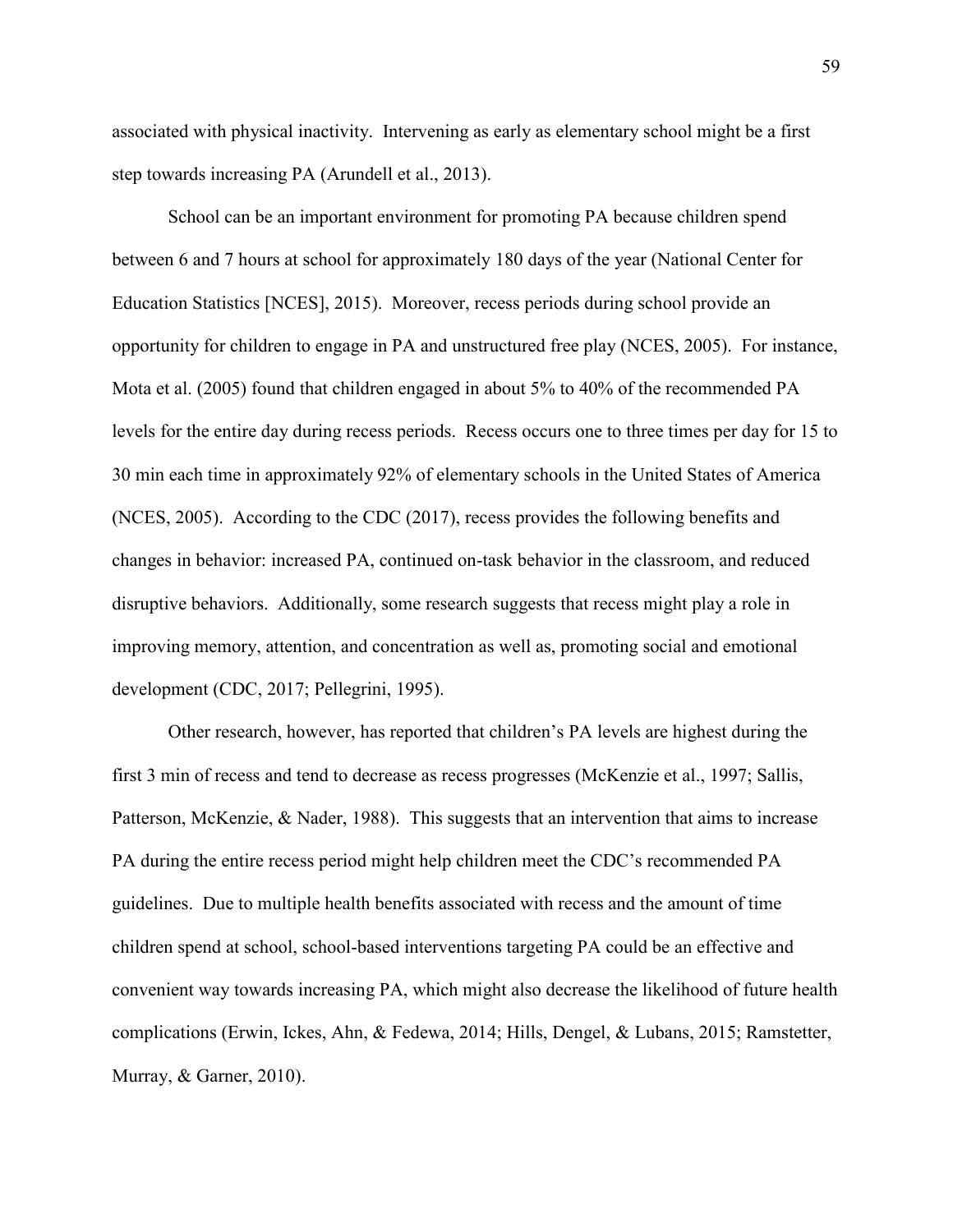Multiple school-based interventions to increase PA have been evaluated (Harris,

Kuramoto, Schulzer, & Retallack, 2009; Escalante, Garcia-Hermoso, Backx, & Saavedra, 2014; Van Sluijs, McMinn, & Griffin, 2007). Some interventions have taught physical and health education such as Planet Health, a curriculum aimed to reduce physical inactivity and promote a healthy diet (Gortmaker et al., 1999). Some interventions have altered the existing school play environments to include playground equipment, playground markings, and game equipment (Escalante et al., 2014; Hannon & Brown, 2008). Other interventions have introduced structured recess, which involves planned and supervised activities (Howe, Freedson, Alhassan, Feldman, & Osganian, 2012). And some interventions have implemented multiple components (e.g., health education, physical education, and classroom nutrition; McMurray et al., 2002; Simons-Morton, Parcel, Baranowski, Forthofer, & O'Hara, 1991). Many of these school-based interventions did produce modest increases in PA during a short period of time. However, only a few have yielded socially significant increases or examined whether the PA levels persisted over time. For example, Howe et al. (2012) compared structured recess at one school to free-play recess at another school to determine the effects of recess activities on MVPA for third-grade students over a 9-week period. Results indicated that structured recess produced higher levels of MVPA compared to free-play recess; however, the study was relatively short, which makes it difficult to draw any conclusions about maintenance effects. Furthermore, most of these interventions used antecedent-based strategies, which have been shown to produce moderate or brief changes in behavior, however persistent change is more likely when consequence-based interventions are implemented (e.g., Roane, Ringdahl, & Falcomata, 2015). That is, the literature suggests that antecedent interventions produce temporary changes and those changes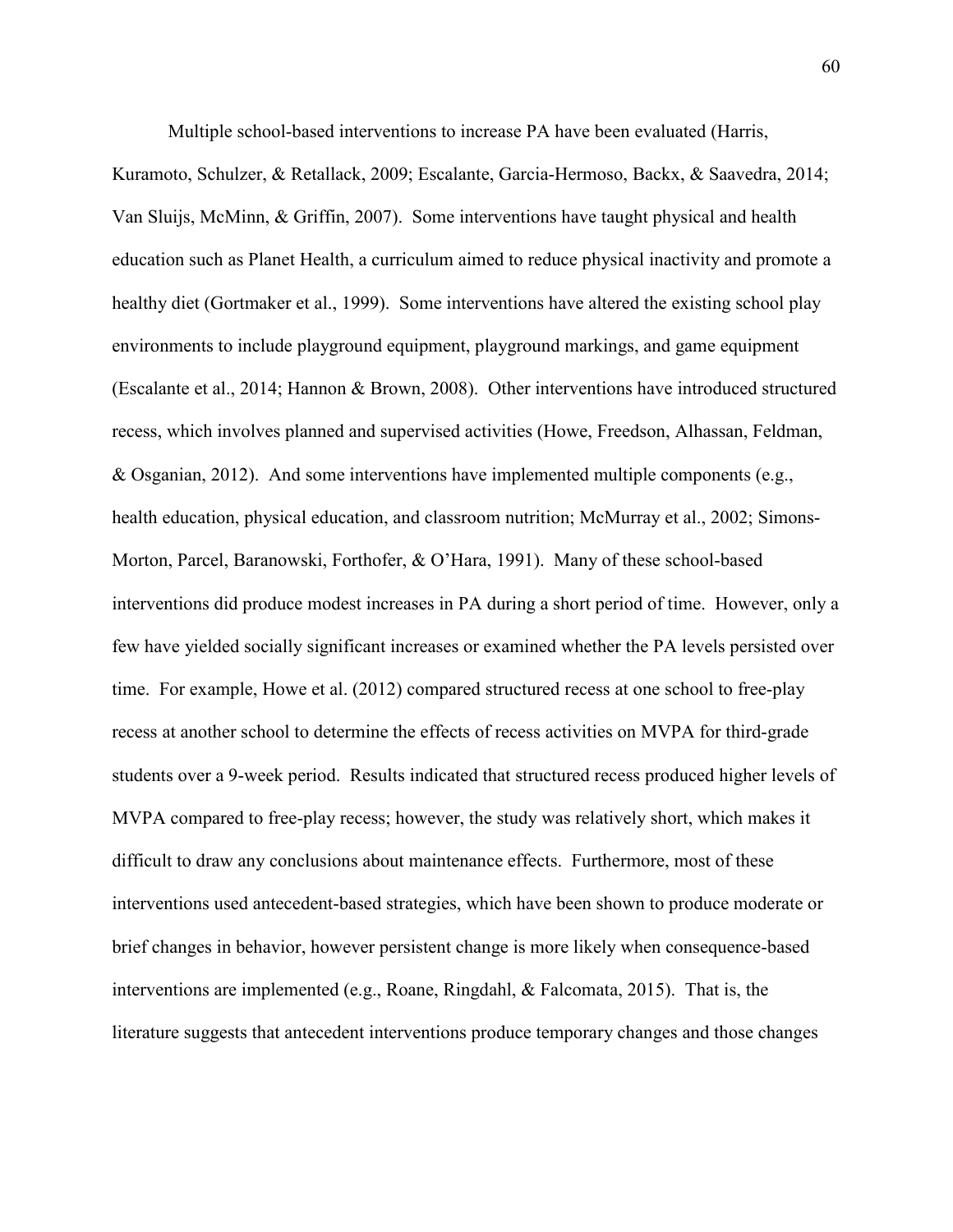do no persist when not coupled with programmed consequences. Therefore, it might be useful to identify consequence-based interventions that reliably produce increases in PA during recess.

## **Group Contingencies and the Good Behavior Game**

One way of increasing PA is through the use of group contingencies in school settings. Cooper, Heron, and Heward (2007) define group contingencies as ones in which a target behavior is exhibited by either one member of a group, part of a group, or everyone in the group, which then results in a consequence (e.g., reward or removal of a reinforcer). There are three types of group contingencies: dependent, independent, and interdependent. Dependent group contingencies occur when a consequence is given to the whole group based on the target behavior(s) of specific members of a group. Independent group contingencies occur when a consequence is provided only to the individuals in the group who have exhibited the target behavior(s). Interdependent group contingencies provide consequences to the whole group only when everyone in the group exhibits the target behavior(s). A number of studies have demonstrated that group contingencies decrease inappropriate behaviors, including elopement and disruption in the classroom (Thorne & Kamps, 2008), and risk-taking behavior on the playground (Heck, Collins, &, Peterson, 2001). Furthermore, studies have shown that group contingencies increase appropriate behaviors such as academic performance and prosocial behaviors in the classroom (Cashwell, Skinner, & Smith, 2001; Greenwood, Hops, Delquadri, & Guild, 1974), and PA during recess (Kuhl, Rudrud, Witts, & Schulze, 2015).

One version of an interdependent group contingency typically implemented in classrooms, the Good Behavior Game (GBG), has been shown to be particularly effective (Barrish, Saunders, & Wolf, 1969). During the typical GBG, the teacher evenly distributes the students across two teams. In some cases, the teacher evenly distributes the students who exhibit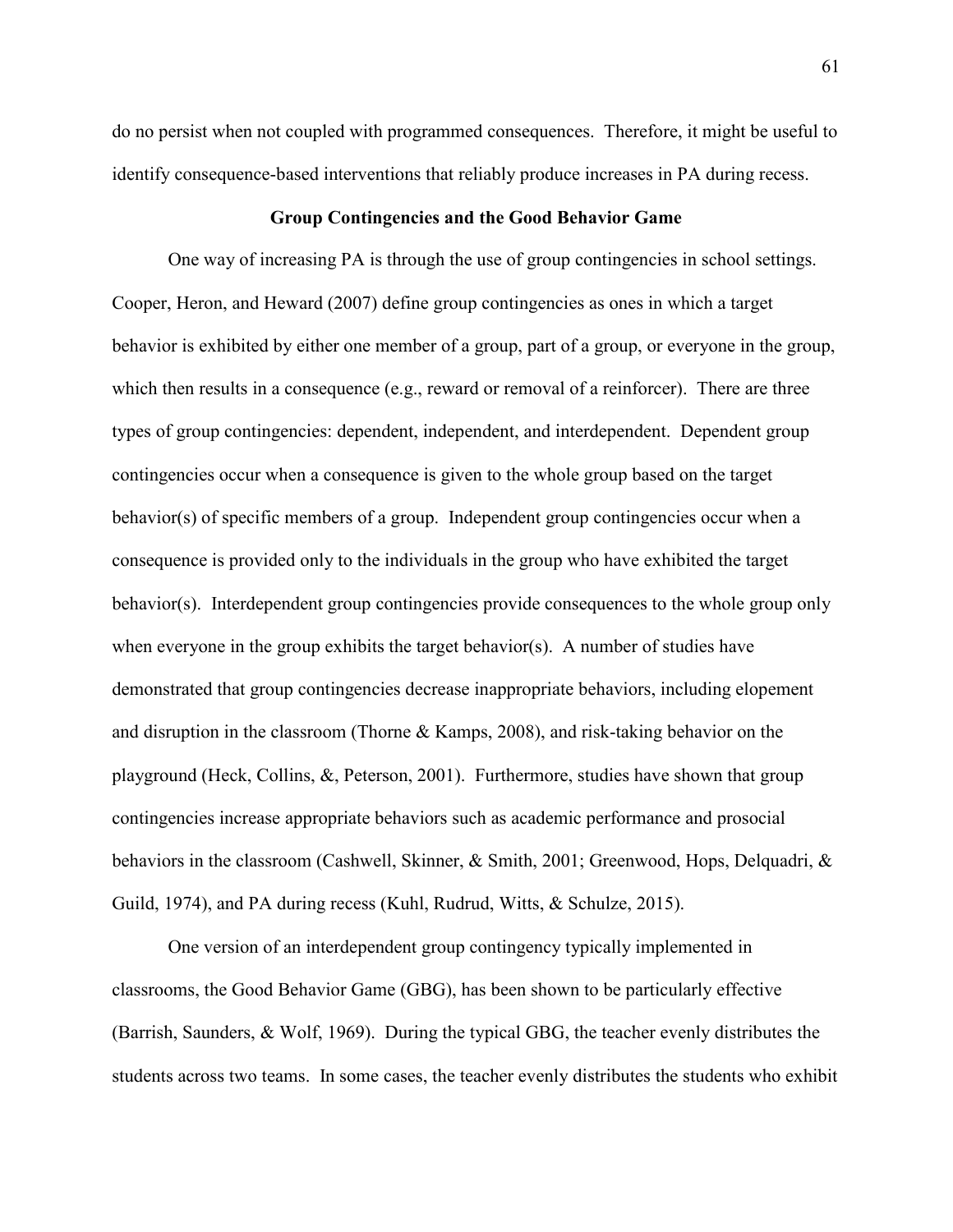the most problem behavior across both teams. Then, the teacher explains the rules of the game (e.g., no talking out of turn, sitting down appropriately, being on-task) and points are given for breaking the rules (e.g., out-of-seat, talking-out). The teacher records the points on a board that is visible to all students. Both teams have the opportunity to win if the points are below a specific criterion, regardless of which team has fewer points. For example, if one team has three points and the other has four, both teams win because they are below five points. However, if both teams exceed the criterion, the team with the fewest points wins the game and everyone on the winning team receives a prize (e.g., line up first for lunch, stickers).

Decades of research has demonstrated the effectiveness of the GBG for decreasing problem behaviors and increasing appropriate behaviors (e.g., Barrish et al., 1969; Bunuan, Muething, & Vega, 2014; Donaldson, Fisher, Kahng, 2017; Flower, McKenna, Kellam & Anthony, 1998; Joslyn, Vollmer, & Hernandez, 2014; Wahl, Hawkins, Haydon, Marsicano, & Morrison, 2016; Wiskow, Matter, & Donaldson, 2018). Additionally, the GBG has been modified in multiple ways in order to be applied effectively with various populations and in various settings (Donaldson, Matter, & Wiskow, 2018; Galbraith & Normand, 2017; McCurdy, Lannie, & Barnabas, 2009; Jung, Suroto, Fukugasako, & Takahashi, 2005; Lutzker & White-Blackburn, 1979; Swain, Allard, & Holborn, 1982; Sy, Gratz, & Donaldson, 2016; Wahl et al., 2016). Not only can the GBG be used to change behavior in the present, Embry (2002) emphasized that the GBG could be used as a universal "behavioral vaccine" to prevent the development of inappropriate behavior in the future (e.g., substance use, antisocial behavior, aggressive behavior). For instance, Kellam et al. (2008) assessed the GBG as a universal behavioral vaccine by conducting a longitudinal study in Baltimore beginning in 1985. During this study, the GBG was implemented in first- and second-grade classrooms and was continued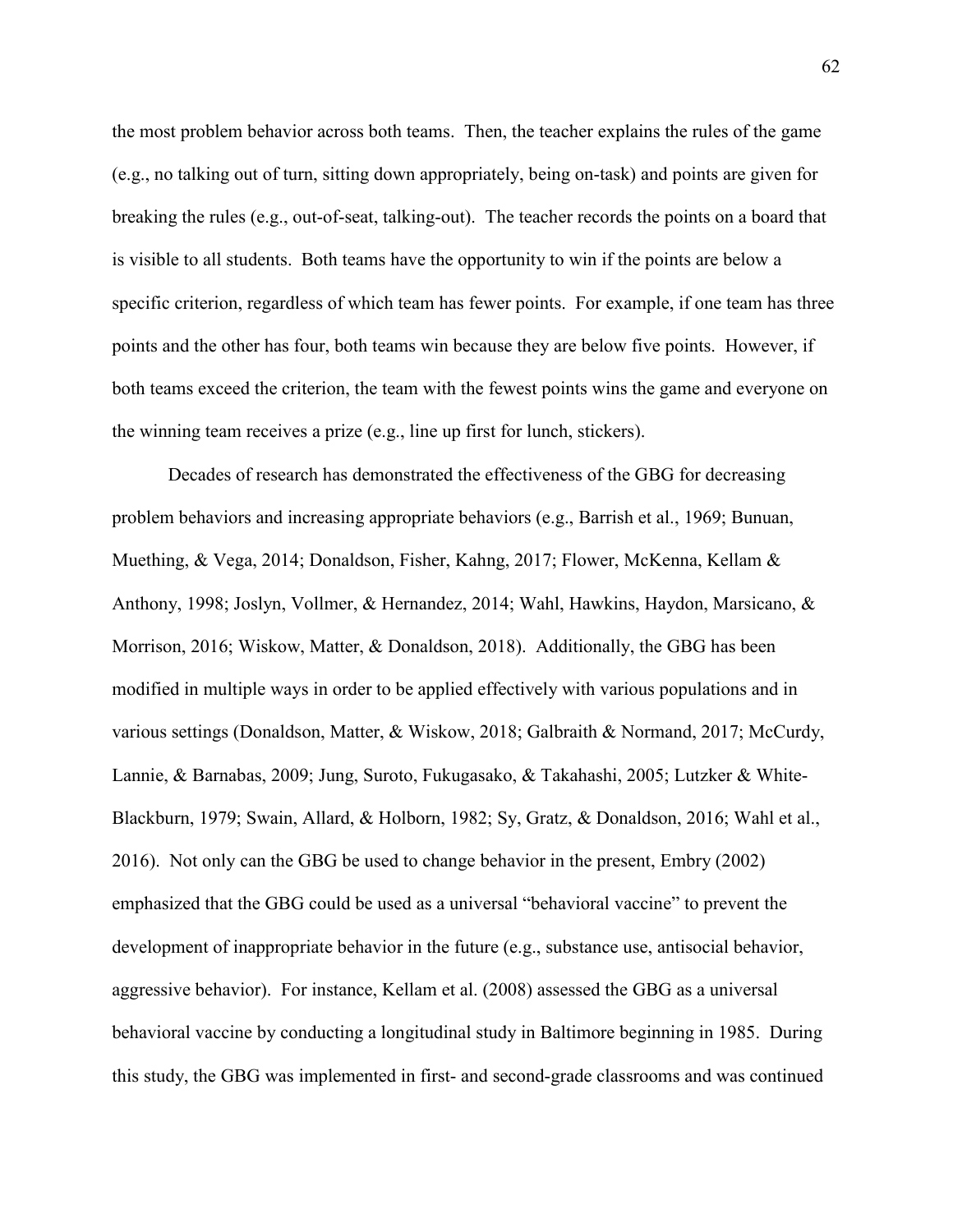with the same students for 2 years. Schools were randomly assigned to one of three conditions: GBG, curriculum-and-instruction program, and standard program. Kellam et al. found that primary students playing the GBG engaged in fewer inappropriate behaviors compared to students in schools with the curriculum-and-instruction program, and standard program. As part of the longitudinal study, a follow up by Kellam et al. examined the effects of the GBG on young adult outcomes when participants from the 1985 study reached 19 to 21 years of age. This examination found significantly lower levels of problem behaviors (e.g., drug and alcohol use, smoking, violent behaviors) among the GBG intervention population compared with the individuals who experienced curriculum-and-instruction program, and standard program classrooms (Kellam et al., 2008). These results support the idea that the GBG could be used not only to reduce problem behaviors and increase appropriate behaviors in the classroom, but also as a universal behavioral vaccine to prevent problem behaviors later in life.

The acceptability of the GBG amongst teachers and students further increases its value. Students and teachers previously reported that the GBG procedure is an acceptable intervention and a useful tool for reducing behavior problems (Barrish et al., 1969; Flower et al., 2014). For example, the teachers involved in the Barrish et al. (1969) study stated, "it was an easy program to install since it did not change any of the rules or daily activities in the classroom" (p.123). Other studies collected reports from students and teachers to assess social validity of the GBG and found that the GBG was a useful and easy intervention to implement in the school settings (Donaldson, Vollmer, Krous, Downs, & Berard., 2011; Galbraith & Normand, 2017; Kleinman & Saigh, 2011; Lynne et al., 2017). Given the success the GBG has had with multiple populations and settings, the GBG might also be an effective intervention that is favorable to teachers and students for increasing PA.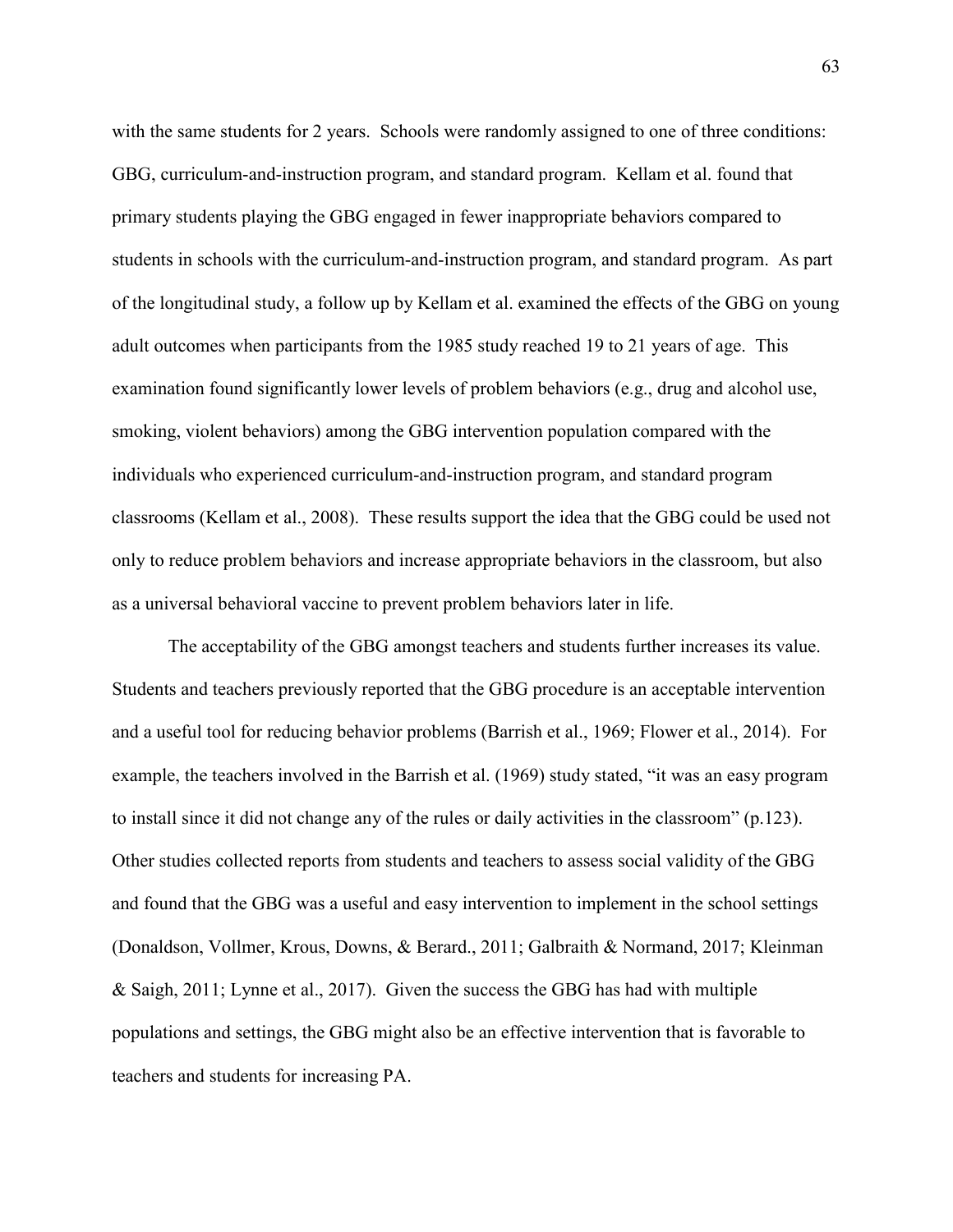## **Physical Activity During the Good Behavior Game**

To date, only two studies have examined the effects of GBG on PA (Galbraith  $\&$ Normand, 2017; Jung et al., 2005). Jung et al. (2005) used a multiple-baseline design across student target behaviors to examine the effects of a modified version of the GBG during physical education class. The study evaluated three target behaviors (waiting time, off-task, motor activity) over a 12-week period. Jung et al. divided the experimental group into four teams with each team assigned a colored vest. The teacher provided rules about the game (e.g., all groups could win, points were given every time a signal went off). Contingent on achieving their behavior goals, the teacher awarded points and delivered rewards to each group (e.g., posting pictures, using a computer during lunchtime) throughout the intervention phase; conversely, points were subtracted for rule breaking. The control group received verbal reminders from the teacher about engaging in appropriate behaviors (i.e., waiting, remaining on-task, and engaging in motor activity), but they did not receive points or rewards.

 The results of Jung et al. (2005) indicated that the intervention reduced student waiting time (i.e., directions were followed in a timely manner), off-task behaviors, and increased motor activity, while the behaviors exhibited by the control group changed minimally compared to baseline (Jung et al., 2005). Overall, using the GBG for the experimental group not only decreased inappropriate behaviors (i.e., off-task) but also increased appropriate behaviors (i.e., motor activity, waiting) compared to the control group. The results from Jung et al. study suggest that the GBG can be used to increase PA. However, these conclusions must be tempered because Jung et al. did not clearly define motor activity. Motor activity was defined as student engagement with the following activities during physical education class: skill practice, drills, scrimmages, games, fitness activities, warm-up, and cool-down. Additionally, the data collected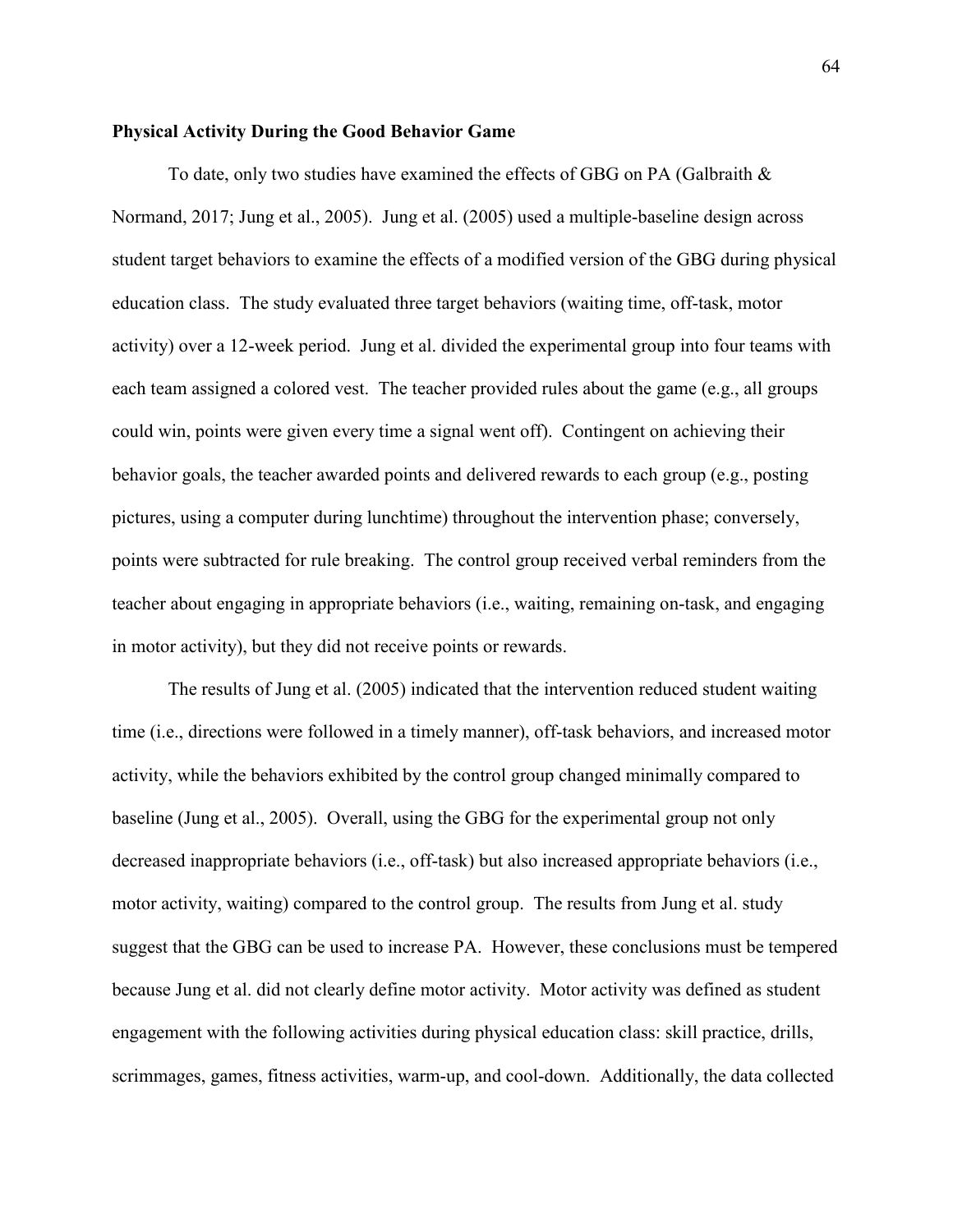might not have provided an accurate measure of the target behaviors, as data were collected for a portion of the students for a small amount of time, each day. More specifically, data were collected by observing selected students through video recording at approximately 2 min per student. Then, the experimenter coded the target behaviors using a 10-s discontinuous partialinterval recording system.

More recently, Galbraith and Normand (2017) evaluated the effects of a variation of the GBG on PA exhibited by 20 elementary school children during recess. To address the limitations of Jung et al. (2005), Galbraith and Normand used pedometers as a more objective measure of PA, incorporated a within-subject research design, and collected experimenter integrity data. The study took place during recess on an elementary school playground that included pavement, a grassy area, and a fixed play structure. Students were given sealed pedometers to record the number of steps that each student took during recess. Each pedometer was sealed with tape to prevent students from seeing their step totals. The reason for sealed pedometers was to avoid from students accidentally resetting their pedometers. The differences in step counts between baseline and GBG conditions were evaluated using an alternatingtreatments design. During baseline, the students were instructed to wear a pedometer during recess and to play as they normally did. Before each GBG session, the experimenter described the rules of the game (e.g., the team with the higher number of steps wins a lottery ticket) and divided students into two teams using colored flag belts. During the GBG, the experimenters reminded the students to engage in PA (e.g., "The more you move, the more you can help your team") according to a 3-min variable-time schedule. At the end of the session, the experimenter collected the pedometers, calculated the mean number of steps for each team, and announced the winning team. The winning team was immediately given a "Step it UP! Champ" badge. At the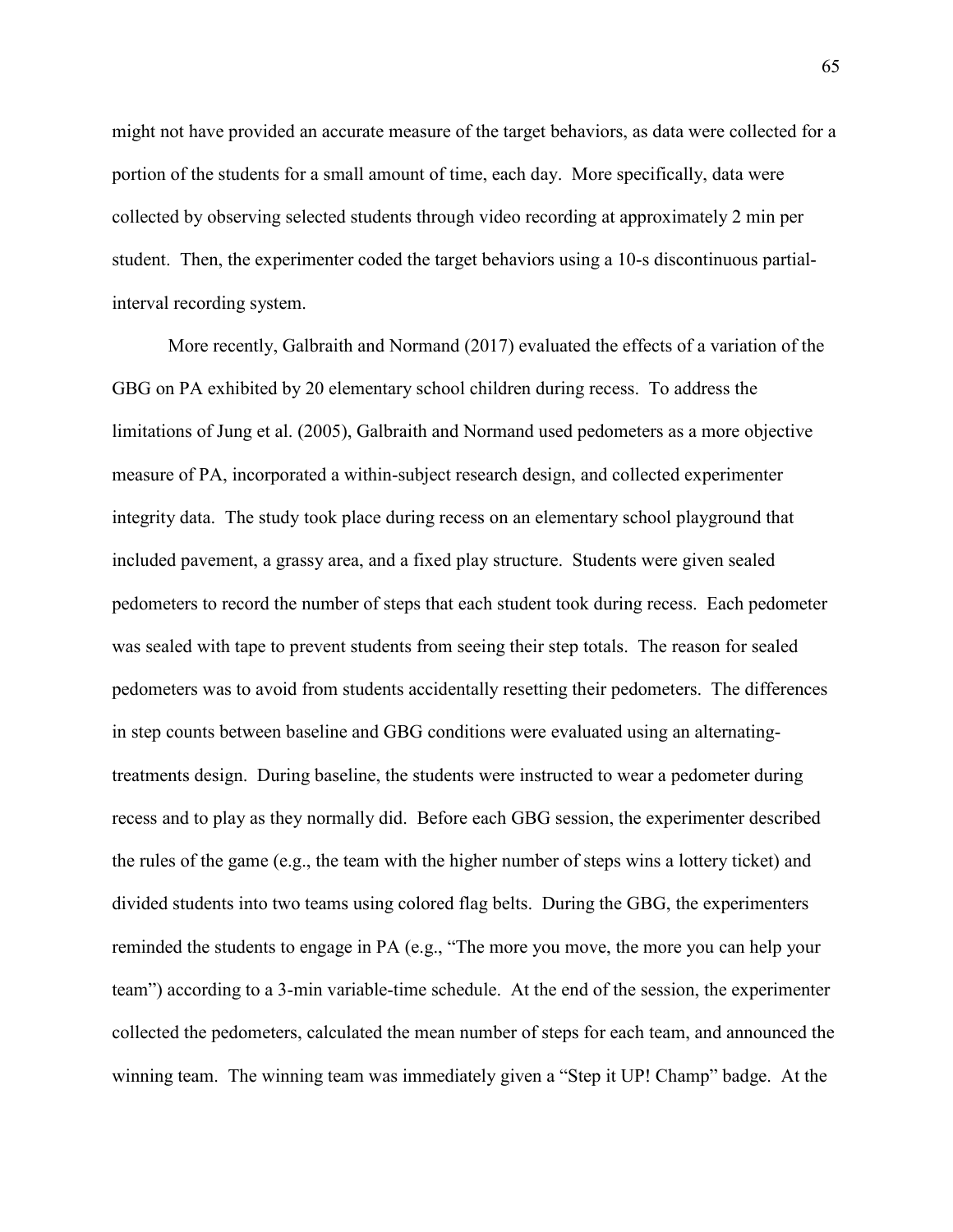end of the day, badges were exchanged for lottery tickets where students could earn prizes from a school-wide raffle. Galbraith and Normand found that the GBG produced higher mean step counts for both teams compared to baseline. Furthermore, an analysis of each student's step counts showed that 14 out of the 20 students took more steps during the GBG than in baseline.

One limitation of the Galbraith and Normand (2017) study was that, unlike most GBG studies (Barrish et al., 1969; Donaldson et al., 2011; Lynne et al., 2017) that provide feedback in the form of points on a board and statements for rule violations, Galbraith and Normand (2017) did not provide performance feedback. Instead, Galbraith and Normand (2017) delivered audible prompts to approximate the feedback that is usually provided during the GBG each time a mark is placed on the board and the prompts delivered were not contingent on physical activity or inactivity. The major difference is that the prompts provided were not the same as the feedback provided during the standard GBG. Additionally, it was difficult for the experimenter to deliver audible prompts to all students because they were in different areas of the playground. Also, some students did not consistently take more steps during the GBG. As such, it would be useful to further the feedback component and determine whether that might produce higher levels of PA.

### **Performance Feedback**

Feedback is a popular intervention component that has been used to increase or decrease a variety of behaviors, including horseback-riding (Kelley & Miltenberger, 2016), coaching (Stokes, Luiselli, Reed, & Fleming, 2010), driving speed (Houten & Nau, 1983), gun safety (Miltenberger et al., 2004), work performance (Newby & Robinson, 1983), and sports performance (Quinn, Miltenberger, Abreu, & Narozanick, 2017). Feedback occurs when information about an individual's performance or particular behavior is provided to them by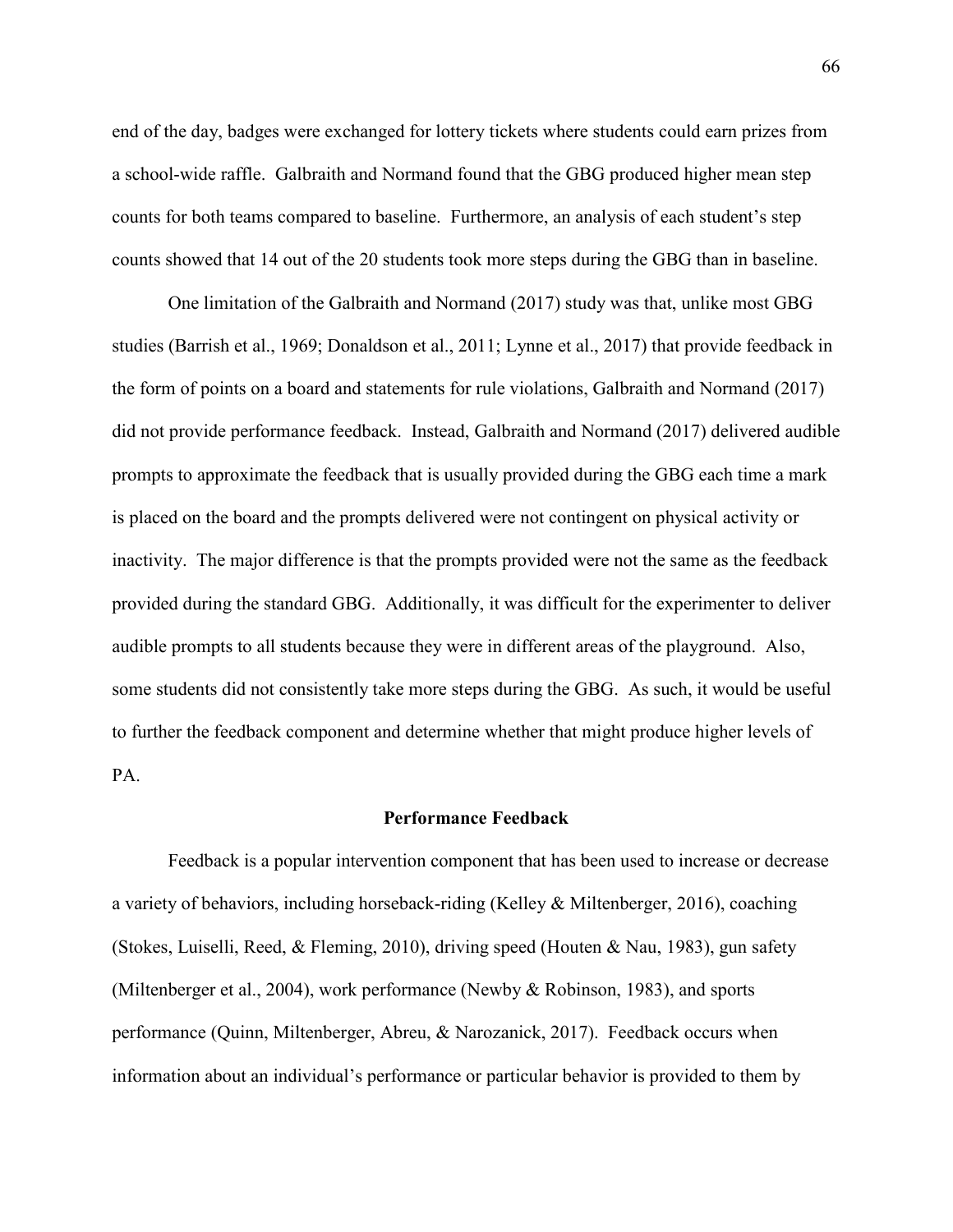other individuals (e.g., supervisors, peers), themselves, or equipment (e.g., pedometers), which can promote behavior change over time (Alvero, Bucklin, & Austin, 2001; Balcazar, Hopkins, Suarez, 1985; Lee, Nyity, & McGill, 1993). In short, the purpose of feedback is to improve future performance. Feedback is often used alone or as an additional component of other interventions due to its practicality, simplicity, and low cost (Alvero et al., 2001; Duncan  $\&$ Bruwelheide, 1985; Houmanfar, 2013; Prue & Fairbank, 1981). There are a range of characteristics associated with feedback, including the source (e.g., researcher, supervisor), mode of delivery (e.g., oral, written), content (e.g., individual's performance compared to the group's performance), individual receiving feedback (e.g., children, adults), frequency of feedback (e.g., daily, weekly), and privacy (e.g., privately, publicly).

Balcazar et al. (1985) reviewed studies from multiple journals on the consistency of feedback effects by analyzing feedback alone as well as feedback combined with other interventions. Additionally, Balcazar et al. assessed different feedback characteristics (i.e., source, privacy, participants, content, mechanism, frequency) to determine which produced the most consistent effects. They considered the effects of feedback to be consistent when there was a clear increase or decrease in performance compared to baseline and when the change in performance was observed among all participants, settings, or behaviors. In conclusion, Balcazar et al. found that feedback alone does not consistently improve performance, adding behavioral consequences or goals is likely to improve the effectiveness of feedback, and specific characteristics of feedback such as the frequency of delivery and form of delivery are more likely to produce a greater increase in performance than others. These findings suggest that there are particular characteristics of feedback that should be considered when using feedback as part of an intervention.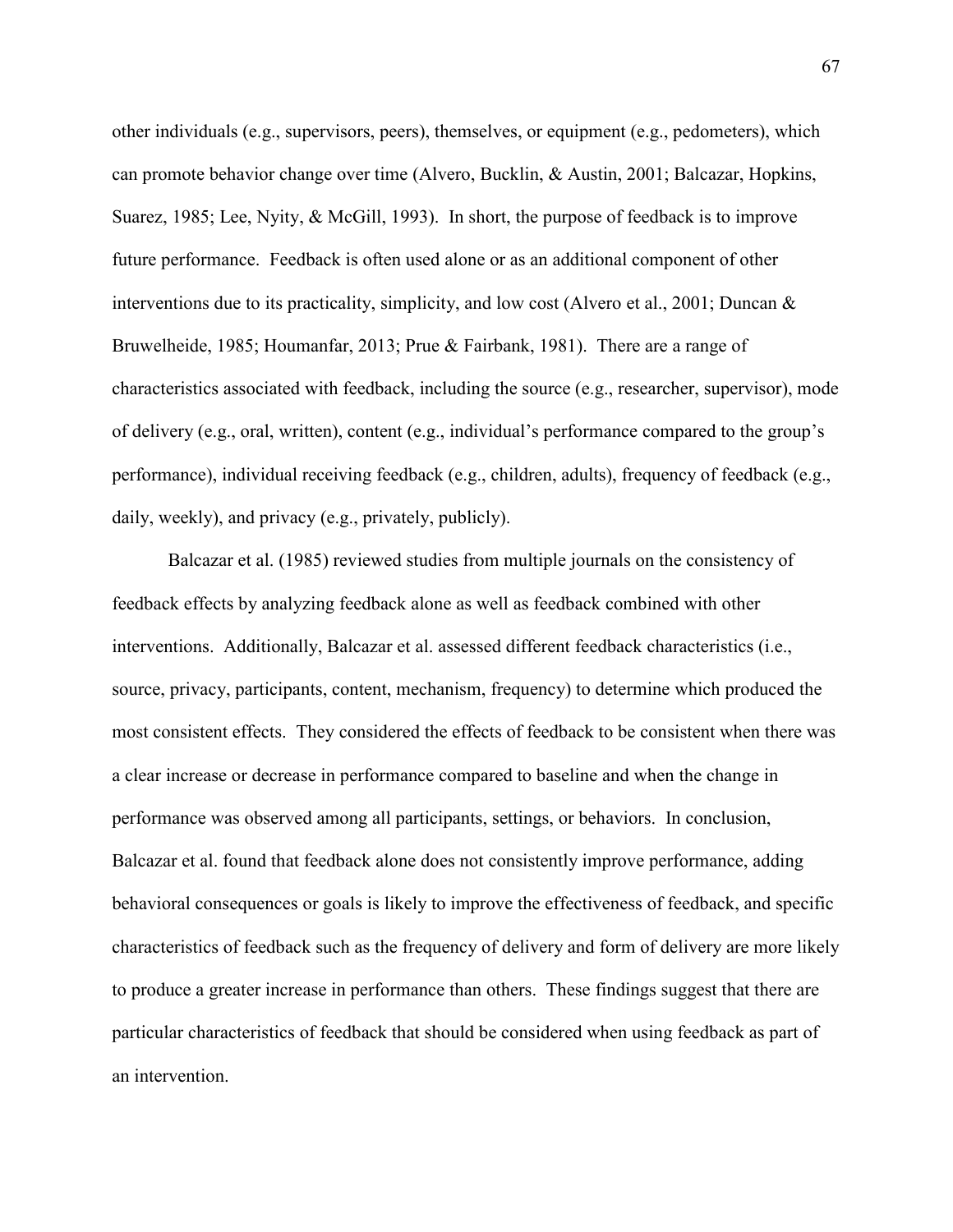In a more recent review of the feedback literature, Alvero et al. (2001) reported findings similar to Balcazar et al. (1985). Alvero et al. (2001) found that feedback by itself does not produce consistent effects and that different modes of delivering feedback are more effective (e.g., use of goal setting, private and public feedback, and daily and weekly feedback). However, Alvero et al. (2001) noted some important differences between their review and the initial review by Balcazar et al. (1985). For instance, the number of articles addressing feedback published in the journals reviewed seems to have decreased, and the use of feedback terminology has appeared less frequently. Furthermore, Alvero et al. (2001) examined additional feedback combinations (e.g., feedback alone, feedback and antecedents, feedback and goal setting), as well as subcategories of certain characteristics (e.g., medium: graph, verbal, written) that Balcazar et al. (1985) did not. Nevertheless, both concluded that certain characteristics (e.g., private and public feedback, frequency of feedback) result in a change in performance and that these characteristics should be considered when applying feedback.

Although these reviews evaluated multiple characteristics of feedback, they did not address the type of feedback provided such as positive (e.g., "you are doing a great job") or negative (e.g., "your improvement is very slow") feedback, or the immediacy of feedback including immediate or delayed feedback. These two areas should be assessed to determine whether the immediacy and type of feedback provided contribute to a consistent change in behavior. For example, multiple studies have demonstrated that immediate feedback might be more effective than delayed feedback (Kulik & Kulik, 1988; Mason & Redmon, 1992; Scheeler, McKinnon, & Stout, 2012). These effects might be similar to reinforcement schedule effects (Prue & Fairbank, 1981). Additionally, some studies have found that positive feedback is more desirable than negative feedback and is likely to have an impact on an individual's behavior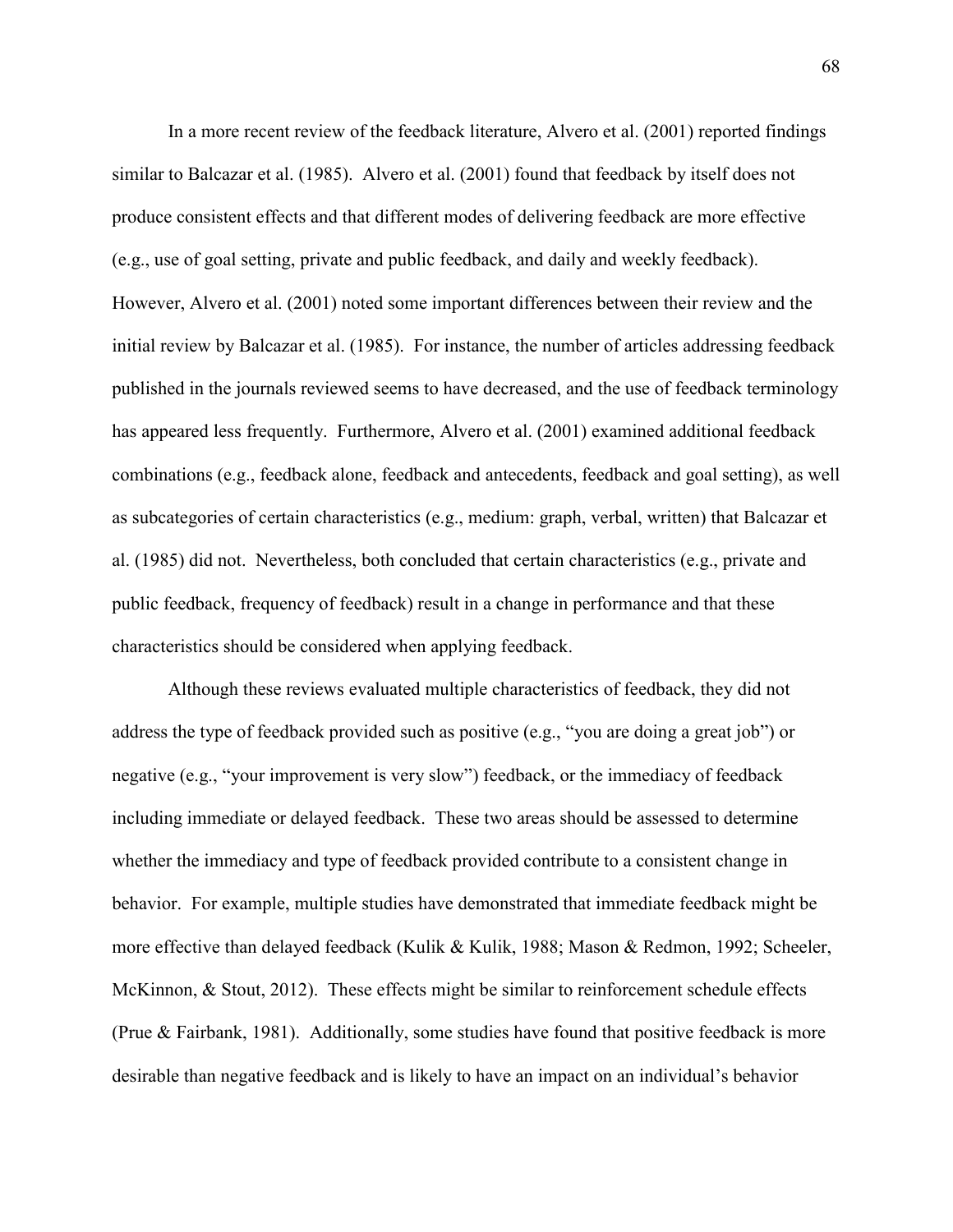(Jacobs, Jacobs, Feldman, & Cavior, 1973; Vallerand & Reid, 1988). This suggests that immediacy and type of feedback provided must also be considered in addition to the other characteristics described by the reviews mentioned above (Alvero et al., 2001; Balcazar et al., 1985). Therefore, the combination of immediate feedback provided publicly and privately on a daily basis might produce the greatest increases in performance.

# **Function of Feedback**

Alvero et al. (2001) highlighted that a major goal of behavior analysis is to produce meaningful changes in behavior. In order to do that, one must understand the functional characteristics of feedback. Feedback is considered a consequence-based strategy and is likely to produce a change in behavior when it is introduced with antecedent strategies (Roane, Ringdahl, & Falcomata, 2015). However, research on feedback has been criticized for various reasons. There is controversy surrounding how feedback affects behavior and what specific characteristics make it effective. More specifically, some have argued that feedback functions in multiple ways and can be regarded as a discriminative stimulus, a conditioned reinforcer or punisher, and/or a motivating operation (Duncan & Bruwelheide,1985; Mangiapanello & Hemmes, 2015; Peterson, 1982).

The function of feedback can be discussed in relation to the GBG. The GBG has a feedback component that could be modified in certain ways depending on the population or setting. To recall, students are divided into two teams and the team who receives the lower number of points, wins the game. Before the game, the teacher or researcher states the rules of the game such as, sitting down nicely, and not speaking out of turn. During the game, the teacher or researcher places a hatch mark on a board (visual feedback) while announcing the team that is engaging in inappropriate behaviors (verbal feedback; e.g., "Team 1 gets a point for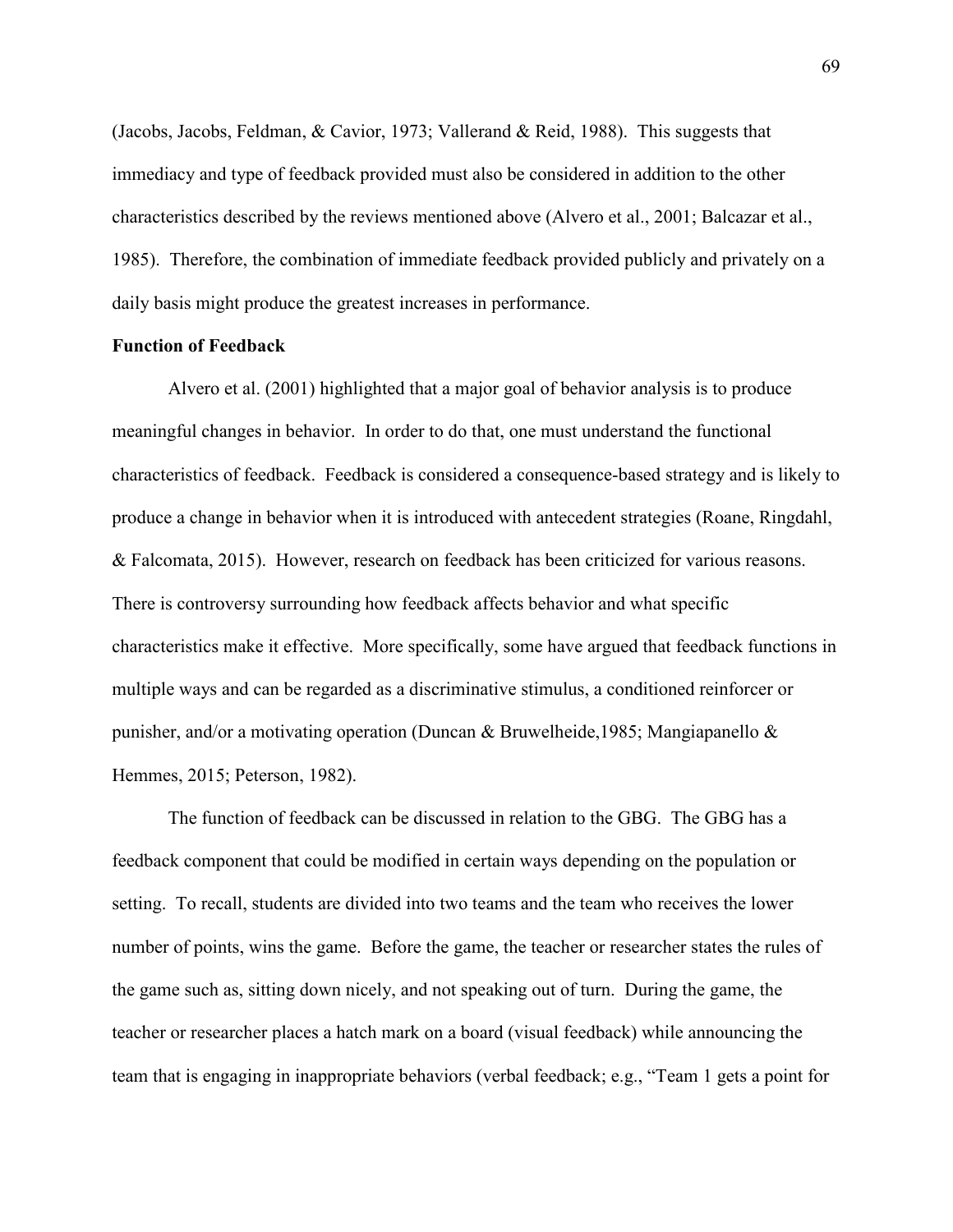not sitting down nicely"). The winning team receives a prize, such as lining up first for recess, or stickers. Due to the different functions that feedback can take, researchers (Duncan & Bruwelheide, 1986; Peterson, 1982) have suggested analyzing feedback procedures prior to implementing them in order to determine whether they function most effectively as a conditioned reinforcer or punisher (e.g., delivered immediately, by an experimenter, and privately), a discriminative stimulus (e.g., presented prior to a session), or motivating operation.

The feedback provided during the GBG might function as a conditioned reinforcer or punisher. That is, once students experience the GBG, the feedback provided during the game might begin to function as a reinforcer or punisher. For instance, when the teacher places a hatch mark on the board and provides verbal feedback to the team violating a rule (e.g., speaking out loud), this could serve as a conditioned punisher due to its history of being paired with losing the game and not being able to access a prize (e.g., stickers). Although most common GBG procedures involve hatch marks for breaking rules, one version, the Caught Being Good Game (Wright & McCurdy, 2011) provides hatch marks for following the rules. In this case, feedback might function as a conditioned reinforcer. In both cases, the feedback during the GBG provides students with information on their classroom performance which in turn, evokes a specific response.

On the other hand, the feedback during the GBG might function as a discriminative stimulus. During the GBG, the hatch marks and verbal feedback provided by the teacher is used in a punitive manner. For example, when hatch marks are presented for rule violations, this might indicate to students that they are less likely to receive reinforcement at the end of the game. However, when hatch marks are absent or few, this might indicate that reinforcement is more likely to be presented at the end of the game. Therefore, the feedback provided during the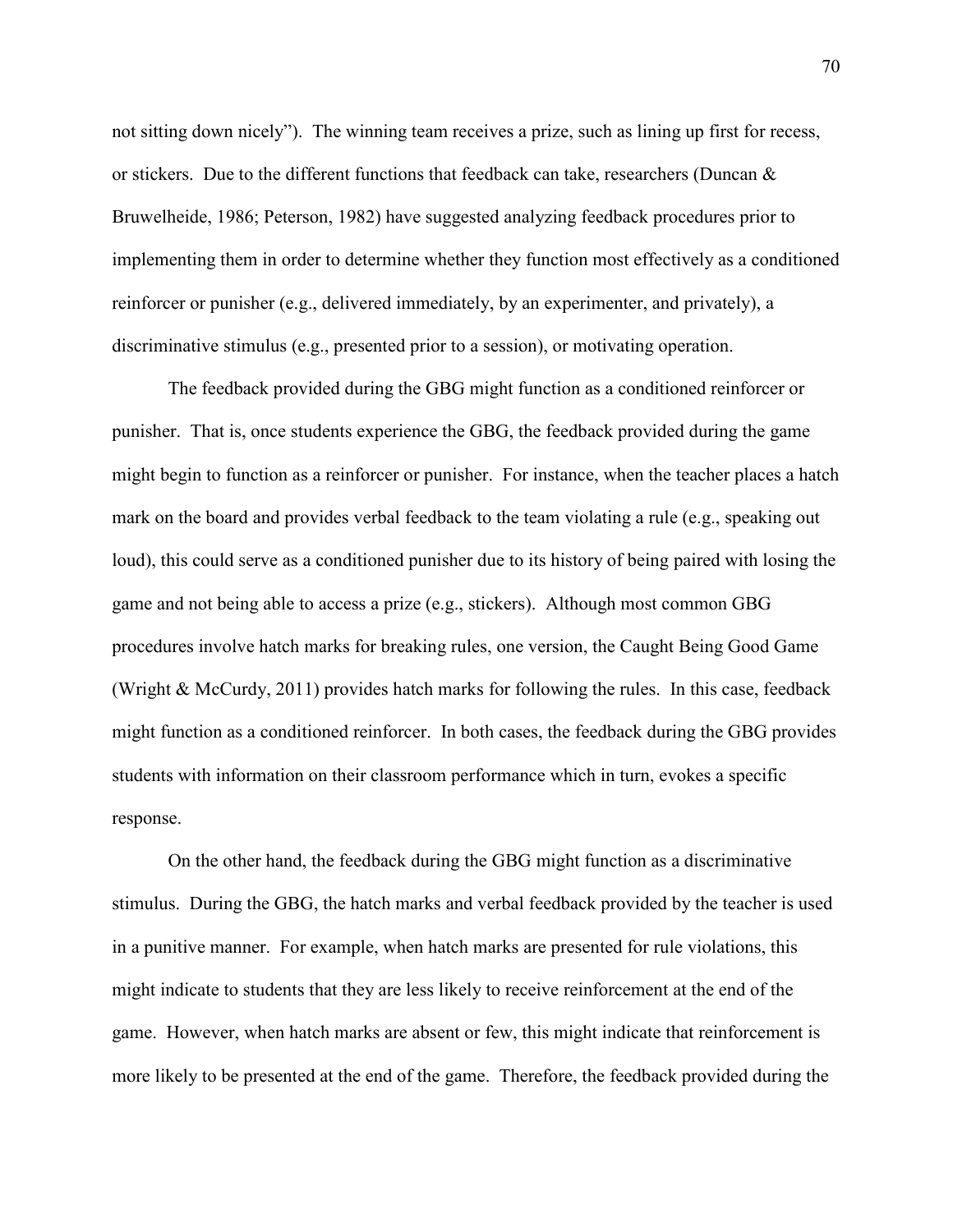game might function as an S-delta. That is, the hatch marks and verbal feedback provided might serve as an indicator of the availability of reinforcement. However, there are times that the feedback provided might not serve as a discriminative stimulus.

Feedback during the GBG might function as a motivating operation. When feedback is provided immediately after a specific response, the value of future consequences might change (Laraway, Snycerski, Michael, & Poling, 2003; Michael, 1982; Michael, 1993). A motivating operation is one in which an antecedent event alters the value of a reinforcer and increases the likelihood of behavior maintained by that reinforcer. In relation to the GBG, once a hatch mark is placed on the board, it might increase the punishing effects of additional hatch marks. The more hatch marks placed on the board, the less likely the students will contact reinforcement. Therefore, a hatch mark on the board increases the punishing value of additional hatch marks and abates any behaviors that produced those hatch marks in the past. As a motivating operation, the hatch marks and verbal feedback provided are presented contingent on the student's behaviors. It is less likely that these hatch marks are serving as discriminative stimuli in this case, because the addition of more hatch marks does not indicate that further punishment is available.

Generally speaking, it is difficult to determine what function feedback might play in producing changes in behavior. As such, it can be difficult to determine how to establish feedback as an effective behavior-change technique. Without a detailed analysis of the behavioral principles involved with feedback, it is difficult to ascertain how feedback might apply to the intervention or how to effectively analyze such effects. Normand, Bucklin, and Austin (1999) argued that the problem with feedback is that it includes an array of characteristics involving a variety of behavioral functions (e.g., reinforcers, discriminative stimulus, establishing operation) that are not often discussed or identified when applying an intervention.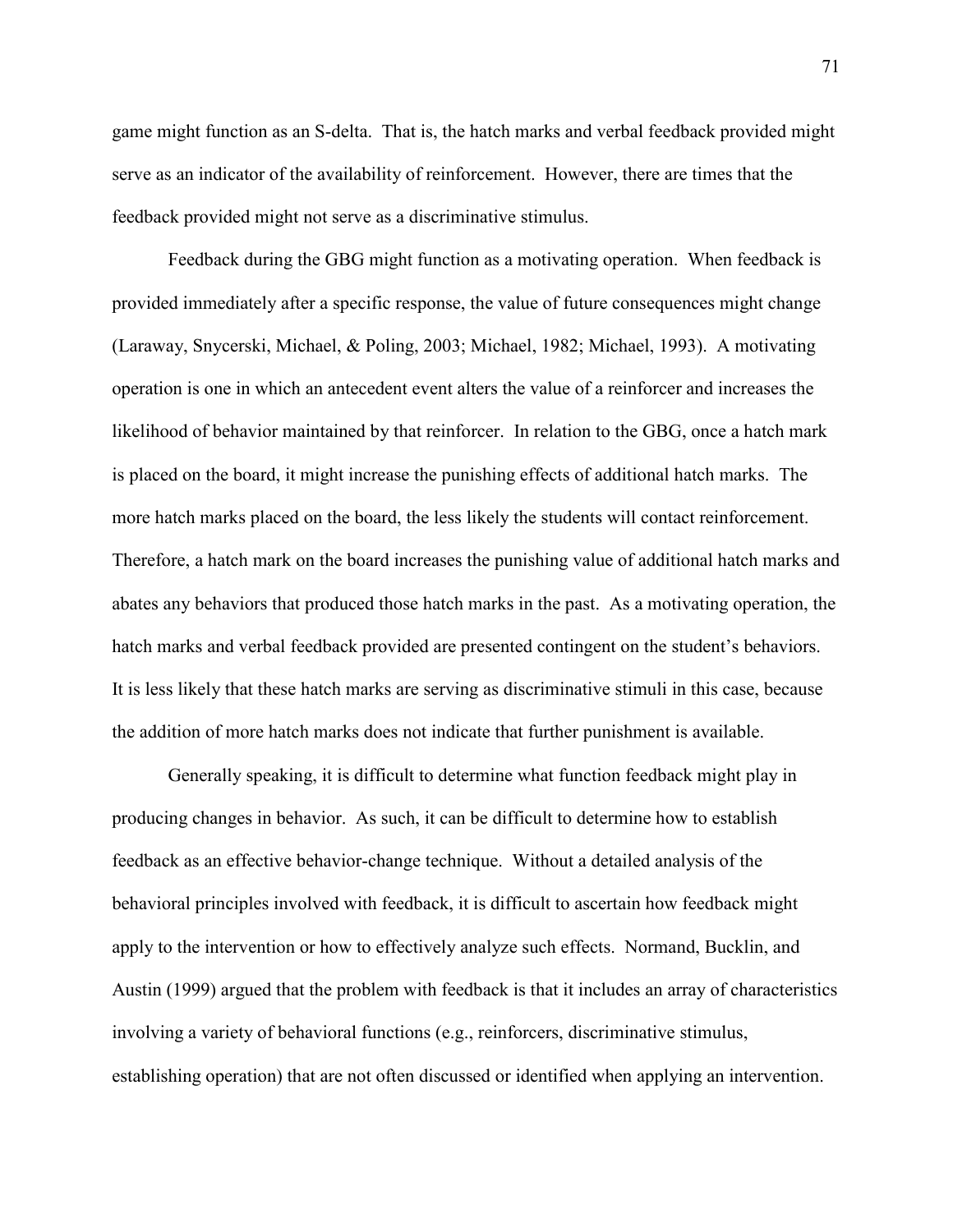According to DiGennaro et al. (2016), "a discussion of behavioral principles in *JOBM* articles could help readers maintain or refine their behavioral repertoire and aid in the adoption of function-based or indicated interventions" (p. 207). This statement applies to any application of feedback in that it should be consistently defined, even if it is not analyzed. Although there is little consensus on the function of feedback and how it changes behavior, there seems to be substantial evidence to support the use of certain characteristics of feedback towards improving performance. Therefore, applying characteristics of feedback associated with increases in performance to PA interventions might produce meaningful effects that are practical and useful (Alvero et al., 2001; Balcazar et al., 1985).

### **Feedback Characteristics and Physical Activity**

There have been a number of PA studies that have used multiple characteristics of feedback (Donaldson & Normand, 2009; Hayes & Van Camp, 2015; Hustyi, Normand, & Larson, 2011; Kuhl et al., 2015). Most of these studies include feedback as a package intervention. For instance, Kuhl et al. (2015) analyzed the effects of two interdependent group contingencies (i.e., individual goal setting vs. group goal setting) based on the number of pedometer steps taken per day by third-grade children, while Hayes and Van Camp (2015) evaluated an intervention package that included feedback, reinforcement, self-monitoring, and goal setting, to increase PA exhibited by children during unstructured recess.

Both studies implemented various forms of feedback with many similarities. The similarities across the studies included the use of individual feedback (i.e., individual goal conditions compared to previous sessions without goals), unmasked pedometers to allow participants to view feedback on their own performance, rewards for meeting goals (e.g., crafts, small toys, extra recess), and verbal feedback which was provided immediately after specific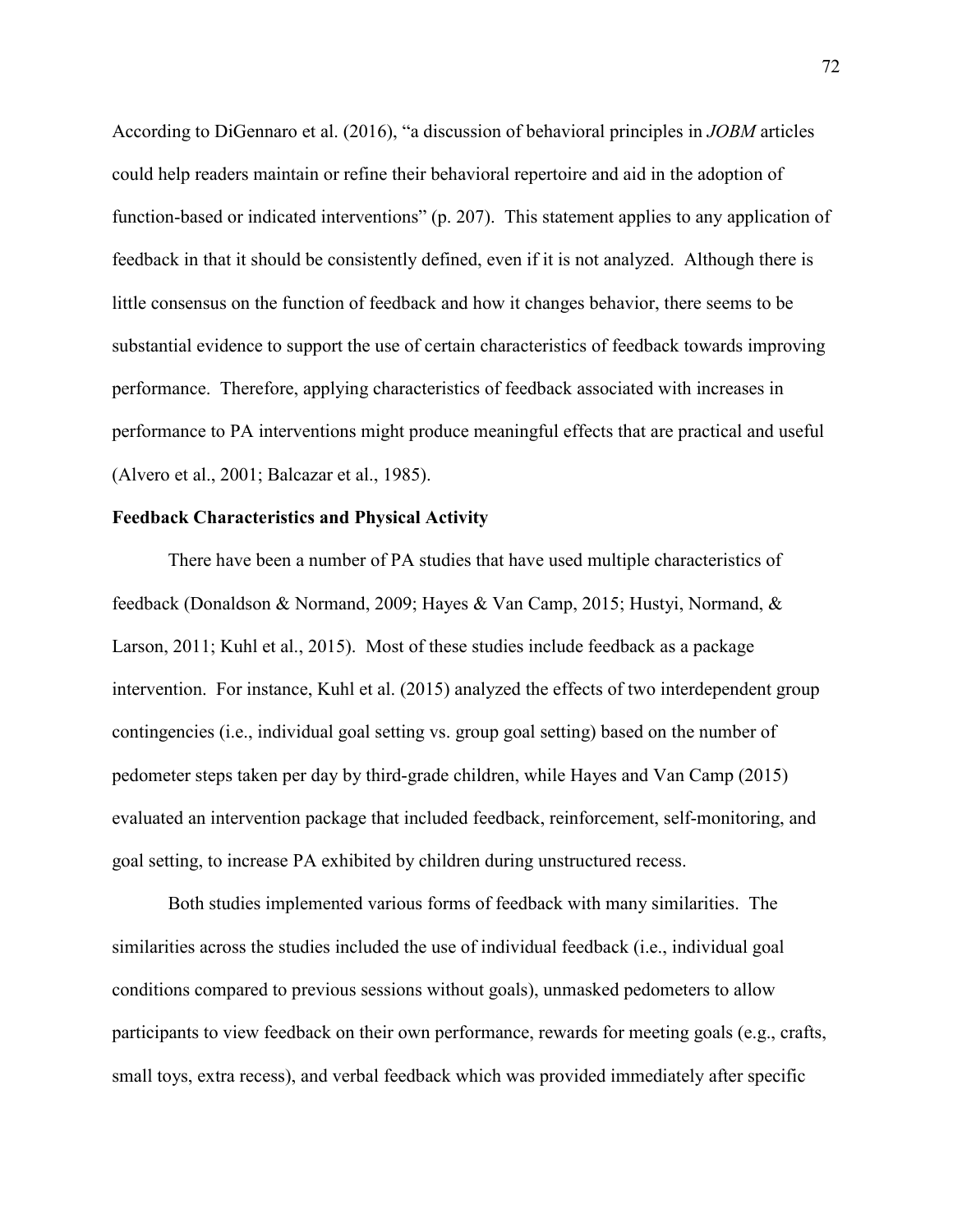sessions in the form of praise for meeting a goal or encouragement to work on their goal for next time. Differences included group feedback (e.g., cumulative goal conditions) and public posting (e.g., visual boards), which Kuhl et al. (2015) applied during their study. Both studies (Hayes  $\&$ Van Camp, 2015; Kuhl et al., 2015) applied characteristics of feedback that have been shown to produce consistent increases in performance (Alvero et al., 2001; Balcazar et al., 1985). That is, Kuhl et al. (2015) found that PA increased when they provided group and individual feedback, but the largest increase occurred in the individual feedback condition. Hayes and Van Camp (2015) found that the children took 47% more steps during intervention than in baseline. Both studies suggest that some form of feedback (e.g., public posting) might be useful towards increasing PA.

Public posting is a type of feedback that has decreased speeding on highways (Ragnarsson & Bjorgvinsson, 1991), inappropriate on-court behaviors by tennis players (Galvan & Ward, 1998), and inappropriate classroom behaviors such as running in hallways (Holland & McLaughlin, 1982). Furthermore, public posting has increased recycling behavior (Katzev  $\&$ Mishima, 1992), bedmaking (Bacon-Prue, Blount, Hosey, & Drabman, 1980), academic performance (Van Houten, Hill, & Parsons, 1975), work performance (Nordstrom, Lorenzi, & Vance Hall, 1990), and sports performance (e.g., hockey, soccer, dancing; Anderson, Crowell, Doman, & Howard; Brobst & Ward, 2002; 1988; Quinn et al., 2017). Martin and Sharpe (2009) suggested that public posting could be used to increase motivation and participation during games, sports, and fitness activities. Because the use of public posting has produced consistent changes in behavior, using public posting to increase PA levels among individuals and groups might be beneficial. Incorporating public posting and other feedback characteristics (i.e., private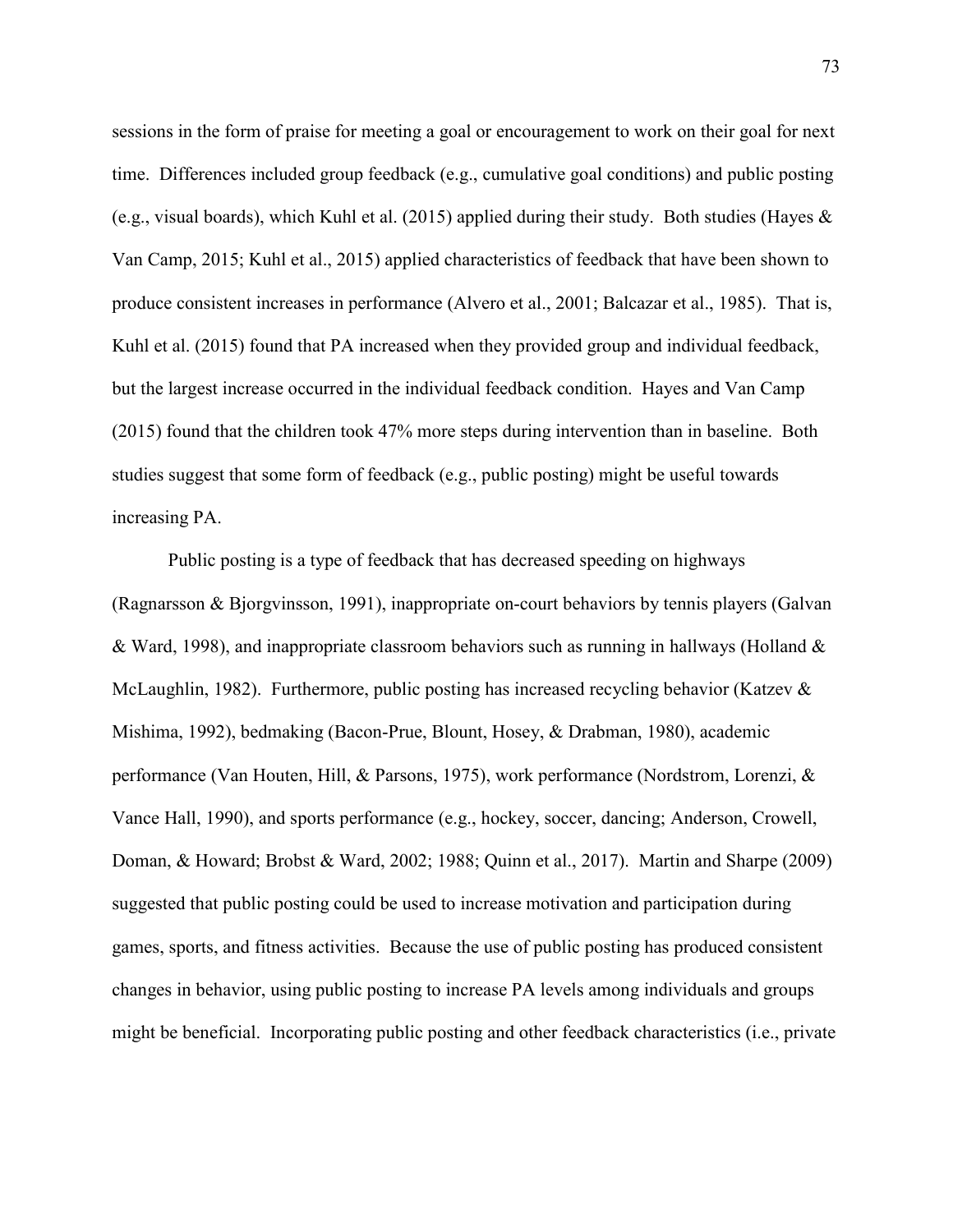feedback, individual feedback, and group feedback provided immediately) during the GBG might be a promising step towards further increasing PA exhibited by children.

## **Feedback During the GBG**

The GBG is an intervention package that has four core components: instruction, reinforcement, teams, and feedback. Instructions, in the form of providing classroom rules (e.g., stay in-seat, be on-task) are delivered by a teacher or researcher at the start of the GBG. During this time, the teacher or researcher describes the requirements to students on how to win the game and obtain a reward (Flower et al., 2014; Lynne et al., 2017). Additionally, positive reinforcement and differential reinforcement of low rate behavior (DRL) are implemented during the game. Positive reinforcement is used in the GBG in the form of providing rewards (e.g., stickers, extra recess) while DRL is provided to the group that engaged in the least amount of inappropriate behaviors (Litow & Pumroy, 1975). Furthermore, team distribution during the GBG might result in certain social contingencies arising. That is, if one team is losing, classmates might punish their teams' behavior and if the other team is winning, classmates might encourage their teams' behavior (Litow & Pumroy, 1975). Feedback during the GBG is typically provided immediately after the teacher observed a team member break one of the rules specified at the start of the game (Barrish et al., 1969; Donaldson et al., 2011; Pennington & McComas, 2017). In most cases, the teacher places a mark on the board (visual feedback) and states which team violated the rule (verbal feedback). The board is located where all students can see it throughout the game (Barrish et al., 1969; Groves & Austin, 2017; Salend, Reynolds, & Coyle, 1989). The announcement of the winning team and the reward provided at the end of the game might function as feedback. At times, the feedback in the GBG is modified to include an individualized component (Lutzker & White-Blackburn, 1979) or adjusted to incorporate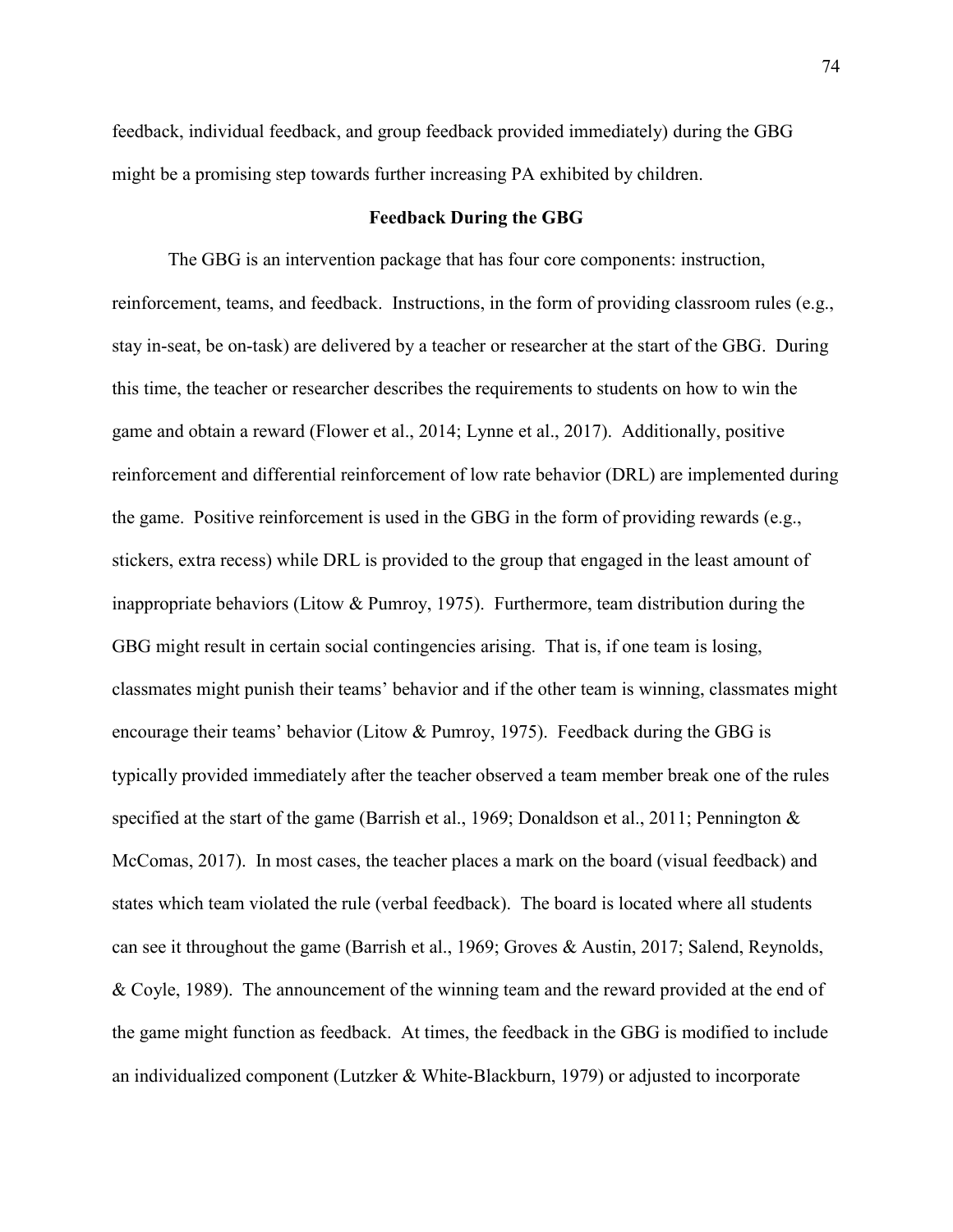varied types of feedback (Lynne et al., 2017; Medland & Stachnik, 1972). For example, Lynne et al. (2017) used Class DoJo, an application that is used for tracking points and providing immediate feedback regarding students' behaviors through animation and sounds. Feedback is present during the GBG. Therefore, it is important to highlight, discuss, and evaluate its role within the GBG.

Most GBG studies have evaluated the effects of a complete intervention package compared to a baseline phase, but have not evaluated the effects that feedback has during the game (Barrish et al., 1969; Lynne et al., 2017; Swain, Allard, & Holborn, 1982), with only a few studies having conducted component analyses of the GBG (Foley, Dozier, & Lessor, 2018; Harris & Sherman, 1973; Medland & Stachnik, 1972). In fact, there have been only three component analyses conducted where each GBG component was analyzed, and the results are mixed (Foley et al., 2018; Harris & Sherman, 1973; Medland & Stachnik, 1972). Harris and Sherman (1973) found that the GBG with no feedback was just as effective as the GBG condition with feedback in reducing disruptive behavior in the classroom. Feedback included hatch marks (visual feedback) on a blackboard for disruptive behavior. This study concluded that feedback might not be a critical part of the GBG. However, Harris and Sherman (1973) found that students had experienced a long history of feedback before entering this condition, so carryover effects could have occurred from one condition to the next. Conversely, Medland and Stachnik (1972) found that feedback in the form of rules and lights (visual feedback) without the GBG decreased the frequency of problem behaviors in the classroom. This suggests that feedback might be an effective way to decrease problem behaviors and, hence, be an important part of the GBG. However, such conclusions are tentative because the experimenters only conducted the rules and lights phase over a short period (i.e., across nine sessions).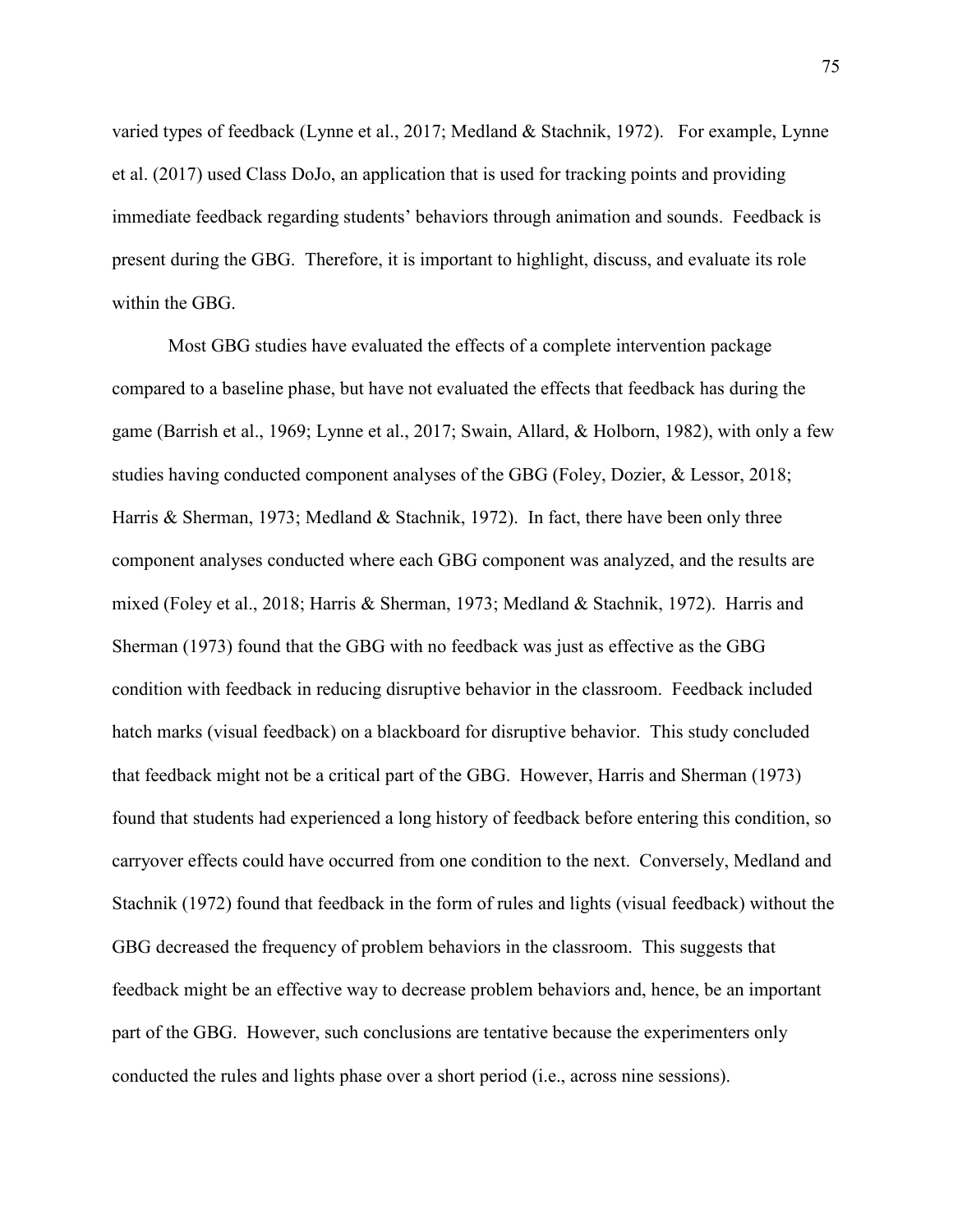Still, those two studies (Harris & Sherman, 1973; Medland & Stachnik, 1972) suggest that the feedback component produced reductions in problem behaviors. And more recently, Foley et al. (2019) compared the effects of different GBG components (e.g., rules, feedback) before and after exposure to the GBG. They used a rule-plus-feedback condition in which feedback consisted of hatch marks as well as verbal statements to the team who violated a rule. Results showed that before the GBG was introduced, the individual components produced moderate reductions in disruptive behaviors, but there were larger decreases in disruptive behaviors after the students experienced the GBG (Foley et al., 2019). Overall, the literature reports inconsistent results in terms of the importance of feedback. Therefore, it might be important to determine the effectiveness of feedback during the GBG and whether the application of feedback with consistent characteristics (e.g., public feedback, individualized feedback) is likely to produce higher increases in appropriate behaviors such as PA.

Only one study has evaluated the effectiveness of feedback during the GBG (Wiskow et al., 2019). Wiskow et al. (2019) compared standard teacher contingencies (baseline), GBG, GBG without Feedback, GBG with visual feedback, GBG with vocal feedback, and GBG with visual and vocal feedback. Visual feedback included hatch marks on a whiteboard and vocal feedback included stating the rule that was violated contingent on the team engaging in disruptive behaviors. Results indicated that the GBG with vocal feedback and GBG with visual and vocal feedback conditions produced the largest decreases in disruptive behavior compared to the GBG without feedback condition. Wiskow et al. showed that feedback is an important component of the GBG. Therefore, using visual and vocal feedback similar to the standard GBG and evaluating the effects of feedback during the GBG on PA might add to the existing literature on the effectiveness of feedback during the GBG across behaviors.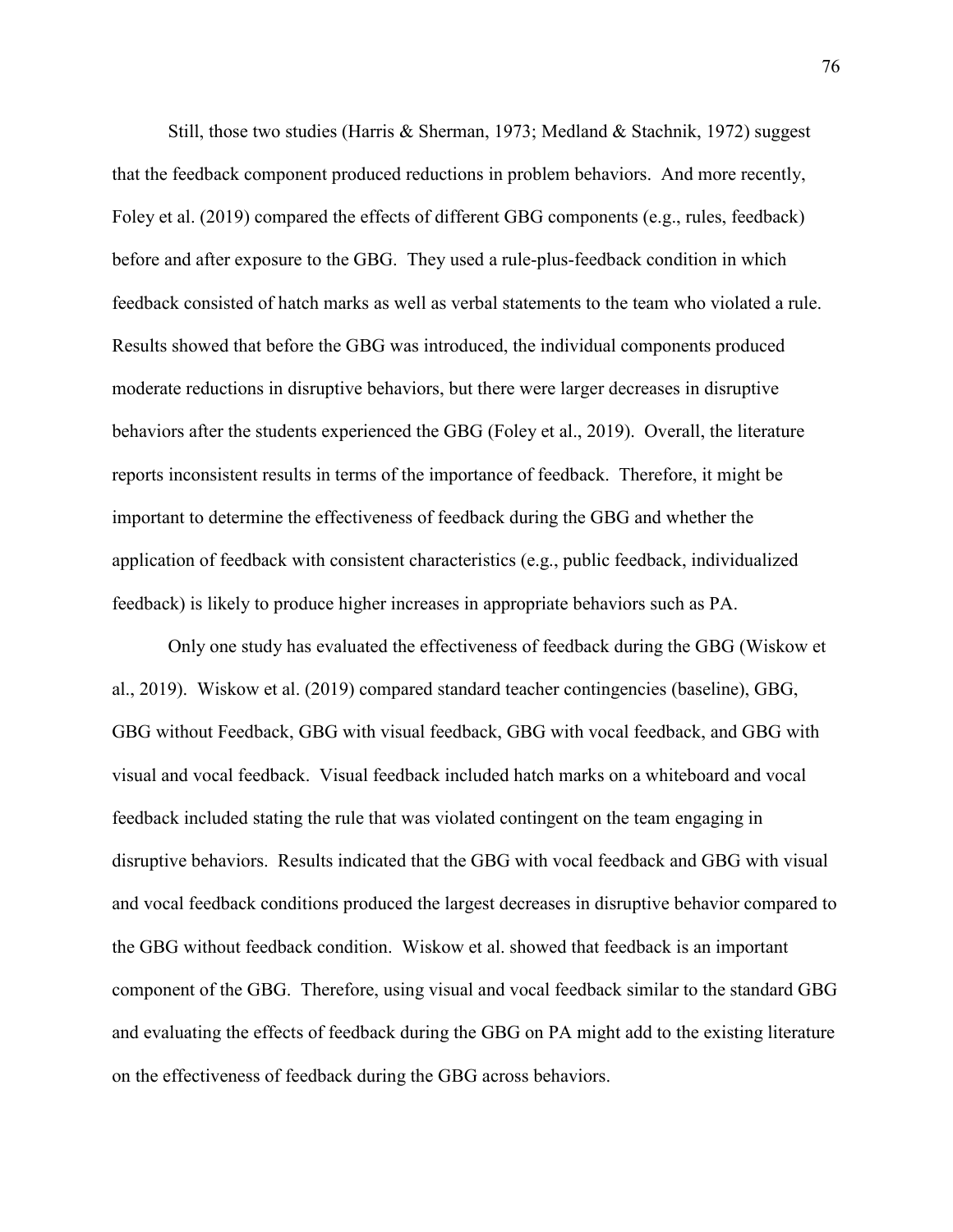Even though the rules of the GBG is largely the same whether targeting problem behavior or PA, the type of feedback and setting differs for studies that use the GBG to target PA (Galbraith & Normand, 2017; Jung et al., 2005). Jung et al. (2005) delivered feedback by publicly posting the accumulated points for each team. Conversely, Galbraith and Normand (2017) delivered verbal prompts (on a 3-min variable-time schedule) to remind teams to engage in PA, which could act as feedback. However, the prompt was not considered to be feedback as it did not specify anything about the teams performance, nor did it follow the target behavior of PA. Both studies announced the winning team at the end of the game, which might act as a form of feedback (Galbraith & Normand, 2017; Jung et al., 2005). Although both studies used some form of feedback, it is unclear whether this component had a notable effect on student's behaviors during the GBG. Additionally, it does not seem that all the characteristics of feedback that contribute to a consistent change in performance were applied across both studies (i.e., private feedback, public posting, group and individual feedback). Because no previous research has evaluated the effects of feedback during the GBG on PA, it would be beneficial to determine the usefulness of feedback during the game and without the game. This analysis might help clarify whether feedback is a significant component for the overall effectiveness of the GBG. That is, combining feedback similar to the standard GBG (Barrish et al., 1969) with the most beneficial aspects of feedback discussed during the GBG on PA could maximize the effectiveness of the GBG on PA.

### **Purpose of the Proposed Study**

Few published studies have reported the effectiveness of feedback during the GBG (Foley et al., 2019; Harris & Sherman, 1973; Medland & Stachnik, 1972; Wiskow et al., 2019). Furthermore, no studies have compared the effects feedback has during the GBG on PA.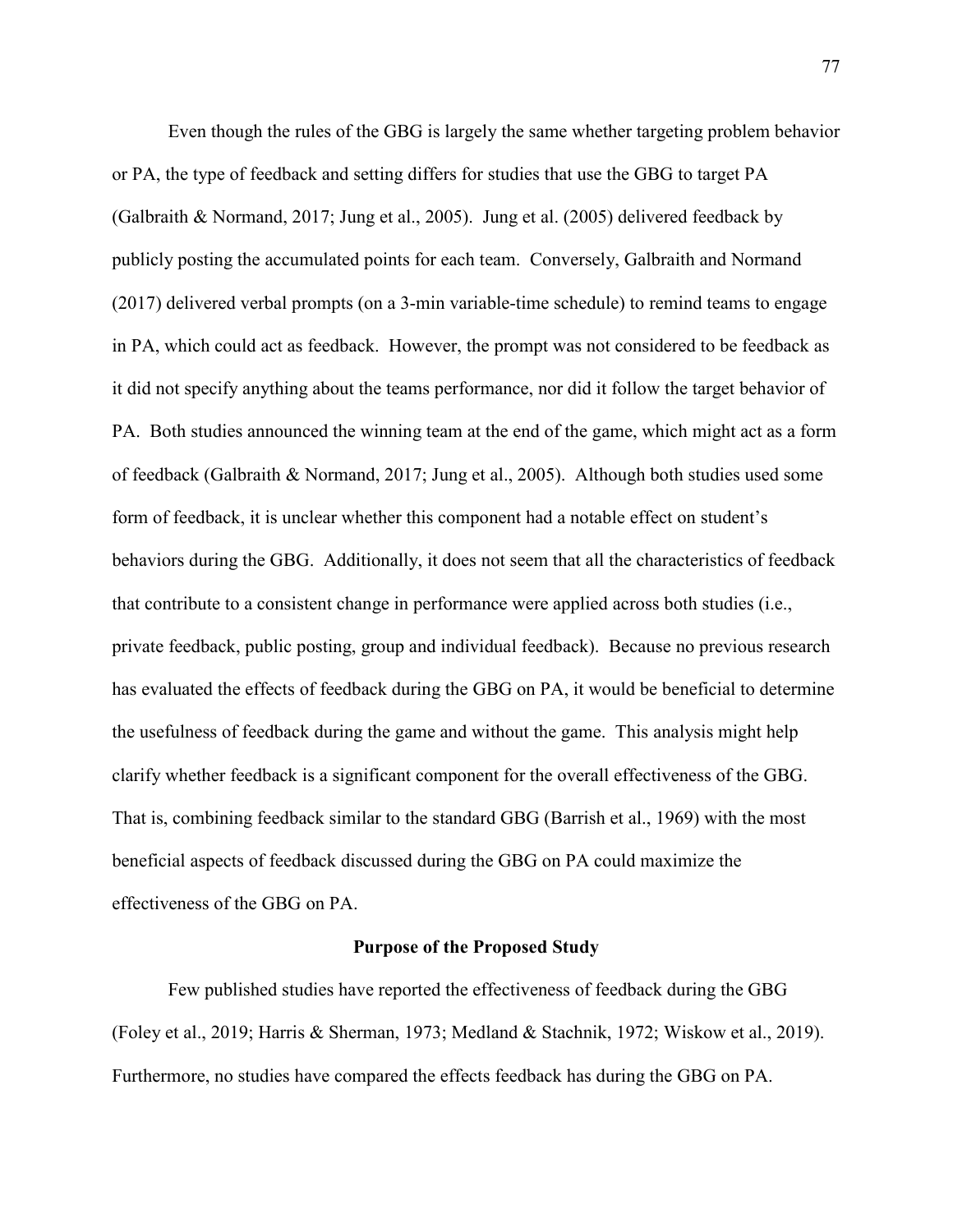Evaluating feedback using characteristics (e.g., immediacy, delivery, mode of delivery) as described by Alvero et al. (2001) and Balcazar et al. (1985) might help determine whether feedback is a critical component of the GBG for increasing PA levels for children during recess. Visual and vocal feedback might produce larger increases in PA (Barrish et al., 1969; Wiskow et al., 2019). Galbraith and Normand (2017) only provided verbal prompts, with no visual or vocal feedback that is typically provided during the standard GBG (Barrish et al., 1969). Therefore, the purpose of the current study is to examine whether the addition of performance feedback enhances the effects of the GBG when used to increase the steps taken by elementary students playing on a school playground.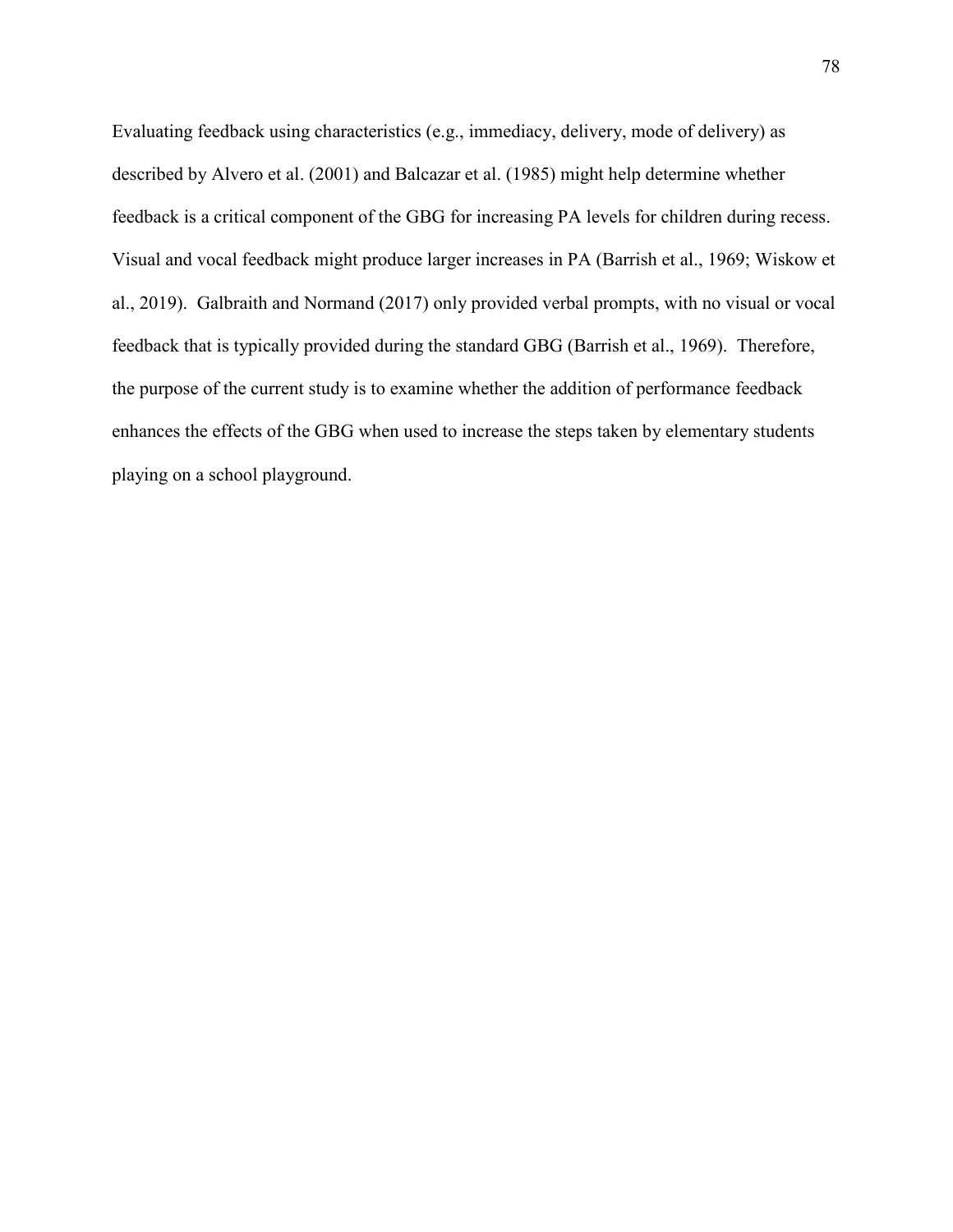#### APPENDIX B: LITERATURE REVIEW REFERENCES

- Alvero, A. M., Bucklin, B. R., & Austin, J. (2001). An objective review of the effectiveness and essential characteristics of performance feedback in organizational settings (1985- 1998). *Journal of Organizational Behavior Management*, *21*(1), 3–29.
- Anderson, D. C., Crowell, C. R., Doman, M., & Howard, G. S. (1988). Performance posting, goal setting, and activity-contingent praise as applied to a university hockey team. *Journal of Applied Psychology*, *73*(1), 87. doi:10.1037/0021-9010.73.1.87
- Arundell, L., Ridgers, N.D., Veitch, J., Salmon, J., Hinkley, T., & Timperio, A. (2013). 5-year changes in afterschool physical activity and sedentary behavior. *American Journal of Preventive Medicine, 44,* 605–611. doi:10.1016/j.amepre.2013.01.029
- Bacon-Prue, A., Blount, R., Hosey, C., & Drabman, R. S. (1980). The public posting of photographs as a reinforcer for bedmaking in an institutional setting. *Behavior Therapy*, *11*(3), 417–420. doi:10.1016/S0005-7894(80)80058-X
- Balcazar, F., Hopkins, B. L., & Suarez, Y. (1985). A critical, objective review of performance feedback. *Journal of Organizational Behavior Management*, *7*(3–4), 65–89. doi:10.1300/J075v07n03\_05
- Barrish, H. H., Saunders, M., & Wolf, M. M. (1969). Good behavior game: effects of individual contingencies for group consequences on disruptive behavior in a classroom. *Journal of Applied Behavior Analysis, 2*(2), 119–124. doi:10.1901/jaba.1969.2-119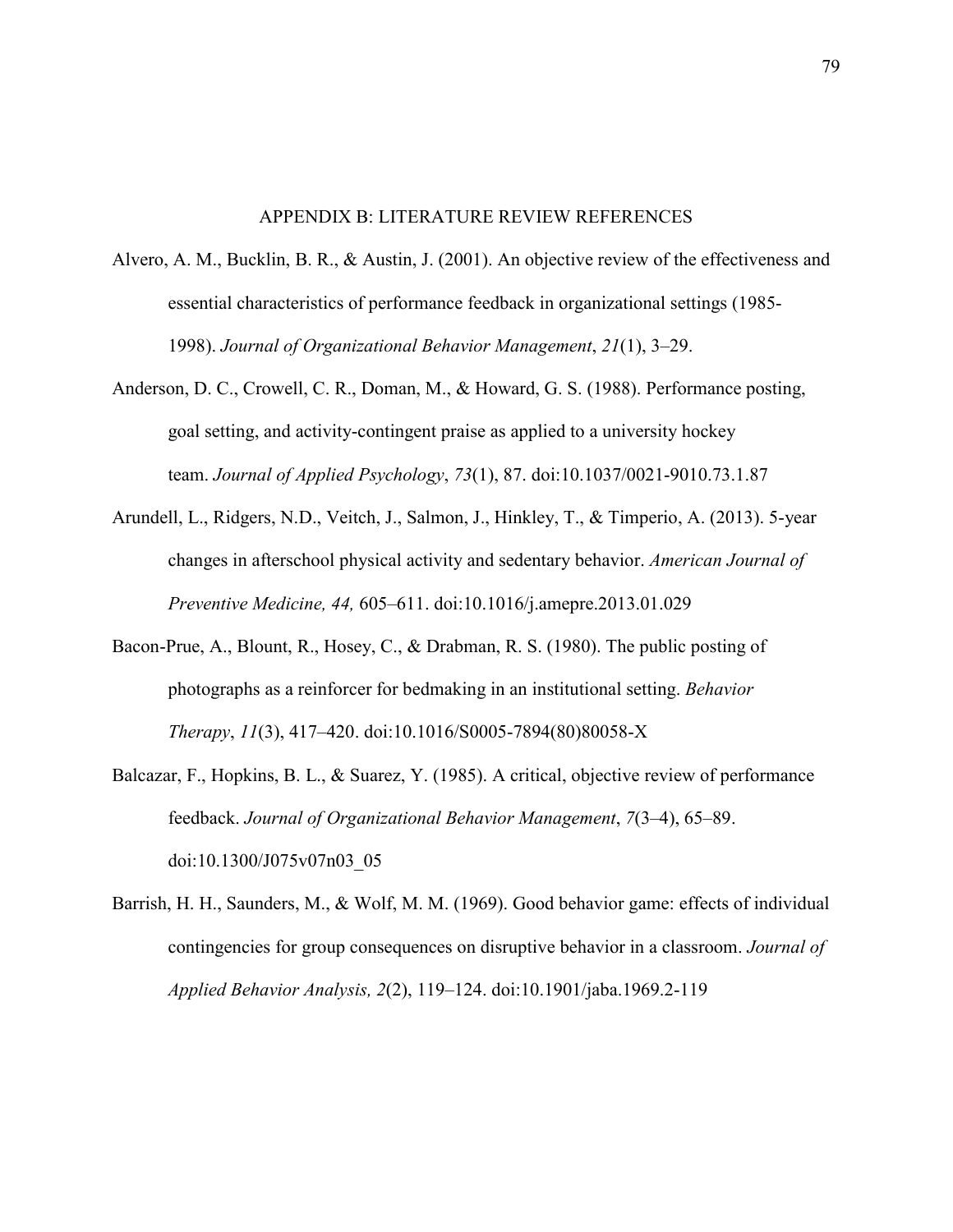- Brobst, B., & Ward, P. (2002). Effects of public posting, goal setting, and oral feedback on the skills of female soccer players. *Journal of Applied Behavior Analysis, 35*(3), 247–257. doi:10.1901/jaba.2002.35-247
- Brown, W. H., Pfeiffer, K. A., McIver, K. L., Dowda, M., Almeida, J. M., & Pate, R. R. (2006). Assessing preschool children's physical activity: The Observational System for Recording Physical Activity in children–preschool version. *Research Quarterly for Exercise and Sport*, *77*(2), 167–176. doi:10.5641/027013606X13080769704361
- California Department of Education [CDE] (2013). 2013 Mathematics framework chapters. https://www.cde.ca.gov/ci/ma/cf/mathfwchapters.asp (accessed on December 3, 2017)
- Cashwell, T., Skinner, C., & Smith, E. (2001). Increasing second-grade students' reports of peers' prosocial behaviors via direct instruction, group reinforcement, and progress feedback: A replication and extension. *Education and Treatment of Children, 24*(2), 161–175. doi:10.1002/j.2164-4683.1998.tb00405.x
- Centers for Disease Control and Prevention [CDC] (2016). How much physical activity do children need. http://www.cdc.gov/physicalactivity/basics/children/ (accessed on August 1, 2017)
- Centers for Disease Control and Prevention [CDC] (2017). Recess. https://www.cdc.gov/healthyschools/physicalactivity/recess.htm (accessed on September 30, 2017)
- Cooper, J. O., Heron, T. E., & Heward, W. L. (2007). *Applied behavior analysis* (2nd ed.). Upper Saddle River, NJ: Pearson Education. ISBN-10: 0131421131
- DiGennaro Reed, F. D., Henley, A. J., Rueb, S., Crabbs, B., & Giacalone, L. (2016). Discussion of behavioral principles in journal of organizational behavior management: an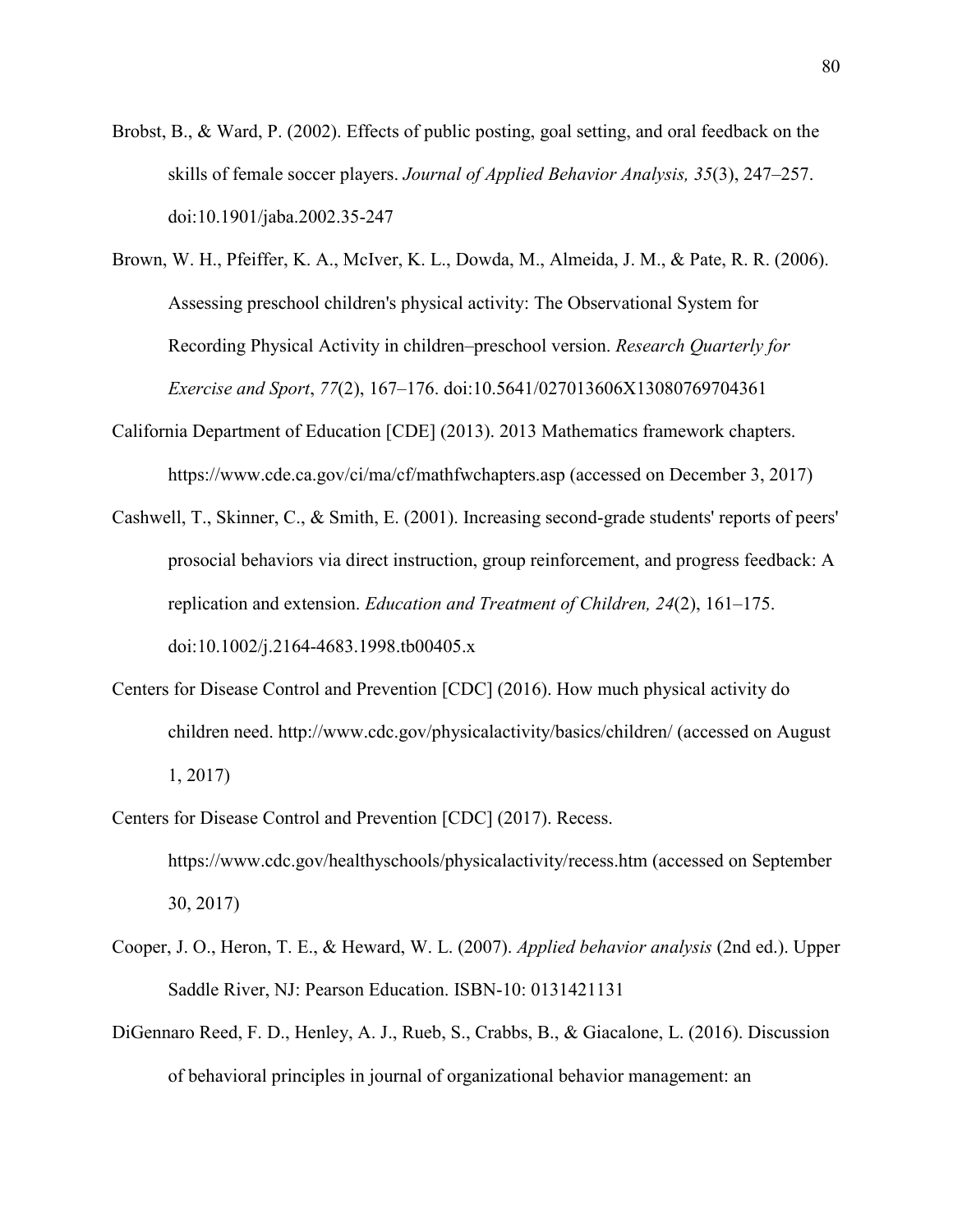update. *Journal of Organizational Behavior Management*, *36*(2–3), 202–209. doi:10.1080/01608061.2016.1200938

- Donaldson, J. M., Fisher, A. B., & Kahng, S. (2017). Effects of the Good Behavior Game on individual student behavior. *Behavior Analysis: Research and Practice*, *17*(3), 207. doi:10.1037/bar0000016
- Donaldson, J. M., Matter, A. L., & Wiskow, K. M. (2018). Feasibility of and teacher preference for student-led implementation of the good behavior game in early elementary classrooms. *Journal of applied behavior analysis*. doi:10.1002/jaba.432
- Donaldson, J. M., & Normand, M. P. (2009). Using goal setting, self-monitoring, and feedback to increase calorie expenditure in obese adults. *Behavioral Interventions*, *24*(2), 73–83. doi:10.1002/bin.277
- Donaldson, J. M., Vollmer, T. R., Krous, T., Downs, S., & Berard, K. P. (2011). An evaluation of the good behavior game in kindergarten classrooms. *Journal of Applied Behavior Analysis*, *44*(3), 605–609. doi:10.1901/jaba.2011.44-605
- Duncan, P. K., & Bruwelheide, L. R. (1985). Feedback: Use and possible behavioral functions. *Journal of Organizational Behavior Management*, *7*(3–4), 91–114. doi:10.1300/J075v07n03\_06
- Embry, D. D. (2002). The Good Behavior Game: A best practice candidate as a universal behavioral vaccine. *Clinical Child and Family Psychology Review*, *5*(4), 273–297.
- Erwin, H. E., Ickes, M., Ahn, S., & Fedewa, A. (2014). Impact of recess interventions on children's physical activity—a meta-analysis. *American Journal of Health Promotion*, *28*(3), 159–167.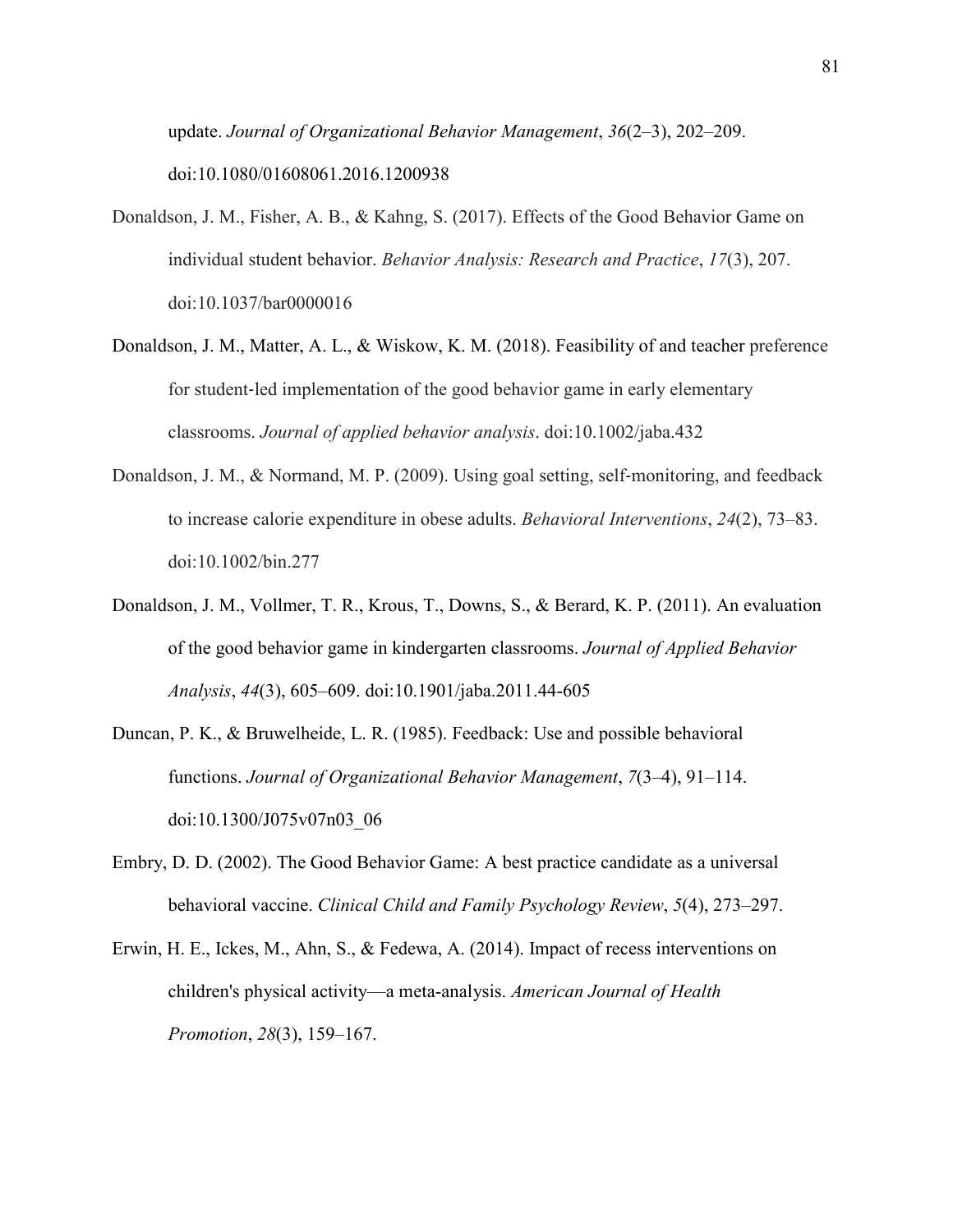- Escalante, Y., García-Hermoso, A., Backx, K., & Saavedra, J. M. (2014). Playground designs to increase physical activity levels during school recess: a systematic review. *Health Education & Behavior*, *41*(2), 138–144. doi:10.1177/1090198113490725
- Fairclough, S. J., & Stratton, G. (2006). A review of physical activity levels during elementary school physical education. *Journal of Teaching in Physical Education*, *25*(2), 240–258. doi:10.1123/jtpe.25.2.240
- Flower, A., McKenna, J.W., Bunuan, R.L., Muething, C.S., & Vega, R.V. (2014). Effects of the good behavior game on challenging behaviors in school settings. *Review of Educational Research, 84*(4)*,* 546–571. doi:10.3102/0034654314536781
- Flower, A., McKenna, J., Muething, C. S., Bryant, D. P., & Bryant, B. R. (2014). Effects of the Good Behavior Game on classwide off-task behavior in a high school basic algebra resource classroom. *Behavior Modification*, *38*(1), 45–68. doi:10.1177/0145445513507574
- Foley, E., Dozier, C., & Lessor, A. (2019). Comparison of components of the Good Behavior Game in a preschool classroom. *Journal of Applied Behavior Analysis*, *52*(1), 84–104. doi:10.1002/jaba.506
- Galbraith, L. A., & Normand, M. P. (2017). Step it up! using the good behavior game to increase physical activity with elementary school students at recess. *Journal of Applied Behavior Analysis*. doi:10.1002/jaba.402
- Galvan, Z. J., & Ward, P. (1998). Effects of public posting on inappropriate on-court behaviors by collegiate tennis players. *The Sport Psychologist*, *12*(4), 419–426. doi:10.1123/tsp.12.4.419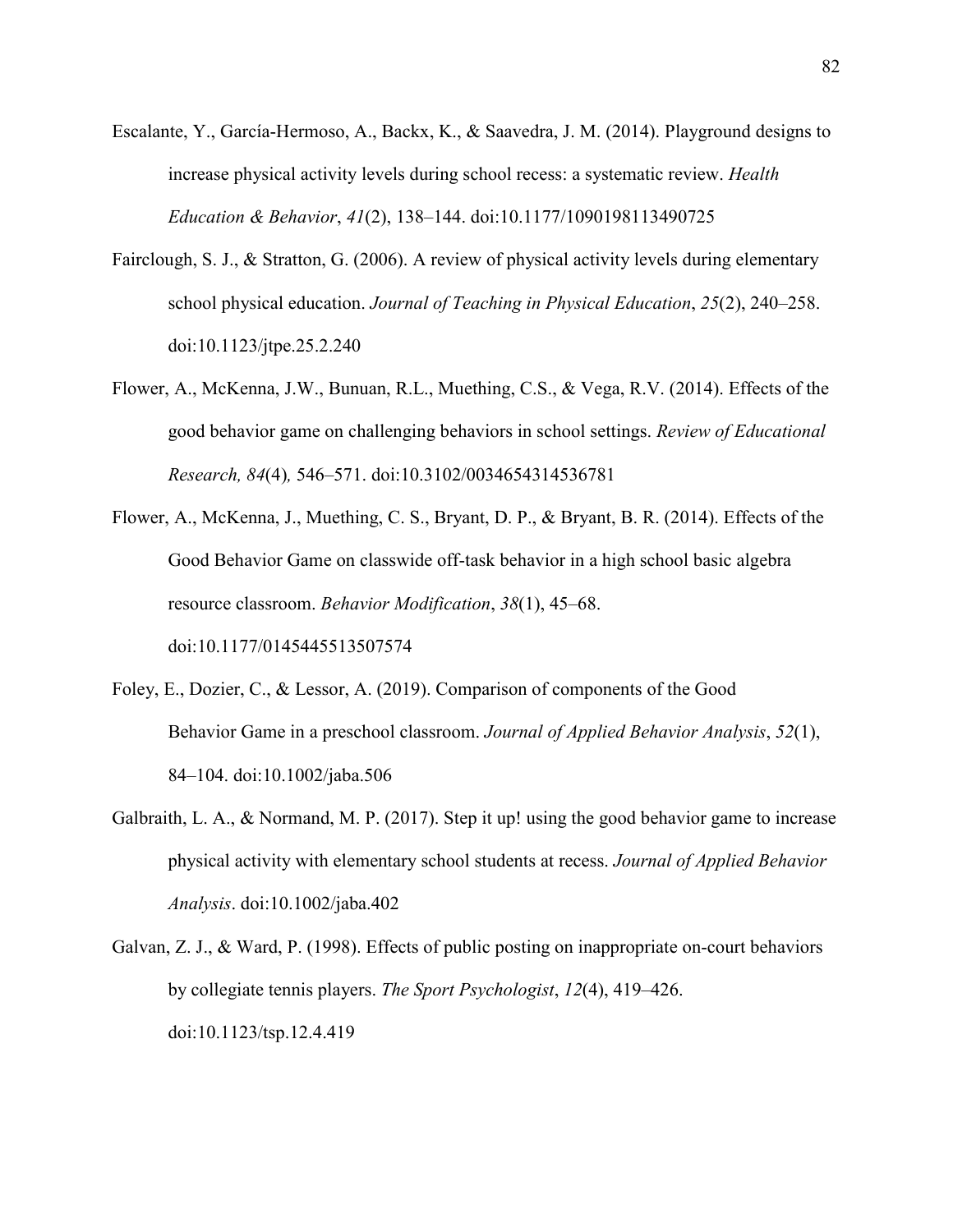- Gortmaker, S. L., Peterson, K., Wiecha, J., Sobol, A. M., Dixit, S., Fox, M. K., & Laird, N. (1999). Reducing obesity via a school-based interdisciplinary intervention among youth: planet Health. *Archives of Pediatrics & Adolescent Medicine*, *153*(4), 409–418. doi:10.1001/archpedi.153.4.409
- Greenwood, C. R., Hops, H., Delquadri, J., & Guild, J. (1974). Group contingencies for group consequences in classroom management: A further analysis. *Journal of Applied Behavior Analysis*, *7*(3), 413–425. doi:10.1901/jaba.1974.7-413
- Groves, E. A., & Austin, J. L. (2017). An evaluation of interdependent and independent group contingencies during the good behavior game. *Journal of Applied Behavior Analysis, 50*(3), 552–566. doi:10.1002/jaba.393
- Hannon, J., & Brown, B. (2008). Increasing preschoolers' physical activity intensities: An activity-friendly preschool playground intervention. *Preventive Medicine, 46,* 532–536. doi:10.1016/j.ypmed.2008.01.006
- Harris, V. W., & Sherman, J. A. (1973). Use and analysis of the "good behavior game" to reduce disruptive classroom behavior. *Journal of Applied Behavior Analysis, 6*(3), 405–417. doi:10.1901/jaba.1973.6-405
- Harris, K. C., Kuramoto, L. K., Schulzer, M., & Retallack, J. E. (2009). Effect of school-based physical activity interventions on body mass index in children: a meta-analysis. *Canadian Medical Association Journal*, *180*(7), 719–726. doi:10.1503/cmaj.080966
- Hayes, L. B., & Van Camp, C. M. (2015). Increasing physical activity of children during school recess. *Journal of Applied Behavior Analysis*, *48*(3), 690–695. doi: 10.1002/jaba.222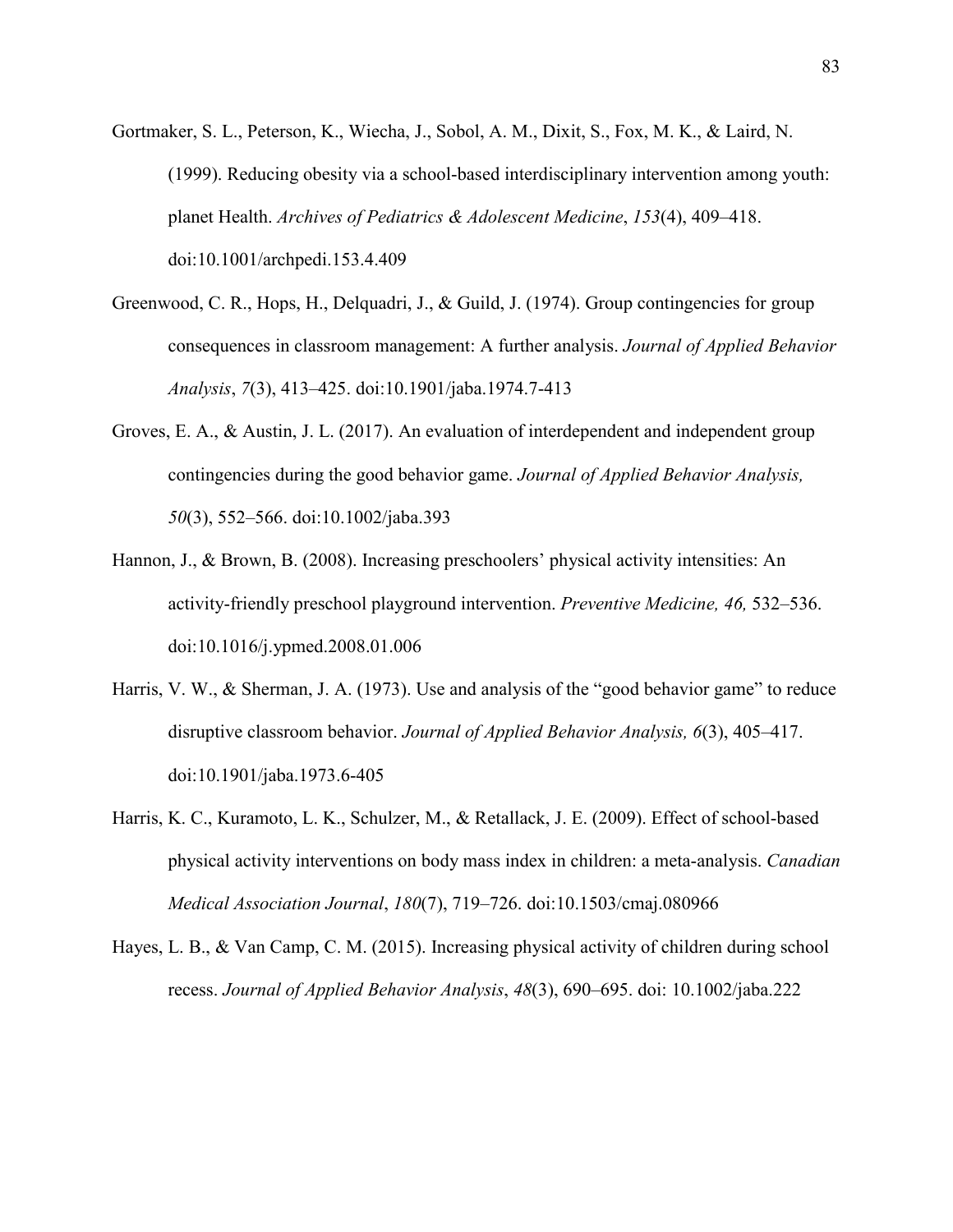Heck, A., Collins, J., & Peterson, L. (2001). Decreasing children's risk taking on the playground. *Journal of Applied Behavior Analysis*, *34*(3), 349–352. doi:10.1901/jaba.2001.34-349

Hills, A. P., Dengel, D. R., & Lubans, D. R. (2015). Supporting public health priorities: recommendations for physical education and physical activity promotion in schools. *Progress in Cardiovascular Diseases*, *57*(4), 368–374. doi:10.1016/j.pcad.2014.09.010

- Holland, E. L., & McLaughlin, T. F. (1982). Using public posting and group consequences to manage student behavior during supervision. *The Journal of Educational Research*, *76*(1), 29–34. doi:10.1080/00220671.1982.10885419
- Houmanfar, R. (2013). Performance feedback: From component analysis to application. *Journal of Organizational Behavior Management, 33*(2), 85–88. doi:10.1080/01608061.2013.787002
- Houten, R. V., Hill, S., & Parsons, M. (1975). An analysis of a performance feedback system: The effects of timing and feedback, public posting, and praise upon academic performance and peer interaction. *Journal of Applied Behavior Analysis*, *8*(4), 449–457.
- Houten, R., & Nau, P. A. (1983). Feedback interventions and driving speed: A parametric and comparative analysis. *Journal of Applied Behavior Analysis*, *16*(3), 253–281. doi: 10.1901/jaba.1983.16-253. doi:10.1901/jaba.1975.8-449
- Howe, C. A., Freedson, P. S., Alhassan, S., Feldman, H. A., & Osganian, S. K. (2012). A recess intervention to promote moderate‐to‐vigorous physical activity. *Pediatric Obesity*, *7*(1), 82–88. doi:10.1111/j.2047-6310.2011.00007.x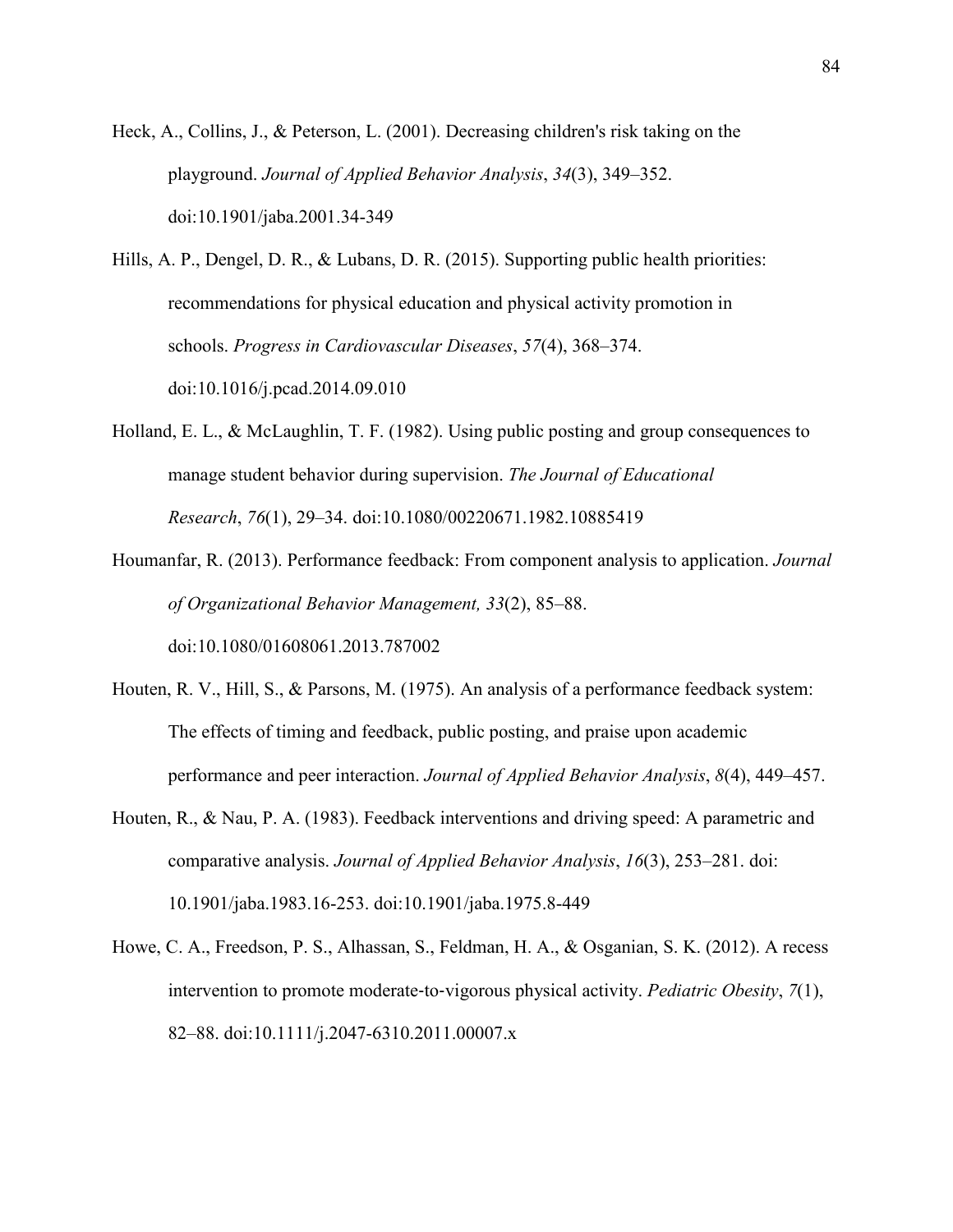Hustyi, K. M., Normand, M. P., & Larson, T. A. (2011). Behavioral assessment of physical activity in obese preschool children. *Journal of Applied Behavior Analysis*, *44*(3), 635– 639. doi:10.1901/jaba.2011.44-635

Jacobs, M., Jacobs, A., Feldman, G., & Cavior, N. (1973). Feedback: II. The" credibility gap": Delivery of positive and negative and emotional and behavioral feedback in groups. *Journal of Consulting and Clinical Psychology*, *41*(2), 215. doi:10.1037/h0035100

- Janssen, I., & LeBlanc, A. G. (2010). Systematic review of the health benefits of physical activity and fitness in school-aged children and youth. *International Journal of Behavioral Nutrition and Physical Activity*, *7*(1), 40.
- Joslyn, P. R., Vollmer, T. R., & Hernández, V. (2014). Implementation of the good behavior game in classrooms for children with delinquent behavior. *Acta de Investigación Psicológica*, *4*(3), 1673–1682. doi:10.1016/S2007-4719(14)70973-1
- Jung, J., Suroto, Fukugasako, Y., & Takahashi, T. (2005). The effects of group contingency strategy on students' behaviors in physical education classes in Korea using multiple baseline design. *International Journal of Sport and Health Science*, 3, 46–56. doi: 10.5432/ijshs.3.46
- Katzev, R., & Mishima, H. R. (1992). The use of posted feedback to promote recycling. *Psychological Reports*, *71*(1), 259–264.
- Kellam, S. G., & Anthony, J. C. (1998). Targeting early antecedents to prevent tobacco smoking: findings from an epidemiologically based randomized field trial. *American Journal of Public Health*, *88*(10), 1490–1495. doi:10.2105/AJPH.88.10.1490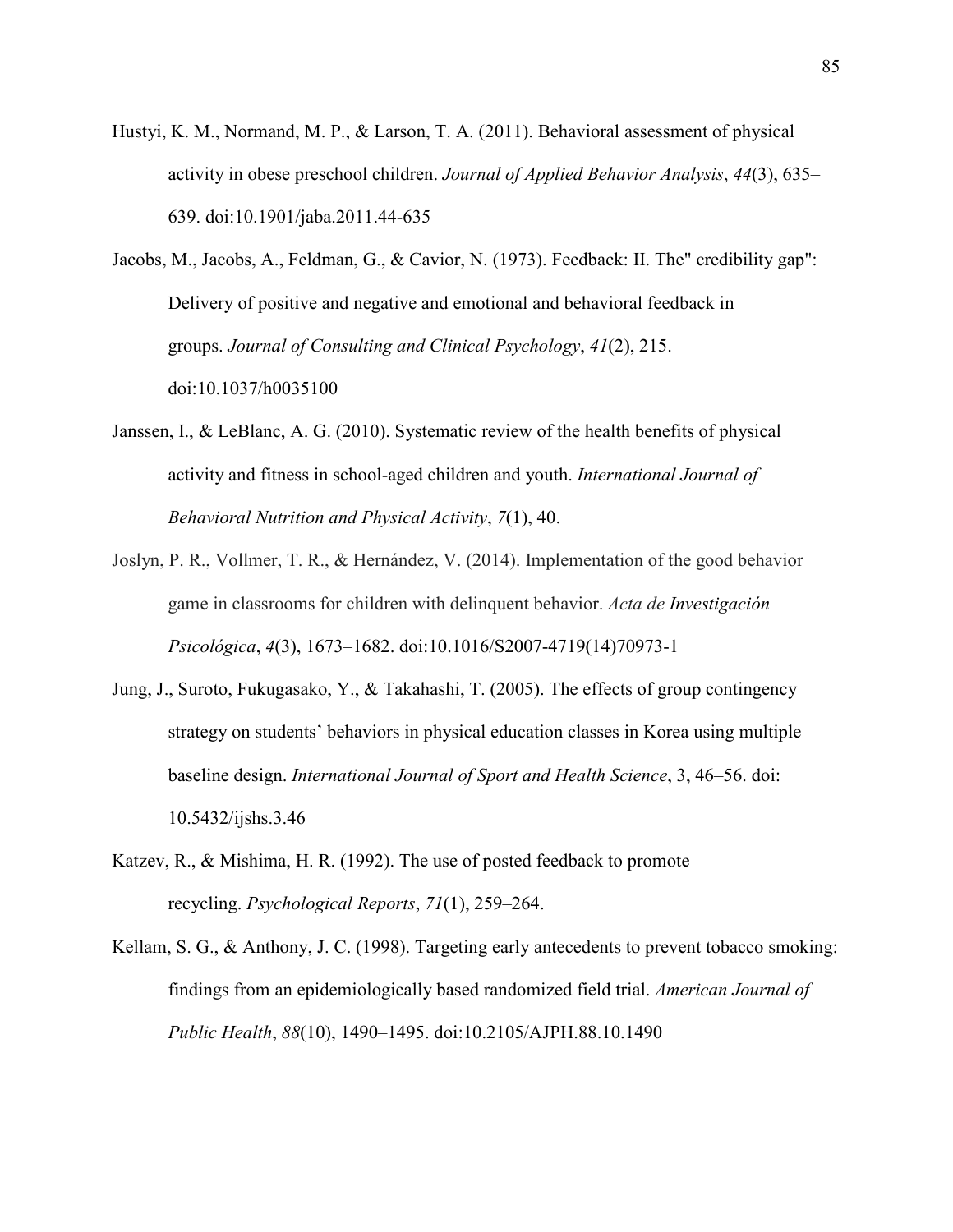- Kellam, S. G., Brown, C. H., Poduska, J. M., Ialongo, N. S., Wang, W., Toyinbo, P., ... & Wilcox, H. C. (2008). Effects of a universal classroom behavior management program in first and second grades on young adult behavioral, psychiatric, and social outcomes. *Drug and Alcohol Dependence*, *95*, S5–S28. doi:10.1016/j.drugalcdep.2008.01.004
- Kelley, H., & Miltenberger, R. G. (2016). Using video feedback to improve horseback-riding skills. *Journal of Applied Behavior Analysis*, *49*(1), 138–147. doi: 10.1002/jaba.272
- Kilanowski, C. K., Consalvi, A. R., & Epstein, L. H. (1999). Validation of an electronic pedometer for measurement of physical activity in children. *Pediatric Exercise Science*, *11*(1), 63–68. doi:10.1123/pes.11.1.63
- Kleinman, K. E., & Saigh, P. A. (2011). The effects of the Good Behavior Game on the conduct of regular education New York City high school students. *Behavior Modification*, *35*(1), 95–105. doi:10.1177/0145445510392213
- Kuhl, S., Rudrud, E. H., Witts, B. N., & Schulze, K. A. (2015). Classroom-based interdependent group contingencies increase children's physical activity. *Journal of Applied Behavior Analysis, 48*(3), 602–612. doi:10.1002/jaba.219
- Kulik, J. A., & Kulik, C. L. C. (1988). Timing of feedback and verbal learning. *Review of Educational Research*, *58*(1), 79–97. doi:10.3102/00346543058001079
- Laraway, S., Snycerski, S., Michael, J., & Poling, A. (2003). Motivating operations and terms to describe them: Some further refinements. *Journal of Applied Behavior Analysis, 36*(3), 407–414. doi:10.1901/jaba.2003.36-407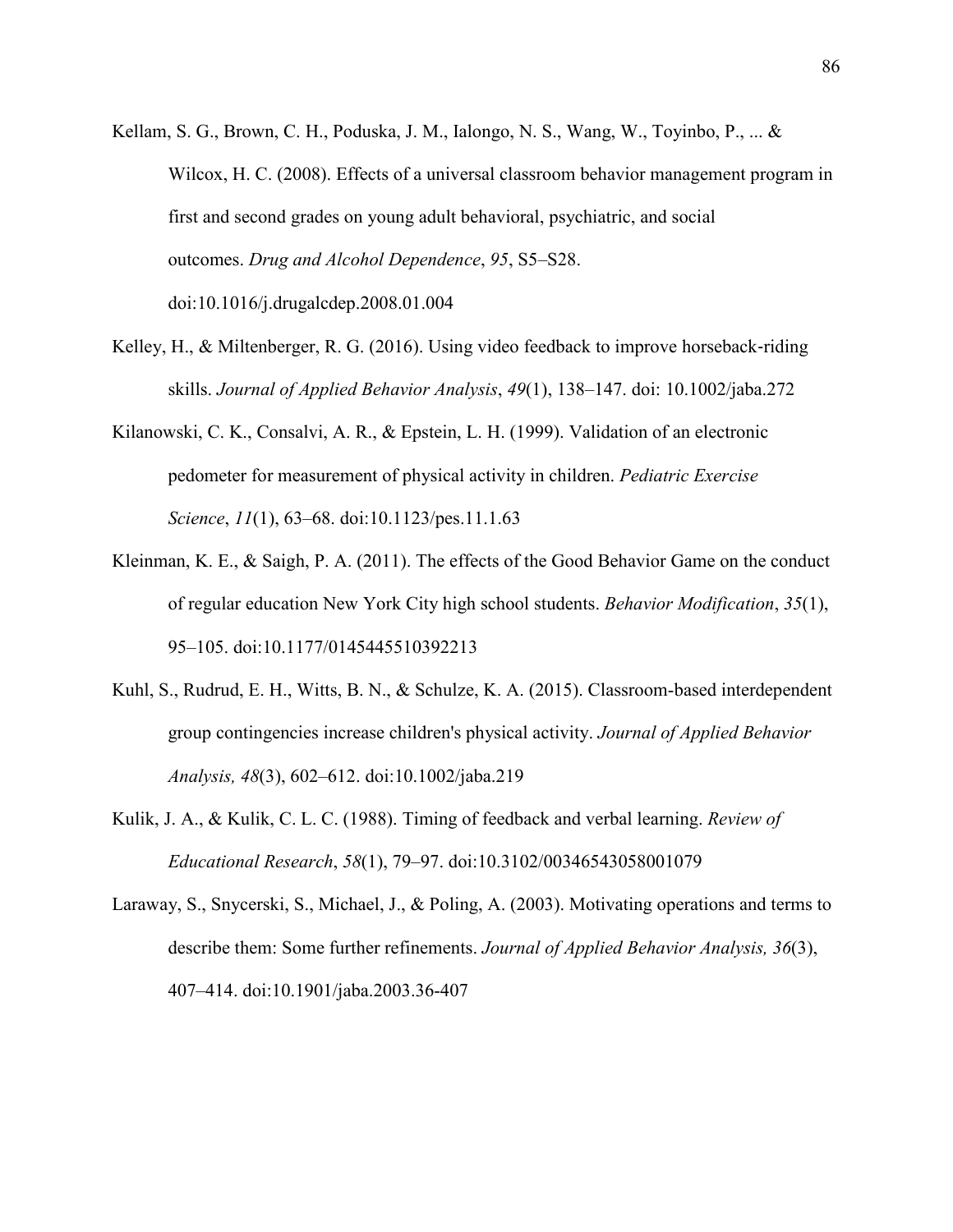- Lee, A. M., Keh, N. C., & Magill, R. A. (1993). Instructional effects of teacher feedback in physical education. *Journal of Teaching in Physical Education*, *12*(3), 228–243. doi:10.1123/jtpe.12.3.228
- Litow, L., & Pumroy, D.K. (1975). A brief review of classroom group-oriented contingencies. *Journal of Applied Behavior Analysis, 8*(3), 341–347. doi:10.1901/jaba.1975.8-341
- Lutzker, J.R., & White-Blackburn, G. (1979). The good productivity game: Increasing work performance in a rehabilitation setting. *Journal of Applied Behavior Analysis, 12,* 488. doi:10.1901/jaba.1979.12-488
- Lynne, S., Radley, K. C., Dart, E. H., Tingstrom, D. H., Barry, C. T., & Lum, J. D. (2017). Use of a technology $\Box$ enhanced version of the good behavior game in an elementary school setting. *Psychology in the Schools, 54*(9), 1049–1063. doi:10.1002/pits.22043
- Mangiapanello, K. A., & Hemmes, N. S. (2015). An analysis of feedback from a behavior analytic perspective. *The Behavior Analyst*, *38*(1), 51–75. doi:10.1007/s40614-014-0026 x
- Martin, M., & Sharpe, T. (2009). Using public posting as a motivation strategy in physical education, sport and adult exercise settings. *Strategies, 22*(3), 8–13. doi:10.1080/08924562.2009.10590818
- Mason, M., & Redmon, W. K. (1992). Effects of immediate versus delayed feedback on error detection accuracy in a quality control simulation. *Journal of Organizational Behavior Management, 13,* 49–83. doi:10.1300/J075v13n01\_05
- McCurdy, B. L., Lannie, A. L., & Barnabas, E. (2009). Reducing disruptive behavior in an urban school cafeteria: An extension of the good behavior game. *Journal of School Psychology*, *47*(1), 39–54. doi:10.1016/j.jsp.2008.09.003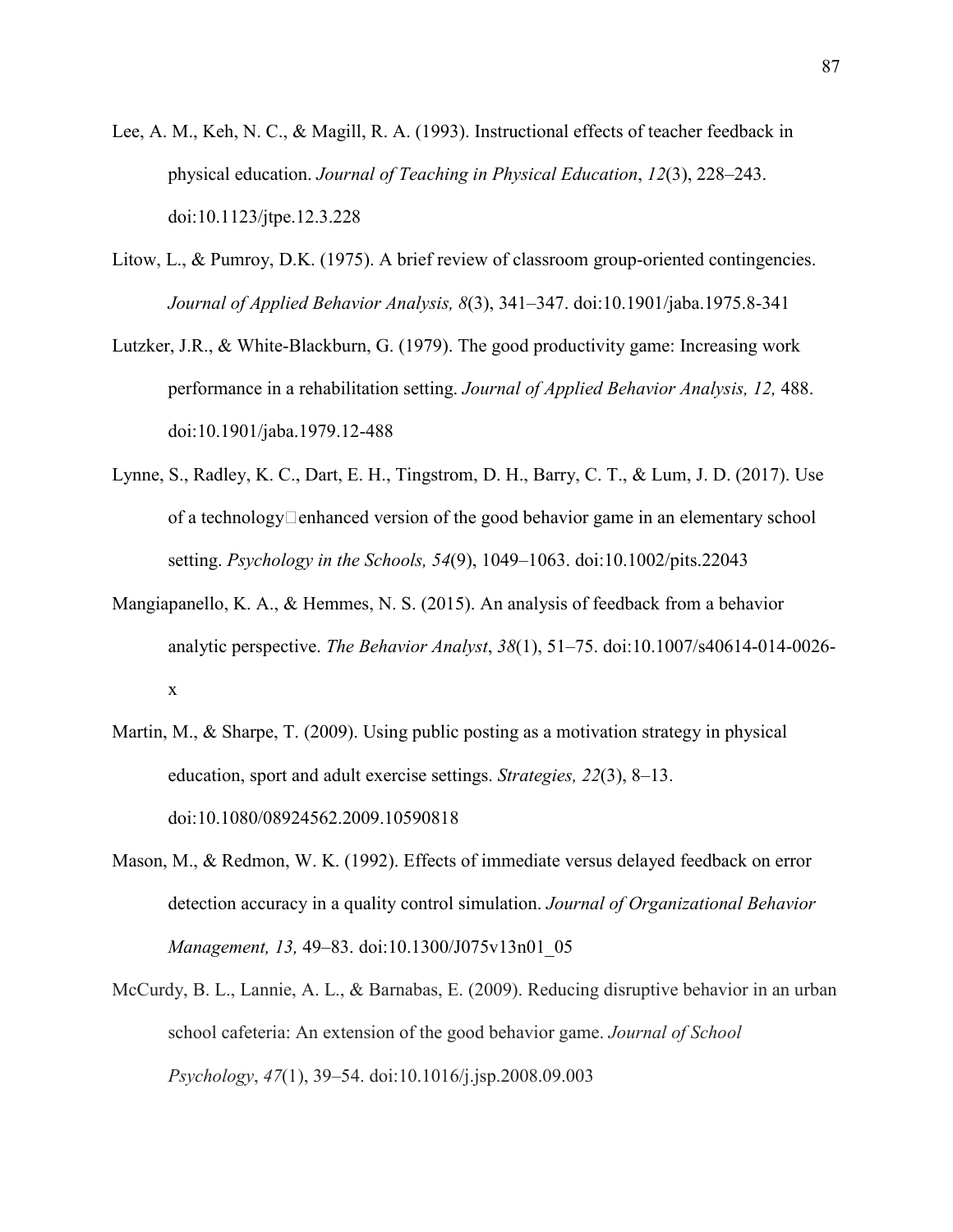- Mckee, D. P., Boreham, C. A., Murphy, M. H., & Nevill, A. M. (2005). Validation of the Digiwalker™ Pedometer for Measuring Physical Activity in Young Children. *Pediatric Exercise Science,17*(4), 345–352. doi:10.1123/pes.17.4.345
- McKenzie, T. L., Sallis, J. F., Elder, J. P., Berry, C. C., Hoy, P. L., Nader, P. R., ... & Broyles, S. L. (1997). Physical activity levels and prompts in young children at recess: a two-year study of a bi-ethnic sample. *Research quarterly for exercise and sport*, *68*(3), 195–202. doi:10.1080/02701367.1997.10607998
- McMurray,R.G., Harrell, J.S., Bangdiwala, S.I., Bradley, C.B., Deng, S., & Levine, A. (2002). A school-base intervention can reduce body fat and blood pressure in young adults. *Journal of Adolescent Health, 31,* 125–132. doi:10.1016/S1054- 139X(02)00348-8
- Medland, M. B., & Stachnik, T. J. (1972). Good Dehavior game: A replication and systematic analysis. *Journal of Applied Behavior Analysis*, *5*(1), 45–51. doi:10.1901/jaba.1972.5-45
- Michael, J. (1982). Distinguishing between discriminative and motivational functions of stimuli. *Journal of the Experimental Analysis of Behavior*, *37*(1), 149–155. doi:10.1901/jeab.1982.37-149
- Michael, J. (1993). Establishing operations. *The Behavior Analyst*, *16*(2), 191–206. doi:10.1007/BF03392623
- Michael, J. (2000). Implications and refinements of the establishing operation concept. *Journal of Applied Behavior Analysis*, *33*(4), 401–410. doi:10.1901/jaba.2000.33-401
- Miltenberger, R. G., Flessner, C., Gatheridge, B., Johnson, B., Satterlund, M., & Egemo, K. (2004). Evaluation of behavioral skills training to prevent gun play in children. *Journal of Applied Behavior Analysis*, *37*(4), 513–516. doi:10.1901/jaba.2004.37-513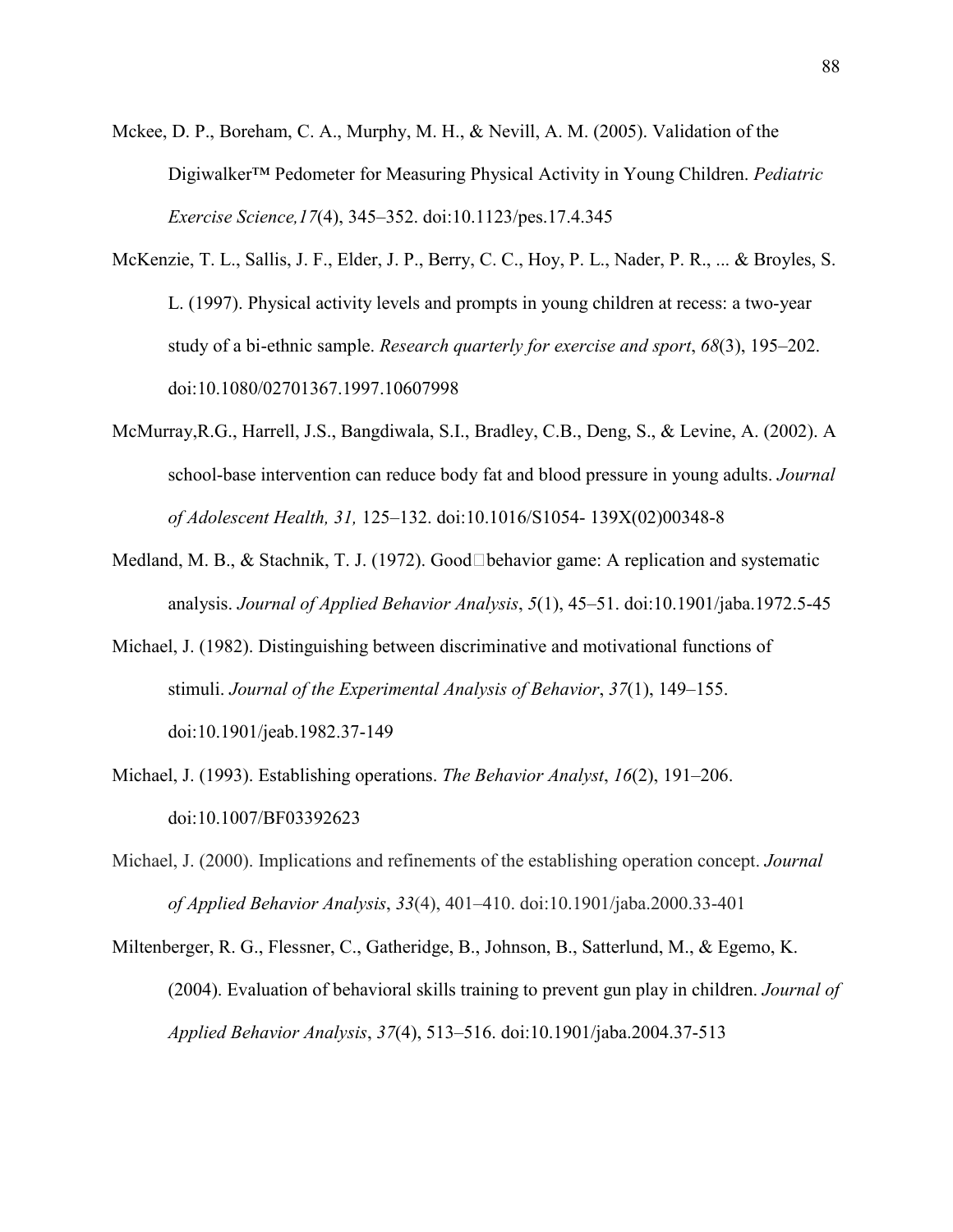- Mota, J., Silva, P., Santos, M. P., Ribeiro, J. C., Oliveira, J., & Duarte, J. A. (2005). Physical activity and school recess time: differences between the sexes and the relationship between childrens playground physical activity and habitual physical activity. *Journal of Sports Sciences, 23*(3), 269–275. doi:10.1080/02640410410001730124
- National Center for Education Statistics [NCES] (2005). State Education Reforms. https://nces.ed.gov/pubs2006/nutrition/tables/tab12.asp (accessed on September 30, 2017).
- National Center for Education Statistics [NCES] (2015). State Education Reforms. https://nces.ed.gov/programs/statereform/tab5 14.asp (accessed on September 29, 2017).
- National Physical Activity Plan Alliance. 2016 US report card on physical activity for children and youth. Columbia, SC; 2016.
- Newby, T. J., & Robinson, P. W. (1983). Effects of grouped and individual feedback and reinforcement on retail employee performances. *Journal of Organizational Behavior Management*, *5*(2), 51–68.
- Nordstrom, R., Lorenzi, P., & Hall, R. V. (1991). A review of public posting of performance feedback in work settings. *Journal of Organizational Behavior Management*, *11*(2), 101– 124. doi:10.1300/J075v11n02\_07
- Normand, M., Bucklin, B., & Austin, J. (1999). The discussion of behavioral principles in JOBM. *Journal of Organizational Behavior Management*, *19*(3), 45–56.
- Pate, R. R., Long, B. J., & Heath, G. (1994). Descriptive epidemiology of physical activity in adolescents. *Pediatric Exercise Science*, *6*(4), 434–447. doi:10.1123/pes.6.4.434
- Pellegrini, A.D. (1995). *School recess and playground behavior: Educational and developmental roles.* Albany, NY: SUNY Press.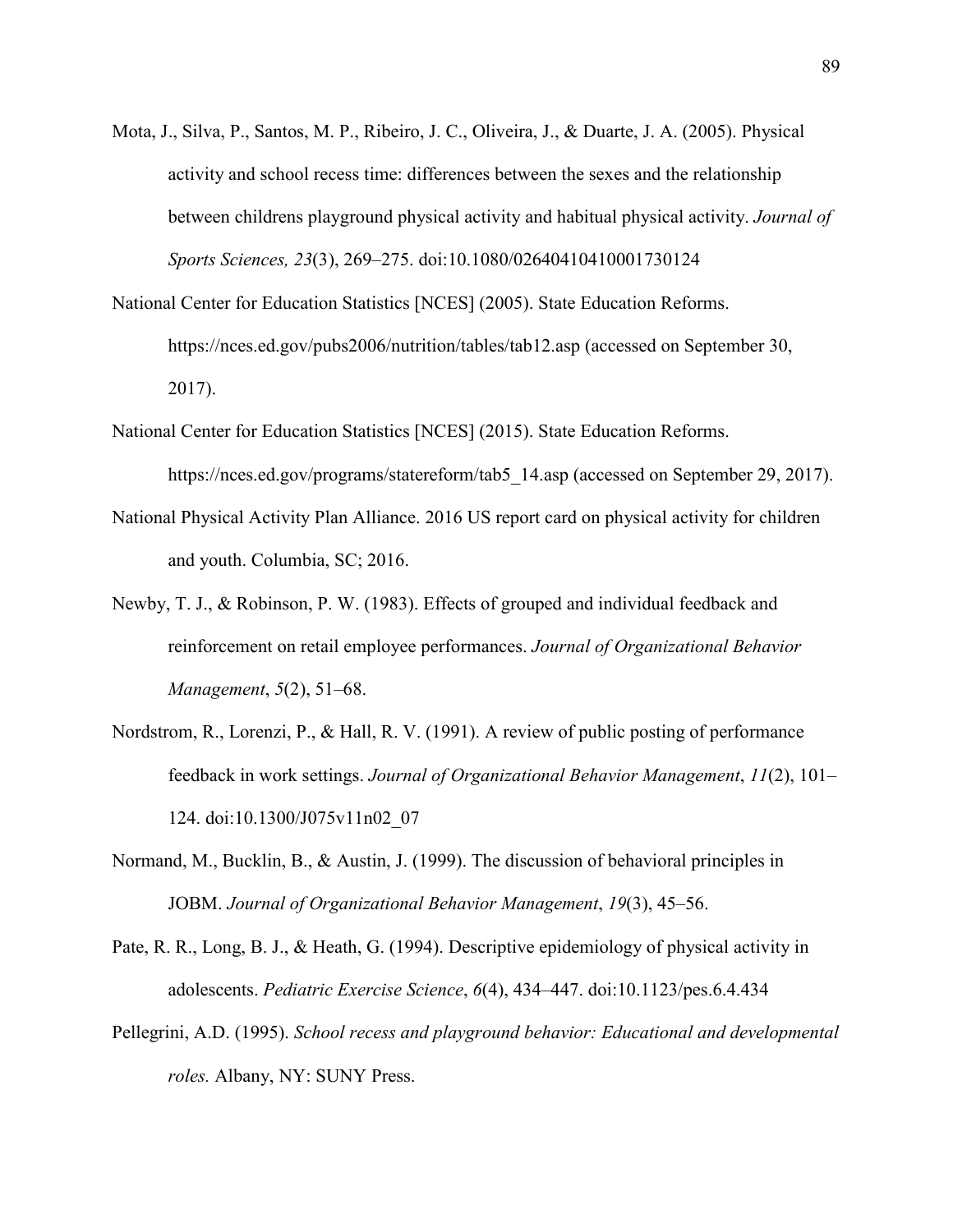- Pennington, B., & McComas, J. J. (2017). Effects of the good behavior game across classroom contexts. *Journal of Applied Behavior Analysis*, *50*(1), 176–180. doi:10.1002/jaba.357
- Peterson, N. (1982). Feedback is not a new principle of behavior. *The Behavior Analyst*, *5*(1), 101–102. doi:10.1007/BF03393144
- Prue, D. M., & Fairbank, J. A. (1981). Performance feedback in organizational behavior management: A review. *Journal of Organizational Behavior Management*, *3*(1), 1–16. doi:10.1300/J075v03n01\_01
- Quinn, M., Miltenberger, R., Abreu, A., & Narozanick, T. (2017). An intervention featuring public posting and graphical feedback to enhance the performance of competitive dancers. *Behavior Analysis in Practice*, *10*(1), 1–11. doi:10.1007/s40617-016-0164-6
- Ragnarsson, R. S., & Björgvinsson, T. (1991). Effects of public posting on driving speed in Icelandic traffic. *Journal of Applied Behavior Analysis*, *24*(1), 53–58. doi:10.1901/jaba.1991.24-53
- Ramstetter, C. L., Murray, R., & Garner, A. S. (2010). The crucial role of recess in schools. *Journal of School Health*, *80*(11), 517–526. doi:10.1111/j.1746- 1561.2010.00537.x
- Reid, D. H., & Parsons, M. B. (1996). A comparison of staff acceptability of immediate versus delayed verbal feedback in staff training. *Journal of Organizational Behavior Management*, *16*(2), 35–47. doi:10.1300/J075v16n02\_03
- Reilly, J. J., & Kelly, J. (2011). Long-term impact of overweight and obesity in childhood and adolescence on morbidity and premature mortality in adulthood: Systematic review. *International Journal of Obesity*, 35, 891–898. doi:10.1038/ijo.2010.222.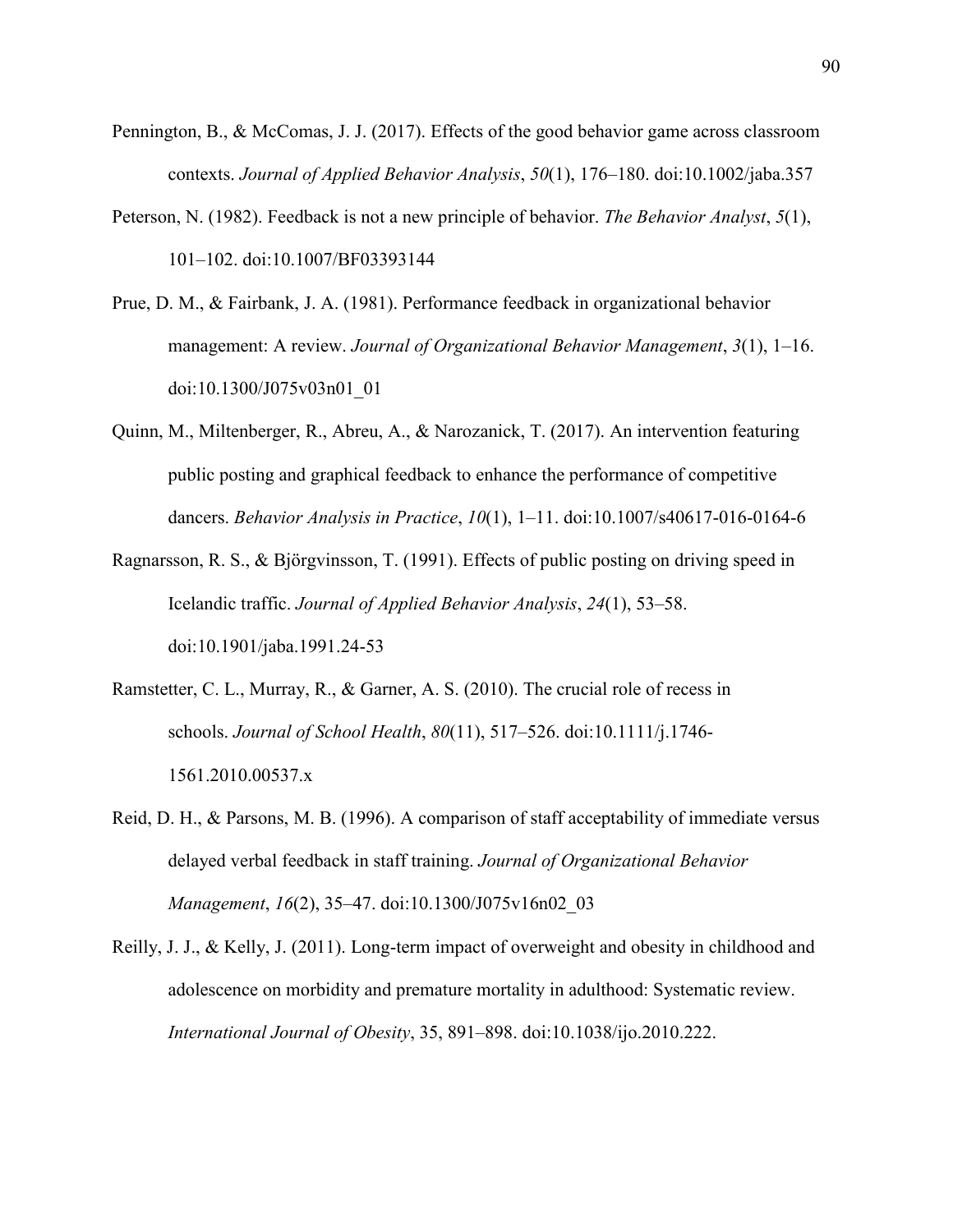- Reiner, M., Niermann, C., Jekauc, D., & Woll, A. (2013). Long-term health benefits of physical activity–a systematic review of longitudinal studies. *BMC Public Health*, *13*(1), 813. doi:10.1186/1471-2458-13-813
- Roane, H. S., Ringdahl, J. E., & Falcomata, T. S. (Eds.). (2015). *Clinical and organizational applications of applied behavior analysis*. Academic Press.

Salend, S., Reynolds, C., & Coyle, E. (1989). Individualizing the good behavior game across type and frequency of behavior with emotionally disturbed adolescents. *Behavior Modification, 13*, 108–126. doi:10.1177/01454455890131007

- Sallis, J. F., Patterson, T. L., McKenzie, T. L., & Nader, P. R. (1988). Family variables and physical activity in preschool children. *Journal of Developmental & Behavioral Pediatrics*, *9*(2), 57–61. doi:10.1097/00004703-198804000-00001
- Sallis, J. F., Prochaska, J. J., & Taylor, W. C. (2000). A review of correlates of physical activity of children and adolescents. *Medicine & Science in Sports & Exercise*, *32*(5), 963–975. doi:10.1097/00005768-200005000-00014

Scheeler, M. C., McKinnon, K., & Stout, J. (2012). Effects of immediate feedback delivered via webcam and bug-in-ear technology on preservice teacher performance. *Teacher Education and Special Education*, *35*(1), 77–90. doi:10.1177/0888406411401919

Simons-Morton, B. G., Parcel, G. S., Baranowski, T., Forthofer, R., & O'Hara, N. M. (1991). Promoting physical activity and a healthful diet among children: results of a school-based intervention study. *American Journal of Public Health*, *81*(8), 986–991. doi:10.2105/AJPH.81.8.986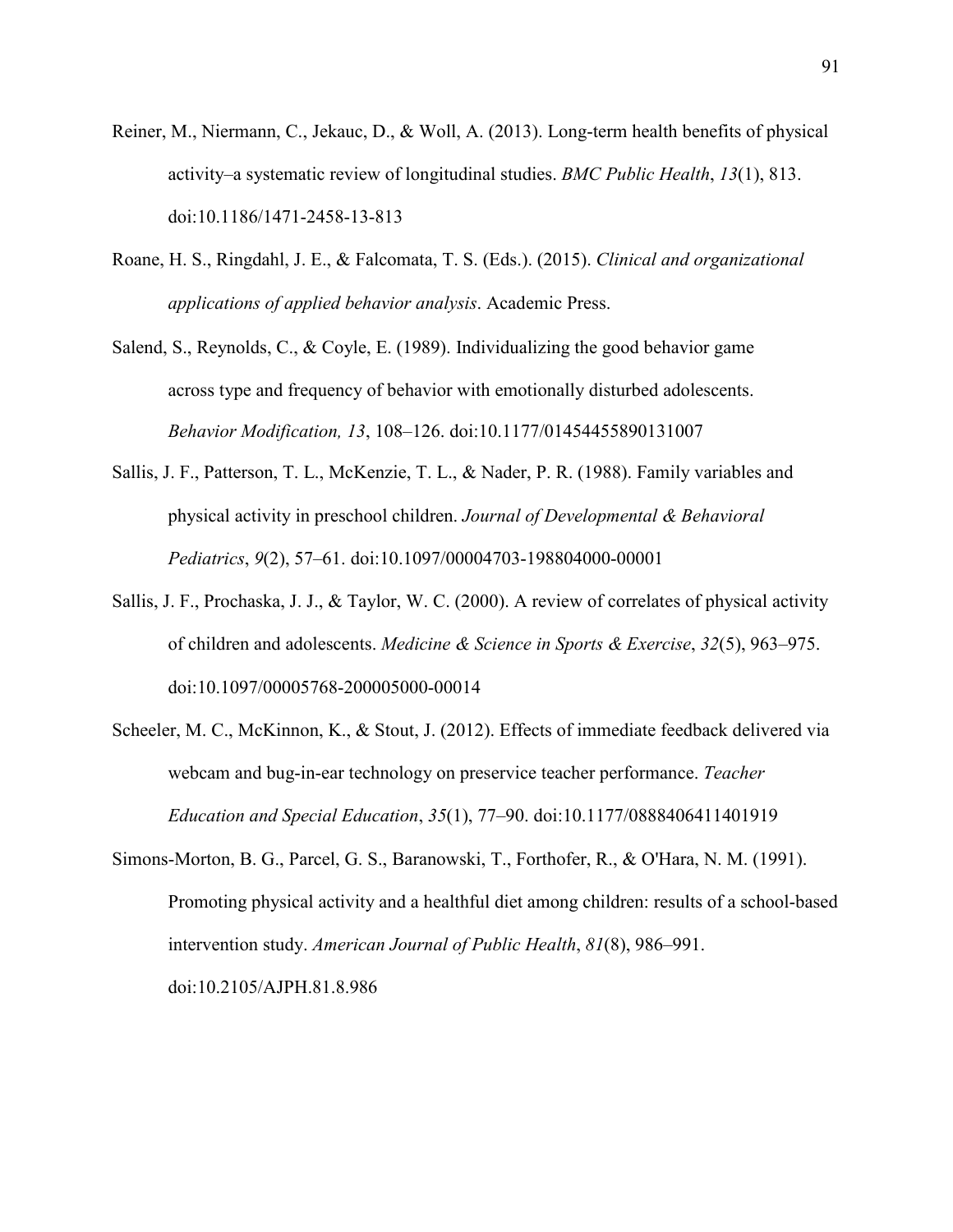- Stokes, J. V., Luiselli, J. K., Reed, D. D., & Fleming, R. K. (2010). Behavioral coaching to improve offensive line pass-blocking skills of high school football athletes. *Journal of Applied Behavior Analysis*, *43*(3), 463–472. doi:10.1901/jaba.2010.43-463
- Stone, E. J., McKenzie, T. L., Welk, G. J., & Booth, M. L. (1998). Effects of physical activity interventions in youth: review and synthesis. *American Journal of Preventive Medicine*, *15*(4), 298–315. doi:10.1016/S0749-3797(98)00082-8
- Swain, J. J., Allard, G. B., & Holborn, S. W. (1982). The good toothbrushing game: A schoolbased dental hygiene program for increasing the toothbrushing effectiveness of children. *Journal of Applied Behavior Analysis*, *15*, 171–176. doi:10.1901/jaba.1982.15-171
- Sy, J. R., Gratz, O., & Donaldson, J. M. (2016). The good behavior game with students in alternative educational environments: interactions between reinforcement criteria and scoring accuracy. *Journal of Behavioral Education*, *25*(4), 455–477. doi:10.1007/s10864- 016-9257-0
- Thorne, S., & Kamps, D. (2008) The effects of a group contingency intervention on academic engagement and problem behavior of at-risk students. *Behavior Analysis in Practice, 1*(2), 12–18. doi:10.1007/BF03391723
- Tingstrom, D. H., Sterling-Turner, H. E., & Wilczynski, S. M. (2006). The good behavior game: 1969-2002. *Behavior Modification*, *30*(2), 225–253. doi:10.1177/0145445503261165

Tudor-Locke, C., Craig, C. L., Rowe, D. A., Spence, J. C., Tanaka, S., Blair, S. N., ... & Hatano, Y. (2011). How many steps/day are enough? for children and adolescents. *International Journal of Behavioral Nutrition and Physical Activity, 8*(78), 1–14. doi:10.1186/1479-5868- 8-78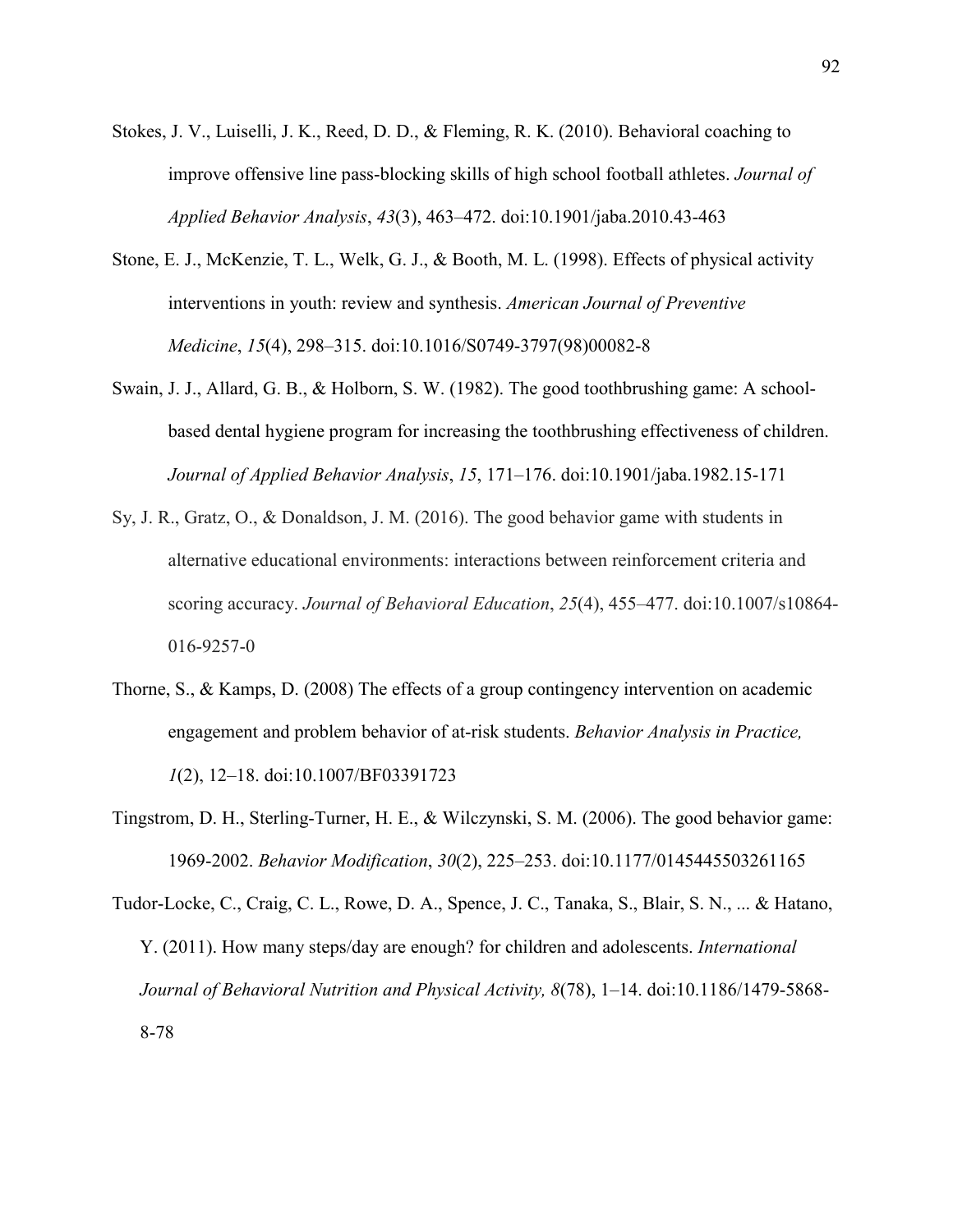- Vallerand, R. J., & Reid, G. (1988). On the relative effects of positive and negative verbal feedback on males' and females' intrinsic motivation. *Canadian Journal of Behavioural Science/Revue Canadienne des Sciences du Comportement*, *20*(3), 239. doi:10.1037/h0079930
- Van Houten, R., Hill, S., & Parsons, M. (1975). An analysis of a performance feedback system: The effects of timing and feedback, public posting, and praise upon academic performance and peer interaction. *Journal of Applied Behavior Analysis*, *8*(4), 449–457. doi:10.1901/jaba.1975.8-449
- Van Sluijs, E. M., McMinn, A. M., & Griffin, S. J. (2007). Effectiveness of interventions to promote physical activity in children and adolescents: systematic review of controlled trials. *BMJ*, *335*(7622), 703. doi:10.1136/bmj.39320.843947.BE
- Wahl, E., Hawkins, R. O., Haydon, T., Marsicano, R., & Morrison, J. Q. (2016). Comparing versions of the good behavior game: Can a positive spin enhance effectiveness? *Behavior Modification*, *40*(4), 493–517. doi:10.1177/0145445516644220
- Warburton, D. E., & Bredin, S. S. (2017). Health benefits of physical activity: a systematic review of current systematic reviews. *Current Opinion in Cardiology*, *32*(5), 541–556. doi:10.1097/HCO.0000000000000437
- Wiskow, K., M., Matter, A., & Donaldson, J. M. (2019). The Good Behavior Game in preschool classrooms: An evaluation of feedback. *Journal of Applied Behavior Analysis, 52*(1), 105–115. doi:10.1002/jaba.500
- World Health Organization [WHO] (2017). Physical Activity. http://www.who.int/mediacentre/factsheets/fs385/en/ (accessed on August 1, 2017)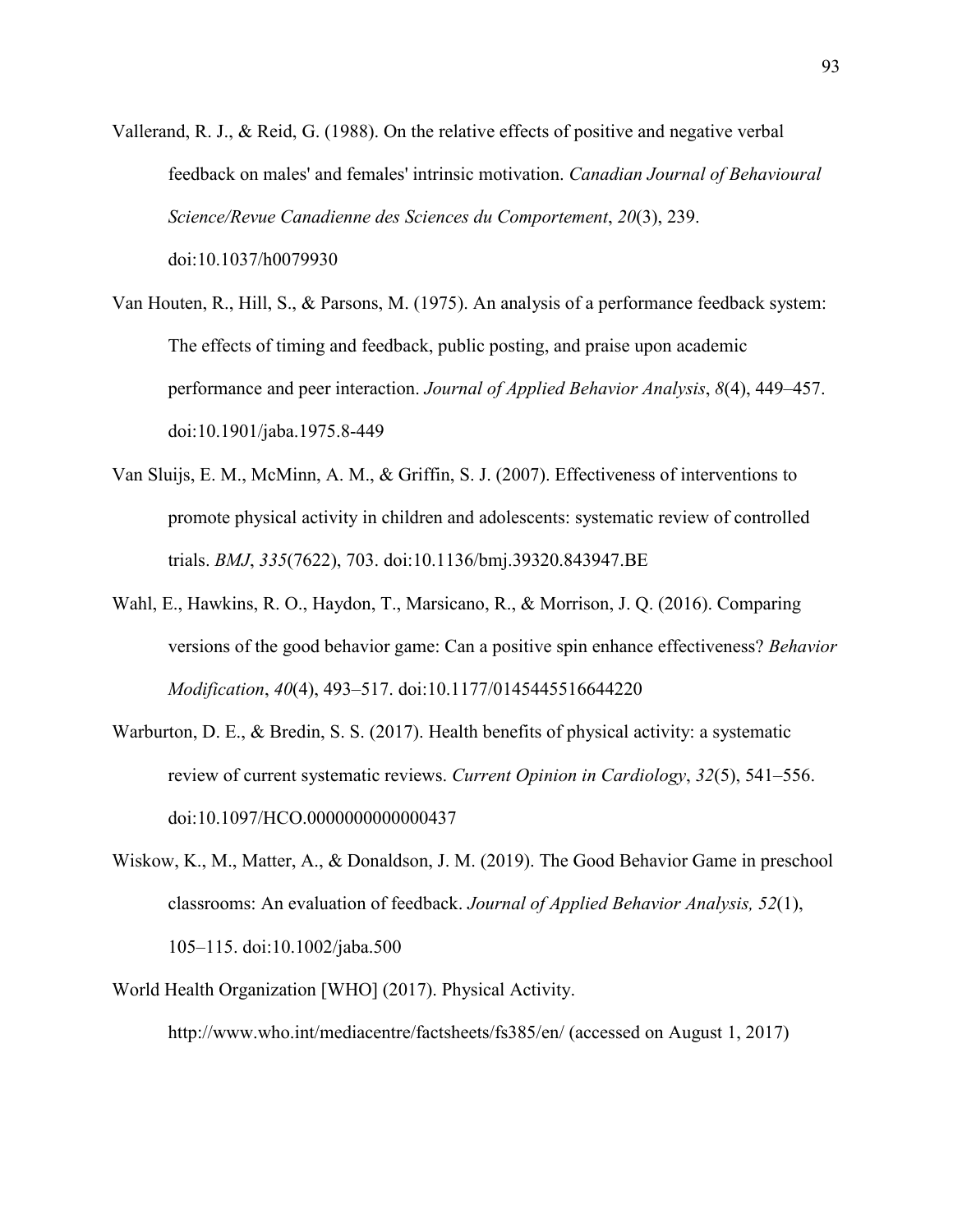- Wright, R. A., & McCurdy, B. L. (2012). Class-wide positive behavior support and group contingencies: Examining a positive variation of the good behavior game. *Journal of Positive Behavior Interventions*, *14*(3), 173–180. doi:10.1177/1098300711421008
- Zerger, H. M., Miller, B. G., Valbuena, D., & Miltenberger, R. G. (2017). Effects of student pairing and public review on physical activity during school recess. *Journal of Applied Behavior Analysis*, *50*(3), 529–537. doi:10.1002/jaba.389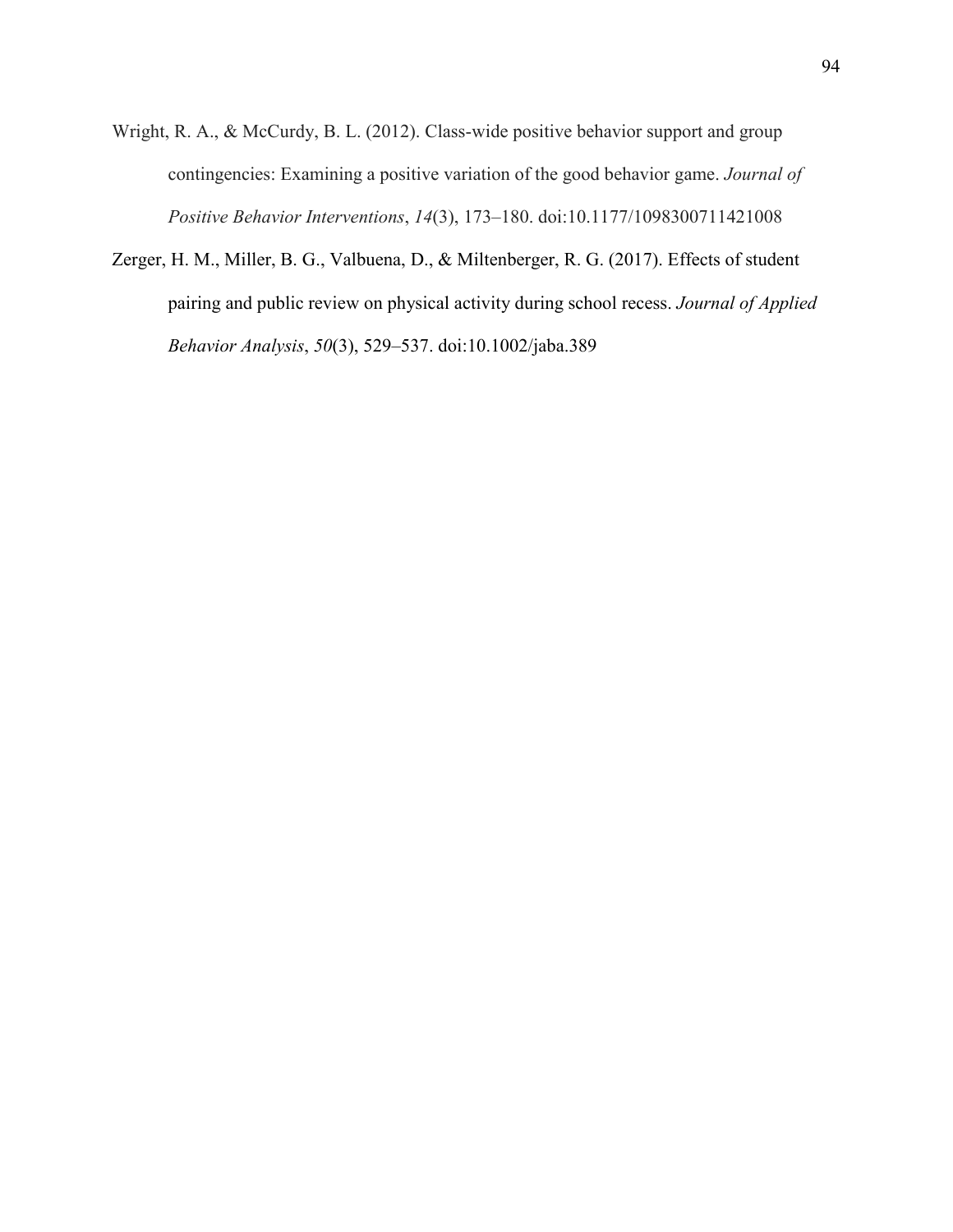# APPENDIX C: LIST OF POTENTIAL REINFORCERS

- 1. First choice to line up for recess, lunch, library, etc.
- 2. Have an extra 5 minutes on the computer.
- 3. Have an extra 5 minutes of recess.
- 4. Have lunch in the classroom with the teacher.
- 5. First choice to pick an activity during activity time.
- 6. Dismiss 2 minutes early from school.
- 7. Be given a "raffle ticket" that the students can write their name on and throw it into a bowl for prize drawings.
- 8. Gets to pick the activity for the entire class.
- 9. Get to sit with your best friend for the rest of the day.
- 10. Be given a "skip one night of homework" pass.
- 11. Get 1 extra credit point on an assignment.
- 12. Receiving a prize from a treasure box (e.g., stickers, pencils, sharpeners).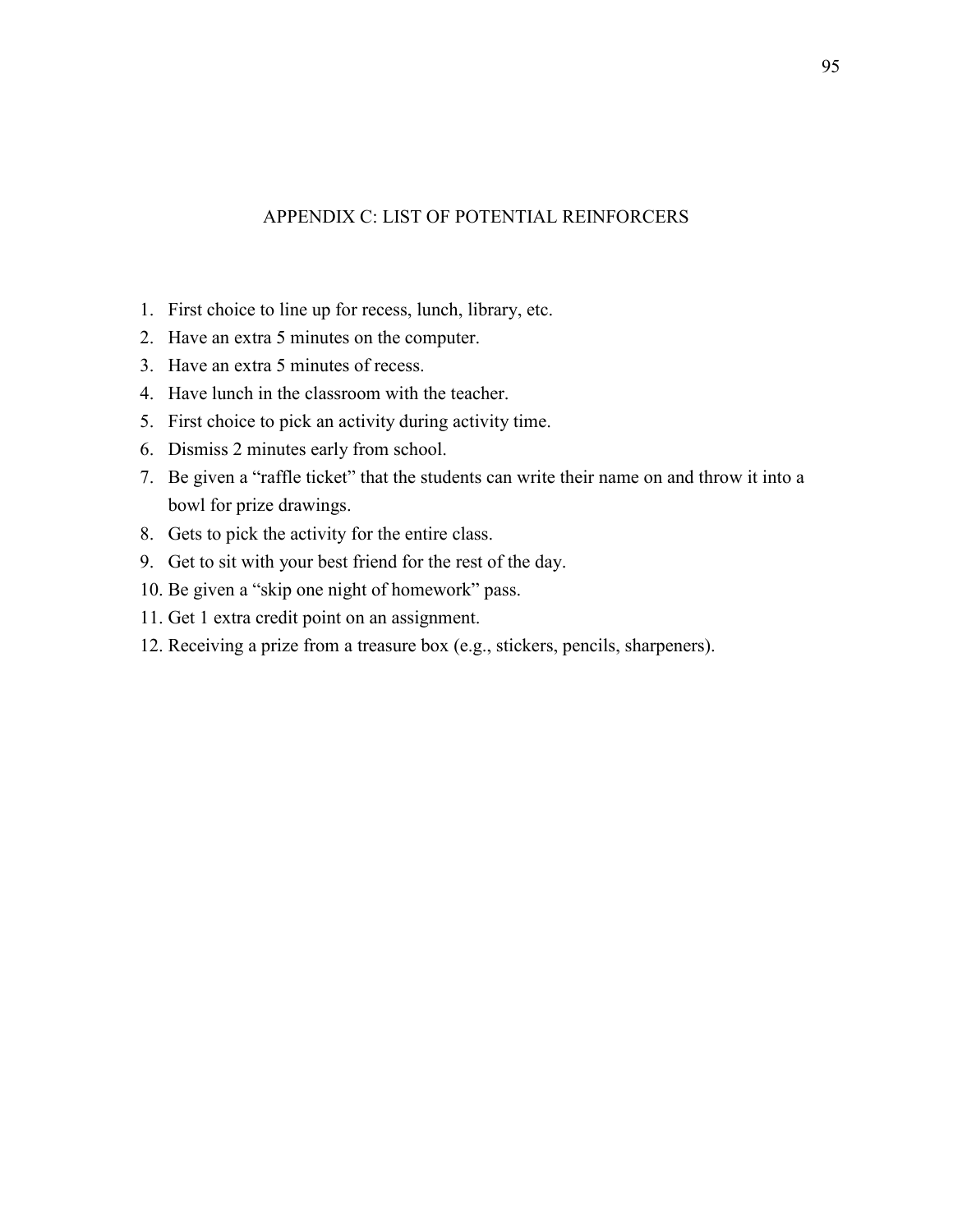# APPENDIX D: MATH ASSESSMENT

1. Jasmine scored the following number of points in 5 dart games. What is the mean (average) of these numbers?

|       | 88, 96, 112, 135, 144 |        |        |
|-------|-----------------------|--------|--------|
| a. 56 | b.88                  | c. 112 | d. 115 |

2. Alex is on the Eagles Bowling Team. His scores for the last 12 games are shown below. What is the mean (average) of these numbers?

|       |       | 90, 103, 110, 95, 105, 110,<br>90, 112, 110, 96, 94, 110 |        |
|-------|-------|----------------------------------------------------------|--------|
| a. 90 | b.102 | c. $104$                                                 | d. 110 |

3. The chart below shows the scores for five students on last week's math test. The test was out of 10 points. Find the mean (average) score.

| Meagan | Kelly   | Julia               |    | .<br>Ingrid | Matt |
|--------|---------|---------------------|----|-------------|------|
|        | U       |                     |    |             |      |
|        |         |                     |    |             |      |
|        | a.<br>u | O<br>h<br>U.<br>- C | ◡. | a.<br>U     |      |

- 4. The classroom mean (average) for the last English test was 84%. Jenna scored an 80% on the test. Did Jenna score:
	- a. Above average
	- b. Below average
	- c. At average
	- d. None of the above
- 5. The group mean steps (average) during recess was 1300. Steve took 1500 steps during recess. Did Steve perform:
	- a. Above average
	- b. Below average
	- c. At average
	- d. None of the above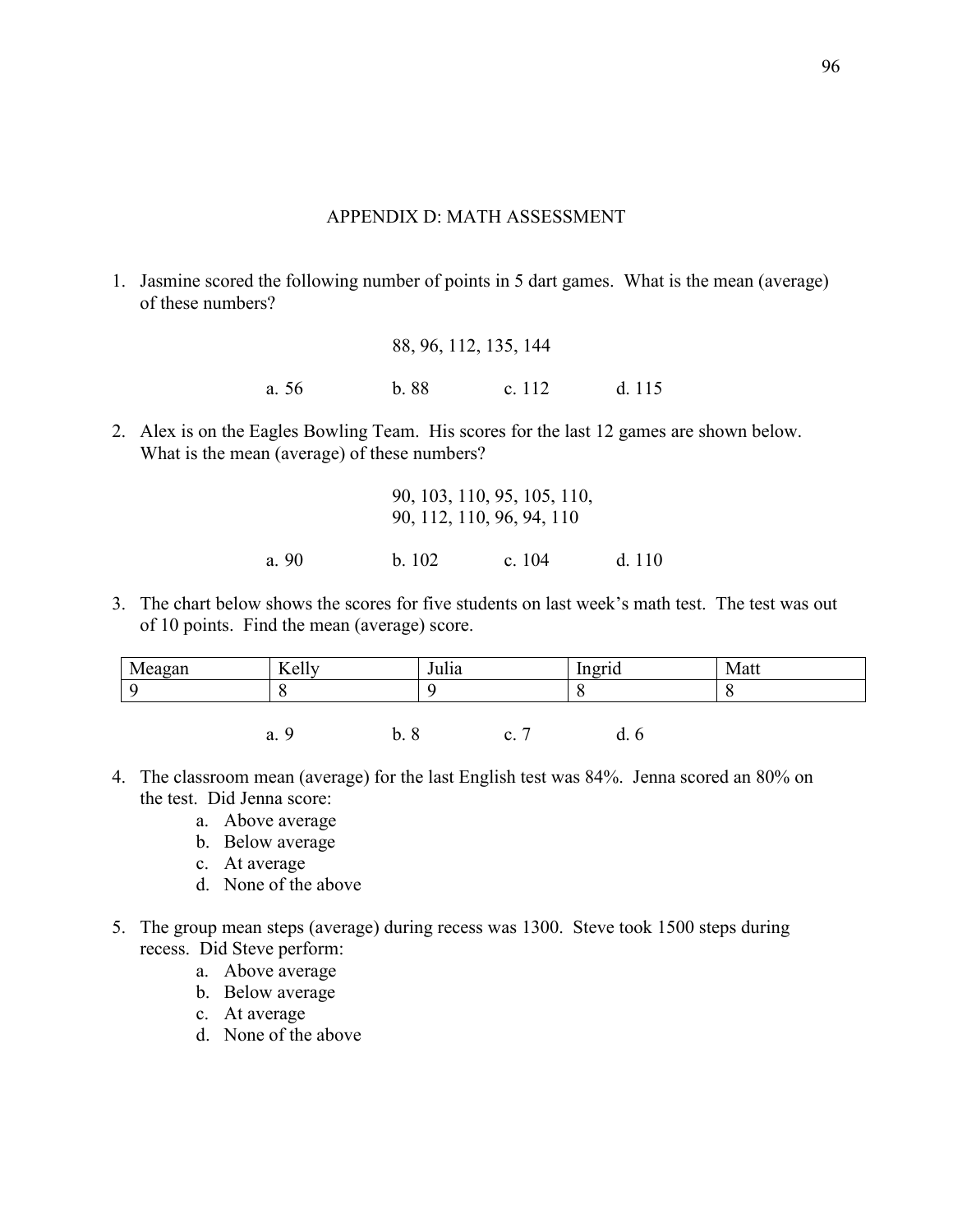- 6. The group mean steps (average) during recess was 1800. Mike took 1200 steps during recess. Did Mike perform:
	- a. Above average
	- b. Below average
	- c. At average
	- d. None of the above
	- 7. The group mean steps (average) during recess was 1500. Jenna took 1500 steps during recess. Did Jenna perform:
		- a. Above average
		- b. Below average
		- c. At average
		- d. None of the above